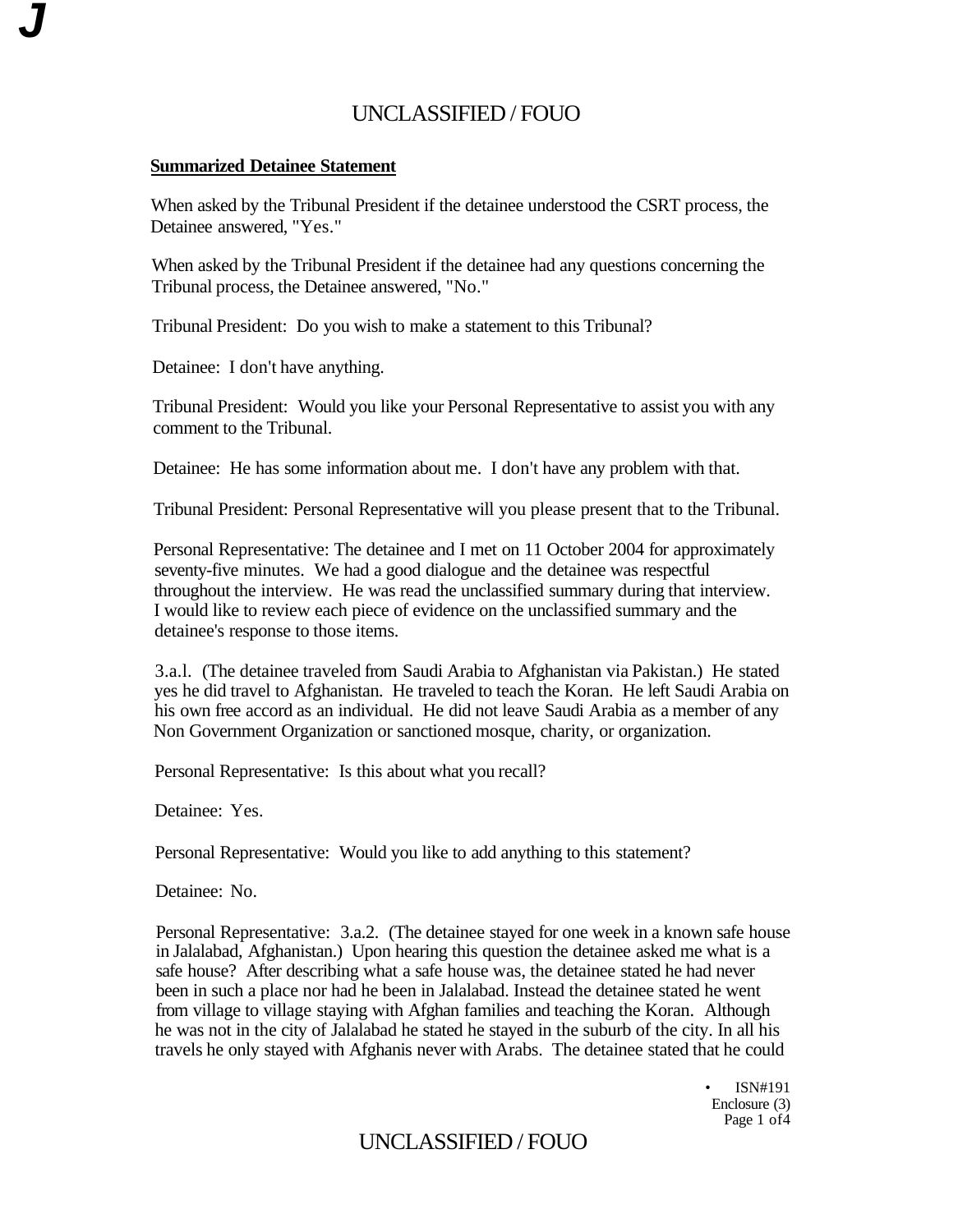have possibly admitted to some things that were identified in the unclassified summary because he was pressured and tortured by the Pakistani police.

Personal Representative: Is this what you recall from our meeting?

Detainee: Yes.

Personal Representative: Would you like to add anything to this statement?

Detainee: No.

Personal Representative: 3.a.3. (The detainee stayed at Nejim Al-Jihad, a known terrorist organization-housing compound owned by Usama Bin Laden.) The detainee stated that he never knew of such a place nor did he ever go to such a place. In fact he didn't even know where Nejim Al-Jihad was located.

Personal Representative: Would you like to add anything to this statement?

Detainee: No.

Personal Representative: 3.b.l. (The detainee received small arms training at the Al-Farouq training camp.) The detainee denies receiving small arms training at the Al-Farouq training camp and does not know where Al-Farouq is located.

Personal Representative: Would you like to add anything to this statement?

Detainee: No.

Personal Representative: 3.b.2. (The detainee was listed on a computer hard drive used by suspected Al-Qaida members captured by Allied personnel in a suspected Al-Qaida safe house in Pakistan.) He has no knowledge of this hard drive and no knowledge of his name being on the hard drive. Many people have the same name, what's a name on a hard drive? The first time that he knows of his name being put in a computer is when the Pakistani police arrested him and took his photo.

Personal Representative: I did take some other notes with the detainee that I would like to share with the Tribunal. The detainee stated that he left Saudi Arabia three weeks prior to the September 2001 attacks on the United States. His work in Afghanistan was given to him by the Imam at an Afghanistan mosque near Jalalabad. When I asked him for the name of the Imam, the detainee told me that in respect to the religion they only refer to him as Imam. He did not have his name. He stayed in many places in Afghanistan. When I asked him for the address of the mosque where the Imam gave him his direction, he said that in Afghanistan they do not have addresses like in the west. Finally the detainee stated how could he have possibly done all these things when he was only in Afghanistan for four months.

> ISN#191 Enclosure (3) Page 2 of 4

## **UNCLASSIFIED / FOUO** A **ft**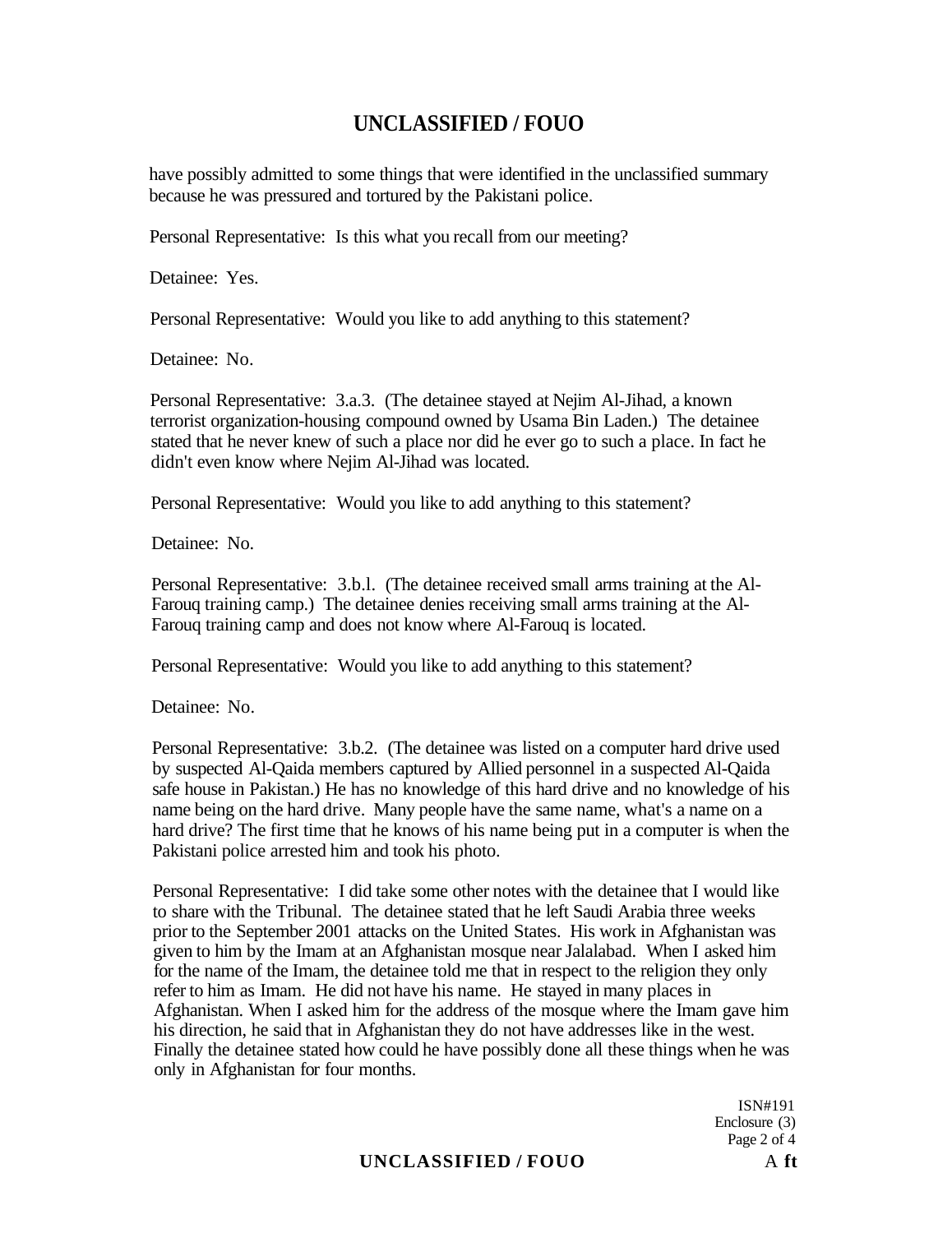Personal Representative: Do you have anything to add, if not this will conclude my statements?

Detainee: No.

Tribunal President: Does this conclude your statement?

Detainee: I have nothing.

Tribunal President: Personal Representative do you have any questions for the Detainee?

Personal Representative: No sir.

Tribunal President: Recorder do you have any questions for the Detainee?

Personal Representative: No sir.

Tribunal President: Does the board have any questions for the Detainee?

Personal Representative: Yes sir.

### **Summarized Answers in Response to Questions bv the Tribunal Members**

Q. How did you fund your travels to Afghanistan?

A. This is just a hearing. The real court will be done by my lawyer in civil court.

Q. So you don't want to answer the question?

A. I'm not ready.

Tribunal Member: Do you not want to answer any questions or that question?

Detainee: Any questions.

Tribunal President: Do you have any other evidence you wish to present to this Tribunal?

Detainee: Not now.

ISN#19l Enclosure (3) Page 3 of4

## **UNCLASSIFIED / FOUO** ^ ^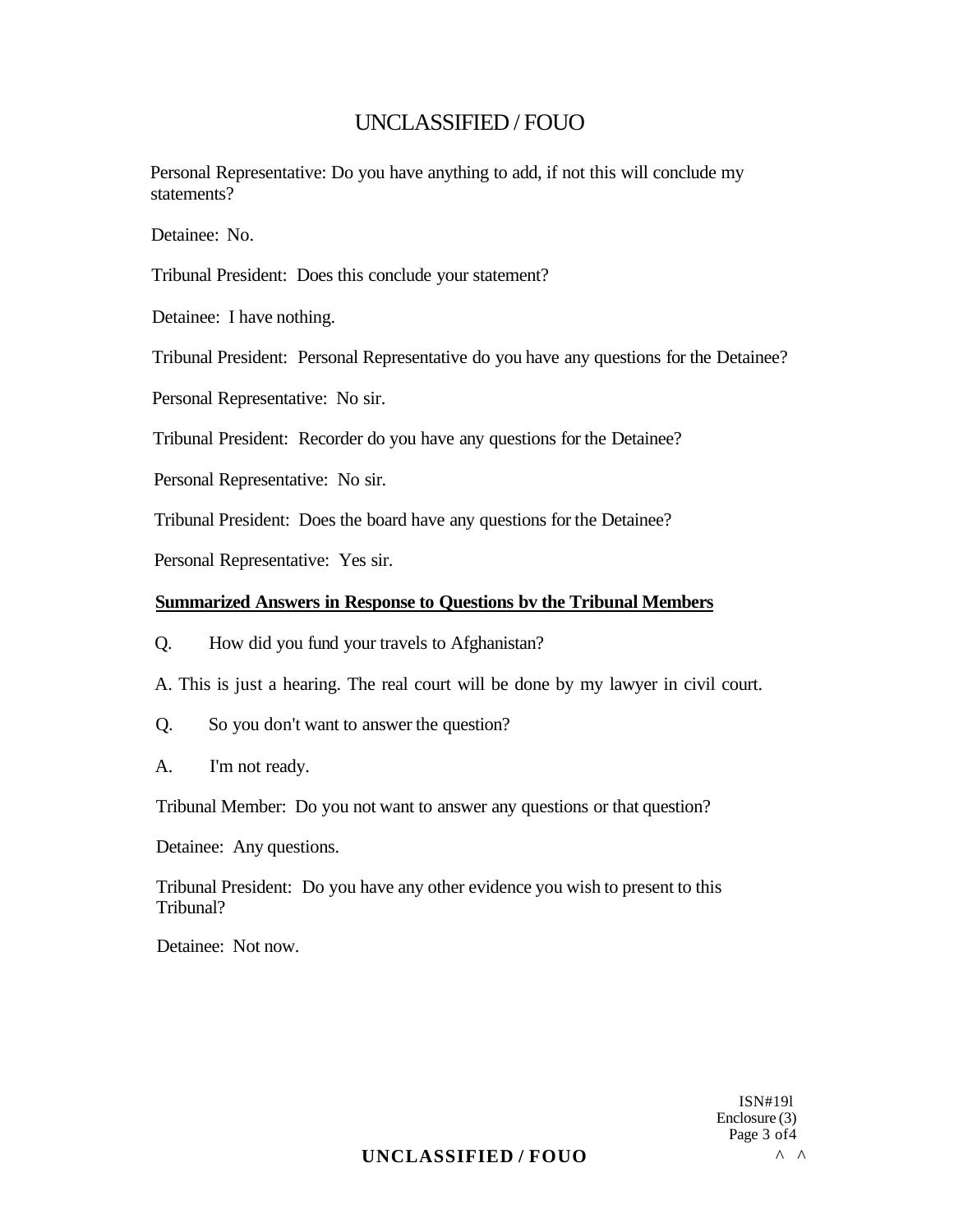## **AUTHENTICATION**

I certify the material contained in this transcript is a true and accurate summary of the testimony given during the proceedings.



Tribunal President

ISN#191 Enclosure (3) Page 4 of 4

UNCLASSIFIED / FOUO **00^133**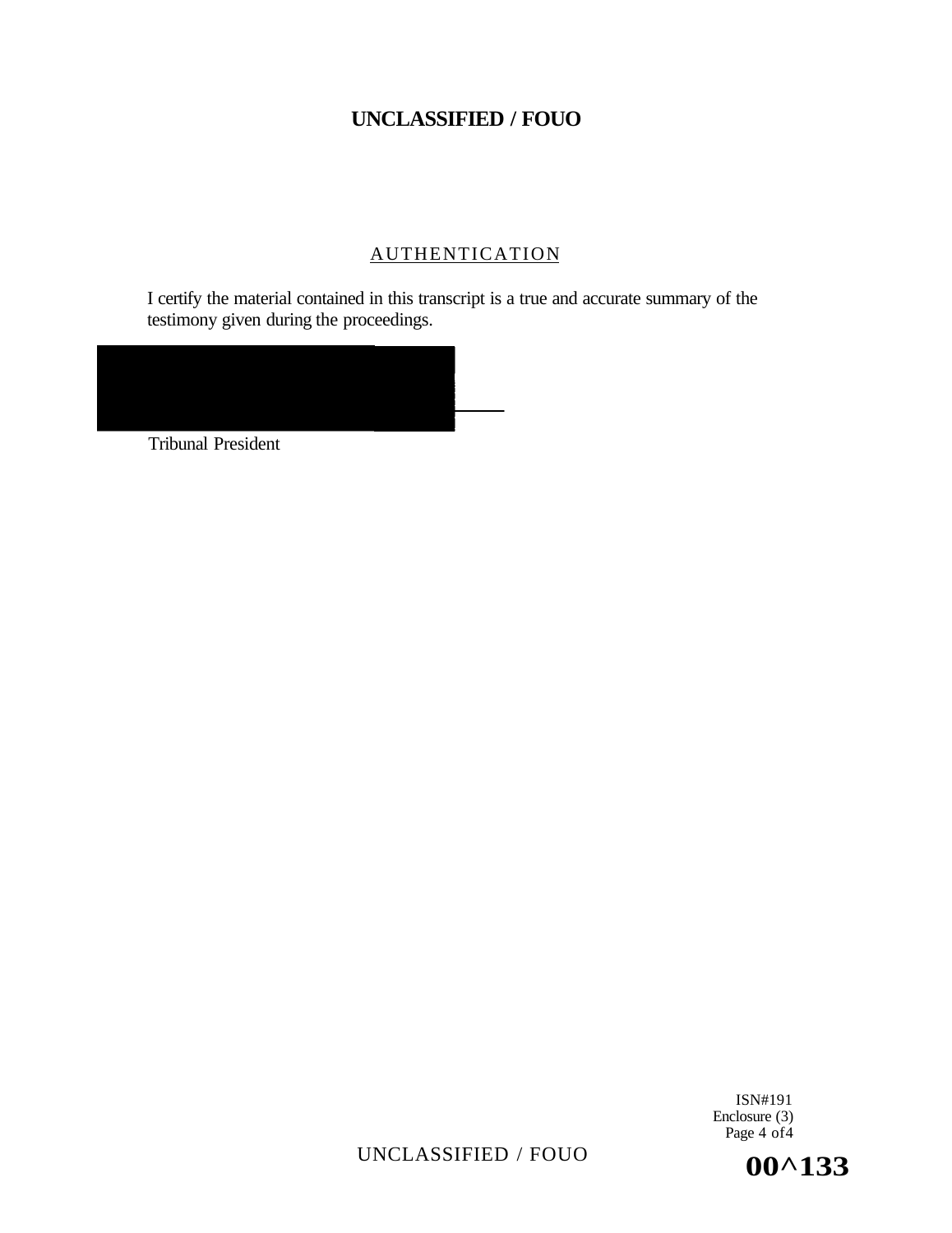### **Summarized Sworn Detainee's Statement**

*The detainee confirmed that he understood the process and had no questions.* 

*The Personal Representative provides the Tribunal with the Detainee Election Form labeled exhibit D-a.* 

*The Recorder presented Exhibit R-l into evidence and gave a brief description of its contents. The Recorder confirmed that he had no further unclassified evidence or witnesses and requested a closed Tribunal session to present classified evidence.* 

## *The Detainee elected to participate.*

Tribunal President: I would like to confirm that the witness you requested was Qari EnahmuIIah. You described him as a Pakistani and gave us his age, height and other characteristics. You told us that the last you saw him was at Bagram, Afghanistan apparently in U.S. custody.

Detainee: No, I didn't say that.

Tribunal President: Could you verify that last time you saw this witness?

Detainee: I saw him half an hour before I was arrested. Since then, I have not seen him.

Tribunal President: I understand. I had determined that your witness request would provide testimony relevant to this Tribunal. I requested that the United States government attempt to locate your witness for this Tribunal. The Unites States government contacted the Afghanistan government on 27 October 2004. The Afghan government did not respond to our request. Since November we directed our attention to investigating if he is in U.S. custody in any location. I have received a report from the United States government that no person with this name, or similar to his characteristics, is in U.S. custody. As the Tribunal President I am satisfied that the government has made reasonable efforts to locate this witness. This also includes attempts by the United States Department of State to locate him via the Pakistani government. While the description you gave us of the witness was thorough, is not sufficient to formally request the Pakistan government attempt to locate him. So, I am forced to make the ruling that after all reasonable efforts by the United States Government, we are unable to locate your requested witness, and I find that the witness is not reasonably available. I will ask the Personal Representative to remind this hearing, and the Detainee to state for the record, what the Detainee had wished this witness would testify to.

### *The detamee wants to present an oral presentation. The detainee would tike to take the Muslim oath. Recorder administers the Muslim oath.*

Detainee: For the last two years the American government got all the necessary information and placed it in my file. If they are talking about the Taliban from the government of Afghanistan, I am not this Taliban. I live close to Afghanistan and the Afghans captured me close to Kabul. I lived there in our house. If you ask anyone around there if I am Taliban or if I was Taliban I will

UNCLASSIFIED//FOUO ISK# 874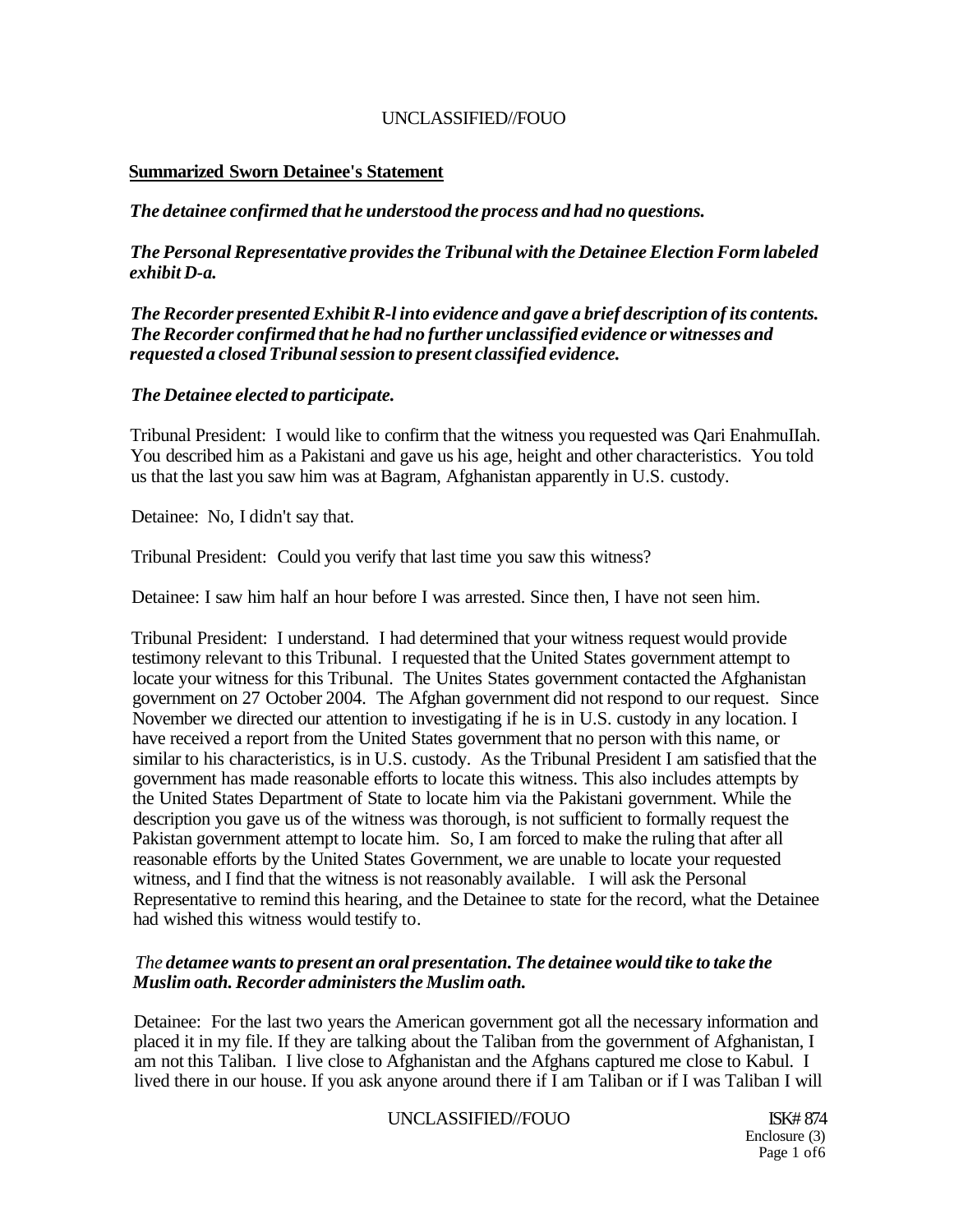accept all allegations. Just a few years ago I grew a beard. At the time the Taliban came I was a very little boy or teenager and I did not have a beard. Anyone who did not have a beard would not be accepted in the Taliban. Also, I only studied at [my] school, [a] madrassa, which I told my interrogator a long time ago. The only thing I can think of is that I went to some of the same schools that the Taliban went to. What is my fault? When the people were fighting against America, they fooled me. They told me they would take me to a school. My books were with me as well as my sleeping bag. I was to go to the madrassa to study. I had no choice to go in the middle of the night or suffer from them. I had to follow them wherever they went That was the only reason I went, because I was scared. I did not know the area. About the Kalashnikov bullets and the grenades that I had: I had it because they gave it to me to take care of it At the time those people were fighting the American I sat in the corner far away from them. I did not fire one bullet and I didn't throw anything at anybody. I didn't try to escape. I was walking down the main street I went directly to the Afghan military because there were people there that spoke Pashtu like me and I told them everything. Then they handcuffed me and told me to go with them and tell the whole story, and we will release you and you go your own way. Then I told them from A to Z. I told them everything I know and everything I saw. I told them the whole story. All the information I had from those people including the kind of weapons they had, who they were. Everything I know I told them. Then after that they put me in a plane and took me to Bagram. I was interrogated and abused physically. They did not let me sleep all the way to this island. Maybe it was because they could not catch or arrest other people. I am the only one [caught] in this incident and they are still keeping me. I have no other knowledge. The person that does is Qari Enahmullah. I didn't ask for my brother or father as witnesses because they have no knowledge of this incident. He is the only person who knows. He was the one doing the fighting. I want that witness to tell the whole thing and clear the whole thing up. You guys have the knowledge and the power and the time. Ask around in my village, my family members, my brother, my father if I ever did anything in my entire life like fighting or gathering with other people [to fight]. The only thing I did was go to school and study. Also you know that in Afghanistan for the past 20-25 years it has been in a war, fighting and going through terrible things. There are all kinds of people that just try to find someone and arrest them as a business. That is all that they have going on over there, a terrible thing. I think there is no evidence on me and also the last two a half years if you found something or you researched something, I have nothing to do with it. He was the only person who knows the whole story. I hope you can find him and he will clear everything about me or the incident If you put me as an enemy combatant because I study my religion, that is no problem. That is a different story. I am going back to school to study. AH I do here is study the holy book. You have the power and the knowledge. I will tell you that I never did anything wrong against you or against Americans or anybody. I am just a student that belongs to you guys. I ask you for knowledge and good judgment. If I did any fighting or planned to fight, I would tell you. I would not keep it in my heart. I would tell you, just the same, but I didn't. We are very poor people. My brother works hard daily to support our family. I was a student. We never belonged to any group; we just worked to support our family. We did not belong to anybody.

Tribunal President: Abdul Nasir, I believe that concludes your statement?

Detainee: Yes.

UNCLASSIFIED//FOUO ISN# 874

**Enclosure (3) Page 2 of6**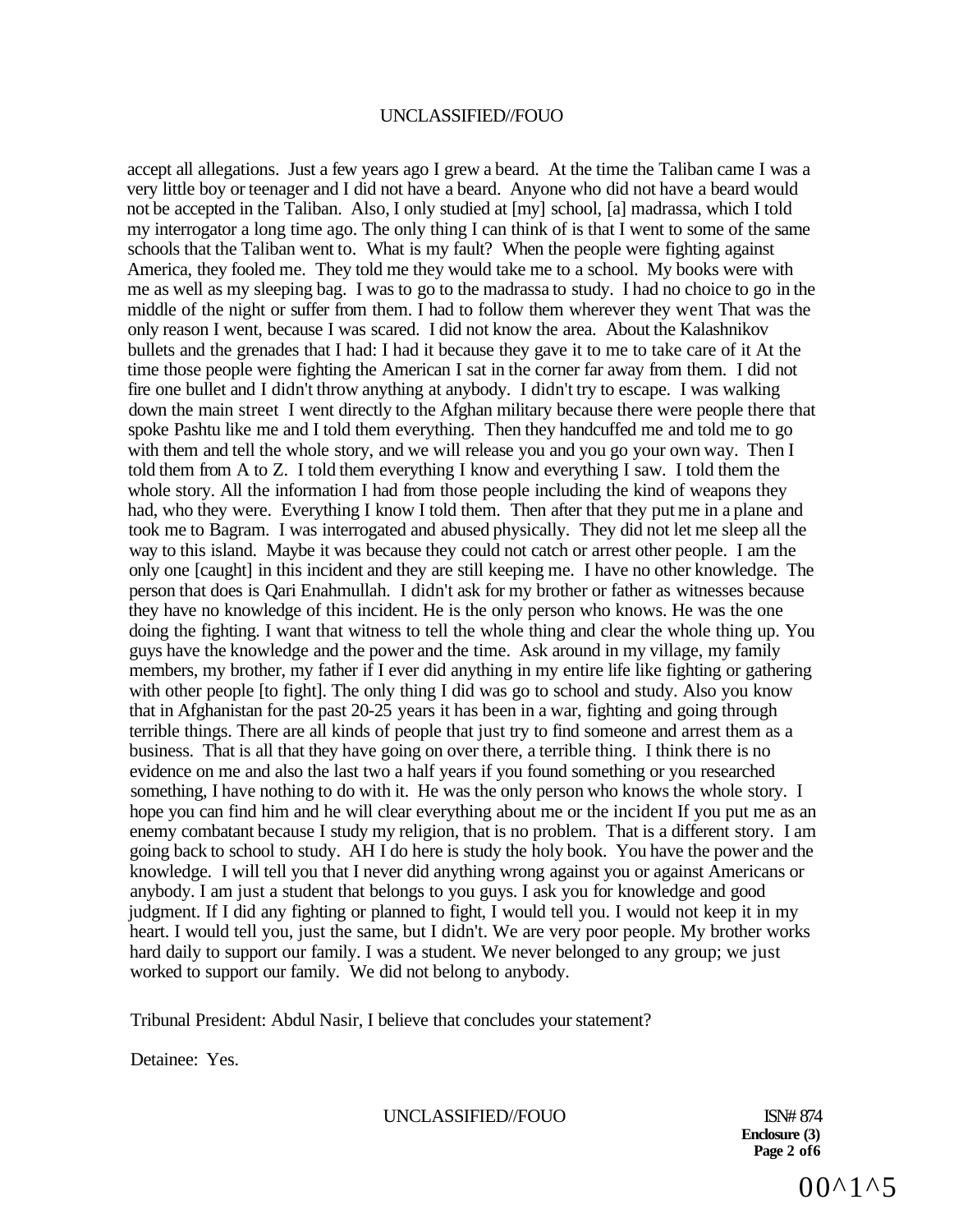## *The Tribunal President asks the Personal Representative to review the notes and help clarify what the witness may have testified to.*

Personal Representative: Sir, the witness would have been able to say that he was a fellow religious student at Be-row-kia (ph) Madrassa in Haraba. And would testify that the Detainee was a student and not a fighter nor does he have any other ties with Taliban or Al Qaeda.

### **Personal Representative Questions for the Detainee**

Personal Representative: One of the allegations was that the Detainee was part of a group that attacked the Shkin Firebase with AK-47 rifles, PK machine guns, grenades and a grenade launcher. Could you address that?

Detainee: I already told the interrogator the whole story about the incident. I told him how many people were there, who was there and what they did.

Tribunal President: I would like to clarify for you. This panel has not seen any of your other information. We may see it later. We also recognize that you may have provided this information in another time at another place under other conditions. As you know, this is your chance to tell us in the way you wish what matters or what relates to these unclassified items. If you want us to look for that description you gave earlier, we can obtain that from the written evidence, or you can tell us again today. It is your choice.

Detainee: I will tell you again. I thought you already knew my file.

Tribunal President: The only purpose for these officers to be here is to review your information. We are not intelligence officers or combat officers.

Detainee: The gentleman whose name I gave you, Qari Enahmullah, was with me at Be-row-kia (ph) school located in Peshawar. We went to the school and studied. There were not too many students there and we hung around together. Qari was a member of Taliban. Sometimes he studied and sometimes he went to the Taliban. He pushed me hard to join the Taliban and I told him I would not because I am not allowed in the first place, and my family, my father and my brother would not let me do it. I am going to finish my studies. After this school year, I think he left and went to the Taliban and I went to another school to continue my studies. At this point I think two or three years passed. Then I went to another madrassa at Peshawar to study. Qari Enahmullah came to that school to visit and he saw me there, and knew me from the previous school. He said "good morning" to me and we talked. We were at the last semester of the school year. When I told him that the school year had almost ended and that I was thinking I might go to a different school, he told me that in Wana there were other schools teaching the same studies as here. He suggested I go there and gave me the address. He told me that when I get to Wana he would be waiting for me. He left around two weeks after and at the store there was a phone and he called there asking me to go to that school in Wana because it was getting ready to start. He said he would wait for me at the city bazaar. I went to the bazaar. I looked for him the first day but I could not find him. I stayed overnight in a motel. The next morning I found him. He told me to stay where I was because he was busy and he would come back to see me. Each time he came he would tell me just to wait because he was busy and that he would be

### UNCLASSIFIED//FOUO ISN#874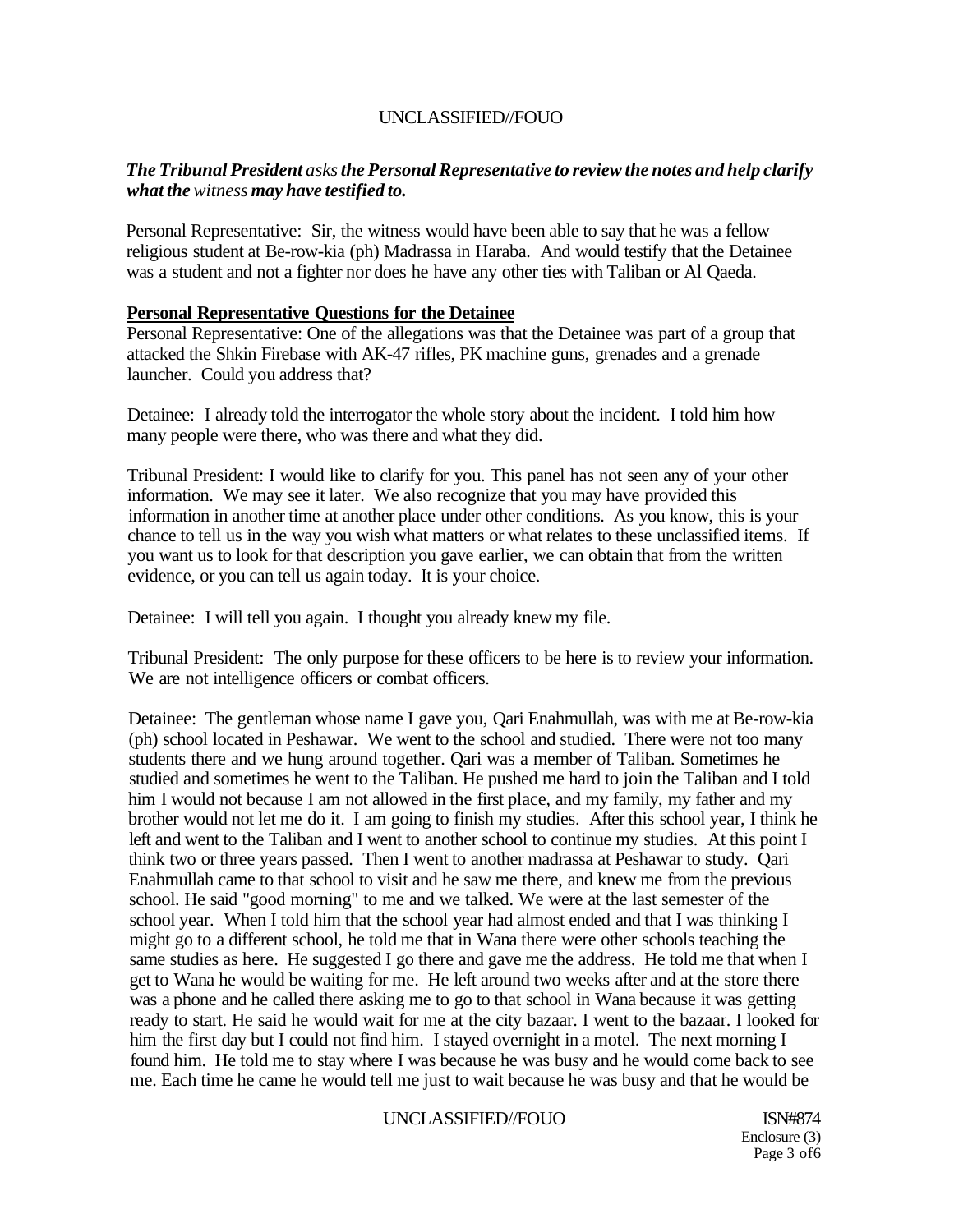back. I waited like a month and a half. He paid for my hotel stay, like 2,000 caldo (ph). I think that was because for Muslim people if someone has wealth, they share their wealth with the poor people. Maybe that is why he gave me the money since I didn't have the money at that time. After a month and a half, I was sitting in the hotel and another person came and called my name and told me to go with him. We walked through the city. After [walking through] the city there was a car waiting with other people out there, and I saw Qari Enahmullah sitting in the front seat. He spoke Pashtu and told me to get in to the car, and I did. He speaks two languages, Pashtu and Urdu. I was only thinking that I was going to the school since I brought my books and my sleeping bag. We drove for some time and then I saw another car come together with our car. We drove for a while and finally we got to the desert somewhere and they turned the car in to the desert and stopped the car there. I am sorry to say, but at that time I went to the restroom and I saw them take out my clothes, my suitcase, everything from the car. When I came back I saw that there were weapons as well as suitcases. They took the suitcases back to the car and left the weapons on the floor. I asked him repeatedly where the school was. It was the middle of the night then. He said that we were not going to the school, and to get in. I asked myself what I should do at that time. Should I go with them or not? If I don't go with them I am in the middle of the desert; anything can happen to me. I can be killed. Or I can be arrested. I had no choice. It was the middle of the night and I was scared so I went with them, After a while, the whole group was about thirty people and they split us into groups often, including Qari Enahmullah. They also brought the weapons bag. He told me that he had brought one of them for me and I had to carry it; you have no choice. You have to carry the one with the grenades and the bullets. Then we walked for about half an hour or forty minutes somewhere. We got to a hill and we walked through the hill to the top. They left two people with me who had Kalashnikovs and told them not to come up to the top of the mountain but to stay in the middle. Those who had the rockets went up to the top of the mountains. I think they started fighting from there. After they had launched the rockets they came down and walked. I think that they were strong, or they were experienced to go from one mountain to another, but I told them I couldn't and they took the Kalashnikov from me and ran. I couldn't run anywhere. I walked slowly because I was not familiar with the area. At that time I only had the bullets and the grenades. When I walked, I found the main street, and I kept walking and I saw Afghan military people who spoke Pashtu. They were on the side of the street I walked up to them and I gave the bullets and the grenades to them. I told them the whole story. After a while the Americans showed up. At that time the Afghan soldiers took my hands and they put something over my head. The put me in the car and took me to the central office or location. Then an American showed up who was in charge of the area, with an interpreter. I told them from A to Z. I told them the whole story. They assured me that if I gave them all the information I would be released to go home. Before that they tied my hands with small handcuffs. They left me with Afghan soldiers and they put me in the room and closed the door. I stayed for two days and then they brought the (inaudible) helicopter and took me to Bagram, Kabul. I think that was the holy month of Ramadan and they left me standing for ten days. I was not allowed to sit or sleep and they interrogated me every single day. They told me that I wasn't telling the truth, that I lied. I stayed in Bagram for three months after and now [I have been] here for two years. That is the whole story and the whole truth.

*The Personal Representative has no further Questions. The Recorder has no Questions.* 

UNCLASSIFEED//FOUO ISN#874

Enclosure (3) Page 4 of6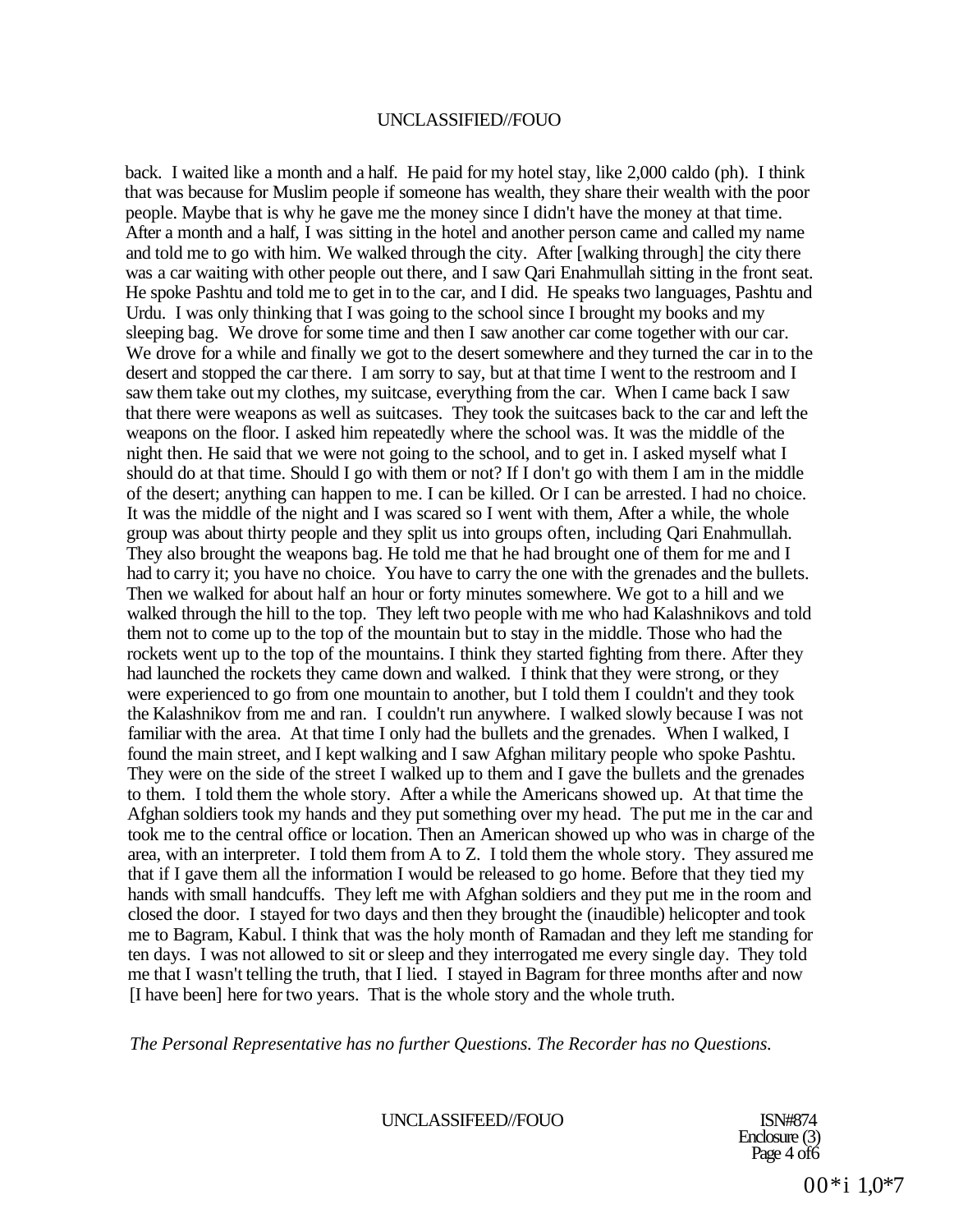### **Tribunal Members' Questions** for **the Detainee**

- Q: I understand that you were abused while at Bagram detention facility?
- A: J *had to stay standing up for ten days, twenty-four hours a day. Sometimes because I am human and I get tired I might have done something and they handcuffed me and they tied me up there with my hands over my head. \** 
	- *\** [Numerous translators reviewed the tape recording of the Detainee's literal statement. During the course of the hearing, the translator appeared to say that the Detainee's hands were tied either "to the roof or "in the room." This prompted the Tribunal to review the tape with additional translators who by consensus agreed to the literal translation stated above.]
- Q: This occurred in [the] Bagram detention facility?
- A: Yes.
- Q: The people who were doing this were Americans?
- A: Yes, American.
- Q: Where were you apprehended?
- A: In Paktia, a province close to (Peshawar).
- Q: Is that where this attack took place?
- A: Yes, I was arrested in Paktia but I was abused in Bagram.
- Q: But, you were studying in Peshawar, right?
- A: Yes.
- Q: So these people took you over the border?
- A: Yes, they took me from Peshawar to Wana. Wana is close to the border. After Wana, these people came and they took me in the car.
- Q: Were there any Afghanis or Pakistanis at the border that you had to go through to get across?
- A: Yes, we passed three checkpoints. The soldier just spoke to the guy in the front seat and let us go.
- Q: Why do you think these people wanted you to come with them?
- A: Like I said before in Afghanistan there are businesses with people trying to fool one person to their personal business. Everyone is just looking to grab someone and take someone. I could've been somewhere else having a good time and relaxing but look at me handcuffed here.
- Q: How old are you?
- A: I am twenty-three now, and when they arrested me I was 20 or 21.

UNCLASSIFIED//FOUO ISN# 874

Enclosure (3) Page 5 of 6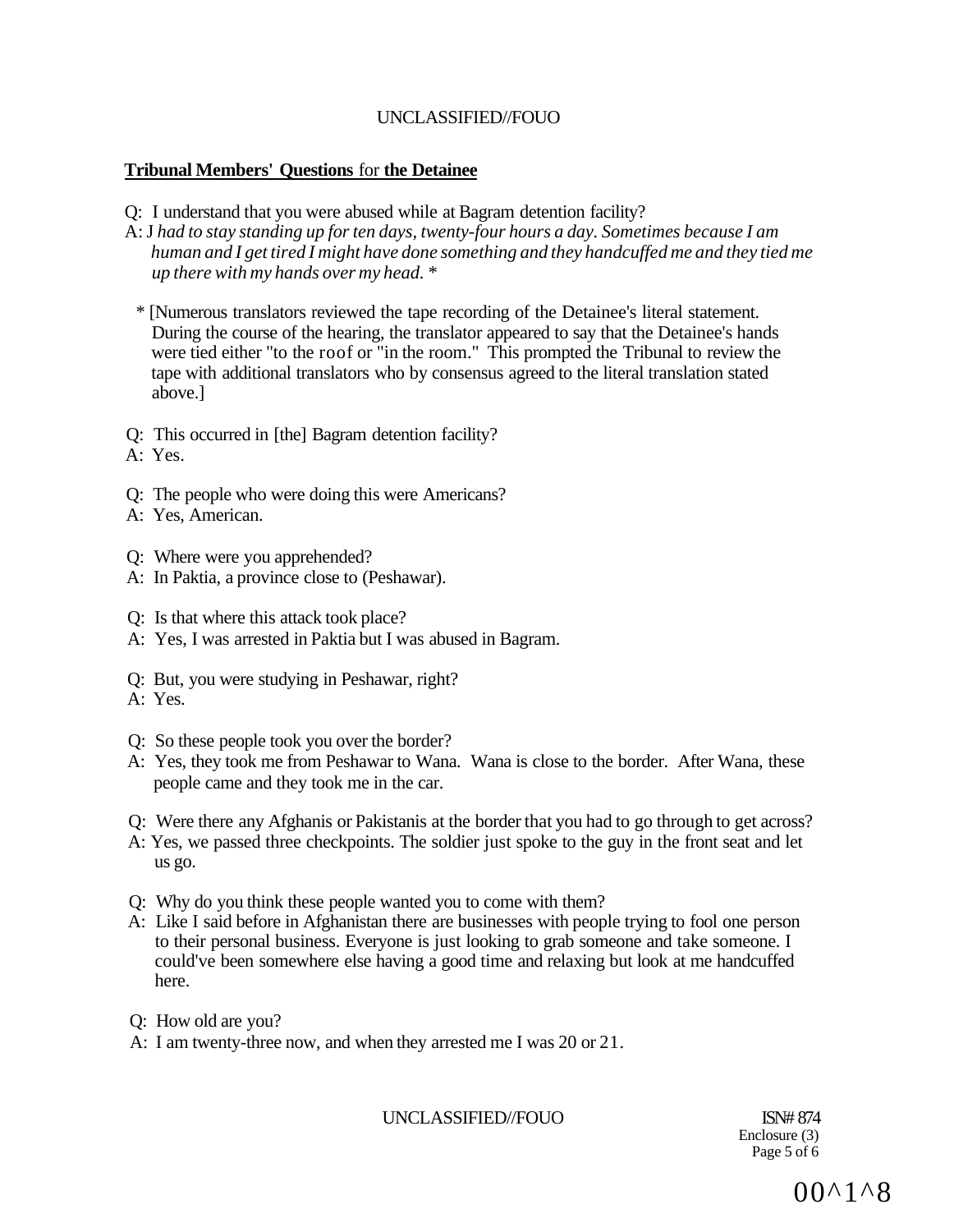- Q; Are you Pakistani or Afghani?
- A: I am from Afghanistan.
- Q: Regarding your physical abuse in Bagram, have you ever reported this before?
- A: This is the first time I see you and I tell you my story. I told the interrogators and they get upset with me. They called me a liar and I stayed quiet because they gave me a hard time.
- Q: You told interrogators where? Here in Cuba or other locations?
- A: I didn't say anything in Bagram because they knew in Bagram who had done it Once when an interrogator came, [the] Bagram [incident] came up in our conversation and I told the story and the interrogator got upset with me and said that I lied to them. He told me that they would punish me since I was lying. He told me not to put that allegation on us (Americans).
- Q: Was that interrogator here in Guantanamo?
- A: Yes, across the street in the next building.
- Q: You had mentioned, or the translator used the word "car," and this car joined another car when you took off to the attack.
- A: No, we were in the same car. We drove for a while, and out of a small street I saw another car come and join us. They were waiting there to join us.
- Q: That's fine. My question is, you said that there almost thirty people in this group in the end. Is the description of the vehicle more like a flying coach or a van or a mini bus, or a mini coach or a car like a Sedan?
- A: It was a Datsun (the translator explains that it is a pickup truck).

*The Personal Representative has no further evidence to present to the Tribunal.* 

*The Tribunal President explains the remainder of the Tribunal process to the detainee and adjourns the Tribunal,* 

### AUTHENTICATION

I certify the material contained in this transcript is a true and accurate summary of the testimony given during the proceedings.

Tribunal President

UNCLASSIFIED//FOUO ISN# 874

Enclosure (3) Page 6 of6

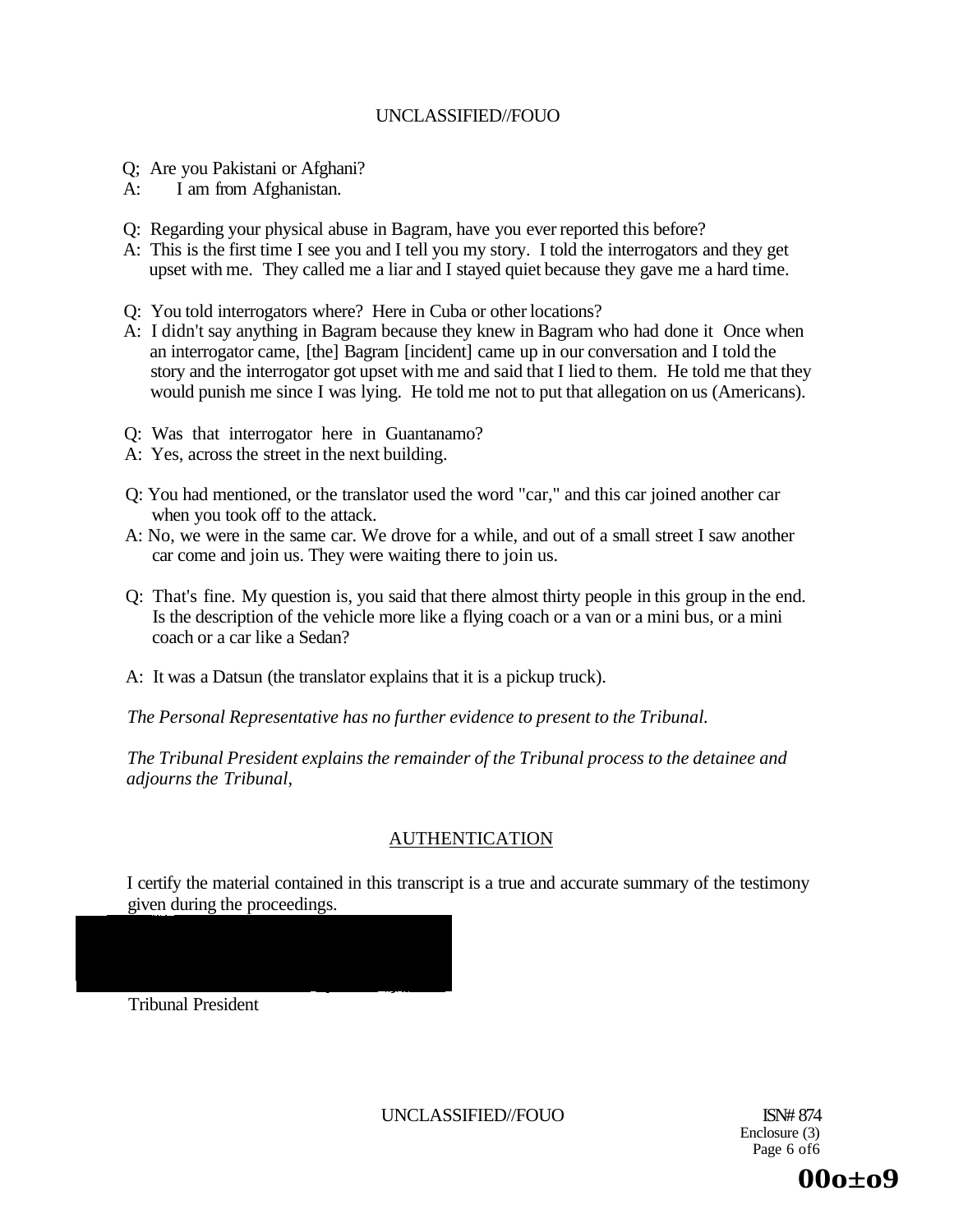### **Summarized Unsworn Detainee Statement**

*The Tribunal President read the hearing instructions to the Detainee. The Detainee confirmed that he understood the process and had no questions.* 

*The Recorder presented Exhibits R-land R-2 into evidence and gave a brief description of the contents of the Unclassified Summary of Evidence (Exhibit R-J).* 

*The Recorder confirmed that he had no further unclassified evidence or witnesses and requested a closed Tribunal session to present classified evidence.* 

*The Tribunal President stated that the Detainee wanted to participate, make an oral statement and has requested five witnesses from Afghanistan. The first witness request was sent to the Department of State on 27 October 2004, the second on 9 November 2004 and a third request was sent on 22 November 2004, all concerning a request for assistance from the Embassy of Afghanistan. As of this date, 4 December 2004, we have not received a response from the embassy on the status of these witnesses. The witnesses have been deemed not reasonably available. The Tribunal President reassured the Detainee that this would not be held against him for any reason.* 

Tribunal President: Hafizullah Shabaz Khail, you may now present any evidence or information that you have to this Tribunal and you have the assistance of your Personal Representative in doing so. Do you still want to present information to this Tribunal?

Detainee: I would like my Personal Representative to read the statement, and if there's anything I want to say to give more evidence, I will raise my hand.

Tribunal President: Very well. And before we do that, would you like to take an oath, so that your statements, or answers to any of our questions, are given under oath?

Detainee: I would like to.

#### *The Reporter administered to the Detainee the Muslim oath.*

#### *The Personal Representative read the statement the Detainee had prepared to the allegations, and will added comments as needed.*

Detainee: (Personal Representative reads from statement) I've never been part of the Taliban. I have not worked one day under the Taliban. When Karzai came into power, the elders of the city came to my house and asked me to be their representative. I was given the position of mayor of the city because I was trusted. Taj Mohammed Wardak was assigned as governor of Paktia province. When this happened, I sent the paperwork to Kabul. Operation Anaconda was ongoing. I was the representative in that district. While I was mayor in Zormat, there were no problems with the Americans. I met with American commanders several times; their names were Mike and Tony. We even took pictures together. I was mayor for six months there. I wasn't even on the payroll; they

> ISN#1001 Enclosure (3) Page 1 of 11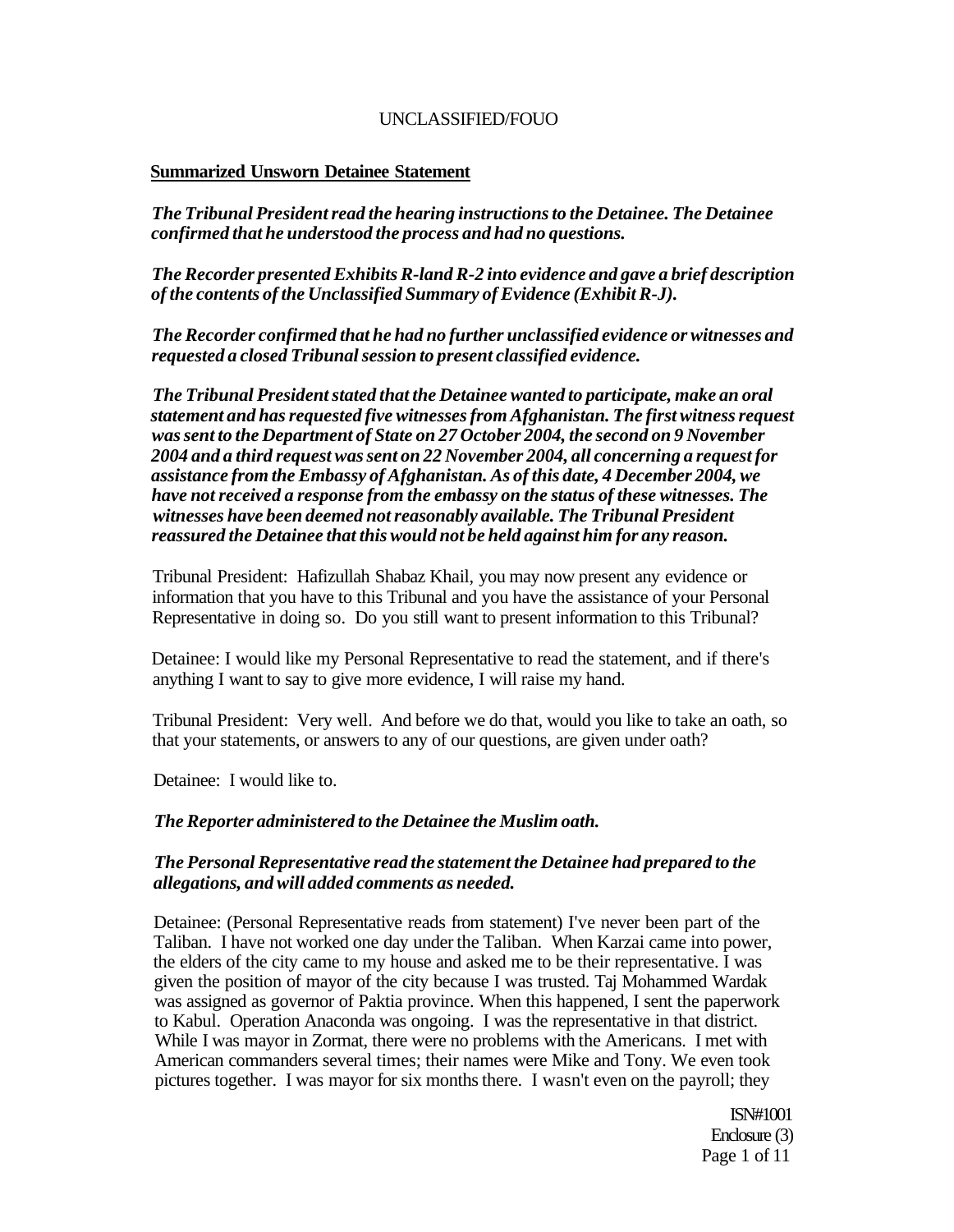weren't paying me anything. I have helped and assisted the Americans. After six months, Karzai assigned someone else as mayor of Zormat.

I gave the new mayor the position without any dispute. I then went home. When I was mayor, there weren't any problems. When the new mayor came into power, crime soared. People stole property. Wardak (the governor) was then replaced by Raz Mohammed Dalili as the new governor of Paktia Province. Then Raz Mohammed Dalili asked me to come in and talk to him and he asked for my help to get Zormat back to normal. I did not accept his request the first time. He asked me again to meet with him and bring order back to the city. He sent the elders of Zormat to my home a second time, asking for my help. Finally, I accepted and there was a fifteen-member commission formed with members of the Zormat District. I was the president of the fifteen-member group. Dalili made me the head of the commission. I represented the elders and I sent these names to the interior ministry. Yes, the ministry sent it to the government, and the government sends it to the district and then we send them back. The first decision of our group was to coordinate any police matters that would cross the districts with the representatives of that district. We worked with the security, so that we knew whether they were coming to do a search, investigation or arrest. The delegation of fifteen people in our culture, our tribal culture, didn't fight with the government or district manager of the tribe; when we did something, we would get together and find the right, peaceful way to do something. This was to prevent any misunderstandings so that they would know the difference between the police coming to do a search and robbers robbing them. This way no one would get hurt or killed by accident.

The following story explains the circumstances of why I was falsely imprisoned. There was a reason the fifteen member delegation prompted the government to appoint us to work for the security and safety. The reason was some people under the government worked for the government with a uniform; they blended in with some people under the government. There were employees in uniform, going to houses during the night There were a lot of problems; they were killing people and robbing the houses all the time. That was a big concern of these people and we would come to find the right way to fight. We needed to separate the people, the people who are for the government, from the troublemakers, who were robbing the people, and stealing the property.

We voted in the fifteen-member delegation that was from different villages, or different areas of this district We agreed between the government and district manager that each time a group or military people during night or day want to go search somewhere, or some house, or some area, they contact us first and we can go together with them. They didn't want to show us which house or which area. At least we needed to know which area they were coming to and to let us know so we could join them and take them there. I'm a representative of this tribe and for this village, and I would say these people are coming from the government and are not there to rob. They are people who want to search your house. That means they cannot make problems and disputes between these people. This will go smoothly and easily, the right way.

> ISN#lO0J Enclosure (3) Page 2 of 11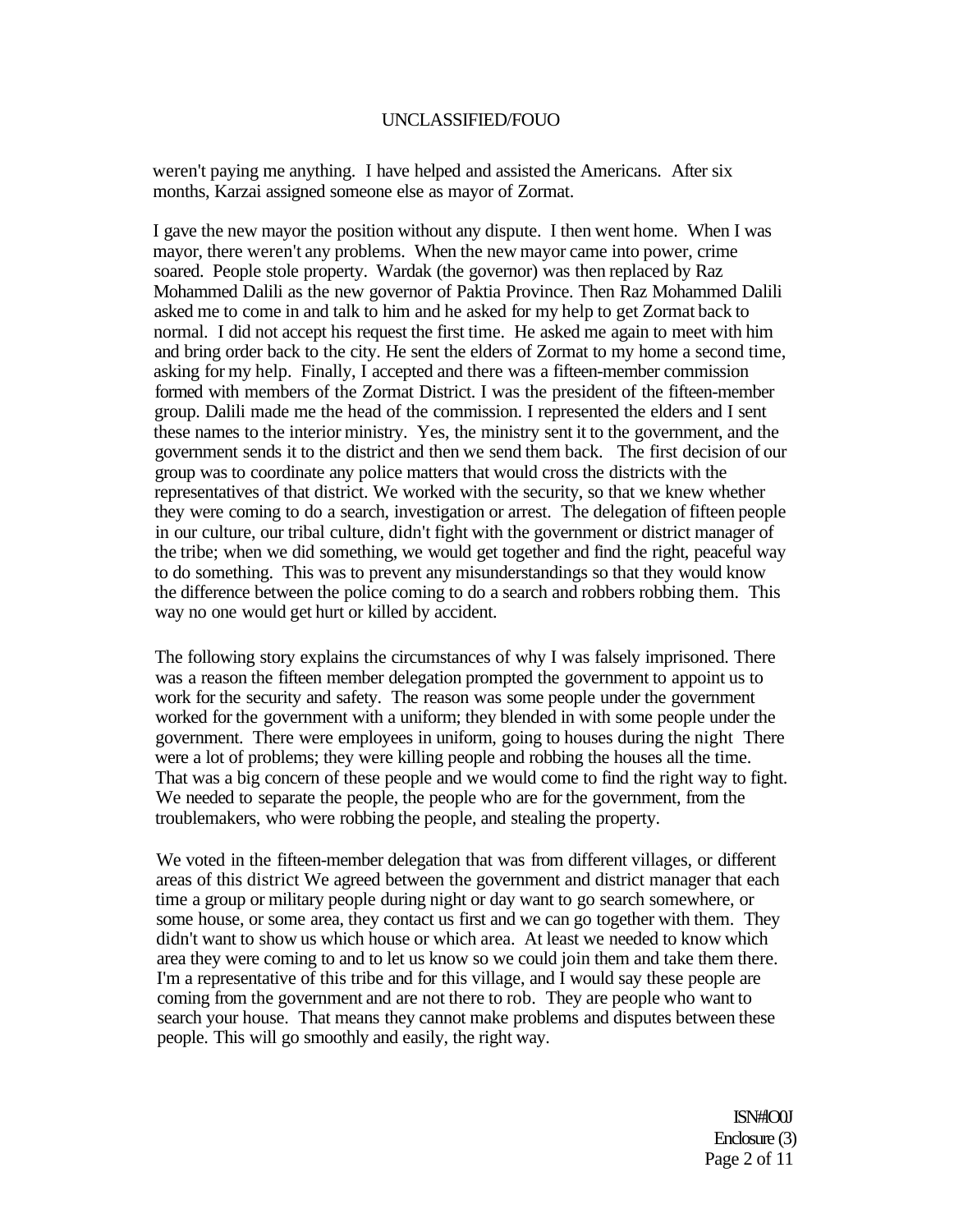The following story explains the circumstances of why I was falsely imprisoned. A businessman was robbed of 200,000 kalgars in the city of Sherbuz (ph). Yes, some business people were going from Khost to Kandahar and from Kandahar to Iraq to buy used or new cars and that was their business to be there at that time. Three or four people were in the car and one of them had 100,000 kalgars on his leg and 100,000 kalgars on his other leg and some money in one pocket at that time. And in the middle of the way, there were people. They stopped the car and they robbed the guys and took the 200,000 kalgars away from him. The robbers ran away. We asked the district manager and our weapons security what we should do. The guys were robbed and the thieves ran away. They did not belong to our area. They belonged to another province, Ghazni, but we still can do security there too. And we asked, why did this happen? After we had a meeting with the district manager, I called the fifteen members. I ordered interrogations and went to the area where the incident happened. We went to the area. There's a small store, a bazaar, and I asked them what people were coming and going. They're telling us that people came with uniforms as a soldier or police officers and they bought from us peanuts and oranges, and then they left. We found the guys when they robbed them. We took the guys with us and asked them "Do you know these people?" They blinded my eye, and I knew the coat; not the faces, but the coat. And they drove away. And we came back from the area, back to the district manager and told the story, and there were people who came with uniforms, police officers, and they're gone. We told the whole story to the district manager. After the district manager, we went to the police station, which is close to the right, and we went to the police officer, to the manager of police officers. We found the car, and the car was out there, and the guy saw the car, and said that was the car. Because the guy went to the bazaar after the incident, he told us they bought an orange and peanuts. We found the peanuts and the orange in this car. That was our hundred percent proof and we told the police officer of this unit and said we want the money; immediately return the money back to the person. After two day's dispute, we said you have to find the money and have to bring it back. After two day's discussion, they returned 150,000 rupees and gave us the 50,000 two or three days later. At that moment, we gave the money to the previous owner. He left and then a government delegation from the internal ministry, and another delegation from the general attorney, came. There were two other delegations from the internal ministry and they just wanted to see their own workers, in our office. When they were working with the delegation from the embassy, they brought help for the three provinces around here, like Bathio, Paktia and Ghazni. We met the delegation in the district managers' office. We talked all day, and we gave an Afghan tribal gift, and they said we would start our talk tomorrow. They took out everybody else, there were police officers, the managers of the police station were there, the district manager were there, and all fifteen delegation elders were there and the representatives were there, everybody was there together. At that time we wanted to ask the governor to join our meeting, but he was not in his office. At that time, after the whole thing, there were two other Americans, they saw me, and they recognized me. The soldiers came, and when the police came they grabbed me and handcuffed me. They took me there and I don't know for how long, and they took me to America. Some people say you helped, but your reward is different You don't get a reward, you get punished. When Karzai came to power, I tried and gave a lot of help, with them, and with the Americans. America is a superpower; they have all kinds of

> **ISN#1001 Enclosure (3)**  Page 3 of 11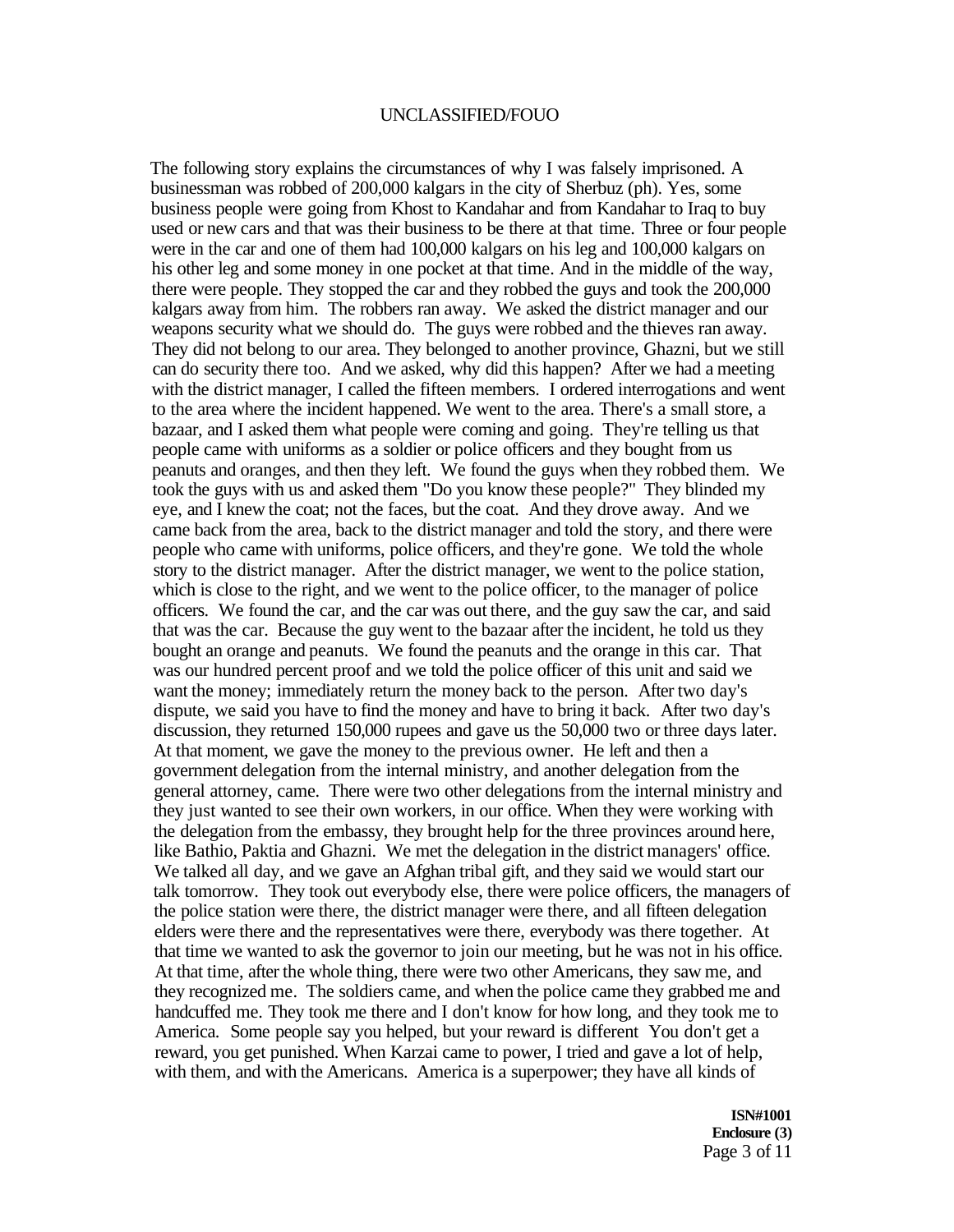knowledge. I hope I can ask the two gentlemen, one name is  $\wedge \wedge \wedge \wedge \wedge \wedge$  H how much help I gave to them. Before they arrested me, fifteen days before^wenHotalk to another gentlemen, and his name was Mike too, Michael, and I offered my help. Around fifteen, thirty people went full time to greet them, and to offer our help, and he reserved a room for us at the Spinzak Hotel. We stayed there for almost ten days. I hope you don't get upset with me, I will say all the allegations are wrong if I were Taliban or al Qaida or if I was another criminal. I will be in the mountains or in a cave somewhere else, but they arrested me inside the governor's office. It's one thing just talking or writing on someone else, but proof is a different story. This name, Saifullah Rahman Mansour, he was a government official. He was the one who came and robbed my house and took everything I had and left. If someone, or anybody, proves this meeting, or this thing, if anybody proves that, I accept ten years to stay here in Guantanamo. America is great, and a great superpower. With high technology and these allegations on me, I hope mat a picture or radio will help; I need my truck, my wives, I need anything. I hope to have these things. If the evidence were not on my account, even on the evidence of Afghans then I would accept that too. I asked for two witnesses who were high-ranking officials of the Karzai government; one is Raz Mohammed and the other Taj Mohammed Wardak. And there's another person named (inaudible) who campaigned with Americans together. I would like to ask him, and he's easy to find. And I named four or five people in my own district, elders; you guys are free anytime, any day to ask. And I'm sorry; I didn't think I would give you headaches from Bagram all the way to here. I need evidence, any kind of evidence, I will like to accept it. America is a great, great country, and Americans are a great people with high respect There we were at war with Russia and our best wishes and best hopes are that someday America would come and help us and build our life in our country. Our life was destroyed by the war and that's all. I wish my wife were here, during my old age. They asked me twice for help, I do not accept anything; that was the only reason to help the people for the security, and this is my reward, I am here. I'm not a Mullah. I'm an educated person. I'm a pharmacist. Now I'm sitting here in front of you, with my hands and feet in cuffs. There's an American convoy that came and they blew up the convoy and killed fifteen people or ten people. I hope that it wasn't for that thing happening. But this thing, it's up to you, I'm sitting here to you, to listen to you. And Operation Anaconda when it started, I will guarantee you when this started from Ghazni, to Zormat, from Zormat all the way, if anybody threw a rock, forget the bullets, forget the mines, forget everything, that was because of our help. The operation was for safety and that was because of our help. After this operation, after one month and half months, I went home, and turned over everything to the district manager. I'm not accepting this allegation on me. I hope that if there's any right in notice, any proof on me, on the radio, a picture, any otherwise, I would be glad to accept these allegations.

Personal Representative: There were a couple of points that you missed. When the businessman was robbed of 200,000 kalgars in Sherbuz, when they investigated the robbery, it was determined the thief was the commander of security in the district, Taj Mohammed. When the businessman was robbed of 200,000 kalgars...

Detainee: Yes, the chief or commander returned the money.

**ISNW1001 Enclosure (3)**  Page 4 of 11<sub>0</sub> 0<sup> $\lambda$ </sup> 1 4 3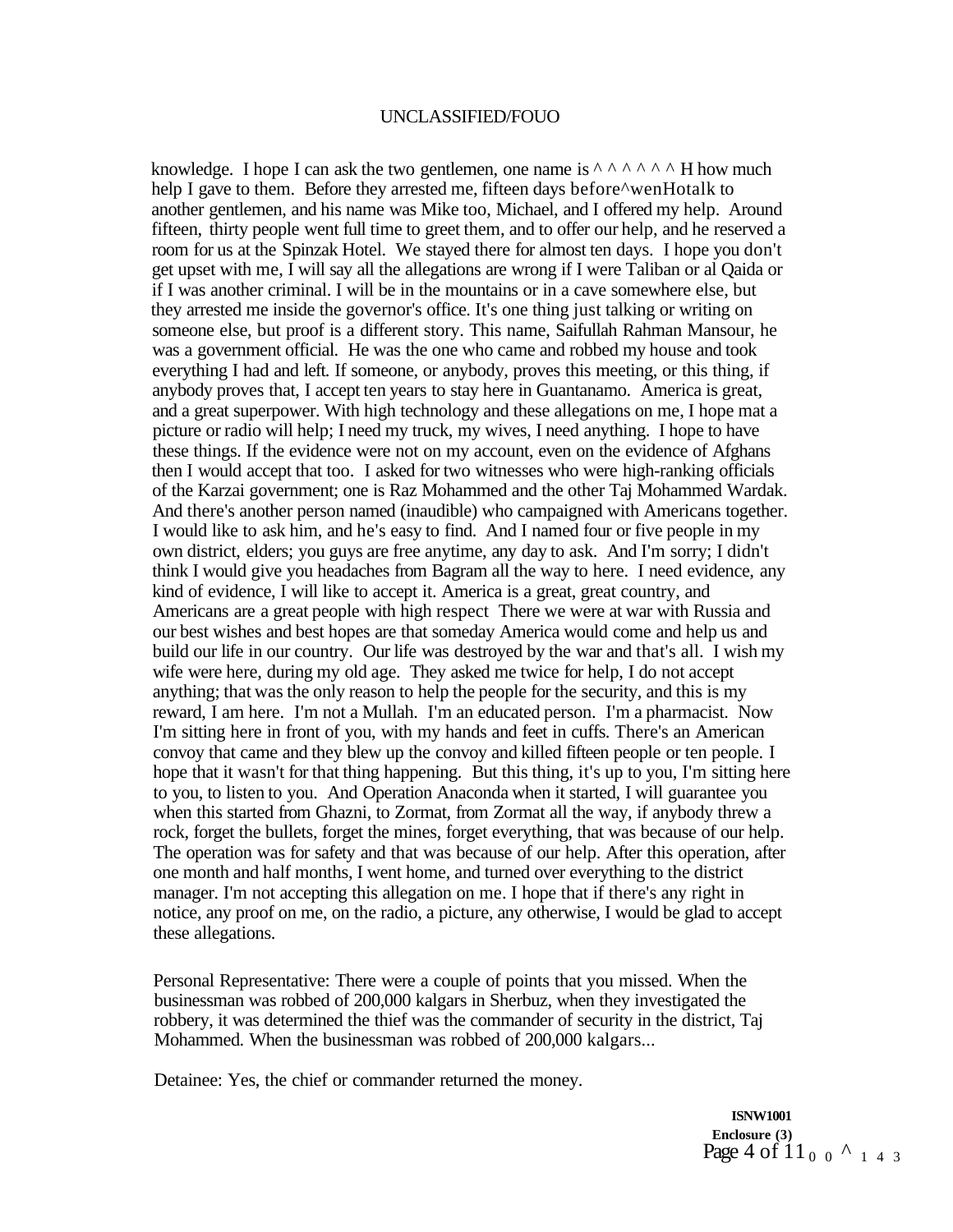Personal Representative: And he worked for Abdullah, the chief of security for the district of Zormat.

Detainee: Yes, the only reason the commander of the law arrested me was because of this money.

Personal Representative: Basically, because they confronted the man who stole the money from the merchant, found out this man worked for Abdullah, who was powerful, and Abdullah got him falsely arrested. And he must have come up with a lot of lies so his friend Dalili couldn't even get him released.

Detainee: Yes, when I was arrested, Dalili was in Kabul at that time. He got home during the night, came back to the city and assured me I will be released tomorrow, but for some reason, I wasn't.

Personal Representative: And one other point you forgot to make was that, when you were helping the Americans, you even caught two al Qaida cars.

Detainee: Yes, I captured two al Qaida cars and returned them to the governors. Mr. Wardak was governor at that time. And they say he may still be governor at this time.

### *The Personal Representative read the accusations to the Detainee so that he could respond to the allegations. The allegations appear in italics, below.*

*3. a. The Detainee is a member of the Taliban and participated in military operations against the United States and its coalition partners.* 

*3. a. 1. The Detainee served as the commander for two separate military units operating in Zormat, Afghanistan from July 2002 to November 2002.* 

Detainee: This is a false allegation, if I said that before. I need paper, I need documents, I need a radio, I need a picture, anything, and I was not a commander or anything.

*3.a. 2. The anti-coalition militia in Zormat District considered themselves al Qaida.* 

Detainee: To this point: I never ever worked for any government or anybody and I don't like the al Qaida, I hate the al Qaida and I don't like their name, because they destroyed the whole country.

*3. a. 3. Between April and June 2002, while serving as the Zormat Assistant Governor, the Detainee had three known al Qaida suspects released from jail after they were captured at a checkpoint.* 

> **ISN#1001 Enclosure (3)**  \*age 5 of 11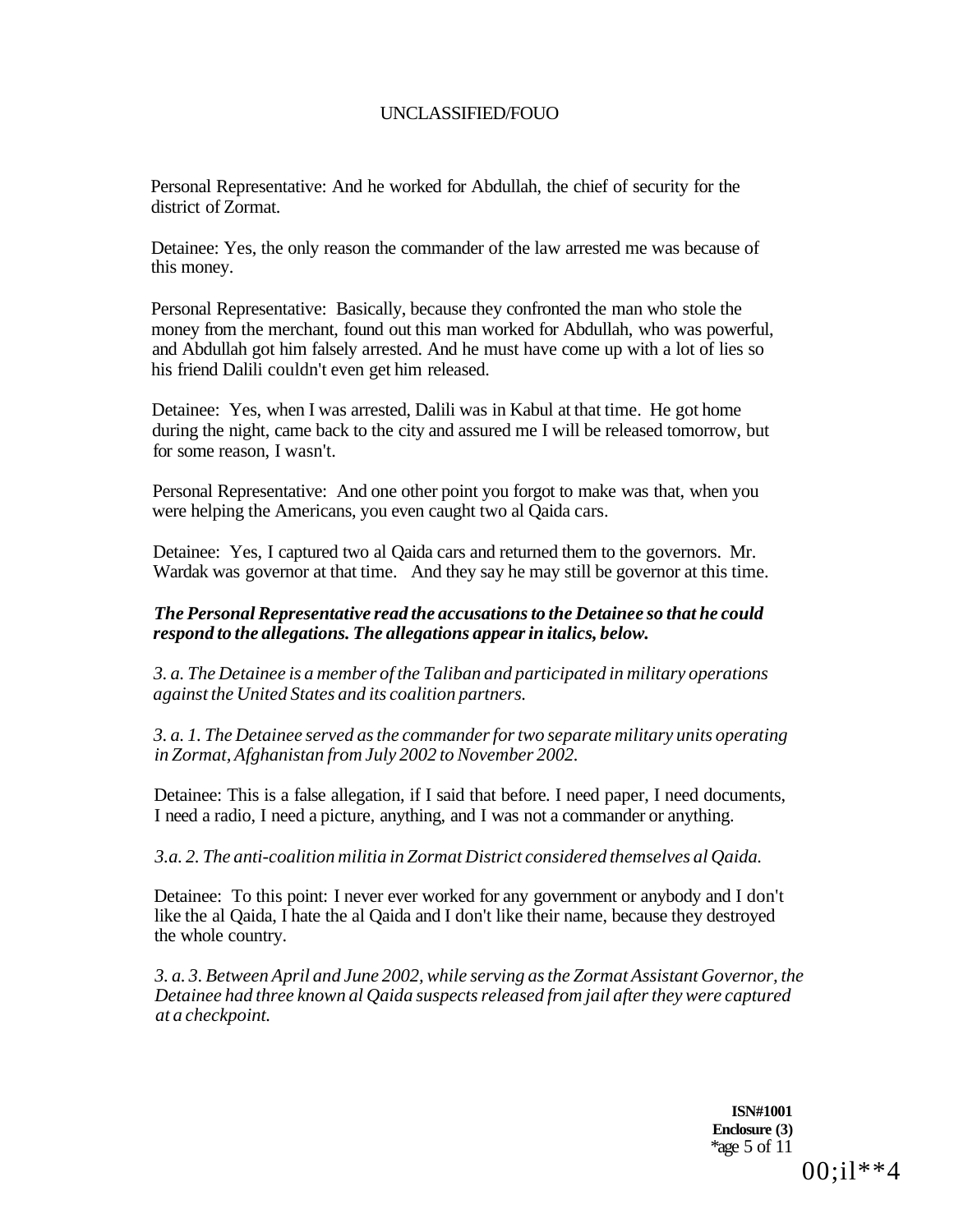Detainee: From my childhood until now, from the King (inaudible) to the communist government to the Taliban government to the Karzai government, if" anybody says if I was assistant governor for one day, yes, will I erase these people.

Personal Representative: In b., you mentioned to me that you were not the assistant Zormat Governor.

Detainee: No, never in my lifetime. Never.

Personal Representative: And you never knew these people?

Detainee: Which people?

Personal Representative: Those three people.

Detainee: How would I know if I were not assistant governor, would I know these people?

*3.a.4. On 31 August 2002, the Detainee met with Saifullah Rahman Mansour to organize and receive funding for an attack on coalition forces.* 

Detainee: I don't know this guy even when he was in power in his own term. He came and robbed my house and took everything that I have. How do I go about talking to this guy, taking his money? That's impossible. And, also, how come he (inaudible) when I came to America?

*3.a.5. In early September 2002, the Detainee led a 12-man unit of former al Qaida and Taliban in planning an attack on coalition forces.* 

Detainee: It's not acceptable to me, this allegation. This one never happened, and I don't like al Qaida, I don't like its name, and I don't like him (Osama Bin Laden), and it's up to you to accept it or not

*3. a. 6. The Detainee was arrested by Afghan authorities at the command of Abdullah Muhajed, head of security in Zormat, Afghanistan, and then turned over to the U.S. Forces.* 

Detainee: Yes, that was a (inaudible) about this guy. About this whole robbery thing, and stolen money, and we got it collected from him, that was the only thing he finds? Everything else is against me, and he turned me in to the Americans. I don't know, he gets money from America too, and I don't know.

Personal Representative: Is there anything else you'd like to add?

Detainee: America again, America's great and intelligent and smart. I ask for advice. Please be sure to do the right thing and know that our country is so poor and so behind.

> ISN#1001 Enclosure (3) Page 6 of 11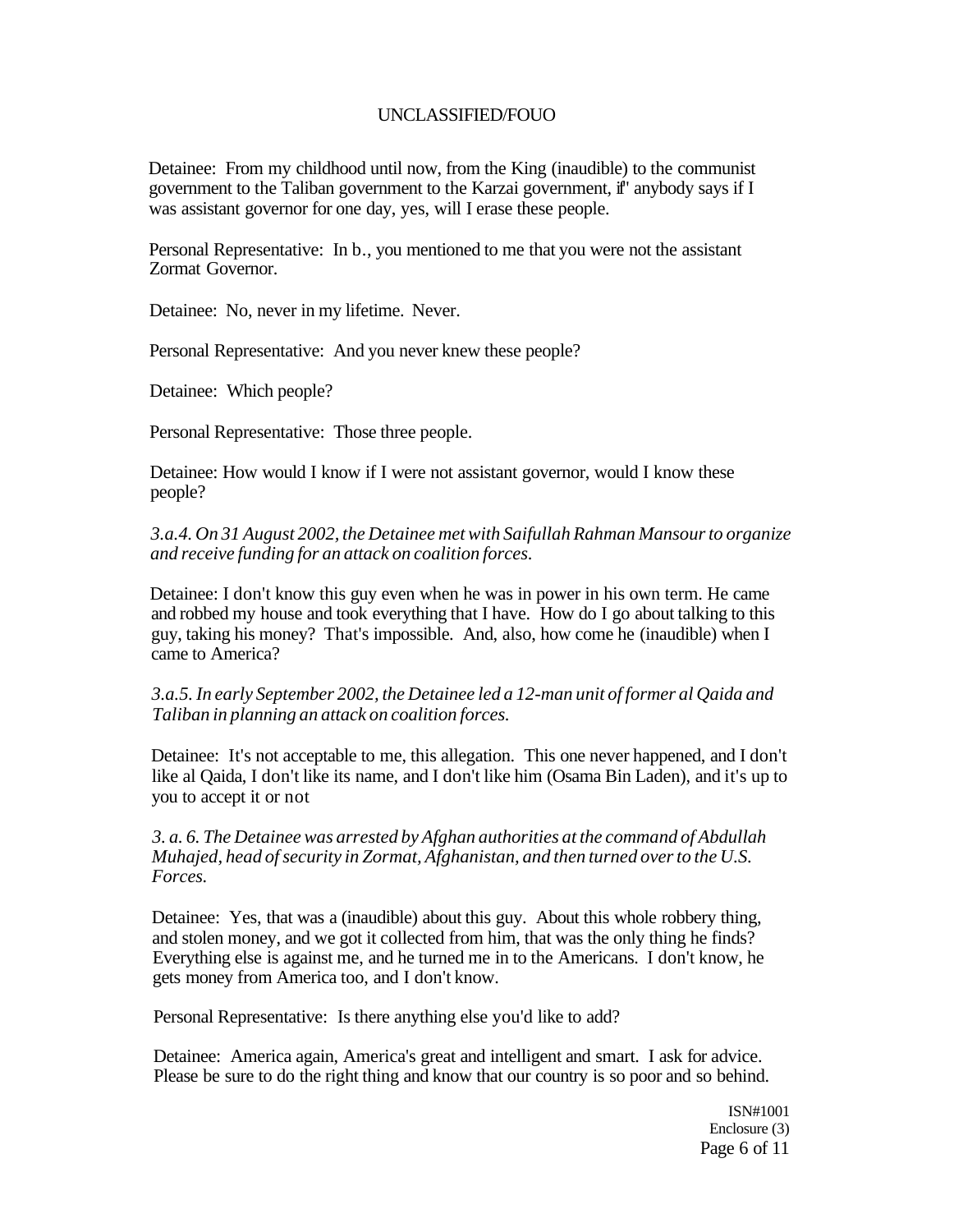There are a lot of people; I know they come for no reason, but for personal disputes. There's been twenty years of war there, there's a lot of disputes, there's a lot of killing, there's a lot of robbery, lots of things happen there. But, with your knowledge and your position to do the right thing it will be good for you. I wanted to terminate the Taliban but I didn't, I just kept my pharmacy at my home. I didn't take them out, because I have problems with the Taliban. I just make this business inside a house to give some medicine to people, to support my family. I'm just a poor person, I don't know what to do, I don't know how to support, how to sell. You guys see (inaudible), everything, every letter to my son, to my family, for any reason, for anything you can do, borrow some money, go sell, don't steer wrong. And that was our way that we think throughout most of my family when we grew up without education because of Taliban. And we would like our families to be educated. Forgive me, I'm sorry, I'm giving you a headache. That's my hope and my wish, if you have any proof on me, truly proof, I will accept it from anyone. Otherwise, please help me; release me to go back home. America was our friend in the past, America is our friend now; there's the hope that there's no problem with my country or me. In the future, if there is anything I can do to help America I would do it, anything you want. I don't have any problem with them. Please help us and wisely check my case, and I'm not a criminal, please let me go home.

Tribunal President: We will certainly give everything we receive here today, including your statement, serious consideration and if we should get a late response from the Afghanistan government in relation to the witnesses, we will if necessary reconvene this Tribunal and receive this new evidence.

Detainee: Yes, I tried ray best, if I were a criminal, I would not get my evidence to these people, if I was a criminal I would not help the new government, if I were a criminal I will not help Americans. If I were a criminal, I would be in a mountain somewhere, not here in this Tribunal. That's all I can say. And you know, we are doing OK here. We get clothes, we get good food everyday but we left behind people and I don't know what has happened....

Tribunal President: We understand. We may have some questions for you, but does this conclude your statement?

Detainee: Please.

Tribunal President: Thank you for your statement. Personal Representative, do you have any additional questions for the Detainee?

Personal Representative: Sir, I just want to bring one more thing up, make sure its clear, and that is that the Detainee was meeting in the governor's office at his time of arrest

*The Personal Representative and the Recorder had no further questions.* 

Tribunal Members' questions

ISN#1001 Enclosure (3) Page 7 of 11 00^146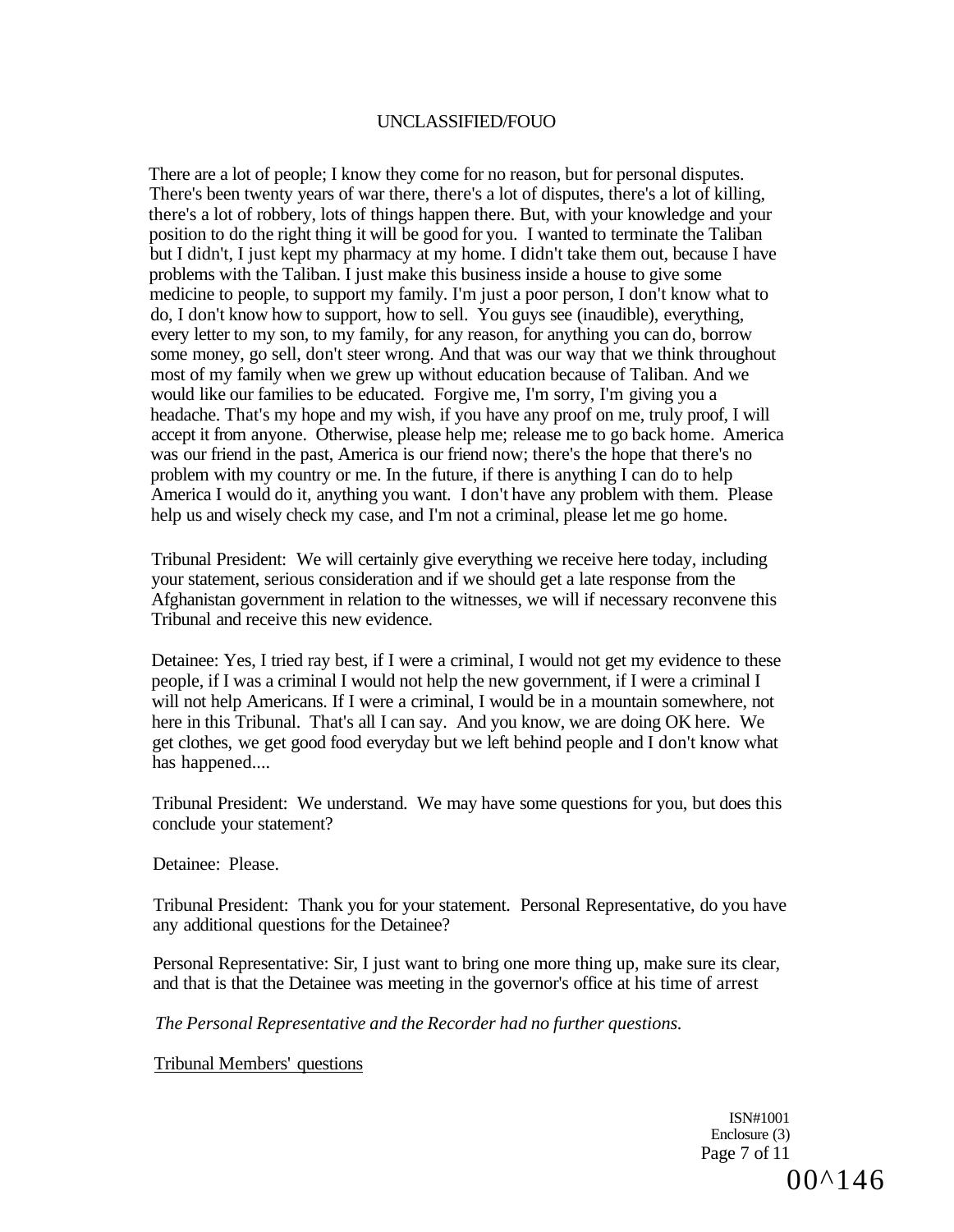Q. Good afternoon, thank you for coming to speak with us today. We have tried to follow your story as you told it to us. Don't worry; you didn't give us a headache. But, trying to follow all the disputes in Afghanistan is enough to give any man a headache. So I will try to make things a little more clear for us on the panel. You said originally you were a pharmacist by training?

A. Yes. It's all in my file.

Q. So, during the time of the Taliban and before that, you supported yourself by being a pharmacist?

A. Yes.

Q. How did you receive your education and training to become a pharmacist? A. In Kabul.

Q. They have medical schools for you to learn how to do that there?

A. Yes, I was the assistant pharmacist in the Kabul pharmacy, in Kabul University.

Q. How long did you have to study and train before you became an assistant pharmacist? A. Fourteen years. At that time I was working in Kandahar when the communist government came to power, and then I left Kandahar. There was a hospital in Kandahar, built by China, and I worked there. I don't know if you have information or knowledge about this hospital.

Q. So, if you are a pharmacist, tell us how you become mayor of Zormat the first time? A. Maybe two or three things. Maybe I'm a good man, or a respectable man, and also I am an honest man. The whole people of the Zormat district came to me, they respect me. When (inaudible) came the first time, to act as our new governor, they introduced me to him. He was the one to appoint me to be district manager, as an elder, not with money, without pay.

Q. Is this the same person as Raz Mohammed Dalili or a different person?

A. No, there are two different Taj Mohammeds. Well, the first was a governor, but he went back to Kabul to become an interior minister and Raz Mohammed Dalili was the second government person who took over his position.

Q. Were these gentlemen affiliated with President Karzai's government?

A. They were both appointed by the Karzai government.

Q. Now you mentioned the first time you were mayor, President Karzai came and put his own man in there to replace you? Do you know why he chose to do that? A. I submitted my resume to enter the ministry in Kabul, but the people there did not know me. Someone in the ministry knew the other person, and he had appointed him instead.

Q. This person who replaced you, who seemed not to do very well at his post, do you think he is partially responsible for why you are here?

> **ISN#1001 Enclosure (3) P \*\*e8of11**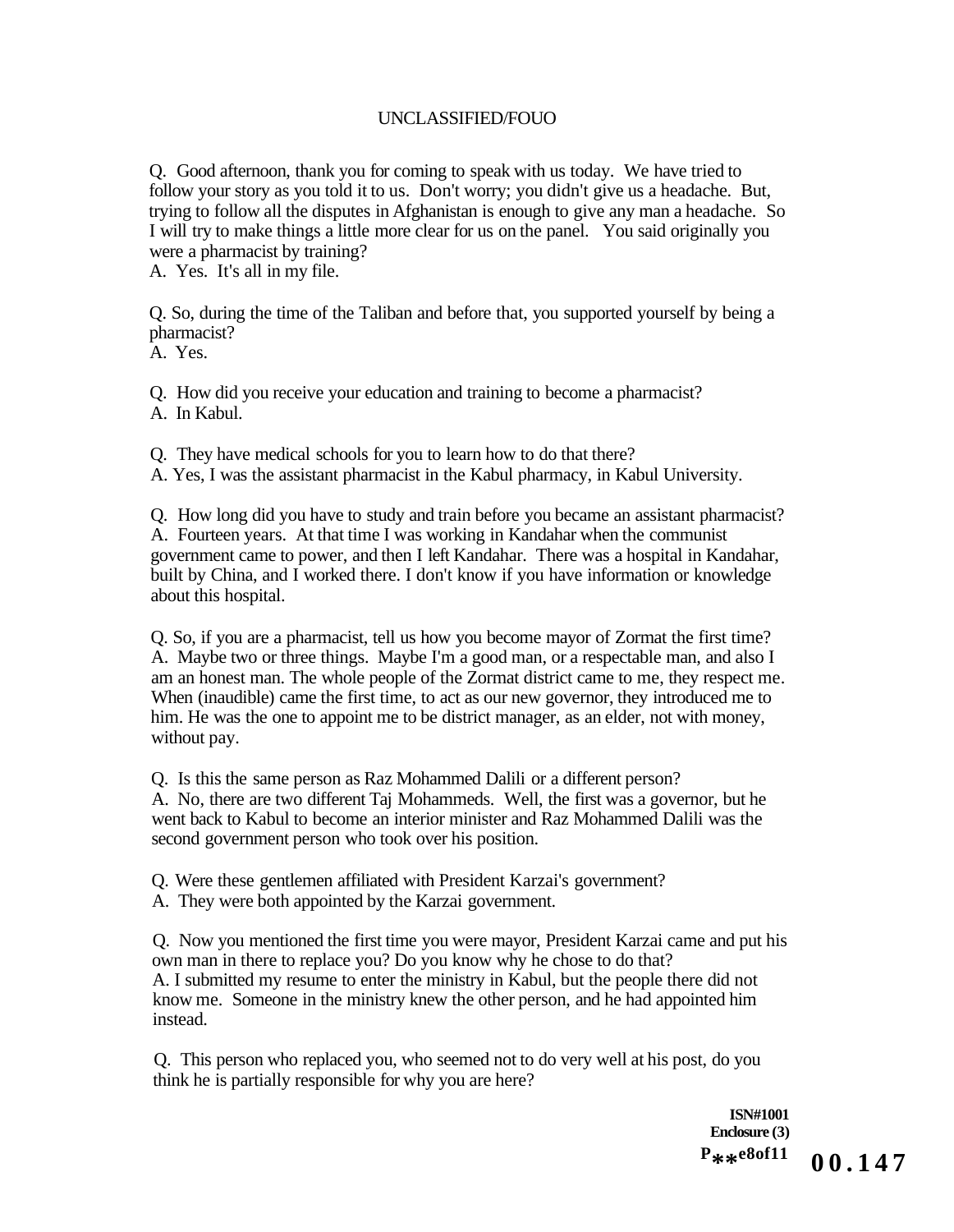A. No, he was not involved in my arrest, his name was Jan Malum, teacher (Malum Jan Baz). Malum Jan Baz, he went to Bagram to (inaudible) and there was another guy that came and his name was Mohammed, who was another district manager.

Q. So the main person who appears to be responsible for your arrest is the commander, Abdullah Mujahed and also Saifullah Rahman Mansour, or not him?

A. The main person is Abdullah Mujahed (ph) because the people who belong to him are his people. Those were his people, the people who robbed him (the businessman), because we got the money from him, because when the man came he put me in this trouble. But I don't know about this guy, because I don't know; I don't want to be telling you lies.

Q. Does Abdullah Mujahed consider himself to be part of the Karzai government also, or against it?

A. Maybe the Americans can ask the American representative in this district Maybe they know that, but I'm sure this guy's not part of the internal ministry. He took his position by himself.

Q. Regarding the militia that was operating in the Zormat district, when you were the mayor there, did you know they were operating there?

A. After six months, when I was mayor of the district, there was nothing. Very peaceful and very secure.

Q. So they only came there after you left your position?

A. Yes, when the next one, teacher Jan Baz, as district manager, that's when the problems started.

Q. So, Jan Baz must've been against the American presence there, and the Karzai government?

A. No, he was not popular in the area and the government just appointed him to this position; maybe he doesn't have experience and that's very important to be accepted by the people of the area where you work.

Q. Did you fight against the Russians when they were in Afghanistan?

A. Yes, I did, I belonged to Mohammed, and he has (inaudible).

Q. And how long did you fight in that jihad?

A. The communist government took power in '57-'58 (Islamic calendar), 1976-1977, the next year, after one year, he left his job. We refused to stay in Miluksha (ph); we stayed in Kabul. Some time during the year he came to work on our yard, they gave us wheat or corn sometimes not. Sometime, they met with other brothers, other people, for women, that was the only reason to go back.

Q. So, you fought against all the communist governments, Karmal, Amin, and Najib?

**ISN#1001 Enclosure (3)**  Page 9 of 11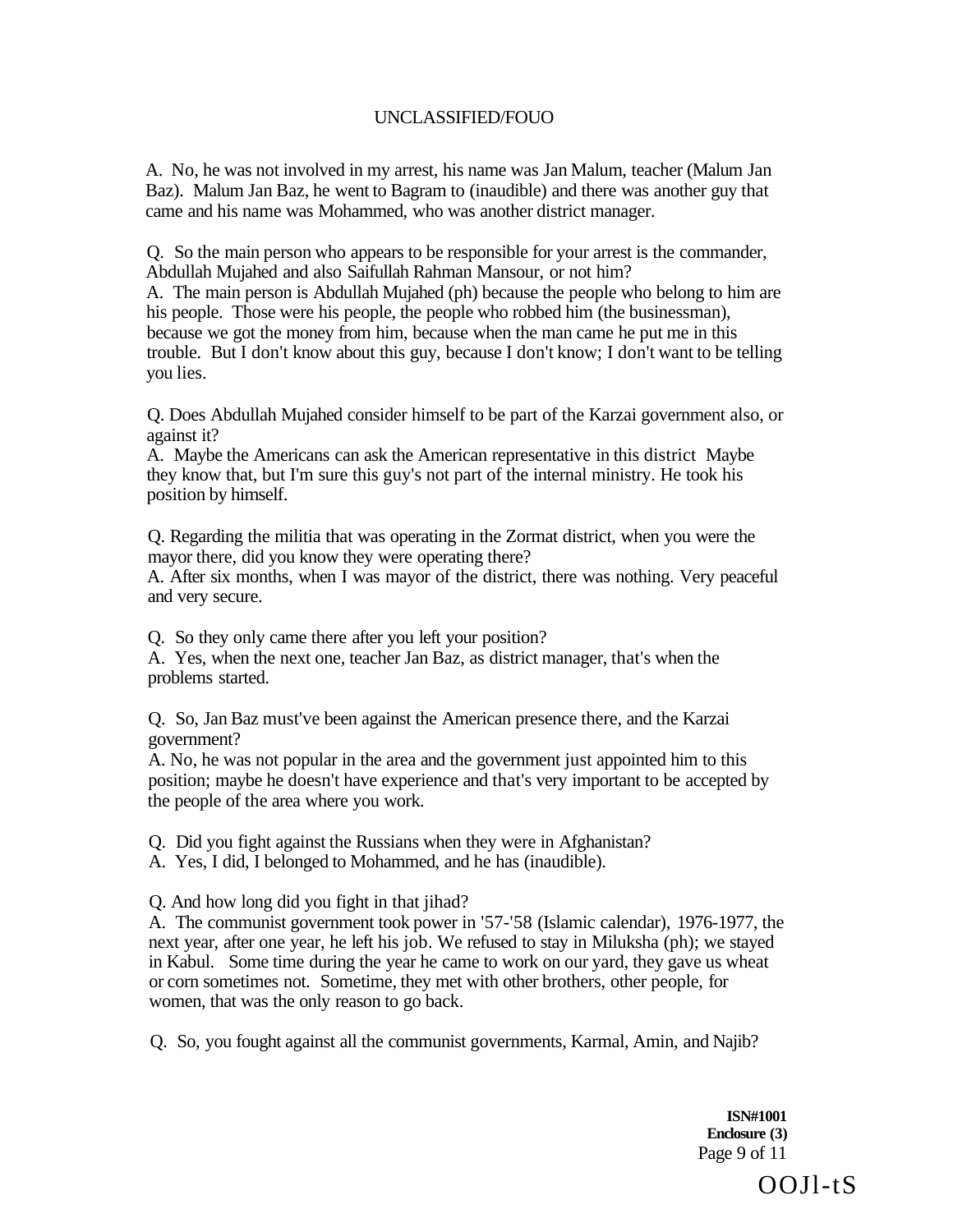A. No, sometime, just once a year we went to an area to work as a guard, and the guys they sometimes need us. Our commander, we help them, otherwise we stayed in Foxtal (ph), and it's not a fight.

Q. Were there times when you yourself saw direct combat against the Russians? A. No.

Q. Had you ever in your life have any military training? A. No. Even when I didn't join in Afghanistan, when everybody else went for one or two years to the military, I didn't.

#### Tribunal President's questions.

Q. What is the largest city near your district, or in your district? A. Our district is the biggest district because all the cities belong to four provinces, Ghanzi, Paktia, Lugar, and Practil (ph).

Q. Is that near Khost or Kabul? A. No, I don't get it.

Q. I'm trying to find on the map where you were serving as district manager, near what big city, like near Khost, or Kabul?

A. Close to Ghazni. There are twenty-four kilometers between Zormat and Gardez, which is thirteen or fourteen miles.

Q. Were there any military camps around Ghazni, training camps for military?

A. Are you asking for Afghans or Americans or who?

Q. Afghans, were there ever any?

A. Yes, there were two. One was called Baloyza (ph) upper house, and one was close to north of Ghazni. Yes, Baloyza upper house is the center of Ghazi, and the other place is to the north of Ghazni.

Q. And that was Taliban operated or al Qaida operated?

A. Only I talk about the time I was in Afghanistan, or when president Mohammed (inaudible) after this time, I never went there, and I have never been there during the communist time or Taliban time or anybody else; I didn't know what was going on there.

Tribunal President: I don't have any other questions, thank you. Do you have any other information, or is there anything else that you feel that is important that you want to tell us as we begin to make our determination of your enemy combatant status.

Detainee: Again, I ask you, I ask your forgiveness, and I ask you for knowledge that you will really truly judge from your heart, like you swear, to check my case, if there's anything you think I'm guilty of, I will accept, but, I need help. Please help me.

> **ISN#1001 Enclosure (3)**  Page 10 of 11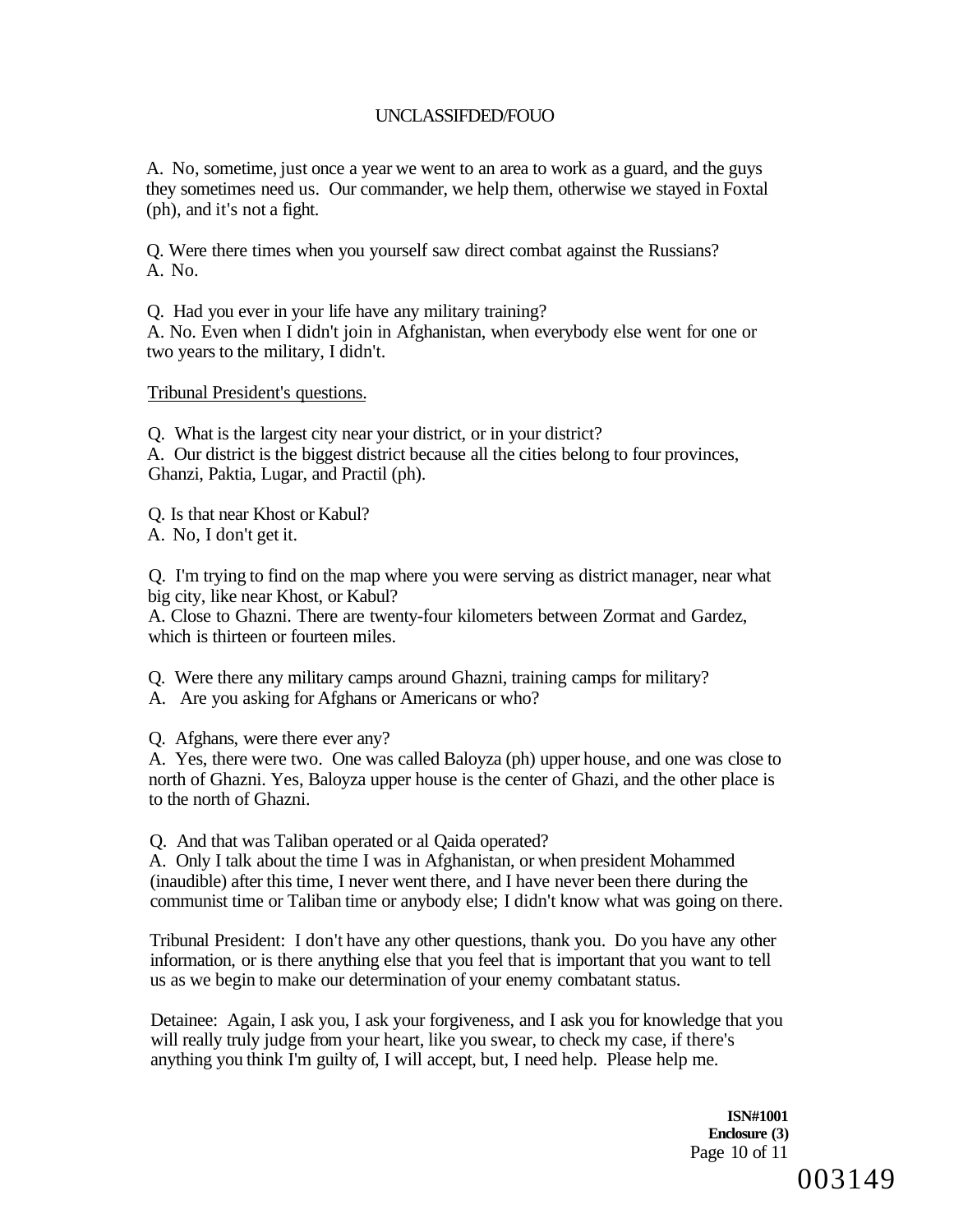Tribunal President: Thank you for your testimony.

Detainee: Thank you, thank you very much.

*The Tribunat President confirms that the Detainee had no further evidence or witnesses to present to the Tribunal The Tribunal President explains the remainder of the Tribunal process to the Detainee. The Detainee has one question/comment:* 

Detainee: How long will this process take?

Tribunal President: We hope within thirty to sixty days, but certainly as soon as possible.

Detainee: Like I told you, I show you, my evidence to the governor, or one minister and also two Americans, if I were guilty, or did anything wrong, I would not name these people to you.

Tribunal President: Thank you again for your participation.

Detainee: I hope you don't get upset with me and I thank you, and I ask your forgiveness and I give you more time.

Tribunal President: I hope you have a good day.

### *The Tribunal President adjourns the Tribunal*

## **AUTHENTICATION**

I certify the material contained in this transcript is a true and accurate summary of the testimony given during the proceedings.



**Tribunal President** 

**ISN#1001 Enclosure (3)**  Page 11 of 11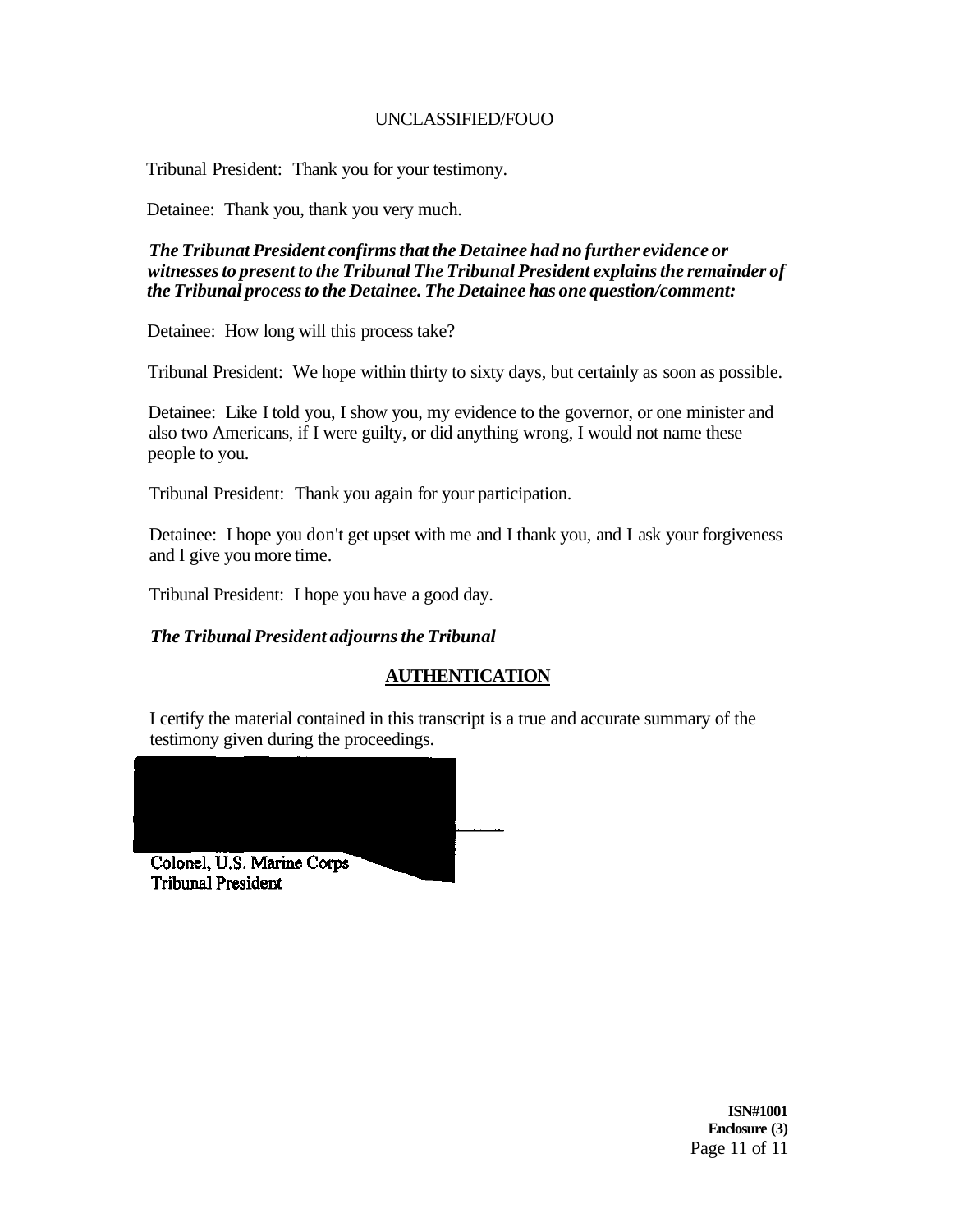### Summarized Sworn Detainee Statement

When asked by the Tribunal President if the detainee understood the CSRT process, the Detainee answered, "Yes."

When asked by the Tribunal President if the detainee had any questions concerning the Tribunal process, the Detainee answered, "No."

[After the Personal Representative presented the Detainee Election Form the detainee asked:]

Detainee: What is the word "form"?

Tribunal President: The form describes what you discussed with the Personal Representative. It shows us that you wish to be here and that you wish a witness. And at anytime during this proceeding if you have a question about what is going on you may ask me. Does that answer your question about the form?

Detainee: Yes.

Detainee: I have something to say. In the past I have had a problem with the Translators because they were using a Farsi Translator and I want to make sure that they understand the Translators have to do a better job. I had a Uighur Translator in the past that wasn't really good.

Tribunal President: I understand your concern and if you do not understand anything the Translator tells you about us please ask for clarification.

Tribunal President: The detainee has requested one witness. A witness by the name of Sabet Khan.

Detainee: Sabet Khan.

Tribunal President: Yes, I believe that is the correct name.

Tribunal President: We will take a short recess while the witness is brought into the hearing room.

[The witness was brought into the hearing room.]

Tribunal President: I would like the witness to state his name for the record.

Witness: My name is Sabet.

Tribunal President: Is this the witness that you requested?

ISN #328 Enclosure (3) Page 1 of9

# UNCLASSIFIED / FOUO 0031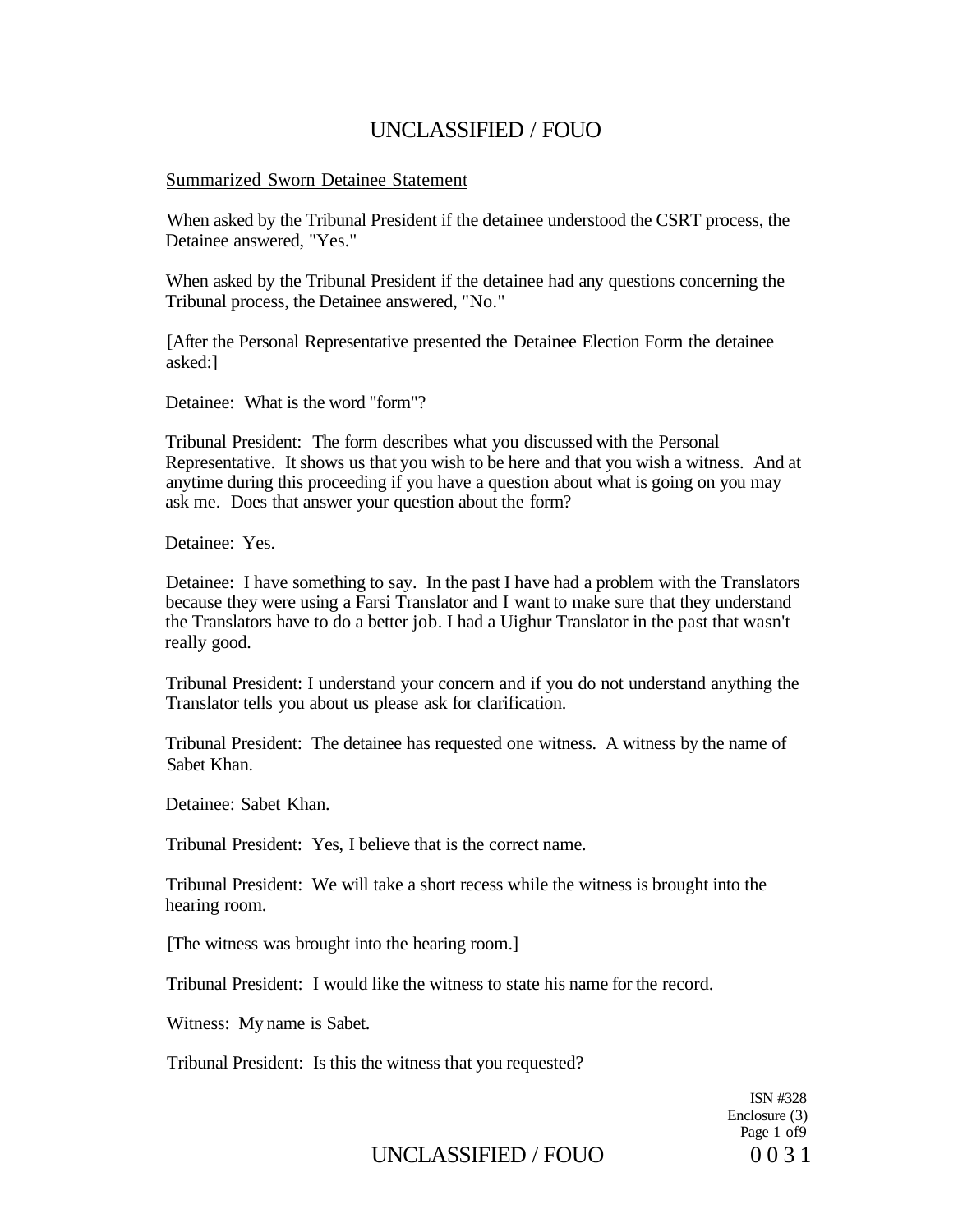Detainee: Yes.

Tribunal President: I would like to ask the witness to take an oath. And as a reminder the oath is a promise to tell the truth. And we have a Muslim oath that we can administer to the witness. Will the witness take the oath?

Witness: It is not difficult to take an oath but because you do not trust this person that's why I was called to testify for him. I shouldn't have to take an oath.

Tribunal President: We require you to take an oath as a witness or at least promise that you will tell the truth.

Witness: The other day I told you I was going to tell the truth and I am still going to tell the truth.

Tribunal President: We are in a different place with a different detainee and I request that you take the oath for this hearing.

Detainee: I have been telling the truth and I will tell the truth.

Tribunal President: I'll take that as your promise to tell the truth then.

Tribunal President: For the detainee, you may ask this witness to testify for you in this hearing. Your Personal Representative may assist you if you wish.

Detainee: May I ask him a question right now?

Tribunal President: Yes.

Detainee: I would like for him to read the accusation again.

Tribunal President: I understand. Personal Representative will you assist?

Personal Representative: 3.a.4. (The detainee was a weapons instructor from May 2001  $-$ October 2001.)

Detainee: Can I ask him a question again?

Tribunal President: Yes.

Detainee: Sabet, they are accusing me of being a weapons instructor from May 2001 - October 2001. During that time did you ever see me instruct other people on weapons? During that time did you see what I did do?

> ISN #328 Enclosure (3) Page 2 of 9

### **UNCLASSIFIED / FOUO**

003152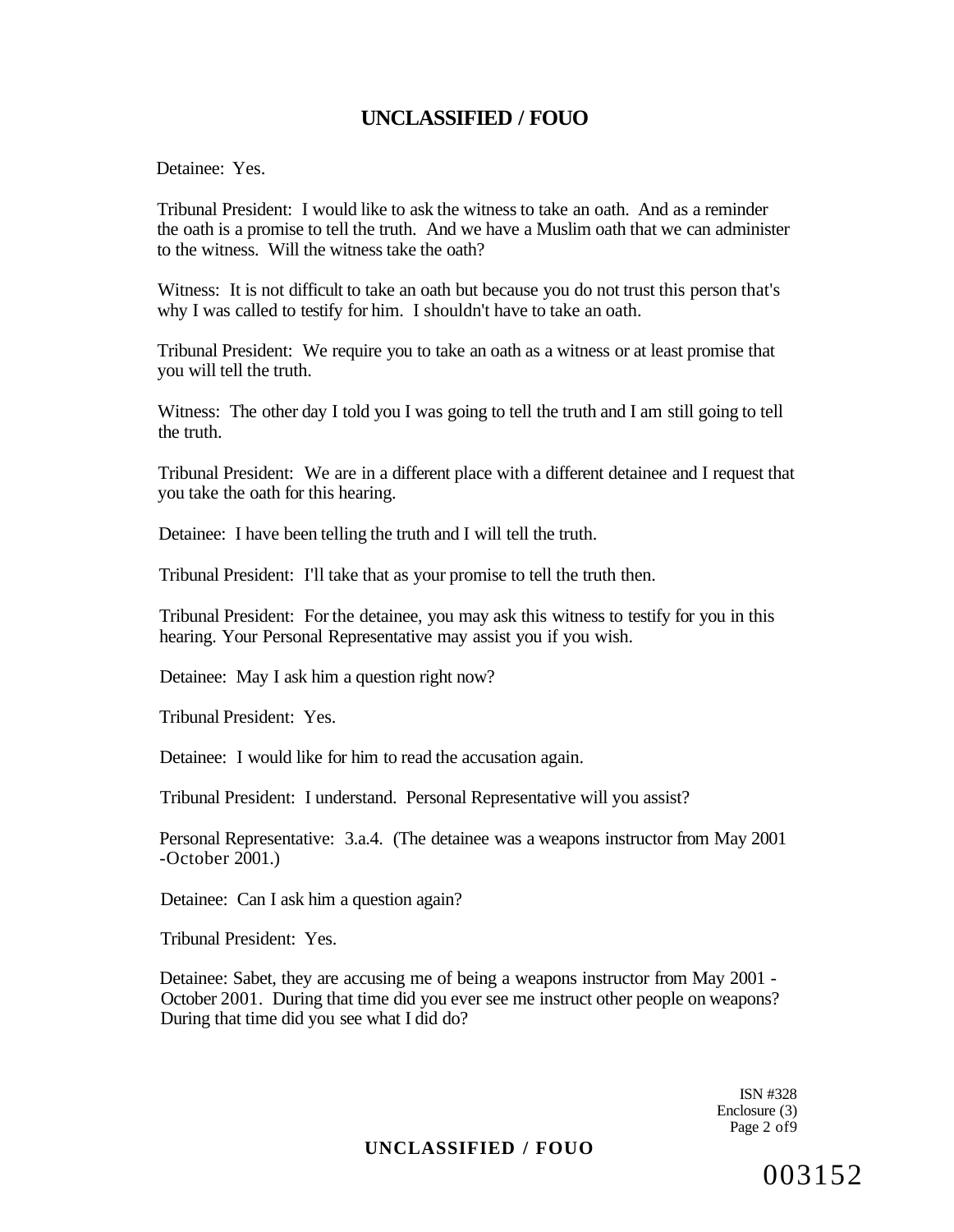Witness: I saw that he was sick during that time. He has a stomach problem and he was helping with the kitchen work and helping the cook. He was also studying the language.

Detainee: I have no more questions for the witness.

Tribunal President: Personal Representative do you have any questions for the witness?

Personal Representative: No sir.

Tribunal President: Recorder do you have any questions for the witness?

Recorder: No sir.

Tribunal President: Does the board have any questions for the witness?

### **Summarized Answers in Response to Questions bv the Tribunal Members**

- Q. How long was the witness with the detainee? From what month to what month and year?
- A. (Witness) How much time?
- Q. Yes.
- A. (Witness) I have testified for the person that was not a weapons instructor it is not about how much time I spent with this person.
- Q. My question is that you are testifying that the detainee was not a weapons instructor from May 2001 - October 2001, so I would like to know were you with the detainee during that entire time?

A. (Witness) I am not sure of the exact date. I was there in July of that year.

Tribunal President: One last opportunity for the detainee to ask any other questions of this witness before we recess.

Detainee: No more questions.

Tribunal President: That concludes our need for the witness so we will take another recess while the witness is returned.

Tribunal President: [To Detainee]: Do you wish to make a statement to this Tribunal?

Detainee: Yes.

ISN #328 Enclosure (3) Page 3 of 9

UNCLASSIFIED / FOUO

00UJU\* 3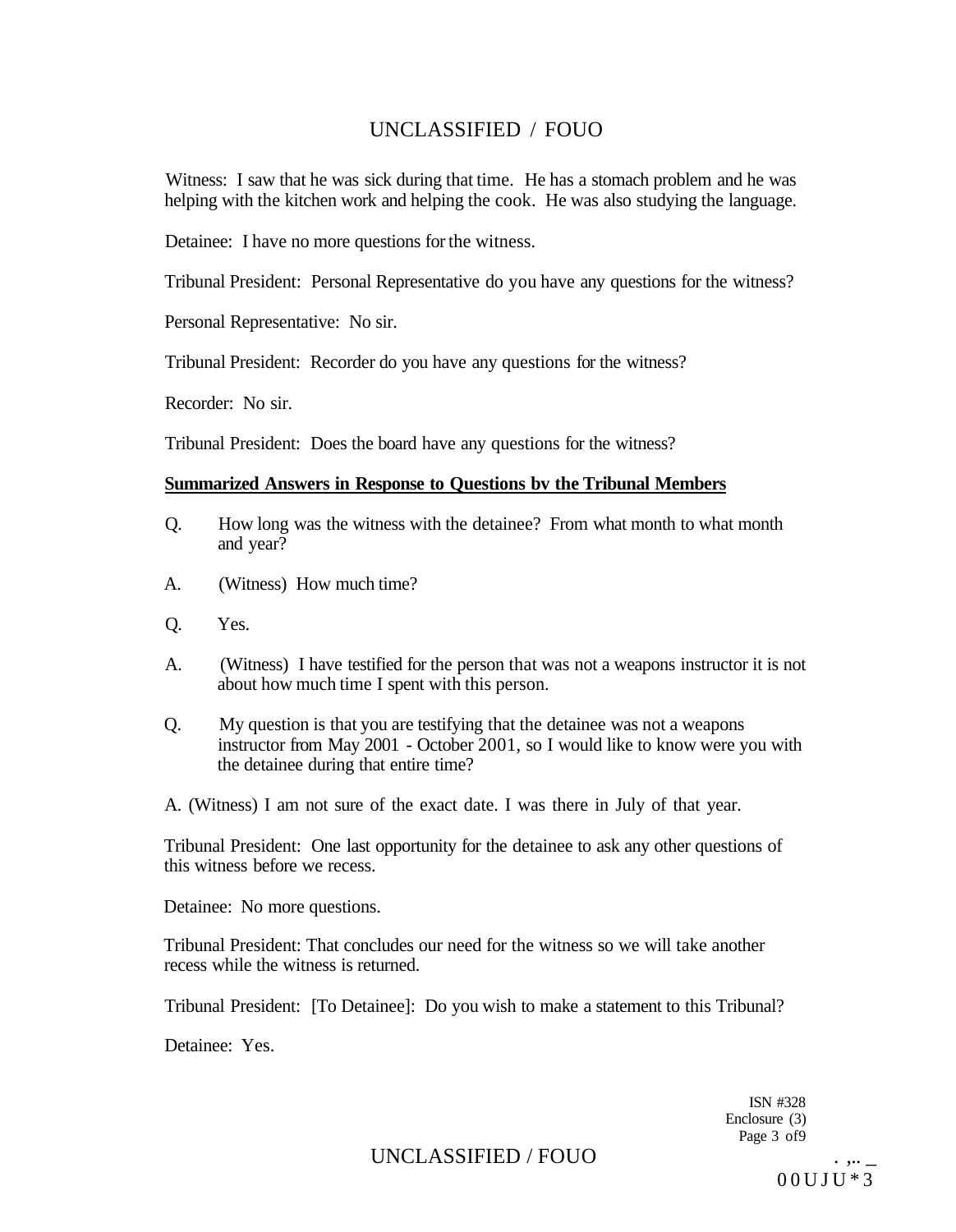**• •** 

Tribunal President: Would you like to make your statement under oath?

Detainee: I would have taken the oath if I didn't have a witness since I had a witness I will promise to tell the truth.

Tribunal President: You may proceed with any statement you would like to make to us.

Detainee: I would like for my Personal Representative to read the accusations and I will make a statement to them.

Personal Representative: 3.a. 1. (The detainee traveled to Afghanistan via Pakistan to receive training at a Uighur training camp in Tora Bora.)

Detainee: It is true that I went from Pakistan to Afghanistan but I don't know about Tora Bora. I went there just for training. I was interested in training.

Personal Representative: Would you like to add anything else to that point?

Detainee: The accusations sounds like I had a goal to go to Tora Bora. I went to Afghanistan to train. It was not my goal to go to Tora Bora. The Uighur place to train was in Tora Bora that is why I went there.

Personal Representative: 3.a.2. (The detainee arrived at the Uighur Tora Bora training camp in November 2000.)

Detainee: That is true I arrived there in November 2000.

Personal Representative: 3.a.3. (The detainee received training on pistols, AK-47, and two types of rifles while at the Uighur Tora Bora training camp.)

Detainee: That is true I trained. When I was a little kid I was interested in training as a soldier. I wanted to be a soldier. It didn't matter if it was in Afghanistan or in China. If they had accepted me in the Chinese military I would have loved to have gone there and trained because I love to do it. I want to get my freedom from this communist country I want to get my independence, that's the reason I trained. The reason I trained on those weapons was so I could get my freedom. I understand that my country is a brutal communist country. I believe all the world knows now what my goal and all the Uighur's goals are.

Personal Representative: Can you elaborate on or explain what that goal is?

Detainee: The Uighur people have been under a lot of pressure for the last fifty years from the communist Chinese. We have been suffering. The pressure is getting worse everyday. It is not acceptable. The Chinese government keeps coming up with new

> ISN#328 Enclosure (3) Page 4 of 9

# UNCLASSIFIED / FOUO

003154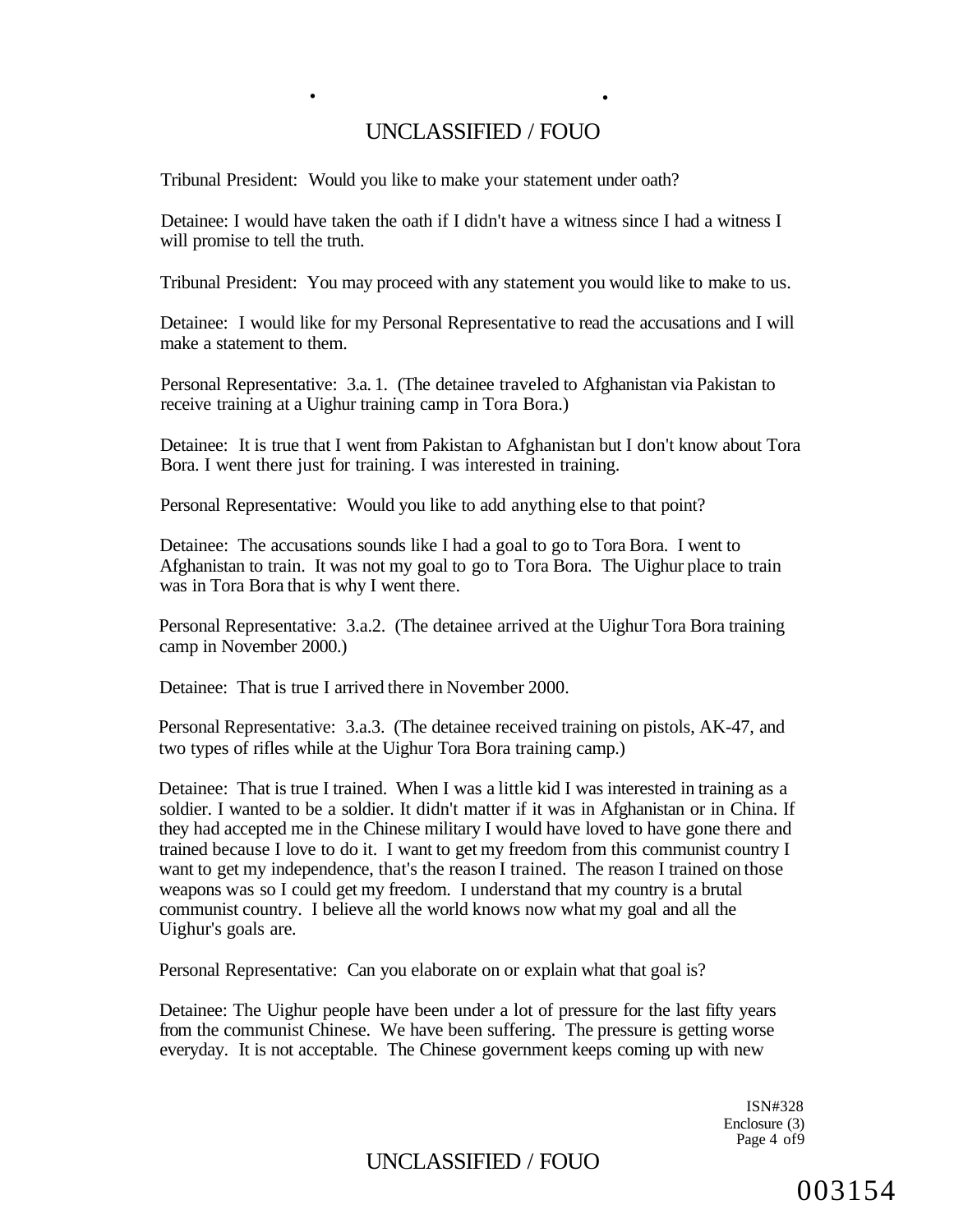policies against the Uighurs. The Uighur people have no rights or no freedom we have nothing. I would like for you to read about it. I left my home country a long time ago.

Tribunal President: I understand but I would like to get back to the unclassified summary of evidence.

Detainee: Okay.

Personal Representative: 3.a.4. (The detainee was a weapons instructor from May 2001  $-$ October  $2001$ .)

Detainee: I have never been a weapons instructor. I had a witness for that. I was also captured with 18 other Uighur people that can testify to that. While in the Kandahar prison they treated me for four months for my stomach. After I arrived here I was treated for another six or seven months. The medical records can verify that. I was also learning the Farsi language during that time.

Personal Representative: 3.a.5. (The detainee was at the Uighur Tora Bora training camp when it was bombed by US/coalition forces in October, 2001.)

Detainee: That's true I was there. If I knew the place was going to be bombed I wouldn't have been there. Who wants to stand under a bomb? I was there to get training against the Chinese government then you bombed me. This is your fault.

Personal Representative: 3.a.6. (The detainee evaded in the Tora Bora Mountains before being captured by Pakistani Security Forces along with a group of other Uighur fighters.)

Detainee: That's true but we ran to the Tora Bora Mountains but we didn't run from one place to another. We stayed in the mountains. We stayed there because we didn't know the way out When we found a way out we ended up in your hands.

Personal Representative: We talked about you wanting to learn so you could fight the Chinese and not against America.

Detainee: The Chinese people have tortured and pressured the Uighur people really bad. The Uighur people are trying to go all over the world now. One sixth of the world's population is in China. They are a threat to the whole world. If I have such a large enemy why would I go and fight with another enemy. You know how powerful the Chinese are now. Because the Chinese are so large the Uighurs can't do anything about it. We need support from the United Nations or the United States. In the future if something were to happen then I would have used my training to fight. I trained because the Chinese torture the Uighurs and I could use it in the future. Because I have such a large enemy that should be evidence enough of why I trained. We need to find a friend to fight with us not find another enemy.

> ISN #328 Enclosure (3) Page 5 of9

# UNCLASSIFIED / FOUO  $0.3155$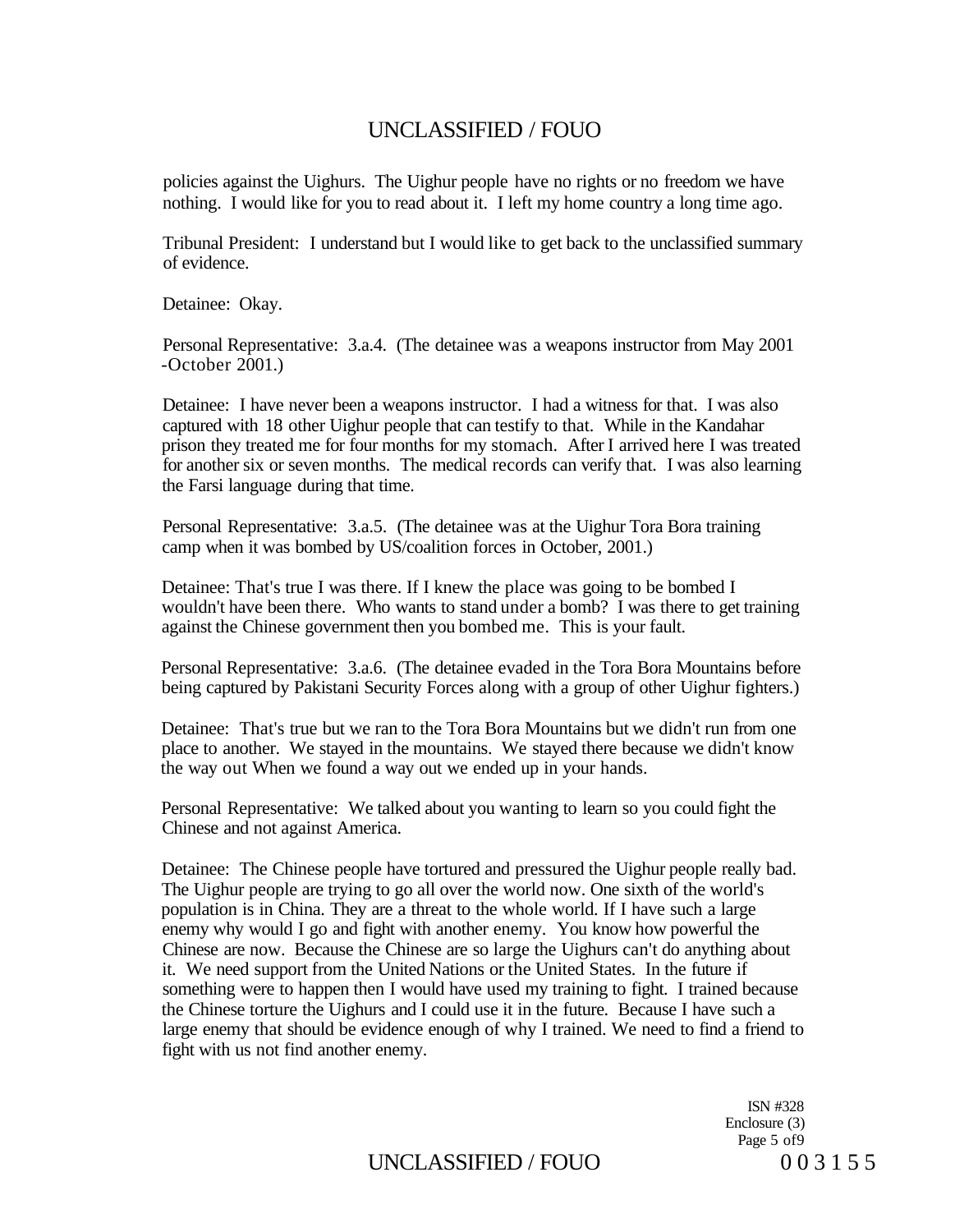Tribunal President: Does this conclude your statement?

Detainee: If you want to hear about the Uighurs suffering it is very long.

Tribunal President: I understand. We would like to ask some questions if you have completed your statement.

Tribunal President: Personal Representative do you have any questions for the detainee?

Personal Representative: No sir.

Tribunal President: Recorder do you have any questions for the detainee?

Personal Representative: No sir.

Tribunal President: Do the Tribunal Members have any questions for the detainee?

Personal Representative: Yes sir.

### **Summarized Answers in Response to Questions by the Tribunal Members**

- Q. Who did you travel to Afghanistan with?
- A. One person took me to Afghanistan his name is Salahaden.
- Q. He was your guide?
- A. Yes, he showed me the way.
- Q. So you weren't part of an organized group of Uighurs that went to Afghanistan?
- A. When I went to Afghanistan I didn't know there was a group of Uighur people there.
- Q. Back in your homeland are you a part of any of the Uighur resistance movements?
- A. When I left I was really young. I was doing some kind of small business and just having run. I didn't belong to any movements.
- Q. So you went to Afghanistan on your own just because you liked being a soldier and you wanted to train?
- A. Yes.
- Q. Do you know who ran the camp?

ISN#328 Enclosure (3) Page 6 of 9

# UNCLASSIFIED / FOUO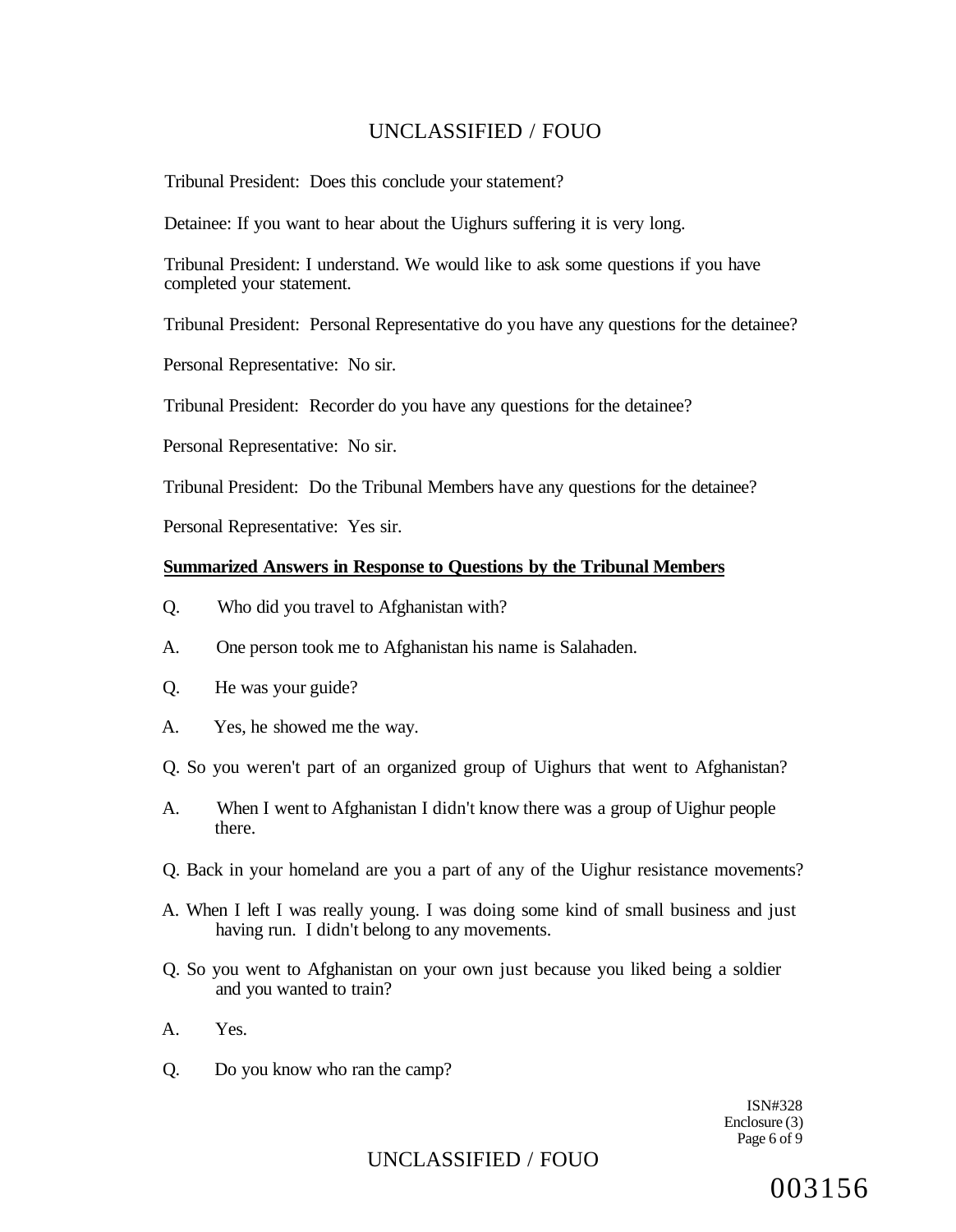- A. A person named Abdul Hak
- Q. But did a certain group run the camp? Was it just a Uighur camp?
- A. It was all Uighur.
- Q. Did you have to pay to get training there?
- A. No.
- Q. So you just show up and walk in the gate and they will train you?
- A. The person I traveled with told me this was the place I could get trained and I went there.
- Q. How did they know you were not a spy from China?
- A. You are right, they may think I was a spy that's why we never spoke openly. We would just train. I didn't trust them and they didn't trust me because I know how the Chinese spies work. I didn't know any other people's business.
- Q. Were there any Arabs in the camp?
- A. No.
- Q. Were there any Afghanis in the camp?
- A. There was one Afghani just for the cooking.
- Q. After your group went into the mountains how did you get captured?
- A. That night when the bombing started we ran into the mountains. The next morning we looked for each other. The eighteen of us found the monkey's house and we stayed there until we could find away out.
- Q. We have heard the monkey story, but after you left the monkey's house and kept going how did the Pakistanis capture you?
- A. We stayed at the monkey's house for a while because we didn't know how to get out. We saw some people walking by and because I knew the Farsi language I asked them where they were going? They said they were on their way to Pakistan and we followed them. When we arrived in Pakistan they treated us very nice. Then the second day they turned us into the Pakistani police.
- Q. Where were you trying to go? Where did you want to end up?

ISN #328 Enclosure (3) Page 7 of9

## UNCLASSIFIED / FOUO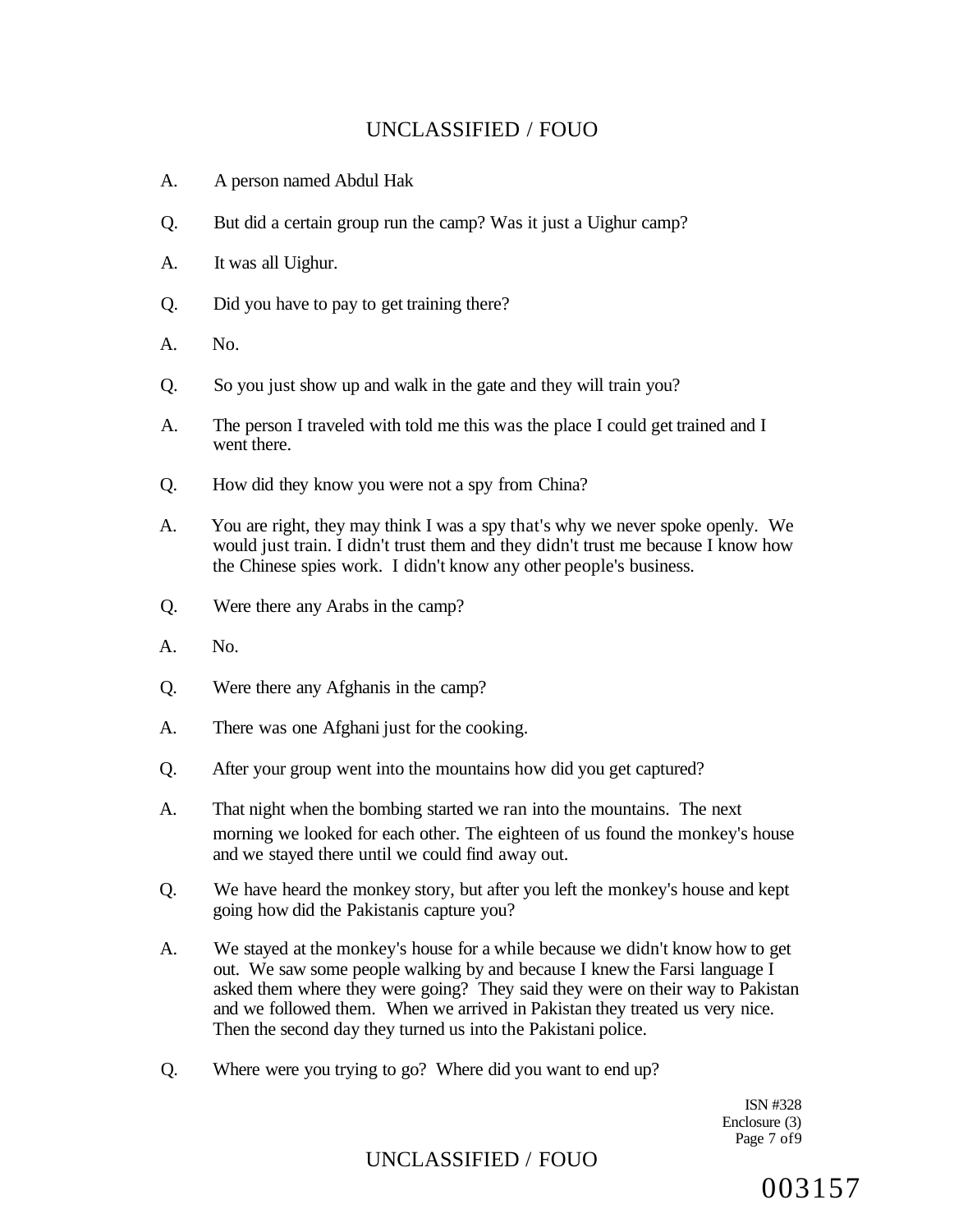- A. We first wanted to find a safe place and then we would decide where we wanted to go.
- Q. You said there was one Afghani and he was the cook at the camp. And you said you were a cook also once you got sick?
- A. That's true I was learning the language and I would ask him questions to learn the language.
- Q. How did you get supplies to the camp?
- A. Two guys brought all the supplies.
- Q. Were they Uighurs or Afghanis?
- A. Uighurs.
- Q. Did they stay at the camp or just bring supplies and leave?
- A. They would just drop off the supplies and leave.
- Q. Who provided the training at the camp Abdul Hak or whom?
- A. Abdul Hak would train sometimes but there was another guy who did all the training but he got killed from the first bomb.
- Q. Did you know who was bombing the camp and if so how?
- A. I didn't know who was bombing the camp, I found out later.

Tribunal President: Do you have any other evidence to present to this Tribunal such as documents or any other information?

Detainee: I have nothing else for this unclassified session but I want you to read through my classified files. That will show that I was never a weapons instructor and the medical files will explain that.

Tribunal President: Personal Representative do you have any other evidence to present to this Tribunal?

Personal Representative: No sir.

ISN #328 Enclosure (3) Page 8 of 9

UNCLASSIFIED / FOUO

OOolSi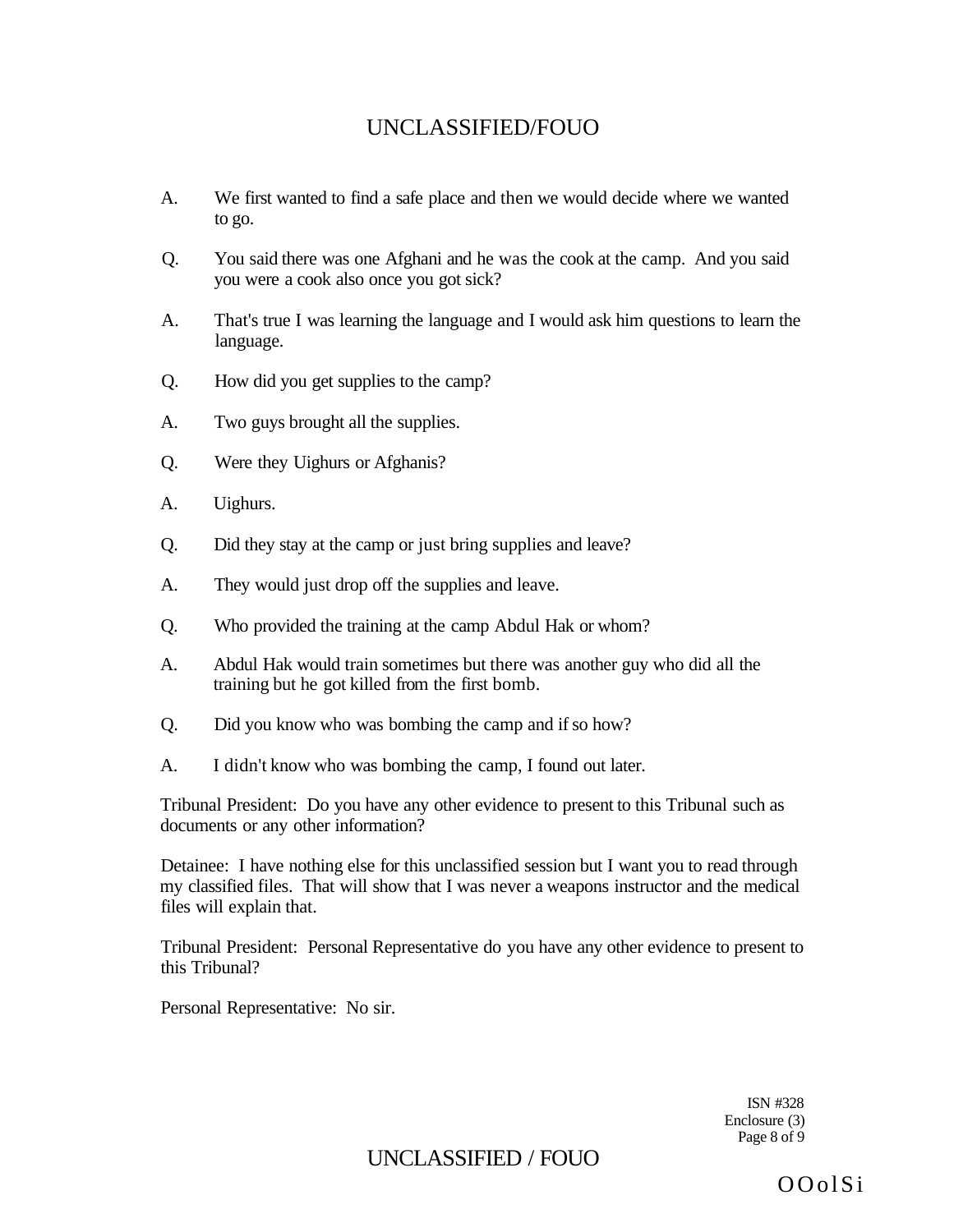# AUTHENTICATION

I certify the material contained in this transcript is a true and accurate summary of the testimony given during the proceedings.



Tribunal President

ISN #328 Enclosure (3) Page 9 of9

UNCLASSIFIED / FOUO

**0<Kil59**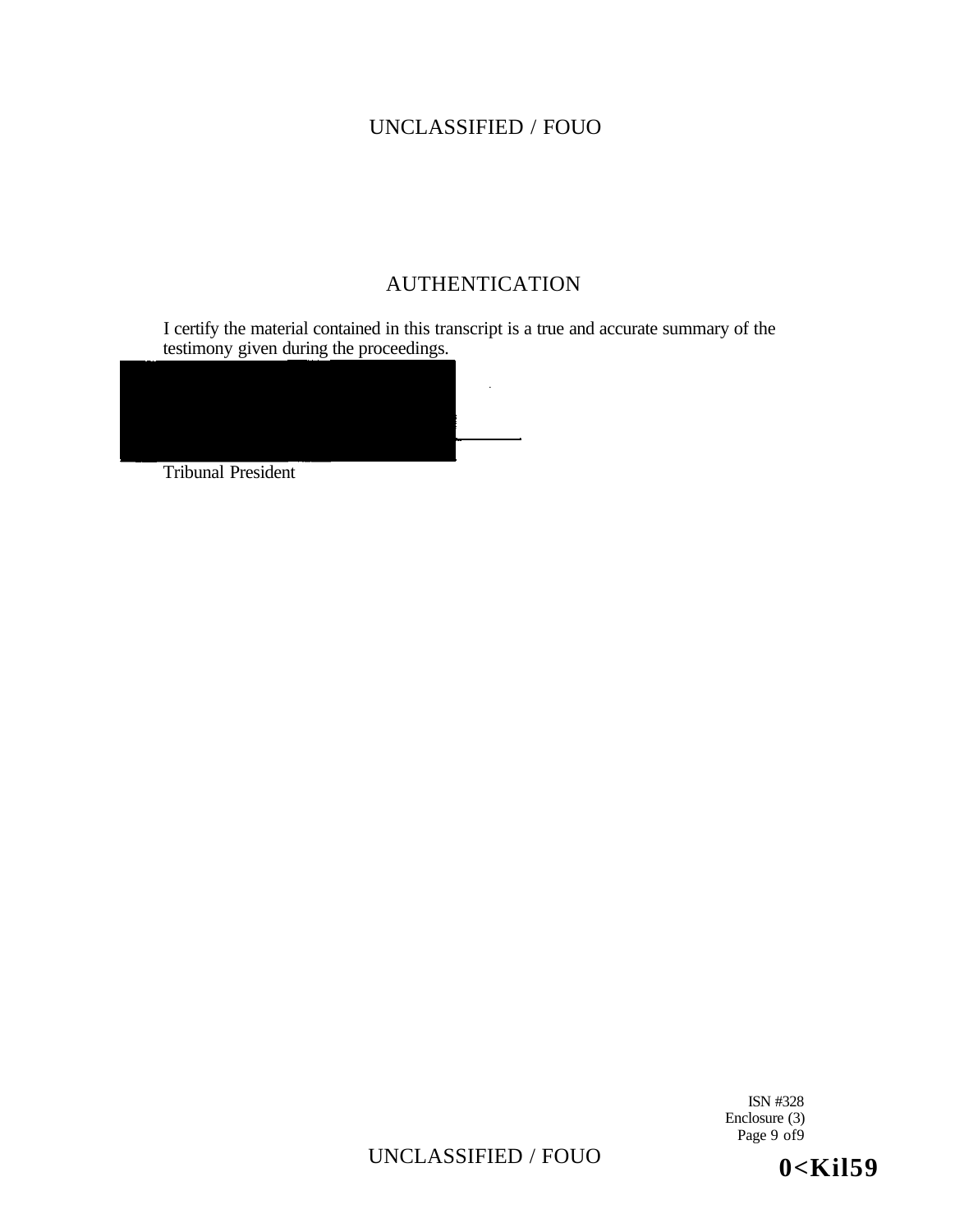## **Summarized Sworn Detainee Statement**

*The Tribunal President read the hearing instructions to the detainee. The detainee confirmed that he understood the process and had no questions.* 

*The Personal Representative provides the Tribunal with the Detainee election form labeled exhibit D-a.* 

*The Recorder presented Exhibit R-1 thru R-2 into evidence and gave a brief description of the contents of the Unclassified Summary of Evidence (Exhibit R-1).* 

### *The Recorder confirmed that he had no further unclassified evidence or witnesses and requested a closed Tribunal session to present classified evidence,*

Tribunal President: Mohammed Aman, I understand that you requested a number of witnesses for today's hearing. I was informed by your Personal Representative last month about the witnesses you requested. At that time I determined that the witnesses' testimony were relevant and I approved contacting these witnesses. Of the five witnesses, two of them were in Afghanistan. I would like to have you confirm the identification of these two witnesses. The first was General Atiquallah Lodin from Gardez Afghanistan. Is that correct?

Detainee: Originally he was not from Gardez city, but he is a Commander with the Army division.

Tribunal President: OK. The second witness was Haji Gulam Rabani. (The detainee acknowledged affirmatively the second witness identification non-verbally.) I directed the United States government contact the Afghanistan government to locate these witnesses. They were requested at different times. One witness was requested on 22 November [2004] and the other witness was requested on 13 October [2004]. As of today's date the Afghanistan government has not responded to our request I've determined that it has been a reasonable amount of time for the Afghanistan government to respond to our properly made request. Without cooperation from that government, I am unable to provide testimony today from these witnesses. So I make the ruling that these two witnesses are not reasonably available to you today. The three other witnesses you requested were Abdullah Mujadid, Mohammed Mussa and AH-Sha. These three witnesses have been contacted and I understand from the personal representative that they have agreed to testify today. I will have the witness testimony provided at a later time in this hearing. First I would like to receive the statement from you, if you have one, regarding the unclassified summary of evidence.

## *The Detainee did want participate and will present an oral presentation from notes and the Personal Representative will provide a translated copy as an exhibit D-b.*

### *The detainee would like to take the Muslim oath. Recorder administers the Muslim oath.*

Detainee: (Reading from his notes.) With all respect this is my statement regarding the accusations I have been charged with, repelling [possibly meaning "regarding"] the allegation

UNCLASSIFIED/FOUO JSN#1074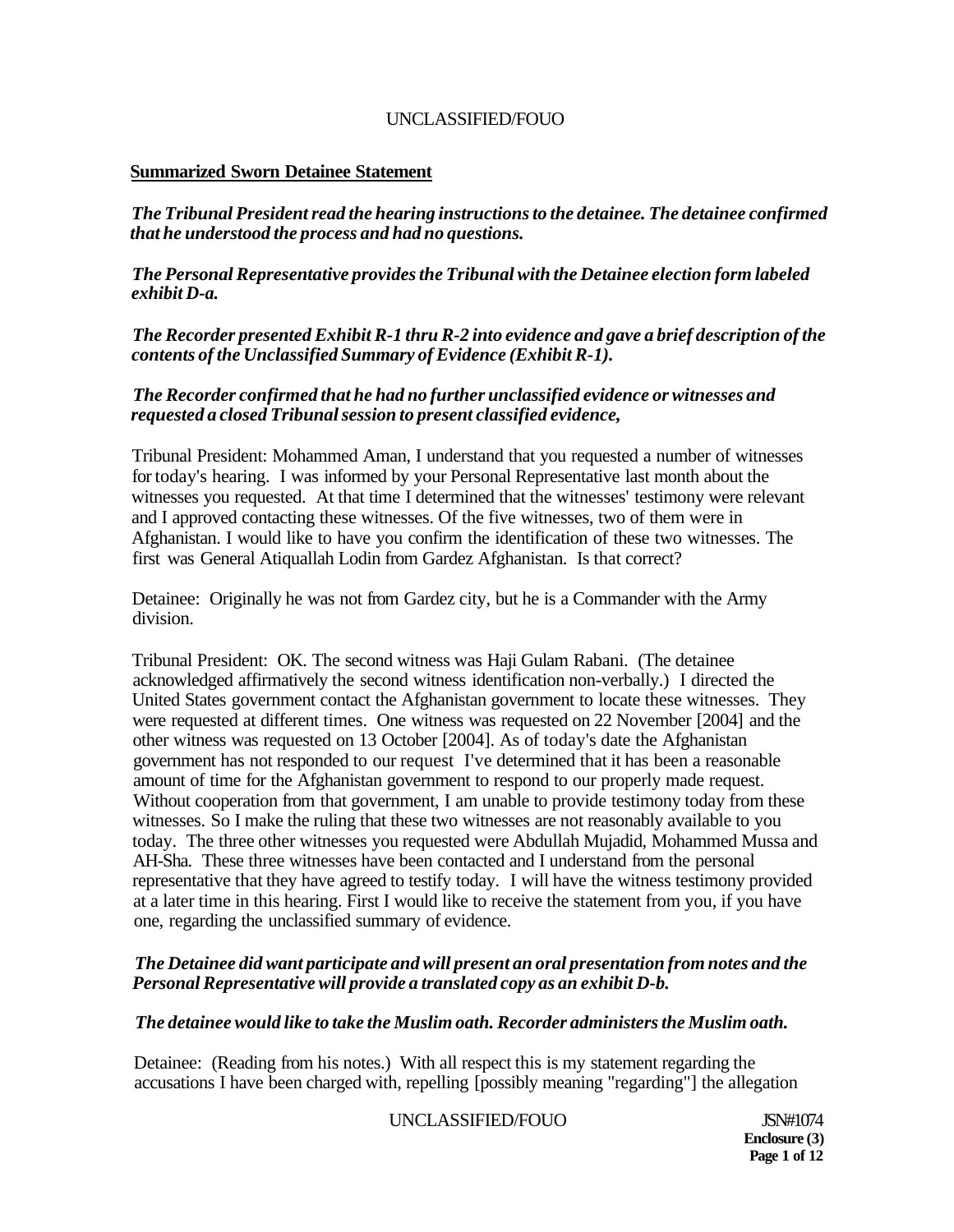that I was supporting Taliban and was their functionary officer. It's obvious and clear to everybody that Taliban savagery took power in Afghanistan. During that time I was running my own drug store. Observing their improper behavior, fanaticism, and ignorance made me hate them. In the  $1<sup>st</sup>$  two and half years of Taliban government I didn't have a job, and I was threatened by Taliban a few times to work for them. On the other hand there were some plotters and conspirators who were trying to put me in trouble, and I wasn't able to leave the country, so finally I was compelled to work in a military subdivision as a functionary officer, which was a very low position job. In that time working for Taliban wasn't illegal, in fact thousands of government officials used to work for them, because Taliban were uneducated. But, despite being unqualified Taliban members and supporters had the privilege of holding higher positions and making lots of money, so I hope you understand the fact that I was a very low level functionary worker with little pay, because I wasn't supporting Taliban. About the allegation of having the membership card of [an] anti-American organization; I used to work for the Communist government in Afghanistan. After the withdrawal of Russian troops, the Communist regime was struggling to survive and most places came under Mujahid's control. All those changes had a negative influence on me. So I emigrated out of the country and received an I.D. card from the organization called Hezb-e Islami (Muslim Party) just to pass the checkpoints of Mujahid and Pakistani police. That wasn't a membership card it was just an I.D. card. At that time, being a member of the Islamic party wasn't a crime, or illegal, in fact, USA was supporting them, but I have never been a member of any Mujahid's group. I hate all of them. After the fall of the Communist regime these Islamic groups looted our national treasury, and they were ransacking people's nouses. My own house and drugstore were looted by the members of the Islamic groups, and they returned the empty store to my brother in exchange for money. Being a member of such a cruel and insidious party is a dishonor and shameful act for me. I will never support them. The fact that, after 18 years of service my military rank is so low, while Hezb-e Islami and the rest of Mujahid's organizations were promoting their unqualified people to much higher military ranks is proof that I wasn't connected to them and wasn't supporting them. Today's government in Afghanistan knows all the leaders and council members of Islamic groups. I hope they all will be captured and punished including Taliban. They are the real enemies of our country. The people of Afghanistan have suffered so much, because of their atrocities, cruelties, and that's why they hate them. Hopefully in the upcoming election nobody will vote for those Islamic groups. In regards to witnesses, I would like to say that, the whole time that I have been detained, there should be enough information about me. I am not an unknown national, neither am I from the border area, nor am I from a place out of control of the government. I live in the city of Gardez, which is the capital of Paktia.

Kindly if you would, in order to earn your trust; you can ask information about me from people with authority like the governor of Paktia, or the commander of the Afghan army in Gardez, or the people's representative. All these people know me, and they can vouch for me. I swear to God, that these accusations about me are false and not true. In my country, as a result of ignorance, bigotry, and conspiracy, prejudiced people have caused these kinds of problems. Ever since the fell of Taliban government, I worked for the current government of Afghanistan, for about a year and a half until I was captured. I don't understand [why], without any cause *I*  was punished, instead of retribution. So I would like your deepest attention in this matter. At the time that I got this card millions of other people got it too, either inside or outside the country. My card is expired and it doesn't mean anything. I deeply support the current

#### UNCLASSIFIED/FOUO ISN#1074

**Enclosure (3) Page 2 of 12**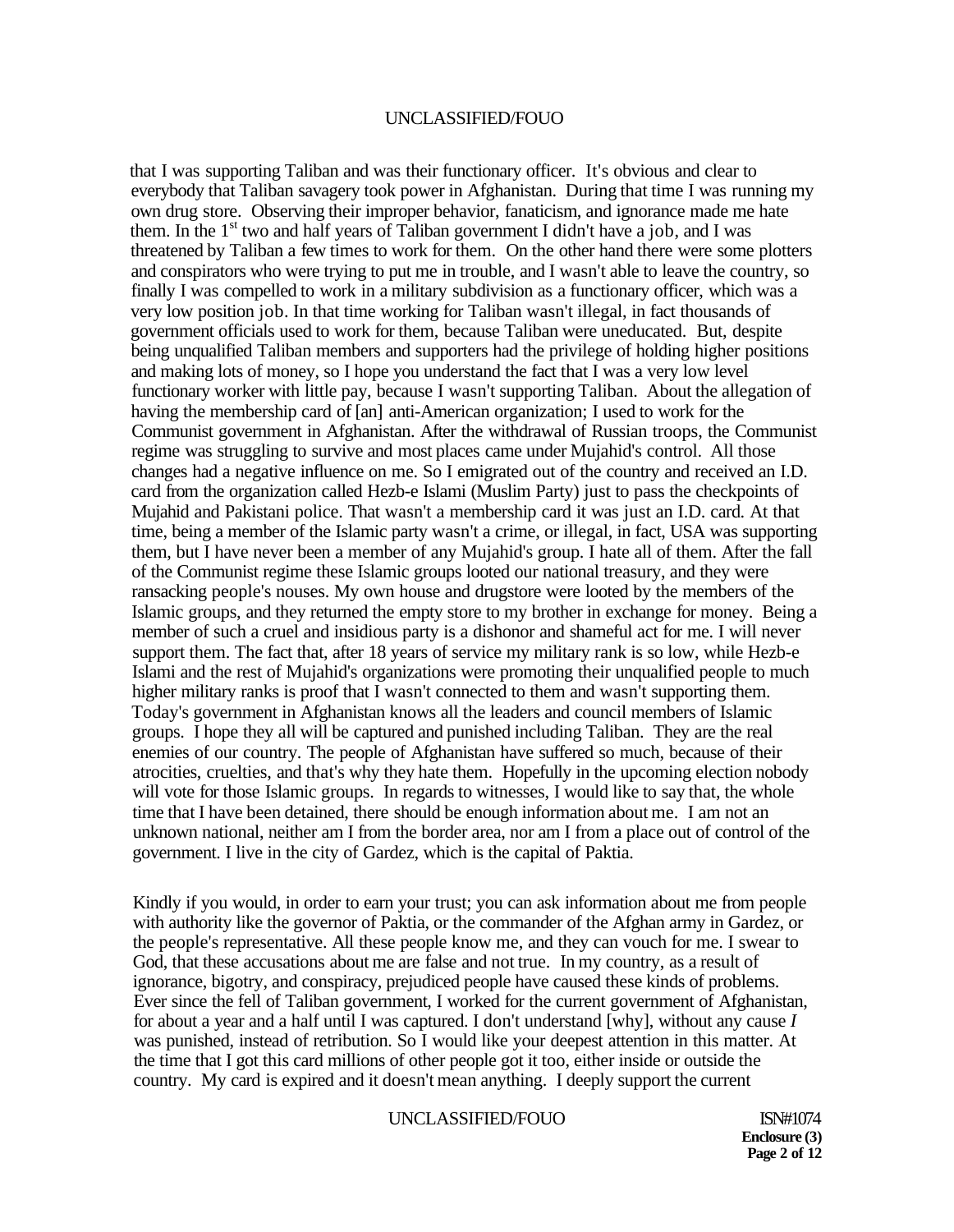government of Afghanistan, with the skillful leadership of his Excellency Mr. Karzai, and I will do what ever I can to support him. With all my heart, I support and welcome the presence of the United Nations and the United States' forces in Afghanistan. I hope and God willing that they would support us in establishment of national security. So our poor people are free from the cruelties and atrocities of warlords who for years terrorized people under the name of Talib and Mujahid. In addition I want for the people to live a comfortable life, and the reconstruction of our country. If there were a lack of United Nations and United States forces, there would be a river of blood in our country. I am very appreciative for the help that we get in different areas from our dear friend America. Afghans will never forget the humanitarian help that they get from America. The enemy of America is the enemy of our people, and they don't want our country to prosper and for our people to live in peace. These enemies no longer have a foothold in our country, and people hate them. Nobody will fall for the deception of Talib or Mujahid again. One who was fooled will not be fooled again. I would like your deepest attention in regards to my case so I and my family will not suffer any more. I would ask you to free me so I can go back to my country and serve my people. Also I need some attention in regards to my health; I need a thorough medical treatment, so I can return back to good health, and my problem would be solved regarding to this matter. I would never forget your kindness. With regards.

## *The Tribunal President confirms that the detainee has completed his oral statement The President provides instruction regarding the procedures to be followed with witnesses.*

*The first witnesses***'** *name is Abdullah Mujadid. There is a brief recess while the witness is seated. The Tribunal President confirms the witness's identification and that he agrees to provide testimony. The Recorder administers the Muslim oath to the witness.* 

### **Detainee's Questions to Witness**

Q. Do you know me? A. Yes, I do.

Q. Am I a Taliban?

A. No.

Q. Was I supporting the Taliban?

- A. No.
- Q. Was I a functionary worker in the province of Gardez where there were hundreds and thousands of people like me working for the government?
- A. In Afghanistan they are all government workers no matter which government comes there. And he was working for the current government.
- Q. Have you ever seen me carrying a weapon?
- A. No.

UNCLASSIFIED/FOUO ISN#1074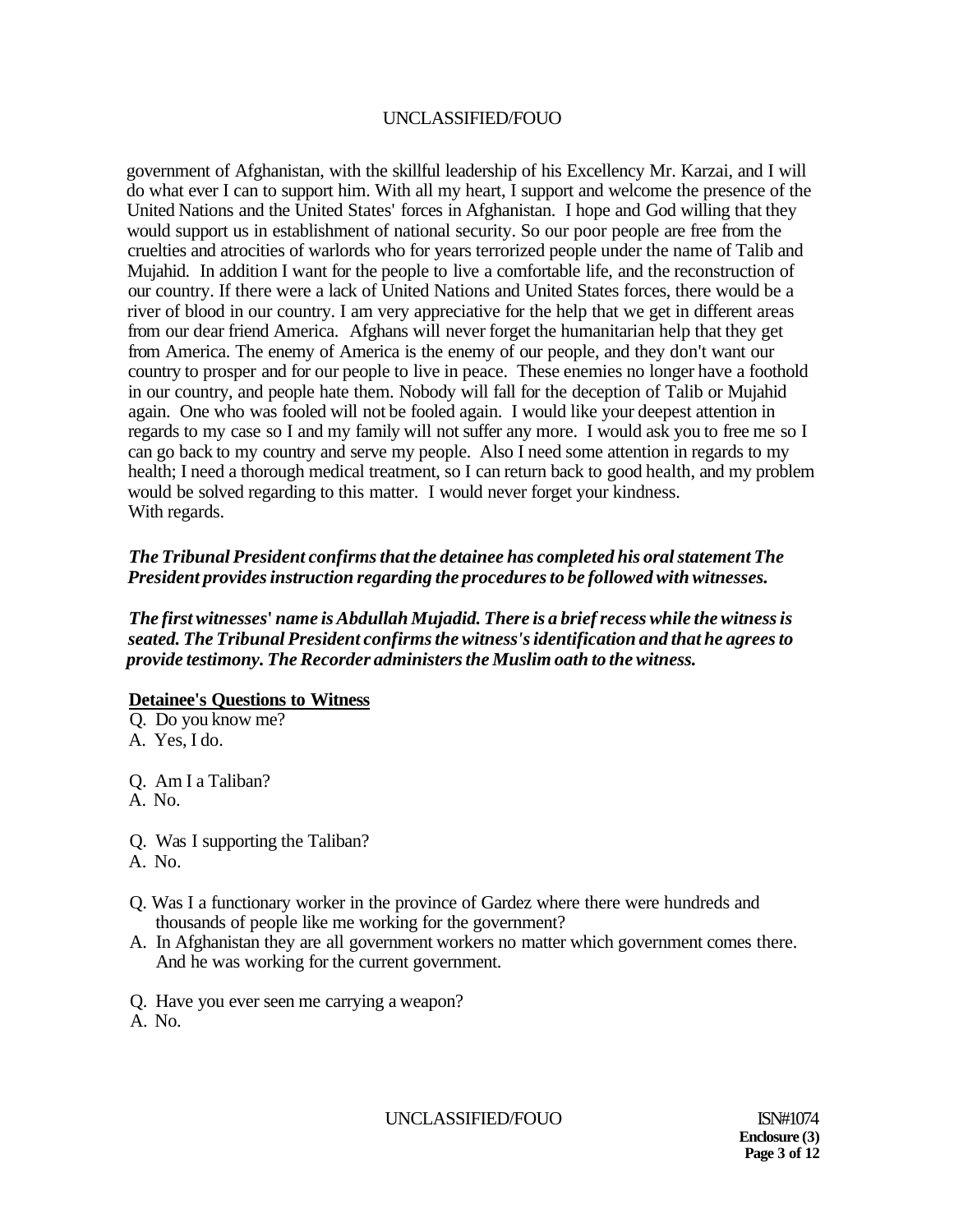- Q. When there were all kinds of Islamic groups like HIG, and others, have you ever seen me fighting or being an important member of those Islamic groups?
- A. No.
- Q. The Taliban were fighting in the Northern part of the country. Were there any wars in our cityofGardez?
- A. No, there were no wars.

## **Personal Representatives Questions to Witness.**

- Q. Did Mohammed Aman work for the Taliban government?
- A. As far as I know, Mohammed Aman worked for every government when he was a functionary worker.
- Q. What does that mean, functionary worker?
- A. It is like you people. You are doing your job for your government. A functionary will do paperwork for their government.
- Q. Was Mohammed Aman in the military?
- A. Yes, he was with the Army.
- Q. What was his rank?
- A. As far as I know he was a Captain. He was a Captain for the current government until he was captured.
- Q. How long did he work for the government?
- A. I am twenty-seven years old and I have known him for the past twelve years. He has been working for the government all this time.
- Q. Did he ever have another job other than working for the government?
- A. He owned a drug store.

## **Tribunal Members Questions to Witness**

- Q. Could you describe your background?
- A. Yes, I can do that.
- Q. Could you tell us specifically what duties you performed and specifically who you worked for?
- A. At this time as you can see I am a detainee, but I used to work in a market, a bazaar.
- Q. How did you come to know the detainee?
- A. The detainee owns a drug store and I have purchased medication from his store and also my house is very close to it and everyday day when I passed by I could see him. Gardez is a small city and most people know each other very well.

UNCLASSIFIED/FOUO ISN#1074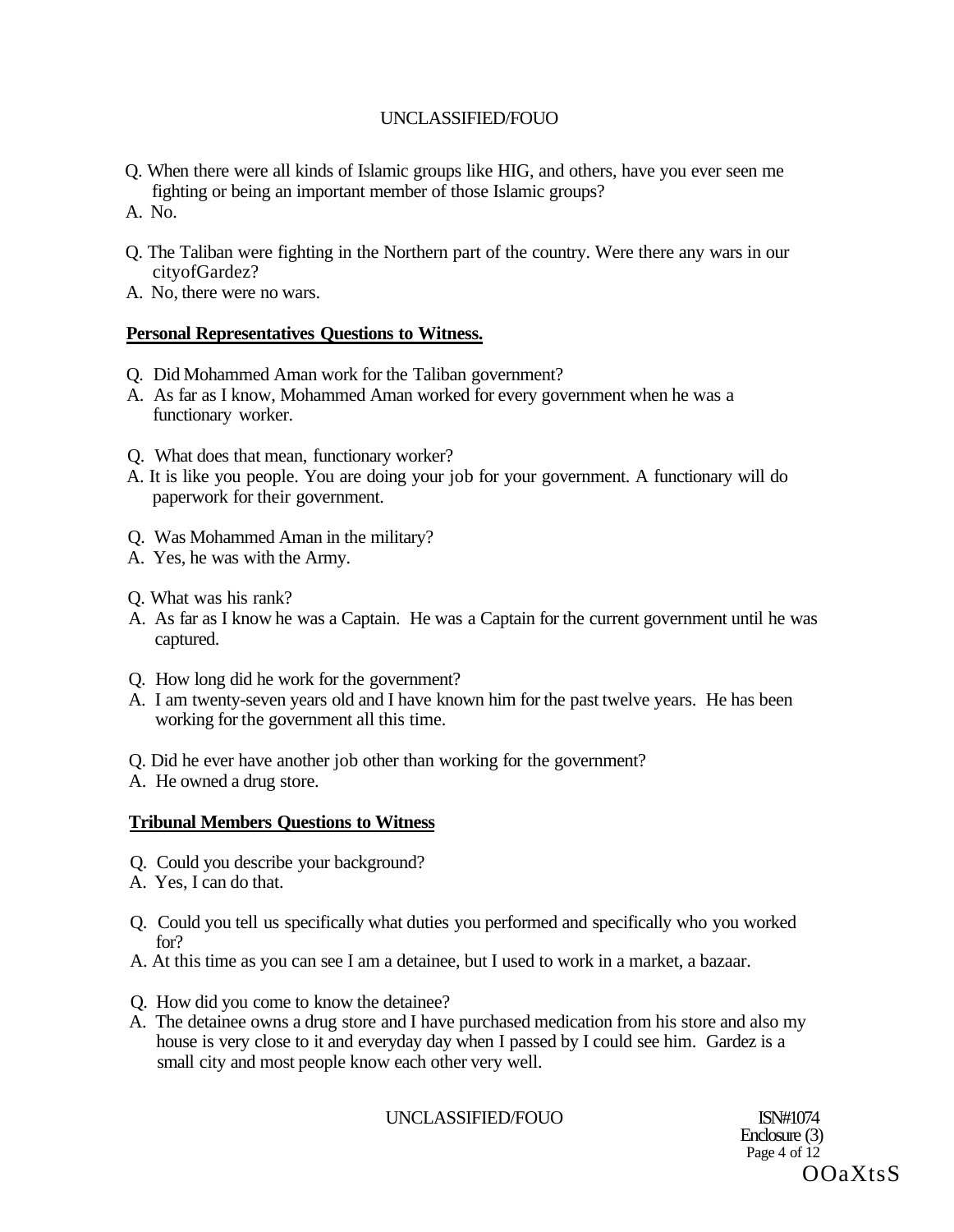- Q. Does he own a drug store and work for the government?
- A, Yes, his brother and himself ran the drugstore. His brother worked there and after government duty he used to go and work there.
- Q. How many years have you known him?
- A. Approximately twelve years.
- Q. You described his duties with the government as a military functionary. Could you be a little more specific?
- A. That was mostly paperwork like filing or making lists of the people or as people submitted petitions he would review them or record them.
- Q. As a Captain, was he in charge of other people?
- A. I am not aware of that.
- Q. In our military a Captain is a reasonably high rank. Is it also in the Taliban government?
- A. In Afghanistan, as you know, as you enter the Army and serve a little bit you **will** get promoted very quickly. I am merely an electrician, myself and after serving with the Army I was recommend to be a Captain so it is not like the United States.
- Q. Are you both Captains?
- A. Yes I am a Captain as well but I work for security services. I wonder why he served the country for so long and he is still a Captain. It is very easy to get promoted.
- Q. Did Mohammed Aman wear a uniform?
- A. Sometimes he wore a uniform.
- Q. Did he carry a weapon?
- A. I never saw him with one.

### *The second witnesses name is AliSha also known as Said Mohammed AUSha or Dr. Ali-Sha. The second witness is brought in and agrees to provide testimony. The Recorder administers the Muslim oath.*

### **Questions from the Detainee to Witness**

- Q. Doctor, do you know me?
- A. Yes.
- Q. Was I a Taliban?
- A. No.
- Q. Was I supporting the Taliban?
- A. Indeed, no. He never shared any kind of Taliban thought. Taliban had totally different opinions about things.

UNCLASSIFIED/FOUO ISN#1074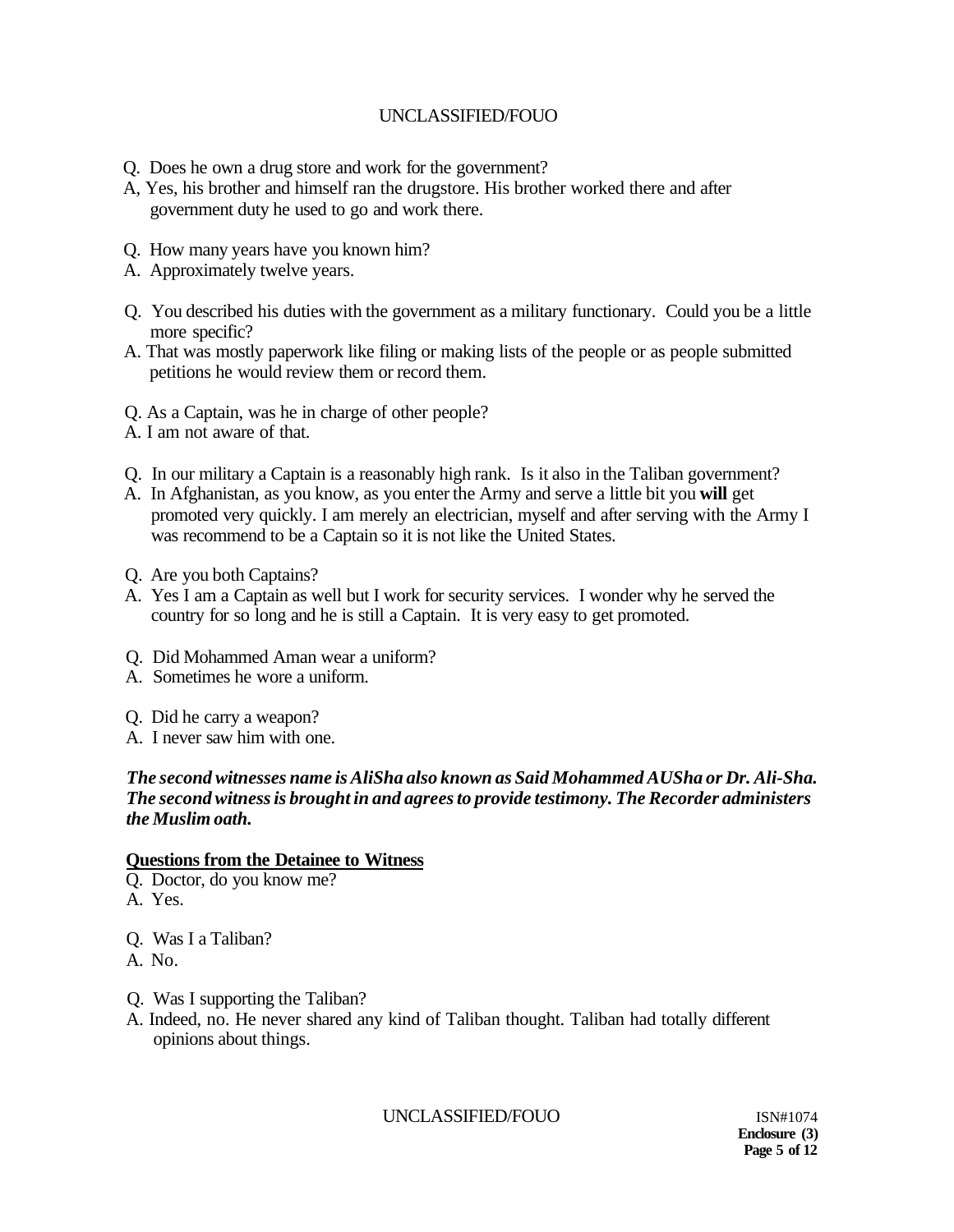- Q. Was I working as a low-level functionary worker for the government like thousands of other people?
- A. Yes, in Afghanistan a functionary worker is the lowest level job you can get in the government The Taliban used to use the educated people for their purposes but it didn't mean that the Taliban liked those people. They needed their help and their education. This man used to get military training during the Communist regime. He used to be an immigrant and 1 know he also had his own personal business. He was famous as a Captain in that area and when you are known as a Captain in the Communist government according to the Taliban, you are known as a criminal or a bad guy. Taliban killed many Afghans just because of their military ranks and because they had worked for the other government It was miracle that he wasn't killed.
- Q. Had you ever heard of me, during the Taliban government, carrying a weapon or fighting against somebody? Please confirm that there wasn't any kind of war in Gardez and that all wars were in the Northern area of the country.
- A. Mr. President, I want to tell you that not only was he not involved in any military action, but that as a functionary [in a] low-level job, the Taliban was suspicious of him. I am not sure if he even mentioned to you that the Taliban was suspicious of him. He had to go through a very long, seven or eight-month investigation with the Taliban. The Taliban was accusing him of doing wrong paperwork or messing up their financial statements and the Taliban believed that whoever is educated is not an honest person, and they will not work for them honestly.
- Q. Doctor, you know that I left Afghanistan and became an immigrant after the Russian withdrawal.
- A. Yes, I think that without even seeing the detainee I said to the Personal Representative while in Camp Three that I was aware that he immigrated to Pakistan in 1988,1989 or 1990. It was when the Russians were trying to lead our country.
- Q. Doctor, am I a member of HIG?
- A. HIG's membership was very limited. One of their conditions was that they would never accept anyone who used to work for the Communist government as a member. The detainee worked for the Communist government for approximately ten years so there is no way that he would be a member of the HIG. The identification card of mat party was had by millions of Afghans. Every local commander or every high-ranking military officer of that party owned a stamp and a card for their party, which they gave to the people. It was not hard at all. They were making these ID cards in Pakistan too. There were people that owned a membership card for a few different parties because of the conditions of the roads and all the checkpoints on the roads. Please do not compare the membership of a political or Islamic party in Afghanistan with the Western world. In our area it was something that people were compelled to be a member of or carry their card. Specially, at that time Hezb-e Islami people were being supported by the United States, and the Hezb-e Islami would be a very powerful party. They thought the future power of Afghanistan would belong to Hezb-e Islami. Just to be on the safe side, many people, even if they were with the other party, would get a card from Hezb-e Islami. Maybe Mohammed Aman was one of those people. It does not prove that he was a member of that party.

UNCLASSIFIED/FOUO ISN#1074

Enclosure (3) **Page 6 of 12**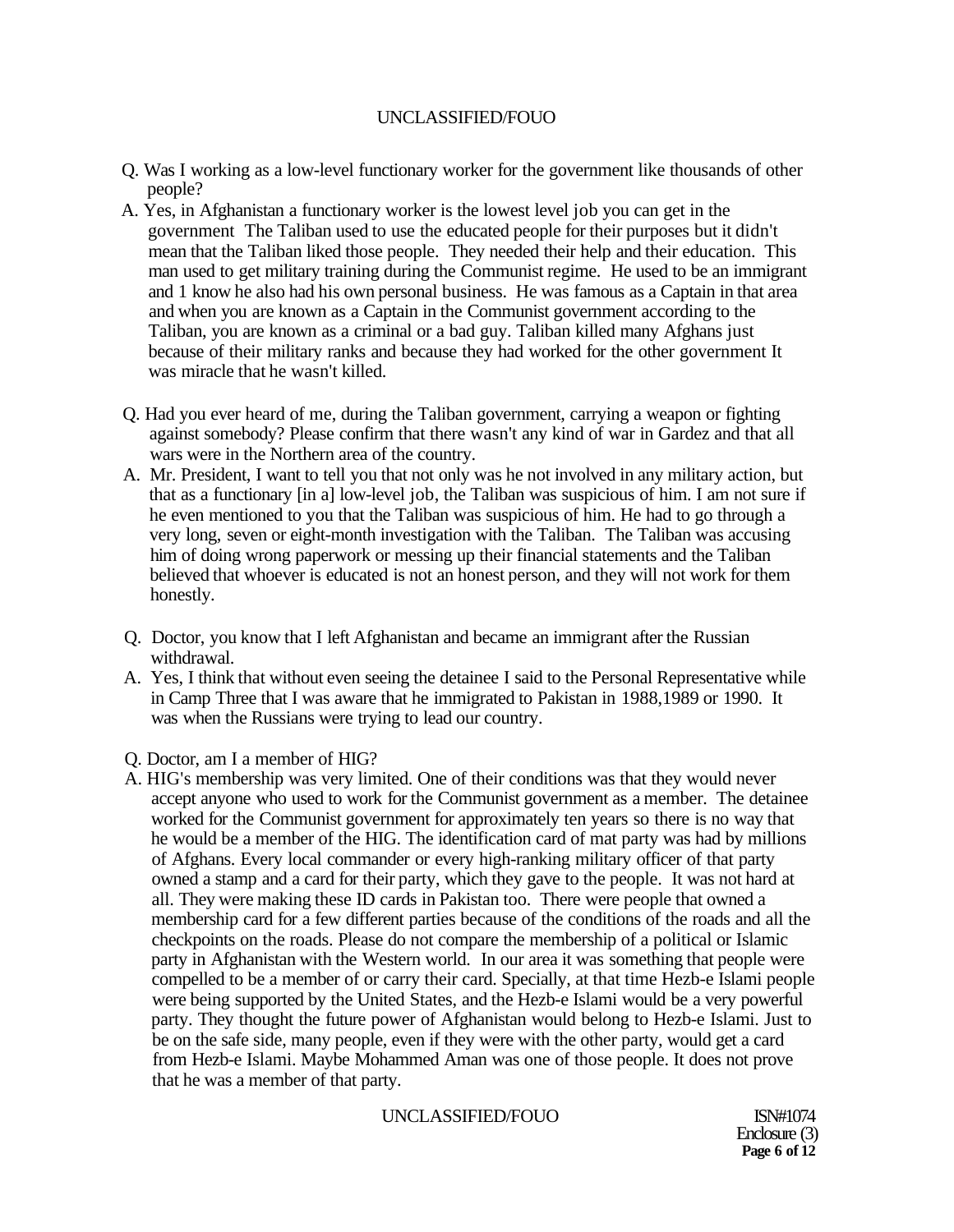- Q. Doctor, have you ever seen me carrying a weapon or fighting an actual war or on the frontline of the war zone?
- A. In Pakistan no one could ever carry a weapon. And if he ever came to Afghanistan he probably went to visit his family. At the time of Russians, he used to go to the village to visit his family but when the Mujahedin was in power he never had any contact or connection with any of those parties. He just used to mind his own business and run his own drug store. I have a very good example for you: The people who were connected to either party would become Generals and get promoted to high positions very quickly. But this man in all governments was just a clerk or a functionary low-level worker. Even now we call him Captain although he is getting very close to retiring, but his military rank never changed after all those years of service. I am not sure if he has been a Captain for twenty years.

### **Questions from Personal Representative to Witness**

- Q. How long have you known Mohammed Aman?
- A. We have known each other since childhood. We were in the same class. He probably doesn't remember me but I remember him because I was the best student in the class and I had to know everybody. I was the leader of the class in school.
- Q. What are the different kinds of HIG cards?
- A, There were two categories of people. Some would get identification cards and membership cards. I was written on the card. They were trying to recruit more people by trying to make it look like their party was powerful. That is why they were giving those identification cards very quickly, and a commander or a teacher or someone with a different rank would come and give out these ID cards. Those ID cards really didn't mean anything. Mainly they were taken by people because of the checkpoints and the Pakistani police. Those ID cards said that this person was from Afghanistan.
- Q. Do you know what kind of card did Mohammed Aman had?
- A. I haven't seen his card but I am 100% sure that for people [like] Mohammed Aman there will never be membership cards. He probably had the ID card. In our city, the city of Gardez, there were probably just two or three people who had membership cards. Nobody would see their card but we knew; we just knew that these people belonged to the Hezb-e Islami.

### **Questions from the Tribunal Members**

- Q. Are you a medical doctor?
- A. (the witness nods affirmatively)
- Q. Have you known the detainee all of his life?
- A. In general, yes.
- Q. Did he work for the military of the Taliban?
- A. The Taliban never existed as a legitimate and organized government. They actually didn't have separate organizations. They would send the governor with a few people and all his organization whether it was military or security or whatever. The people that used to work

### UNCLASSIFIED/FOUO ISN#1074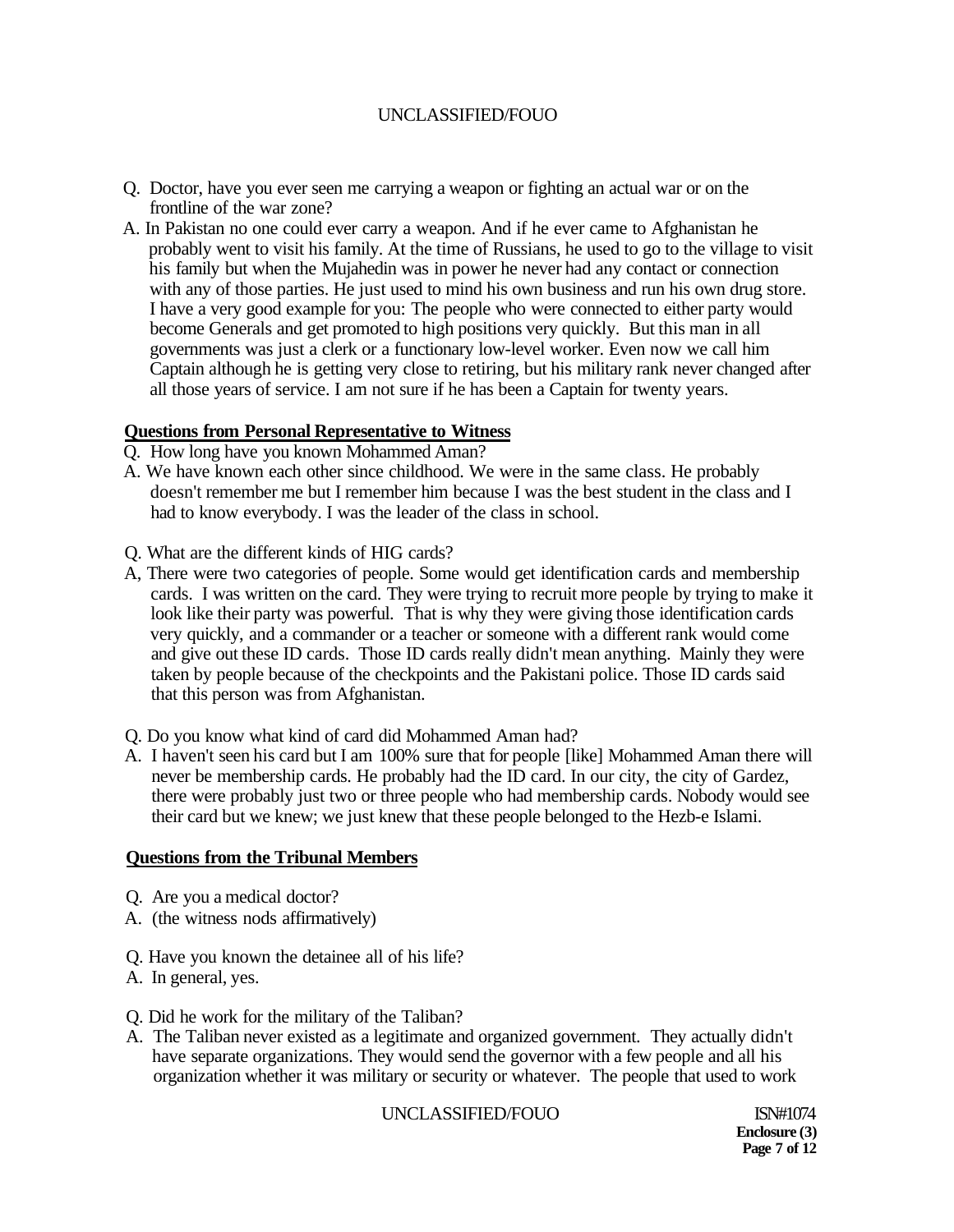for the Army part would be in the frontline in the war zone but the detainee was always in Gardez and was always busy doing paperwork. Gardez has never been a war zone and in fact it was very far from the war zone or front line.

- Q. Was the paperwork to help the military that was in the front line?
- A. No, since Taliban was uneducated, a person with one eye could be a king for the blind people, he was like that for the Taliban since he could read and write very well. They were using him to do some paperwork. It is not that I heard it form someone, I am 100% sure that he was working on financial and administrative paperwork. That is why he was investigated by the Taliban because the thought he purposely messed up on some paperwork.
- Q. What was the nature of the financial work he was doing?
- A. I'll give you an example: If the government of Patkia at that time had a car that needed parts or service, they needed someone to actually write that down and make a list of it. It was like they had spreadsheets where they would write how much gas and mileage the car had used and what service the car needed. They didn't really have anyone to do that.

### *(The Detainee interjects.)*

Detainee: The Taliban did not have a legitimate government In any kind of other government there is a fixed salary for every worker but in Taliban their money was always in their pockets. They would do whatever they wanted to do with the government money and no one really knew how much money they had. A mechanic would come and say that this part of the car or this service would cost this much. It was supposed to be different branches like the logistics department and the financial department. I used to work for the financial department but the Taliban government was so messed up that they would take the car and spend whatever they wanted to fix the car and never give a report about it. It was a total mess. They never respected any kind of laws, especially [because of] my military rank.

### *(Tribunal members return to the witness questioning.)*

Q. Earlier you mentioned that the US government supported the Hezb-e Islami party.

- A. Yes, I did.
- Q. Can you give us a timeframe, because the American involvement in Afghanistan has changed over many years. Is that a recent statement? In other words, do you think the Americans are supporting the Hezb-e Islami party currently or five years ago? Can you give us a timeframe?
- A. I was talking about the time when there was a Jihad and Mujahedin were fighting against the Russians. At that time the United States and all the civilized world was supporting Mujahedin and we were thinking that who ever had the most financial and military support, that party probably would have the future of our country in their hands.
- Q. Would having the Hezb-e Islami card during the Taliban regime be bad?
- A. Those parties lost their values and importance at that time so it wasn't a big deal. It was not an important thing to have that card. People would just throw them [away], some people would shred them, some people would keep them but people did not have to carry them in their packages because of fear. I have known Captain but we did not have any common

# UNCLASSIFIED/FOUO 1SN#1074

**Enclosure (3) Page 8 of 12**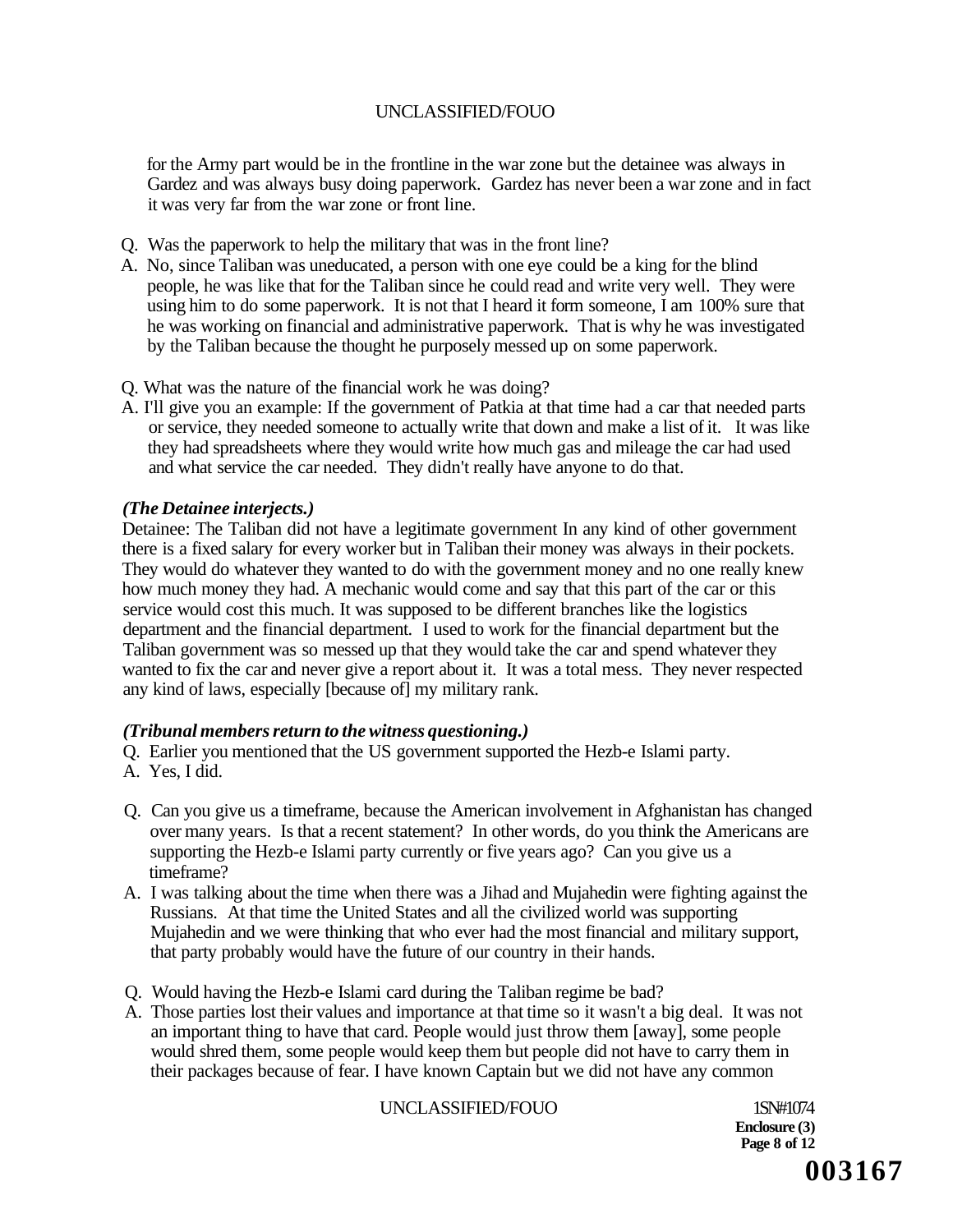benefits to share. He is from different village of Gardez than I am. He is Sunni and I am Shia. I just felt it was my job and I took the oath to tell you the truth, and everything I knew about him. I was chosen to be the representative of the people of Gardez in our grand assembly in the time of President Karzia's government, so I know him very well. I hope my statement will help him who has always been a servant to his own people, and he shouldn't be here.

*The Personal Representative reads the third witnesses' statement who* is *unable to attend due*  to force protection reasons. The alternate method of testimony was used. The Personal *Representative read into the record a transcript of an interview with the witness. This transcript was also as exhibit D-c The Personal Representative stated that the third witness made a personal promise to tell the truth. The Tribunal President considered a personal promise equivalent to taking an oath.* 

Personal Representative: (Reading from Exhibit D-c) Interview conducted with Abdullah Mujahid (Detainee #1100) conducted on 14 December 2004.

- Q: Do you know Mohammed Aman?
- A: Yes. We grew up in the same city of Gardeyz, Afghanistan. Our villages were very close to each other - about 500 meters away. Farsi speakers stick together. I have known him for about 15-16 yrs. He had a drug store in the city. He's very famous and everybody buys their medicine from his store.
- Q: Was Mohammed Aman a member of the HIG?
- A: What do you mean a member?
- Q: Did he carry an HIG ID card?
- A: As far as I know he only had the ID card. A HIG member was one who had authority and power and Mohammed Aman was only a low ranking person. It was very normal for AF refugees going to Pakistan to get an ID card just to be safe - it helps you get through checkpoints. That card didn't mean he was a member of HIG. AH you had to do was ask and you could get a card.
- A: (unsolicited) I just want to say I never saw MohamedAman carry a weapon of any kind or in actual fighting.
- Q: When did he join the HIG?
- A: In the time when the Russians were there. Najibulla was president of AF during the Communist regime.
- Q: What did he do for them?
- A: You didn't have to do anything in return to get the card.
- Q: Did he leave HIG?
- A: I don't know.

UNCLASSIFIED/FOUO ISN#1074

Enclosure (3) **Page9oflbo;i±t\*8**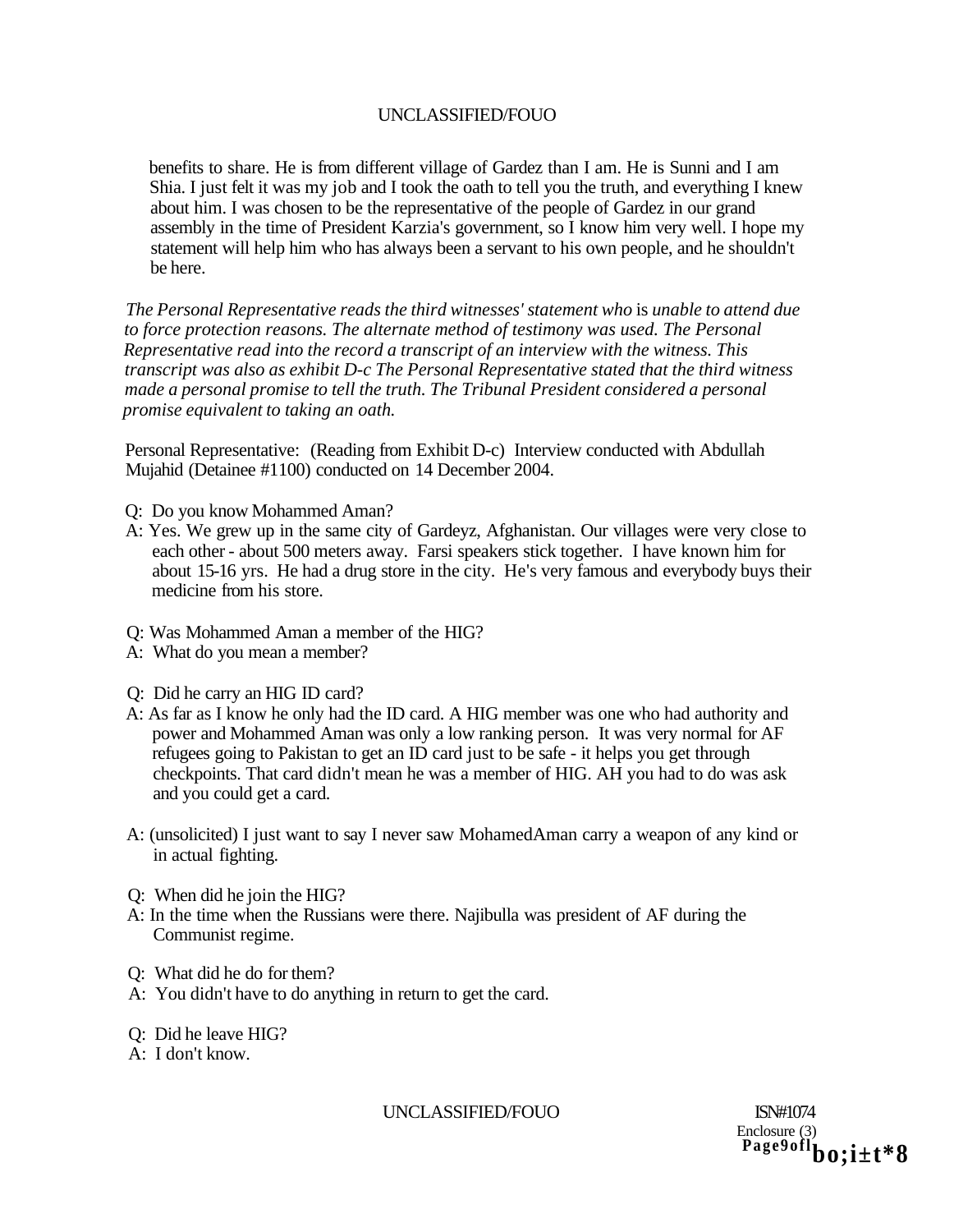- Q: Was Mohammed Aman a member of the Taliban?
- A: He was a Captain. He used to work for the Communist government, then worked for the Taliban government. That was very common. He was a very low-level worker for the Taliban.
- Q: What did he do for the Taliban?
- A: He was a low-level worker mostly paperwork. When they sent soldiers to the war zone, he was making lists and putting pictures on papers - he was a clerk. He was not important.
- Q: How long did he work for the Taliban?
- A: Taliban was in AF for 5-6 yrs; he worked for them for 2-3 yrs.
- Q: Where did he work?
- A: In the city of Gardez and an army base (base #3 of Paktia Province).
- Q: Why do you think he was brought here?
- A: To be honest and frank, it's all a matter of personal animosity. Several detainees have the same story. It has been 25 yrs since a legitimate government was in charge in AF. There is lots of animosity between Pashtuns, Shi-ites, Sunnis, etc. This is mostly a conspiracy of Communists in Paktia. Almost *Vi* the population in AF was killed and buried.. .killing in the name of Mujahid.
- Q: Is there anything else you want to tell me about Mohammed Aman?
- A: He was is army officer and he is educated. He doesn't have anything to do with political parties and he has nothing against the US government. I was a security commander in Paktia province. I never saw or heard anything bad of Mohammed Aman against the US or against the current government. I would see him as I was going to work each day. He would be at his drug store.

# *The Tribunal President asks the Personal Representative if he had any questions for the Detainee.*

# Personal Representative's Questions to the Detainee

- Q. In some testimony today and in some previous discussions with the other witnesses it has been said that you were a Captain and also a Sergeant Can you clarify? In your own written testimony given today you will see his name and below it the word Sergeant.
- A. In the past years I was a Sergeant for six years and then a Captain.

Translator: (The translator interrupts and provides clarification regarding the written testimony of exhibit D-b. The translator explains that the "Sergeant" rank was as mis-translation with the other linguist, which the translator corrected and expected the Tribunal to have received the correct one. The written testimony should read "Captain." The Tribunal President directed the Personal Represent to correct exhibit D-b accordingly).

*(The Detainee continues)* 

UNCLASSIFIED/FOUO ISN#1074

Enclosure (3) Page 10 of 12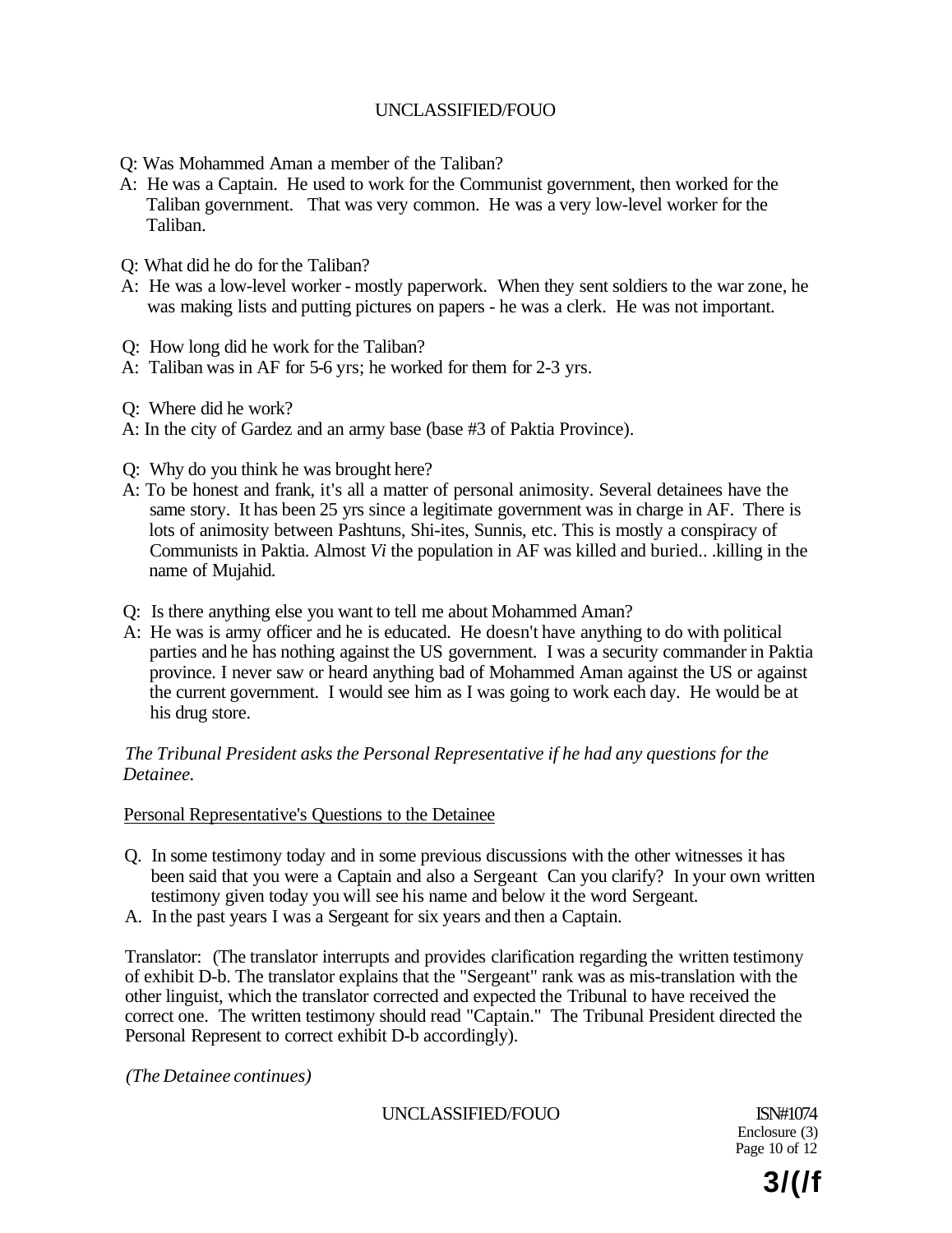A. I earned my rank through proper education and training. Right now there are so many uneducated people that get promoted and get higher ranks.

# *The Recorder has no Questions for the Detainee.*

# Tribunal Members' Questions

- Q. When were you captured?
- A. It has been approximately one and a half years.
- Q. Sometime is 2002?
- A. It was around May of 2002.
- Q. Were you working in your position as a Captain up until the time you were captured?
- A. Yes, I was working there. Since I knew that now we had a legitimate government, I was applying for my promotion. I wanted to get my higher rank.
- Q. Do you admit having the HIG ID at the time you were arrested?
- A. Yes, that card was around somewhere. When I came back from Pakistan it was expired. It didn't mean anything. It was useless. It was just sitting somewhere between my books and stuff. It was like a wedding or a birthday card that you just throw somewhere. Actually I was the one that told them all the truth from the beginning until now. I told them about the Hezb-e Islami, about the Taliban. I told them about the ID card. I never lied.
- Q. Can you describe how you split your time between your drug store activities and your activities as a Captain?
- A. As I mentioned earlier, in the time of the Taliban there was not an organized, legitimate government. They would just tell us to come in and sign our time cards and go home. With the new government things were getting better but things were still very unorganized. I used to work until noon. After that I would go work at my drug store. The military base was actually looted by Mujahid and they were struggling to fix things over there. The commander of that Army base was an American ally and he promised us that they would rebuild the place and organize everything; we just had to be patient. They wouldn't call everyone to come to work. I was one of the few they wanted to come in and work there. They wanted me to make a list of new people and ID papers. In Afghanistan working until noon is too much work. You have to be a very dedicated person to stay there until noon.
- Q. Who was your commander in the base under the new Karzai government?
- A. That was Atiquallah Lodin. I think he was a two star general.
- Q. Was that person your commander for the last year or so, before you were detained?
- A. Yes. General Lodin was the commander of the American campaign in the beginning in the city of Gardez. Then he became the commander of the Army base.

UNCLASSIFIED/FOUO ISN#1074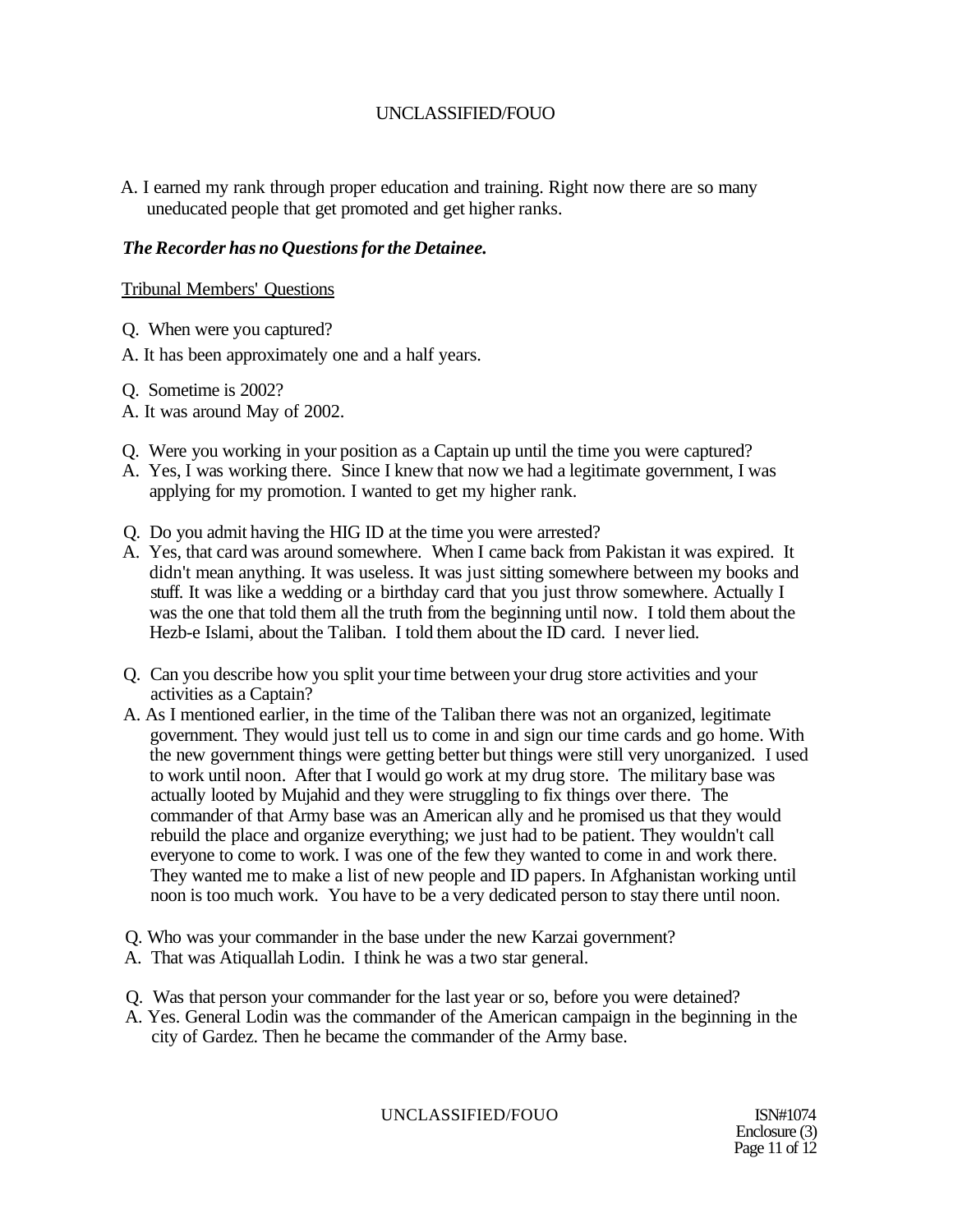- Q. Earlier in the hearing I heard the use of the terms "HIG" and "Hezb-e Islami." I'd like to clarify. Are you a member of the Hezb-e Islami Gulbuddin organization?
- A. Hezb-e Islami belongs to Gulbuddin. They are the same party. Hezb-e Islami Gulbuddin means "Muslim Party of Gulbuddin." HIG and Hezb-e Islami are the same. Personally I didn't know Gulbuddin, I went there by accident and got a card from that party.
- Q. Did you ever attend any meetings of any organized groups of Hezb-e Islami?
- A. No, just during the time of the Russian war. I used to come to my area, which is Zurmat, just to see my family. I never fought I never attended any meetings with anybody.
- Q. Did you travel outside of the country or any other places for supplies or merchandise associated with your business?
- A. No, in our country things were a little bit different. There are some people who work for commission so they would bring medication from Iran and they would sell it to us. Some people would bring medication or other products from Pakistan and some wholesalers would bring products from Kabul and sell it to us for commission. The people with lots of money would bring medicine from Peshawar, Pakistan.

*The Detainee requests that more detailed medical attention be given to his condition, as the medication he is receiving is not completely helping (referring to the condition of his legs). The Tribunal President notes the request and will notify the responsible agency.* 

*The Personal Representative has no further evidence to present to the Tribunal* 

*The Tribunal President explains the remainder of the Tribunal process to the detainee and adjourns the Tribunal.* 

# **AUTHENTICATION**

**I** certify the material contained in this transcript is a true and accurate summary of the testimony given during the proceedings.

Tribunal President

UNCLASSIFIED/FOUO ISN#1074

Enclosure (3) Page 12 of 12 **003171**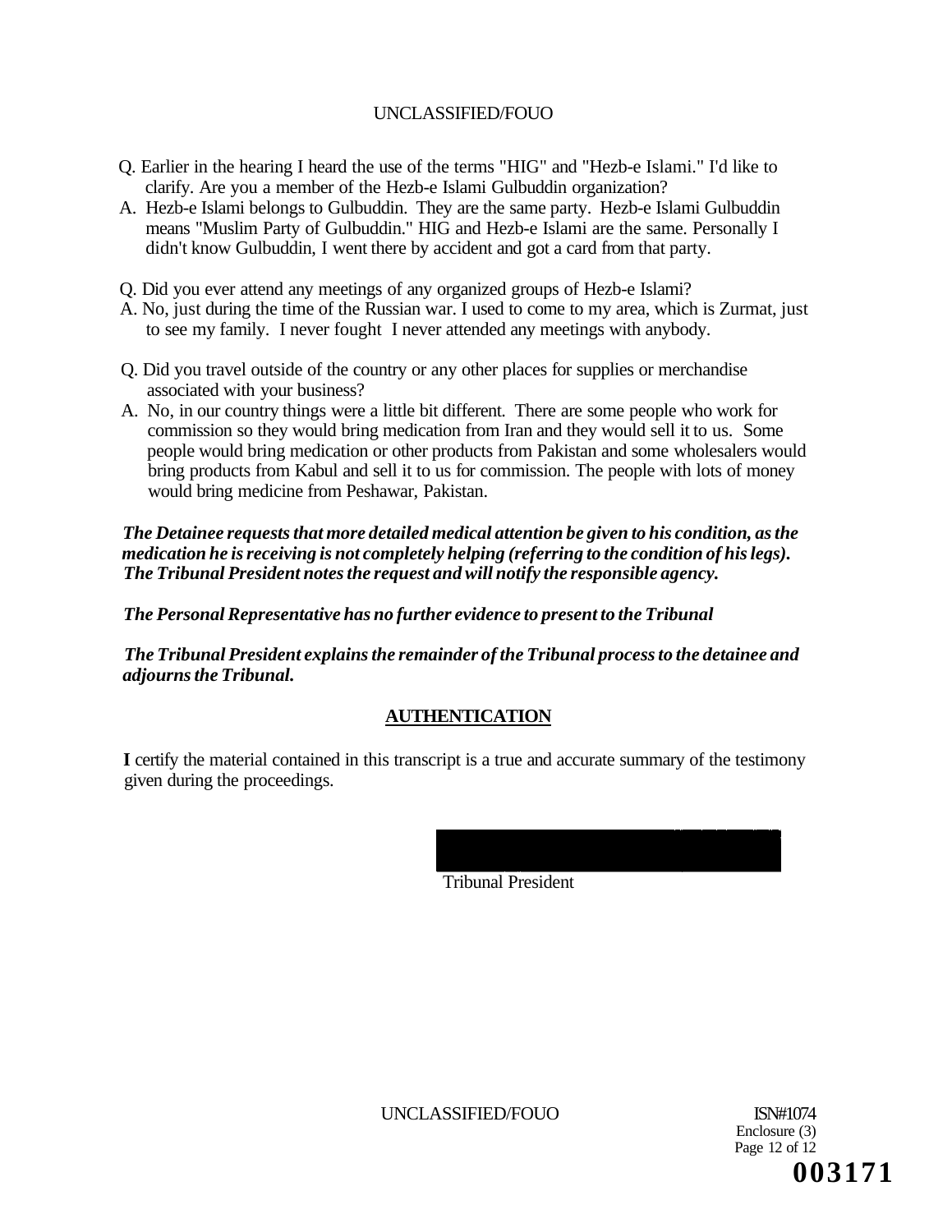### With all respect:

This is my statement regarding the accusations I have been charged with.

1) Repelling of allegation that I was supporting Taliban and was their functionary officer:

It's obvious and clear to everybody that Taliban savagery took the power in Afghanistan, in that time I was running my own drug store. Observing their improper behavior, fanaticism, and ignorance made me hate them.

In the  $1<sup>st</sup>$  two and half years of Taliban government I didn't have a job, I was threatened by Taliban a few times to work for them. On the other hand there were some plotters and conspirators who were trying to put me in trouble, and I wasn't able to leave the country, so finally I was compelled to work in a military subdivision as a functionary officer, which was a very low position job. In that time working for Taliban wasn't illegal, in fact thousands of government officials used to work for them, because Taliban were uneducated. But, despite of being unqualified Taliban members and supporters had the privilege of holding higher positions and making lots of money, so I hope you understand the fact that I was a very low level functionary worker with little pay, because I wasn't supporting Taliban.

2) About the allegation of having the membership card of anti-American organization:

I used to work for communist government in Afghanistan. After the withdrawal of Russian troops, communist regime was struggling to survive and most places came under Mujahedin's control. All those changes had a negative influence on me. So I immigrated out of country and received an ID. card from the organization called Hezbe

> Exhibit D-b 003172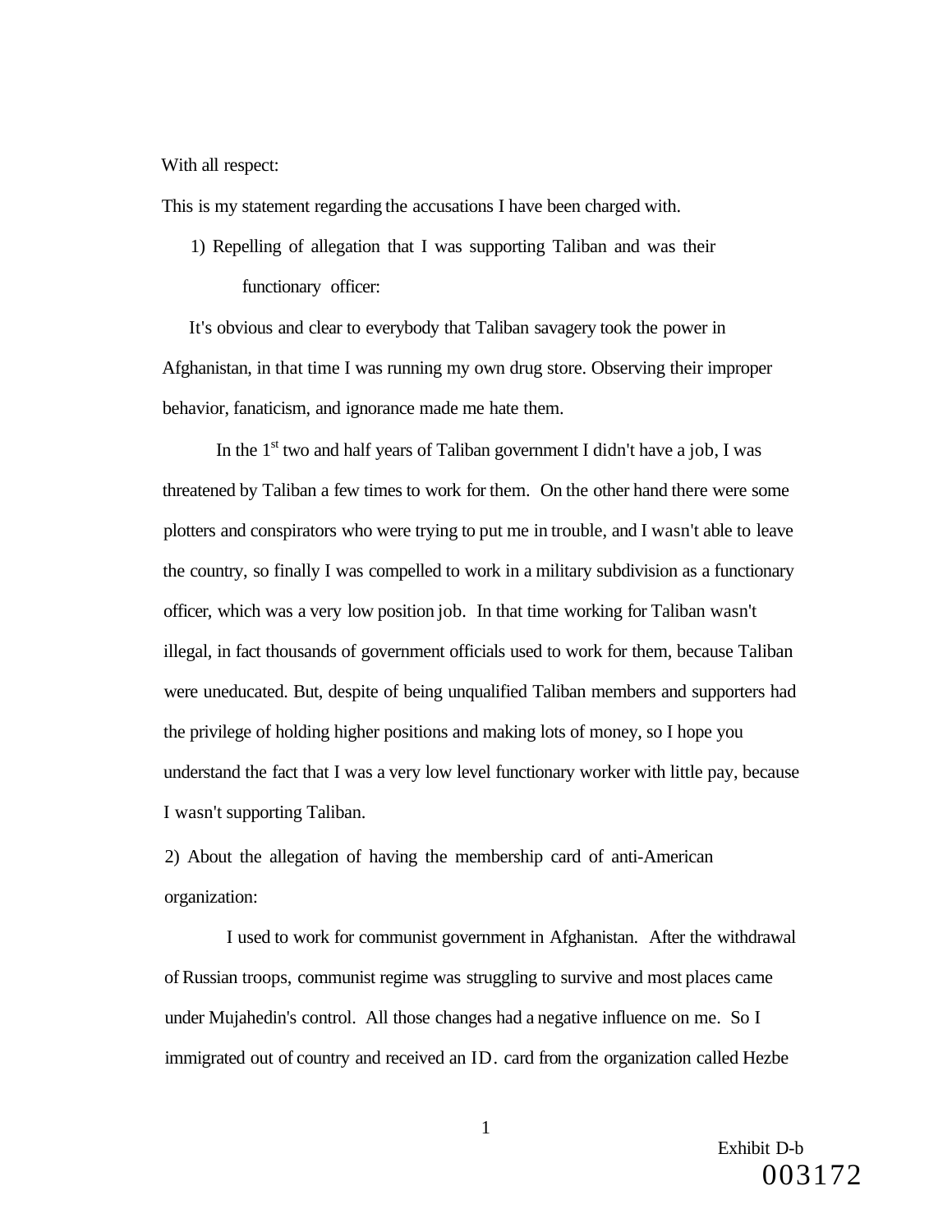Islami (Muslim Party) just to pass the check points of Mujahedins and Pakistani police. That wasn't a membership card it was just an I.D. card. In that time, being a member of Islamic party wasn't a crime, or illegal, in fact, USA was supporting them, but I never been a member of any Mujahedin's group. I hate all of them. After the fall of the communist regime these Islamic groups looted our national treasury, they were ransacking people's houses my own house and drug store was looted by the members of the Islamic groups and they returned the empty store to my brother in exchange for money.

Being a member of such a cruel and insidious party is a dishonor and shameful act for me. I will never support them. The fact that, after 18 years of service my military rank is so low, while hazbe Islami and the rest of Mujahedin's organizations were promoting their unqualified people to much higher military ranks is the proof that I wasn't connected to them and wasn't supporting them.

Today's government in Afghanistan knows all the leaders and council members of Islamic groups. I hope they all will be captured and punished including Taliban. They are the real enemies of our country.

The people of Afghanistan have suffered so much, because of their atrocities, cruelties, and that's why they hate them. Hopefully in the upcoming election nobody will vote for those Islamic groups.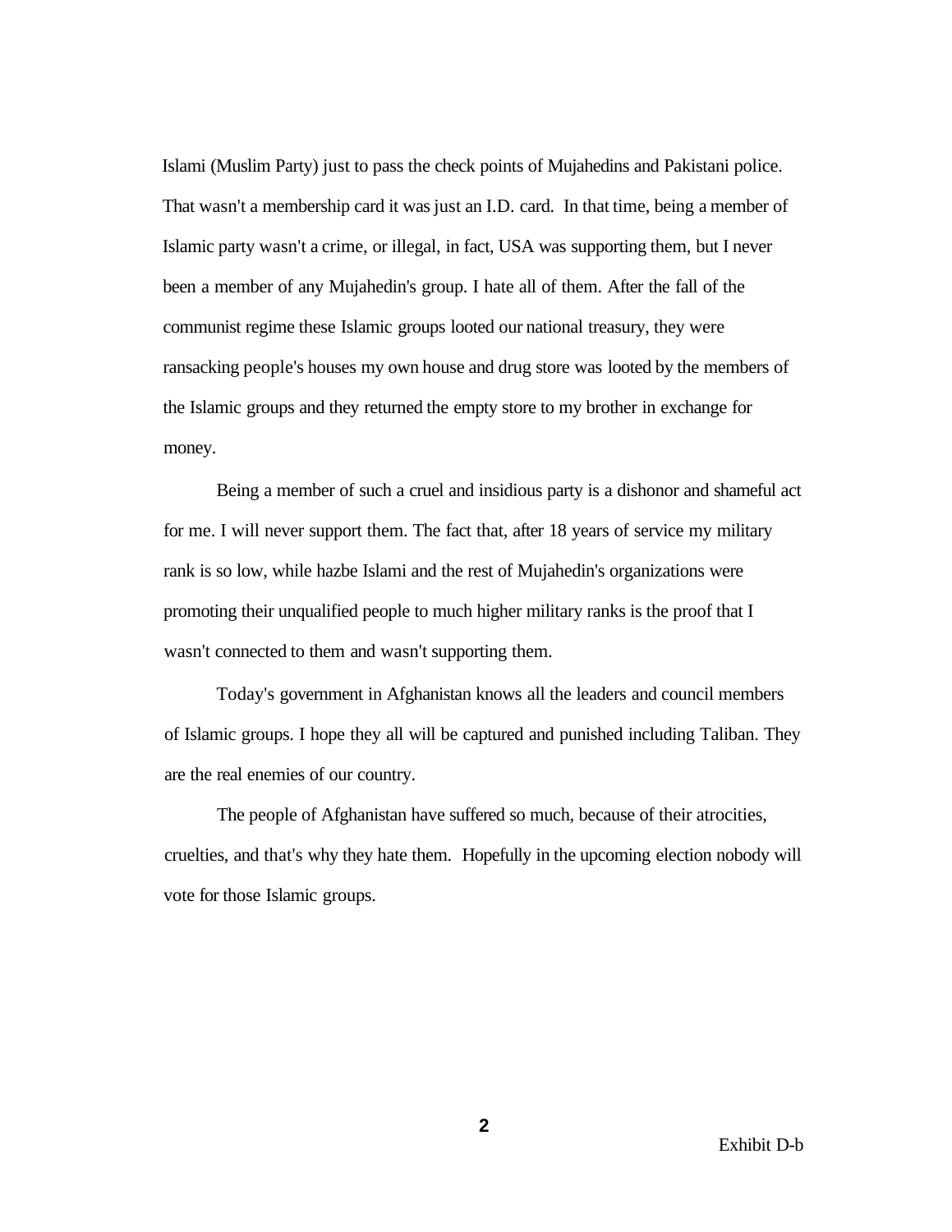In regards to witnesses I would like to say that, the whole time that I have been detained, there should be enough information about me. I am not an unknown national, neither, I am from the border area, nor I am from a place out of control of the government. I live in the city of Gardez which is the capital of Paktia.

Kindly if you would, in order to earn your trust; you can ask information about me from people with authority like the governor of Paktia, or the commander of the Afghan army in Gardez, or people's representative. All these people know me and they can vogue for me.

I swear to God, that these accusations about me are false and not true. In my country as a result of ignorance, bigotry, and conspiracy prejudice people have caused these kinds of problems. Ever since the fall of Taliban government, I worked for the current government of Afghanistan, which is about a year and a half until I was captured. I don't understand without any cause I was punished instead of retribution, sol would like your deepest attention in this matter, At the time that I got this card millions of other people got it too, either inside or outside the country. My card is expired and it doesn't mean anything.

I deeply support the current government of Afghanistan, with the skilful leadership of his Excellency Mr. Karzai, and I will do what ever I can to support him. With all my heart, I support and welcome the presence of United Nation and the United Sates' forces in Afghanistan. I hope and God welling that they would support us in

**003174**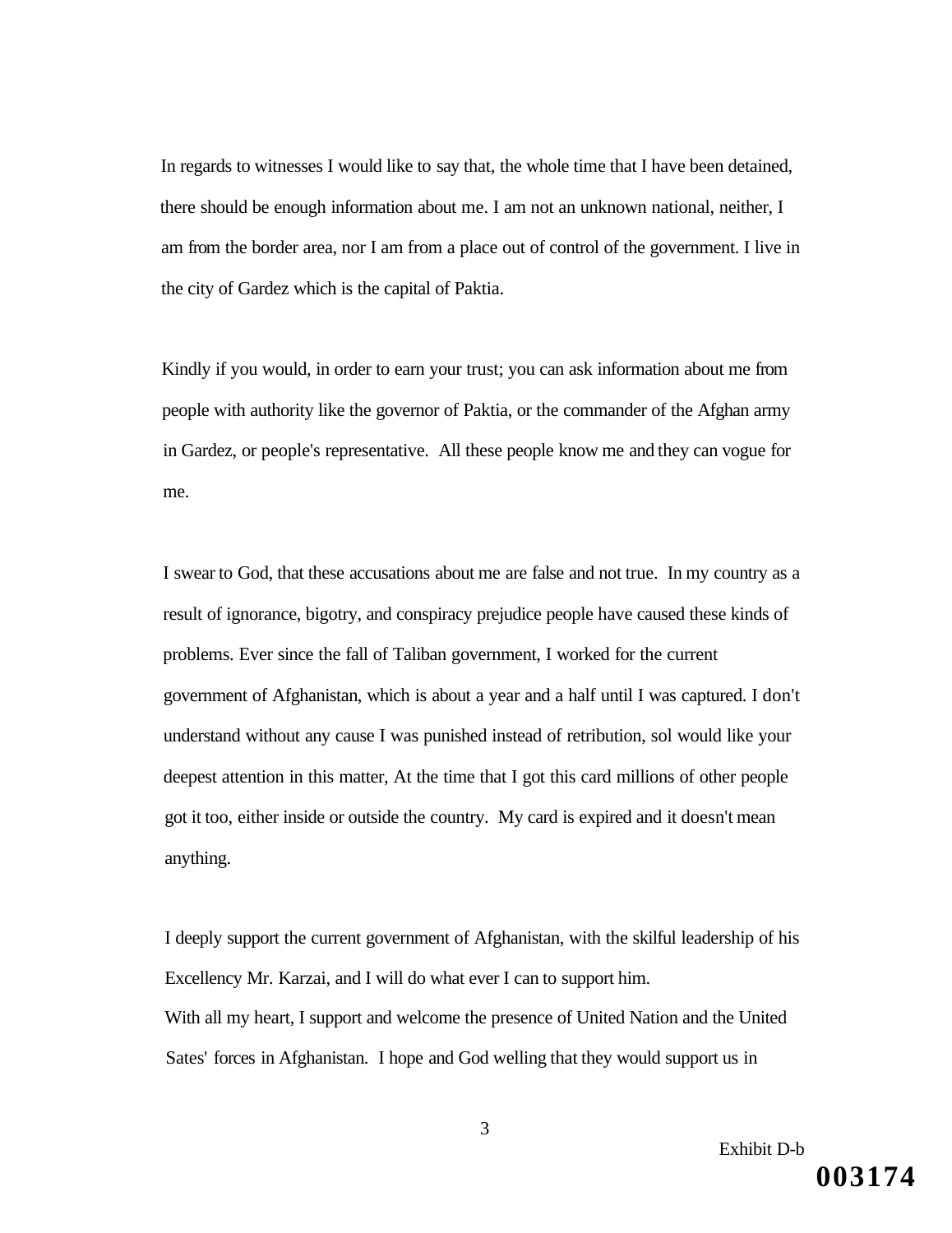establishment of national security. So our poor people are free from the cruelties and atrocities of warlords whom for years terrorized people under the name of Talib and Mojahid. In addition I want for the people to live a comfortable life and the reconstruction of our country. If there is a lack of the United Nation and United States' forces there would be a river of blood in our country. I am very appreciative for the help that we get in deferent areas from our deer friend America. Afghans will never forget the humanitarian help that they get from America. Enemy of America is the enemy of our people, and they don't want our country to prosper and for our people to live in peace. These enemies no longer have a foot hold in our country, and people hate them. Nobody will fall for the deception of Talib or Mojahid again. One who was fooled will not be fooled again.

I would like your deepest attention in regards to my case so I and my family will not suffer any more. I would ask you to free me so I can go back to my country and serve my people. Also I would need some attention in regards to my health, I need a through medical treatment, so I can return back to good health, and my problem would be solved regarding to this matter. I would never forget your kindness. With regards,

### Mohammad Amon

Sergeant *CfifftuJ* 

Exhibit D-b **003175**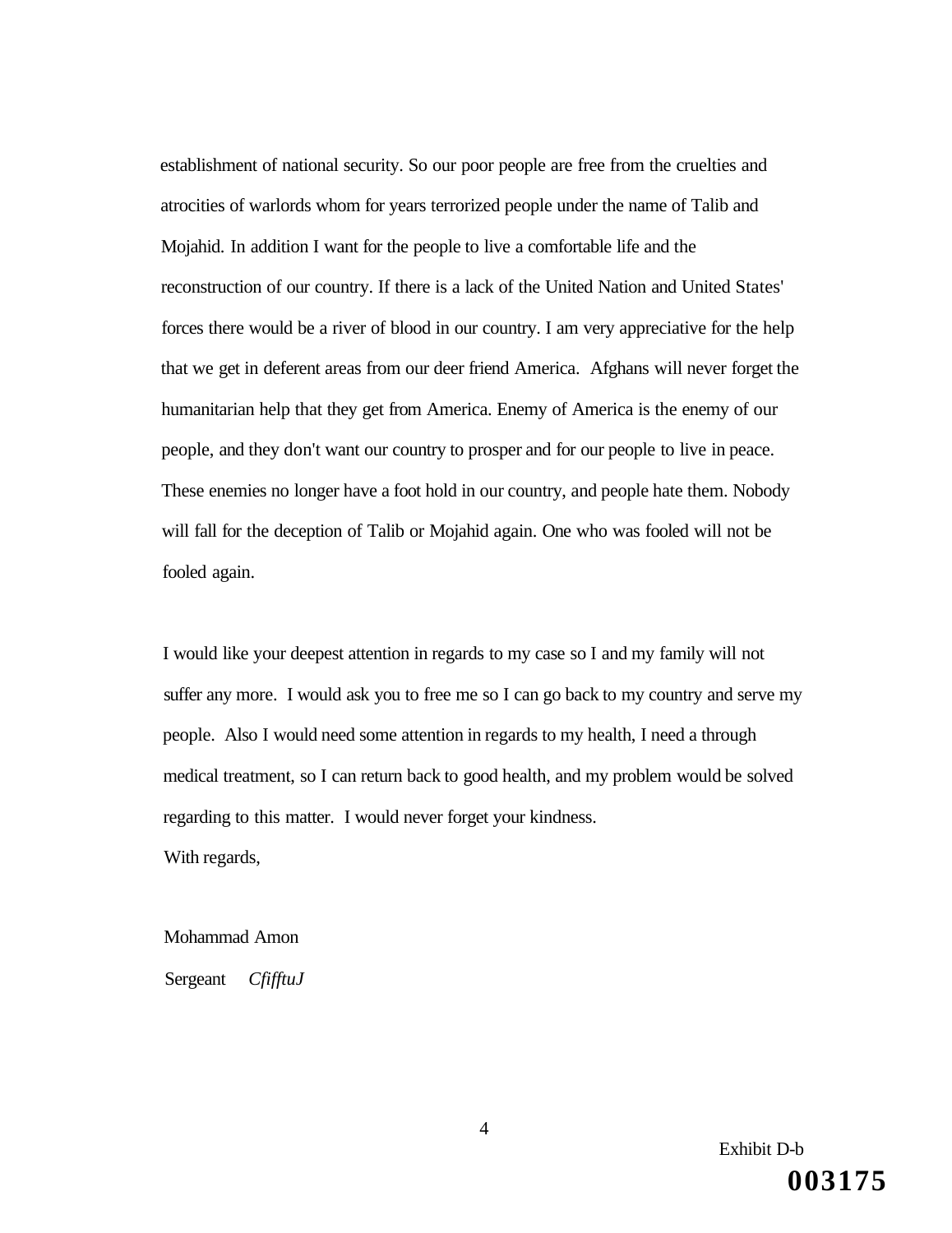Interview conducted with Abdullah Mujahid (1100) conducted on 14 Dec 2004.

Q: Do you know Mohammed Aman?

A: Yes. We grew up in the same city of Gardeyz AF. Our villages were very close to each other - about 500 m away. Farsi speakers stick together. I have known him for about 15-16 yrs. He had a drug store in the city. He's very famous and everybody buys their medicine from his store.

Q: Was Mohammed Aman a member of the HIG? A: What do you mean a member?

Q: Did he carry an HIG ID card?

A: As far as I know he only had the ID card. A HIG member was one who had authority and power and Mohammed Aman was only a low ranking person. It was very normal for AF refiigees going to PK to get an ID card just to be safe - it helps you get through checkpoints. That card didn't mean he was a member of HIG. All you had to do was ask and you could get a card.

A: (unsolicited) I just want to say I never saw Mohamed Aman carry a weapon of any kind or in actual fighting.

Q: When did he join the HIG?

A: In the time when the Russians were there. Najeebulla was president of AF during the Communist regime.

Q: What did he do for them?

A: You didn't have to do anything in return to get the card.

Q: Did he leave HIG? A: I don't know.

Q: Was Mohammed Aman a member of the Taliban?

A: He was a Captain. He used to work for the Communist gov't, then he worked for the Taliban gov't. That was very common, He was a very low-level worker for the Taliban.

Q: What did he do for the Taliban?

A: He was a low-level worker - mostly paperwork. When they sent soldiers to the war zone, he was making lists and putting pictures on papers - he was a clerk. He was not important.

Q: How long did he work for the Taliban? A: Taliban was in AF for 5-6 yrs; he worked for them for 2-3 yrs.

Q: Where did he work?

A: In the city of Gardeyz and an army base (base #3 of Paktia Province).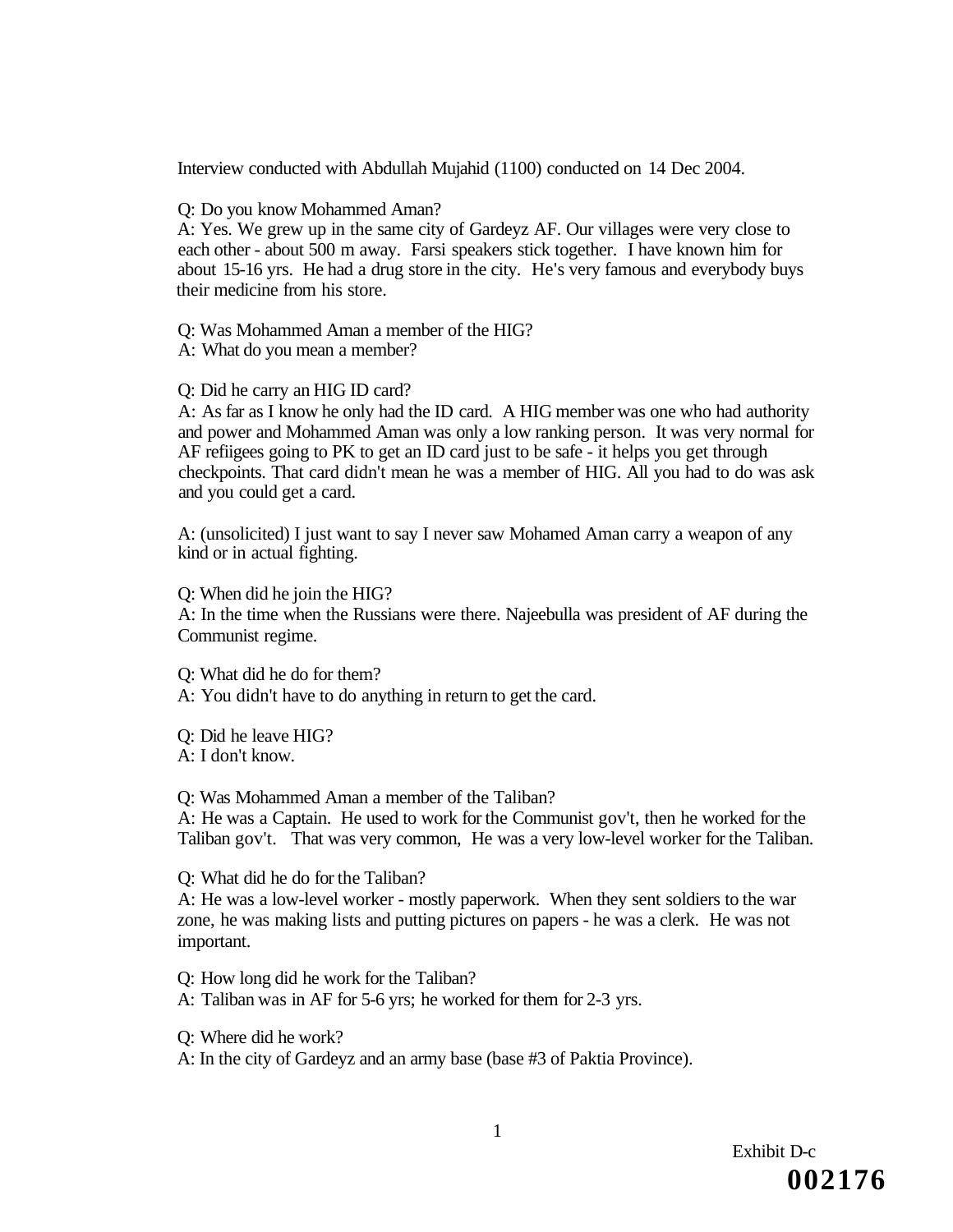Q: Why do you think he was brought here?

A: To be honest and frank, it's all a matter of personal animosity. Several detainees have the same story. It has been 25 yrs since a legitimate gov't was in charge in AF. There is lots of animosity between Pashtuns, Shias, Sunonds, etc. This is mostly a conspiracy of Communists in Paktia. Almost *Vi* the population in AF was killed and buried... killing in the name of Mujahid.

Q: Is there anything else you want to tell me about Mohammed Aman?

A: He was is army officer and he is educated. He doesn't have anything to do with political parties and he has nothing against the US gov't. I was a security commander in Paktia province. I never saw or heard anything bad of Mohammed Aman against the US or against the current gov't. I would see him as I was going to work each day. He would be at his drug store.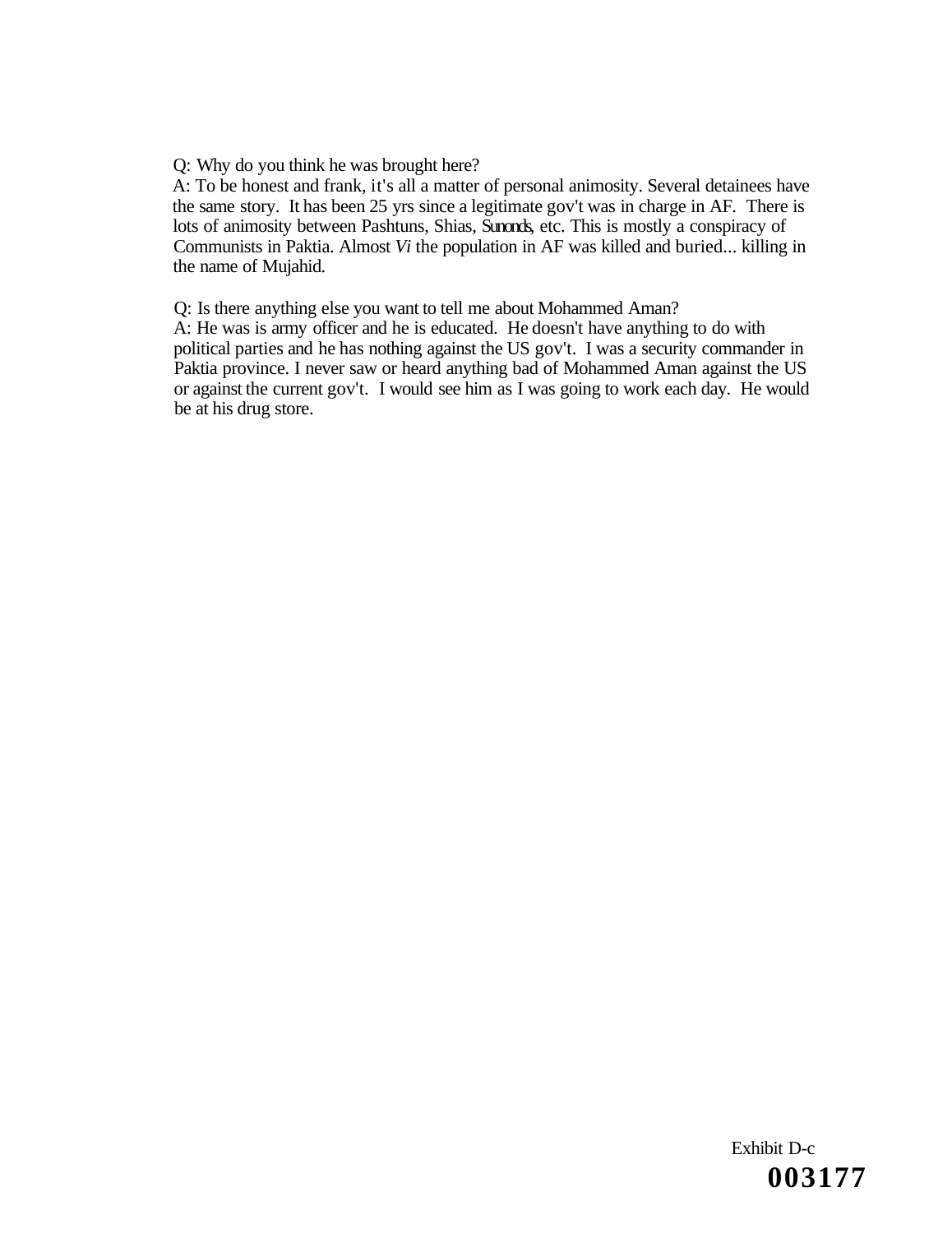### **Summarized Detainee Sworn Statement**

*The Tribunal President read the hearing instructions to the Detainee and confirmed that the Detainee understood and had no questions.* 

*The Personal Representative presented the Detainee Election Form (Exhibit D-a) to the Tribunal* 

*The Recorder presented the Unclassified Summary of Evidence (Exhibit R-l) to the Tribunal and provided a brief description of its contents. The Recorder confirmed that he had no further unclassified evidence or witnesses and requested a closed Tribunal session to present classified evidence.* 

### *The Tribunal President, referring to the Detainee Election Form, made the following statement:*

Tribunal President: Sabr Lai, I've been notified by the Personal Representative you requested witnesses for this hearing. I received that request on 18 December (2004), and I approved the request, as I considered all three witnesses that you requested would provide relevant testimony, on the 19<sup>th</sup> of December. I would like to confirm the identification of all three witnesses with you now. Witness number one is identified by the name of Sharifullah, is that correct?

Detainee: Yes it is correct.

Tribunal President: The second witness is identified as Haji Rohullah Wakil.

Detainee: Yes, that is correct.

Tribunal President: The third witness is identified as Sada Jan.

Detainee: That is correct.

Tribunal President: I've been notified that all three witnesses are in U.S. custody and the Personal Representative has contacted all three and they have agreed to provide testimony. However, one witness is unable to attend this Tribunal in person due to force protection reasons. I requested that alternative means of providing testimony be investigated for the third witness. The Personal Representative has been able to obtain alternative testimony from the third witness. That witness that will not be able to attend today; we will receive his testimony in oral form from the Personal Representative. That witness is identified as Haji Rohullah Wakil.

Detainee: Thank you.

Tribunal President: The final statement regarding the ruling: The final ruling is all three witnesses are available with one witness providing testimony by alternate means. The proceeding will continue in this fashion. Shortly I will ask if you wish to make a statement, and if you provide a statement we'll receive that. After receiving your statement we will then obtain

### UNCLASSIFIED//FOUO 1SN#801

**Enclosure (3)**  Page lot; Ijl<sub>0</sub>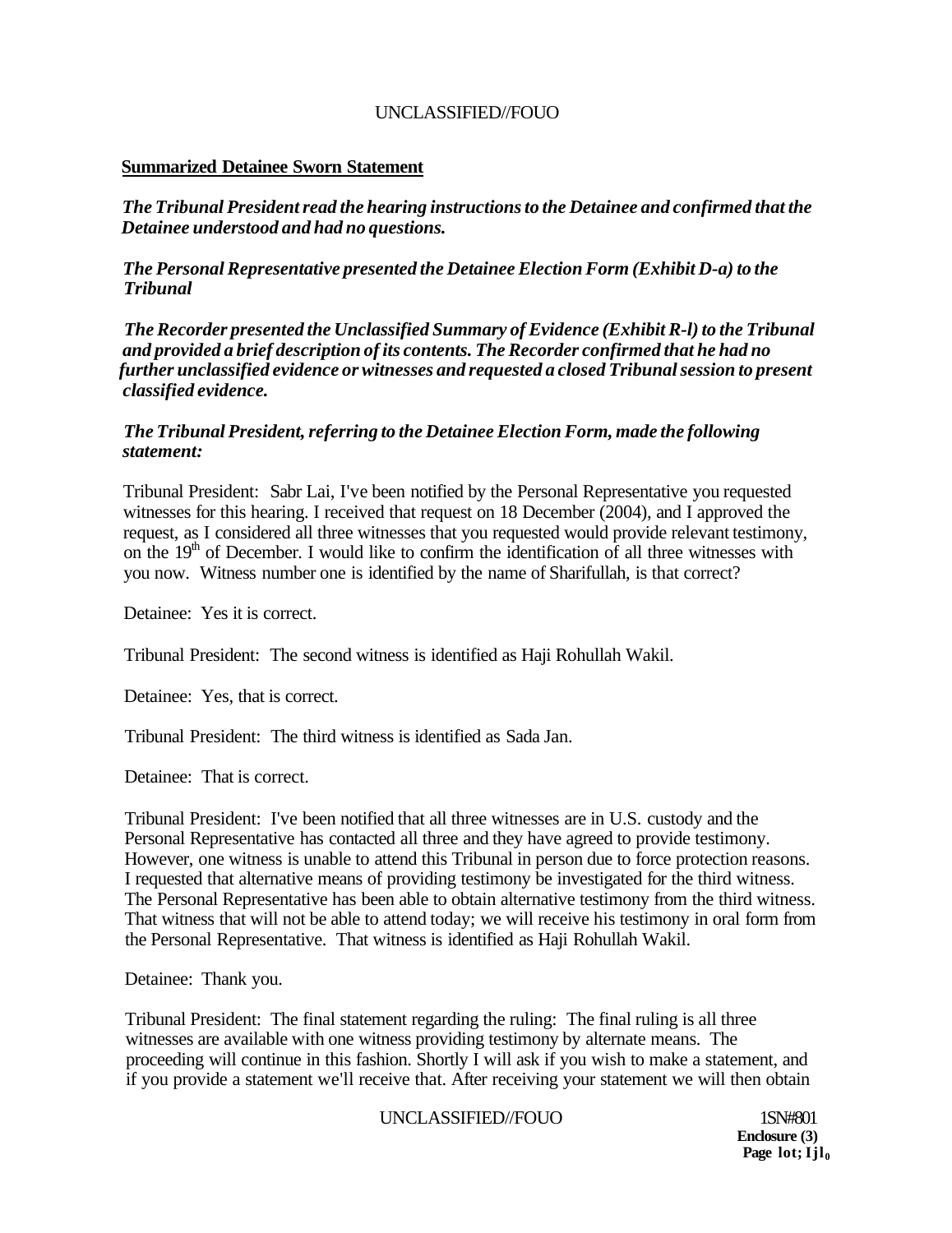the witnesses one at a time to attend your hearing where we can get testimony from them. Then we will receive the oral testimony from your third witness as provided by the Personal Representative at a later time. Sabr Lai, you may now present any evidence you have to the Tribunal. Your Personal Representative may assist you if you wish. From the Personal Representative Detainee Election Form provided to me earlier I understand you would like to speak to each item of evidence. Is that true?

Detainee: That is correct

Tribunal President: I also understand from the Detainee Election Form that you wish to make your statement under oath?

Detainee: True.

# *The Recorder administered the Muslim oath to the Detainee.*

Detainee: I swear that whatever I say in front of the Tribunal is the truth.

Tribunal President: Thank you very much.

# *The Tribunal President opened the Tribunal to the Detainee to make his statement The Personal Representative read the allegations from Exhibit R-l as listed below in italics.*

# *3.a. 1. The detainee aided al Qaida members in their escape from coalition forces.*

Detainee: To begin with, I was a friend of American forces. I fought for six years against al Qaida forces. I got injured during that. My house caught on fire. How could that be possible?

# *3. a. 2. The detainee had bodyguards.*

Detainee: Can my translator explain to me what 'personal bodyguards' means? I was a commander. There were six hundred people working for me. I have admitted that I was a commander of the government. When I was a commander for **the** interim government I had people around me all the time when I was fighting against the Taliban in the company of the Northern Alliances.

Tribunal President: I would prefer to explain. You had asked a question regarding the explanation of a bodyguard. In the context of this statement, I believe bodyguards are people that are solely responsible for your security alone.

Detainee: I had six other people that I ordered. Somebody always followed me when I was going somewhere.

Tribunal President: Okay, thank you.

UNCLASSIFIED//FOUO ISN#801

Enclosure (3) Page 2 of 14 **003179**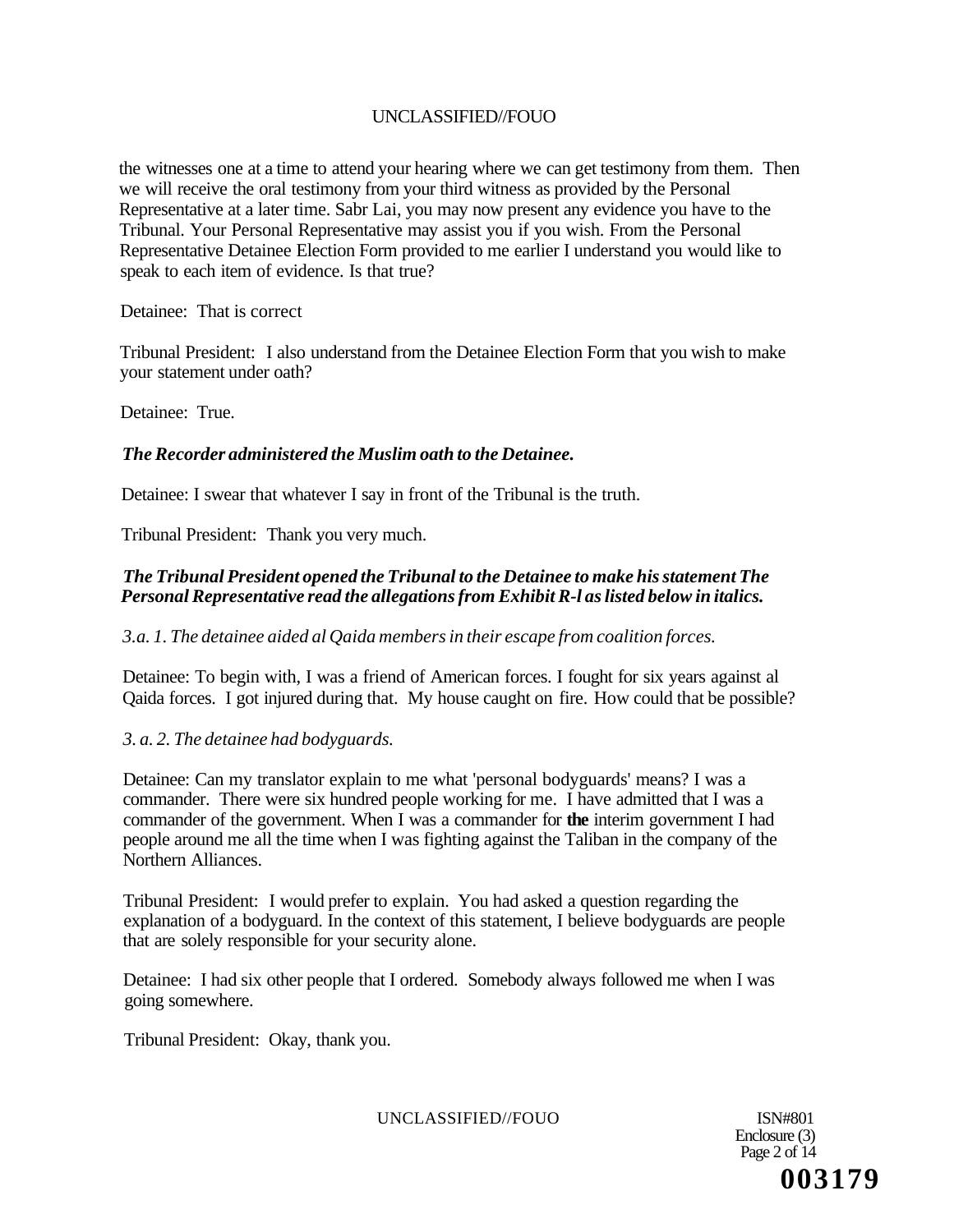# *3.a. 3. The detainee called for a jihad against the United States.*

Detainee: For the above explanation, I should tell you guys something. I was up on top of the mountains; I was hiding. When the Americans came, I came to the surface. I joined them, I ate with them, I went places with them, I helped them; that is all I have done. The American authorities were always in contact with me. They called me to talk to them about situations. We had gatherings and I helped them out, I never ran away from anybody.

# *3.a.4. The detainee assisted in the escape o/Usama Bin Laden from Tora Bora.*

Detainee: Tora Bora is in the province of Jalalabad and we're back in Kunar province. Tora Bora Mountain is in Jalalabad. I have only heard of Tora Bora Mountain by name. I have never made a trip there. How could I have assisted from Kunar in the mountain of Jalalabad to aid Usama Bin Laden to escape easy?

# *3. a. 5. The detainee was one of Usama Bin Laden's commanders during the Soviet jihad.*

Detainee: 1 was a young kid when the Russians were in Afghanistan. I was not a commander at all. Yes, I did fight against the Russians but I was not a commander. I was a fighter at that time. I had my own commanders at that time; I was not a commander. The first time 1 heard the name Usama Bin Laden was through the radio station in Pakistan when he had somehow managed to bomb an embassy in Tanzania. I don't remember exactly if it was Tanzania but this was the first time I had heard the name Usama Bin Laden. I remember exactly that 1 was listening to the radio; I was with Hazrat-e-Ali and Haji Jandad and we heard that news with somebody of the name of Usama Bin Laden had attacked the American embassy in Tanzania.

# *3.a.6. The detainee collaborated with regional al Qaida leadership.*

Detainee: If you want to call me fighting against them "collaboration" then you can define it as such. I fought them; I did not cooperate with them. They were my enemy and I was their enemy. There is no cooperation between enemies.

# *3. b. I. The detainee coordinated a rocket attack against United States forces.*

Detainee: I was not working on something like that. I couldn't have. I didn't have any problems with the Americans. What is the point for me to create such things like that?

Tribunal President: Again I go by what was provided and it says that you coordinated a rocket attack.

Detainee: I was hiding in the mountains; I was in the mountains. When the Americans came, I came down. I became a commander. I became involved with society. Before the Americans came I was walking, then when they came I had transportation. Due to the threats of the Taliban I was separated from my family; I did not have my family. I was in the mountains. When the Americans came I joined my family.

UNCLASSIFIED//FOUO ISN# 801

**Enclosure (3) Page 3 of 14**  C021S0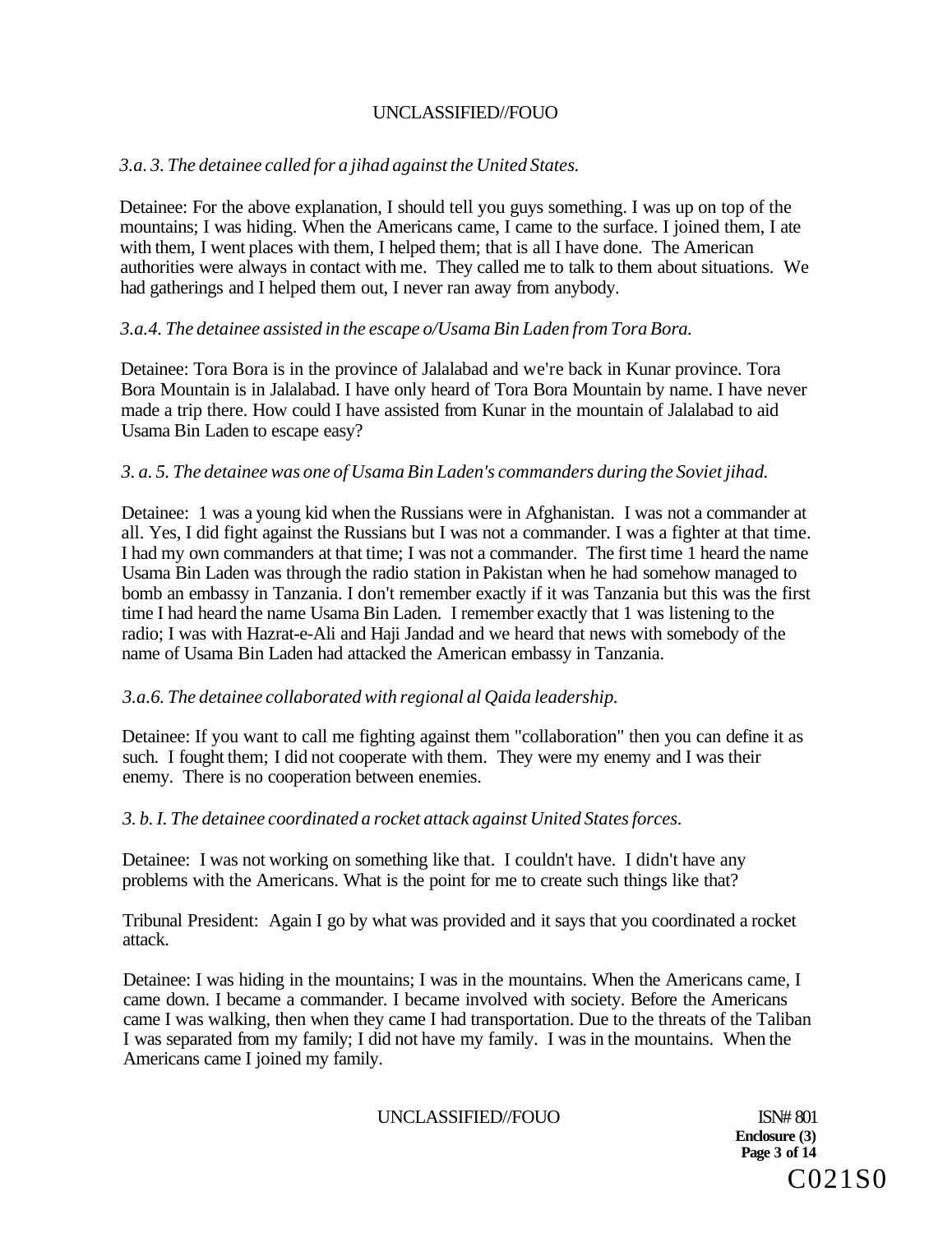Personal Representative: Sir, that concludes the summary of evidence.

Tribunal President: Sabr Lai does that conclude your statement?

Detainee: It is finished.

Tribunal President: At this time I would like to go over a few instructions regarding the witnesses. During the short recess we will have one witness brought in and he will be sitting on the opposite side of the Translator. During that recess you will remain seated where you are. The requirements dictate that no communication, no talking between yourself and the witness, may occur without the presence of the Tribunal. After the recess we will reconvene with all of the parties in the room. After I identify the witness and confirm with you that that is the gentleman that you wished, the witness will take an oath, and then the procedure will be that you may ask the witness questions to provide the testimony that you desire. The information that we are most interested in is related to the same information that you went through regarding these allegations. Your Personal Representative may assist during your questioning of your witness. After you've completed your questions, the Tribunal will then be free to ask questions as well. Do you have any questions about that process?

Detainee: No I don't. The only thing is that it is customary; can 1 please greet him when he comes in?

Tribunal President: Again, because of our regulations regarding your security this is standard that you will remain seated and restrained. A verbal greeting is okay.

Detainee: Yes, I just want to welcome him.

Tribunal President: I understand that and you will have that opportunity when we reconvene as well.

Detainee: Can I have some water?

Tribunal President: We can arrange that during the recess.

*The Tribunal President called for a brief recess to bring in the first witness.* 

*The Tribunal is called to order.* 

Tribunal President: Sharifullah, good morning.

Witness 1: Same to you.

Tribunal President: I would like to confirm with the detainee, Sabr Lai, that this is the witness that you requested.

UNCLASSIFIED//FOUO ISN# 801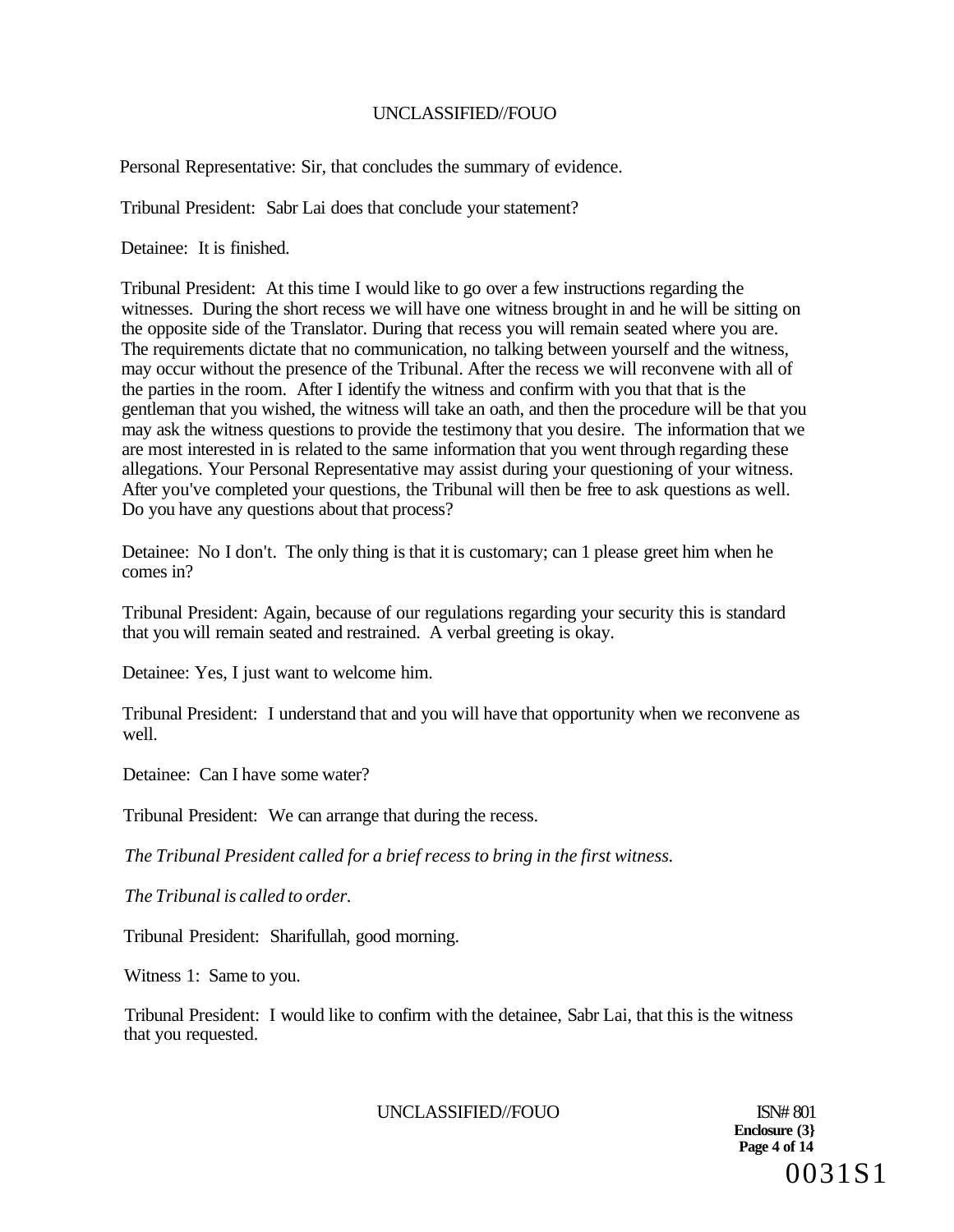# *The Tribunal President called for a brief recess due to a medical emergency requiring the Translator.*

# *The Tribunal is called to order.*

Tribunal President: Lets continue where we left off. Again I had asked the question to Sabr Lai if this is the witness he requested.

Detainee: Yes.

Tribunal President: Sharifullah we require that you take an oath and promise to tell the truth. Will you take that oath please?

Witness 1: Yes.

# *The Recorder administered the Muslim oath to Witness #1, Sharifullah.*

Witness 1: I swear to Allah that everything I say is the truth.

Tribunal President: Thank you. Sabr Lai you may ask your questions to the witness to obtain the testimony with the assistance of your Personal Representative.

Detainee: Yes. I have arranged the questions with the Personal Representative. Those are the questions that I wanted to ask, she knows all about it.

Tribunal President: Very well, please continue.

### **Detainee's questions for Sharifullah via Personal Representative**

- Q. The detainee aided al Qaida members in their escape from coalition forces.
- A. This is a lie, it is a very wrong statement because he lives in the province of Kunar and the Tora Bora Mountains are located in the province of Nankuhar. There is a long distance between Kunar to Tora Bora.
- Q. The detainee assisted in the escape of Usama Bin Laden from Tora Bora.
- A. I think that the explanation of the first question totally applies to the second question. On top of that I know the detainee was a commander against the Taliban, so these two situations do not match with each other. He was against **the** Taliban and he was fighting against al Qaida, then all of a sudden he is helping them escape?

Q. The detainee was one of Usama Bin Laden's commanders during the Soviet jihad. A. I cannot answer this question.

Detainee: This does not apply to Sharifullah.. It applies to Haji Rohullah.

UNCLASSIFIED//FOUO ISN#801

**Enclosure (3) Page 5 of 14**  0031S2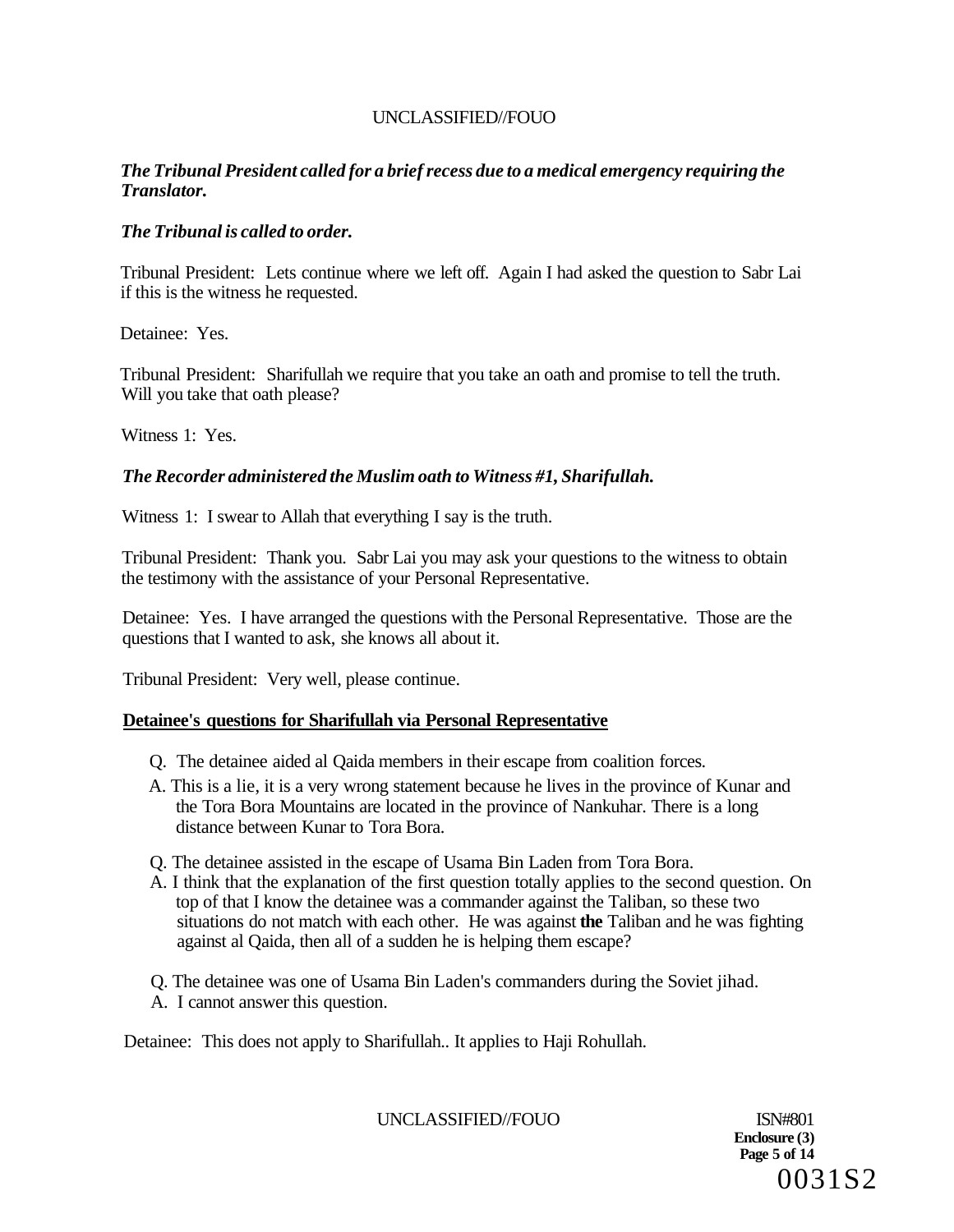Tribunal President: It is really the detainee's opportunity to ask you questions and he may choose which questions to ask. So again Personal Representative restate the question and Translator please translate that. Witness, please do not answer until the detainee confirms that he wishes that question to be asked.

Q. The detainee was one of Usama Bin Laden's commanders during the Soviet jihad.

Detainee: I will not ask this question of him. Hewasjustalittlekid. How could he know my operation at that time? It has nothing to do with Sharifullah.

Witness 1: I think if I'm not mistaken, in the initial [interview] I said the same exact thing to the Personal Representative, that I was a little kid and I did not know his whereabouts at that time.

Tribunal President: Understood perfectly. We understand that. Please proceed with the next question.

- Q. The detainee collaborated with regional al Qaida leadership.
- A. It all relates to the same type of explanation. The man fought against the Taliban then fought against al Qaida. It's against our conscience; it's against our belief to be enemies with somebody then prepare ways for them to escape and things like that. Isn't it true even within you guys as well that you cannot be enemies and at the same time prepare ways for them to get out?

Personal Representative: Sir that is the end of the questions that were requested.

Tribunal President: Very well. Detainee do you have any other questions that you would like to ask this witness?

Detainee: No I don't have any other questions. I asked you earlier if I could greet him because it my custom to just say hi to him.

Tribunal President: Yes please.

# *The Detainee and witness had a brief exchange,*

Tribunal President: Translator if you could please confirm that it was a greeting that was exchanged between the witness and the detainee.

Translator: Yes it was. He (the detainee) was saying "how are you, how's it going? Is everything okay?" He (the witness) said "fine."

# *The Tribunal President was informed of another medical emergency that required the Translator.*

UNCLASSIFIED//FOUO ISN# 801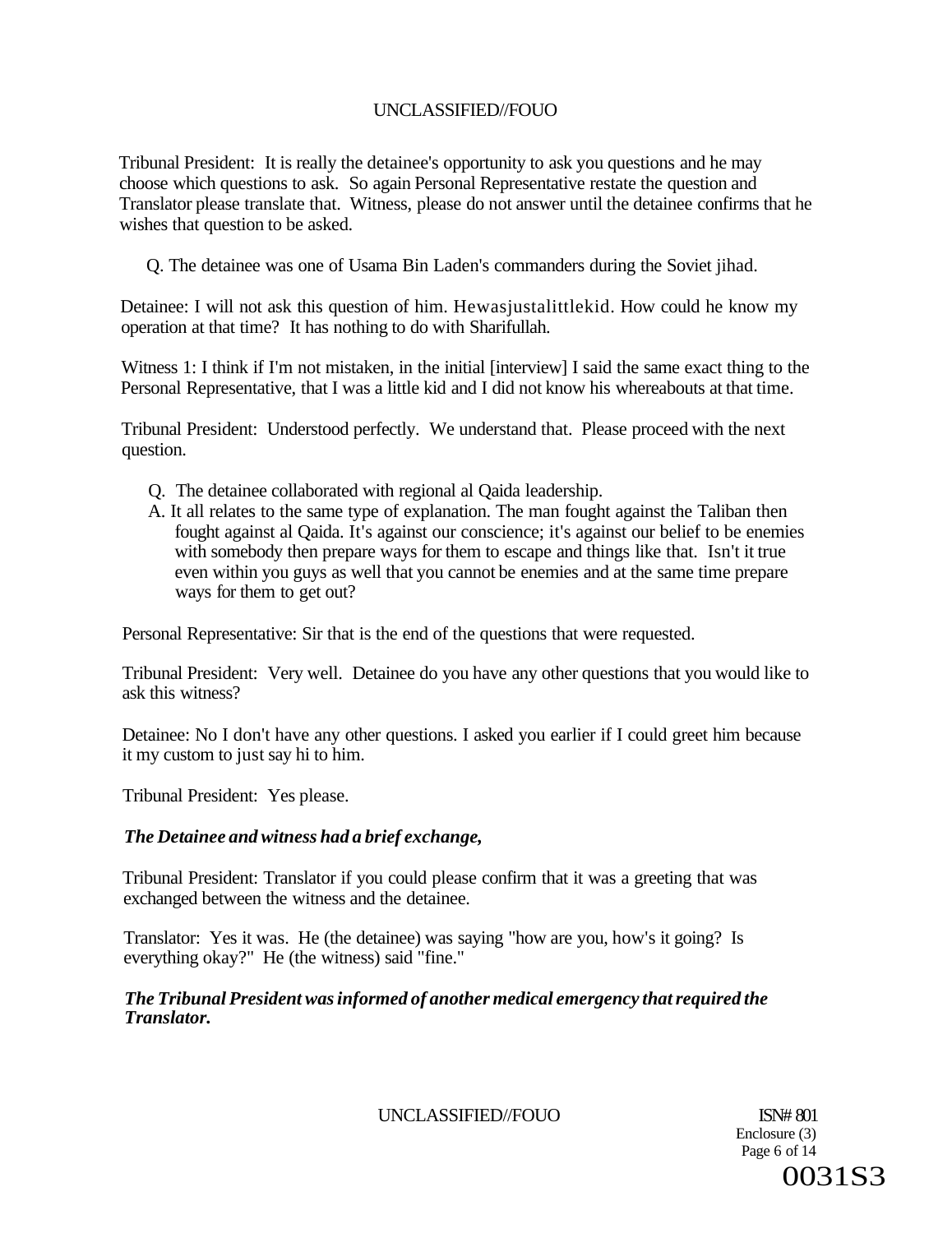Tribunal President: At this point we need to take another recess for another matter and then we will continue shortly with questions from the board for the witness. During this recess I ask that there be no conversation between the witness and detainee.

Detainee: That's perfectly all right.

Tribunal President: Thank you.

### *There was a brief recess and then the Tribunal President called the hearing to order.*

Tribunal President: We are now ready for a question and answer period after the first witness testimony. Personal Representative do you have any questions for the witness?

Personal Representative: No sir.

Tribunal President: Recorder do you have any questions for the witness?

Recorder: Yes sir, just one.

#### **Recorders questions for witness** #1. **Sharifullah**

- Q. Sharifullah, how do you know Sabr Lai, and did you work for him?
- A. Yes 1 know Sabr Lai from the encounter when we both worked for Haji Khadir; he was a commander and that was in Balochistan (ph) and he used to come and see him. Then I used to go and see Qadir Khan as well and that's how I met him.
- Q. One more question. What did you do?
- A. I was working for Haji Khadir, I was like a security guard.

Personal Representative: No further questions sir.

Tribunal President: Does the board have any questions for the witness?

### **Tribunal Members Questions for witness #1. Sharifullah**

- Q. Can I just follow up? I understand that you work for Haji Khadir, is that correct?
- A. At that time Haji Khadir was running a campaign with the Taliban and when (he Taliban was not there anymore, he became the governor of Jalalabad.
- Q. So you fought with Haji Khadir against the Taliban?
- A. It's not like I worked for Haji Khadir in public. We just said let's all go fight together so it's not like that. He had a huge campaign, some people were doing operations against the Taliban, some people were trying to secure the areas and some people were trying to keep the peace in the towns and some people were there as guards. I was a guard,

UNCLASSIFIED//FOUO ISN#801

Enclosure (3) Page 7 of 14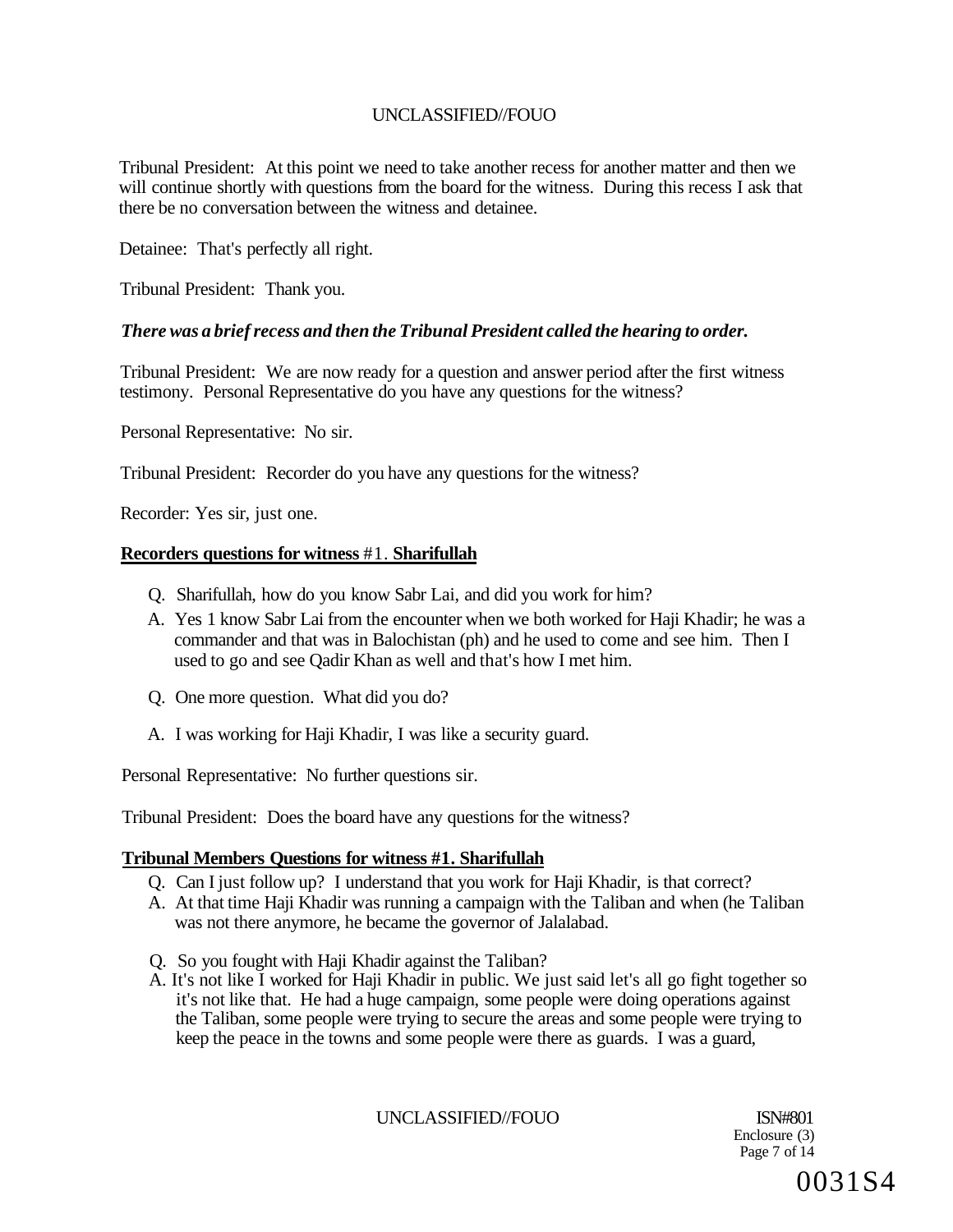- Q. Sabr Lai had some part to play in the efforts against the Taliban as well, is that what you're saying?
- A. He was living a long distance away from me; all I know is that he too was coming to see Haji Khadir. I used to go there too as well as Haji Khadir supporters.
- Q. Was Haji Khadir also fighting the al Qaida forces?
- A. I heard of situations where Haji Khadir commanders had been engaged in fights and attacks with al Qaida members.
- Q. What did the detainee do when U.S. forces arrived in Afghanistan?
- A. When the American forces came there were a lot of fights everywhere and when the Taliban were getting finished, everybody tried to come and stand for something. At that time as far as I remember that I started to go towards my province of Jalalabad and he stayed in Kunar where he belongs.
- Q. I just have one question. How long have you known Sabr Lai?
- A. I do not remember exactly, around two years of my affiliation with Haji Khadir. I used to see him coming to see Haji Khadir. That's all I remember right now. When I came back to my hometown of Jalalabad, to the center of the city, after the Taliban was finished he (Sabr Lai) stayed in Kunar where he is from.

Tribunal President: That concludes our questions. Sharifullah, thank you for coming.

Witness 1: I do have one thing to say. I just came from my own Tribunal on the other side and Sabr Lai is in my position as well. I just have a question for the Tribunal Members. We were the people who fought the Taliban all the time. What is happening to us? How come you are detaining people who were in that category?

Tribunal President: I'm not in a position to answer that question specifically today. Both the detainee and the witness should understand that the purpose of these Tribunals is to review your classification as an enemy combatant. That is why we are here; we are answering that question for each detainee.

Witness 1: While you are checking into our situations, I look at Sabr Lai and I look at other people in orange out here and everybody's wondering if these guys came to get Taliban or did these guys come to get us.

Tribunal President: I understand your concern and I appreciate it We cannot continue on that line of comments, thank you.

### *The Tribunal President called for a brief recess to bring in witness* #Z *The Tribunal is then called to order.*

Tribunal President: Sada Jan, good afternoon. I've been notified by the operations of the camp that for medical reasons they would like to have Sada Jan return for medical care. I understand that you really wish to provide testimony today, and I respect that. However, your medical and

#### UNCLASSIFIED//FOUO ISN#801

**Enclosure (3) Page 8 of 14**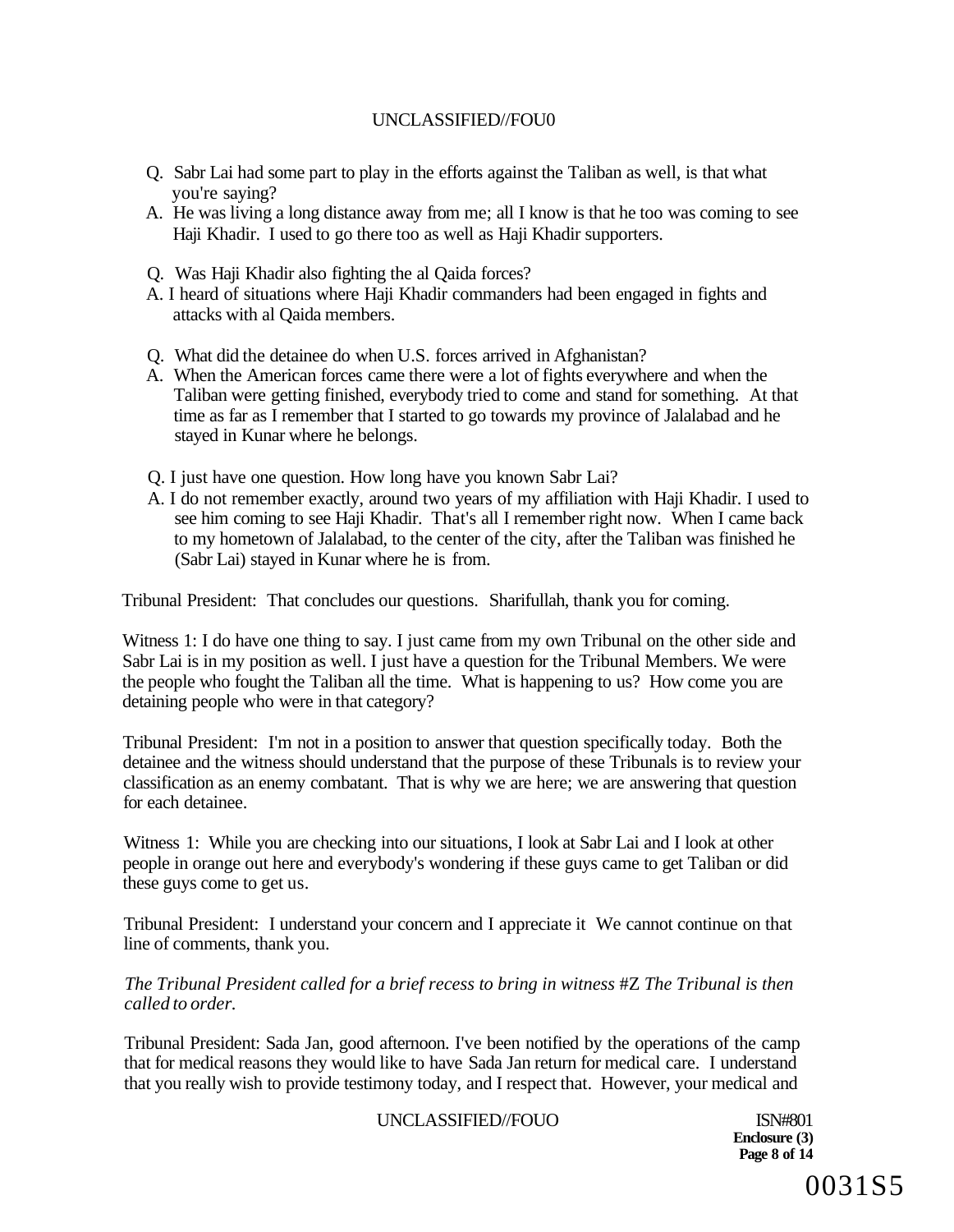personal health is more important than these proceedings. We will take a recess so you can be returned to medical care and we will address this issue further with Sabr Lai. I know I speak for the panel that I hope that you are feeling better soon.

Witness 2: Thank you so much; it is up to God to make me feel better.

Tribunal President: Thank you.

Detainee: Can I say hi to him?

Tribunal President: Yes please.

Detainee: You are sick?

Witness 2: God be with you.

Detainee: Are you okay? I hope you feel better. Please continue.

*The Tribunal President called for a brief recess for witness §2 to be returned for medical care. The Tribunal is then called to order.* 

Tribunal President: Sabr Lai, sorry for all of the recesses and I appreciate your patience.

Detainee: Thank you so much, it is fine.

Tribunal President: As you know your witness, Sada Jan, could not attend this hearing due to a medical problem. I have spoken with the Personal Representative and she did discuss the proposed testimony with that witness previously. If it is acceptable with you, the Personal Representative can read her notes and provide the testimony since the witness tried to attend today's hearing but could not provide his testimony.

Detainee: It is not that necessary; he told you everything that I wanted him to tell you. I'm fine with that. The representative knows about his answers. She can talk to it; I don't have any specific requests.

Tribunal President: That would be very acceptable to us. Personal Representative please provide us the summary of what the witness informed you of yesterday, or whenever you had your previous meeting.

### The Personal Representative reads her notes from the meeting with witness #2, Sada Jan

Personal Representative: Sabr Lai had only one question, that was:

UNCLASSIFIED//FOUO ISN# 801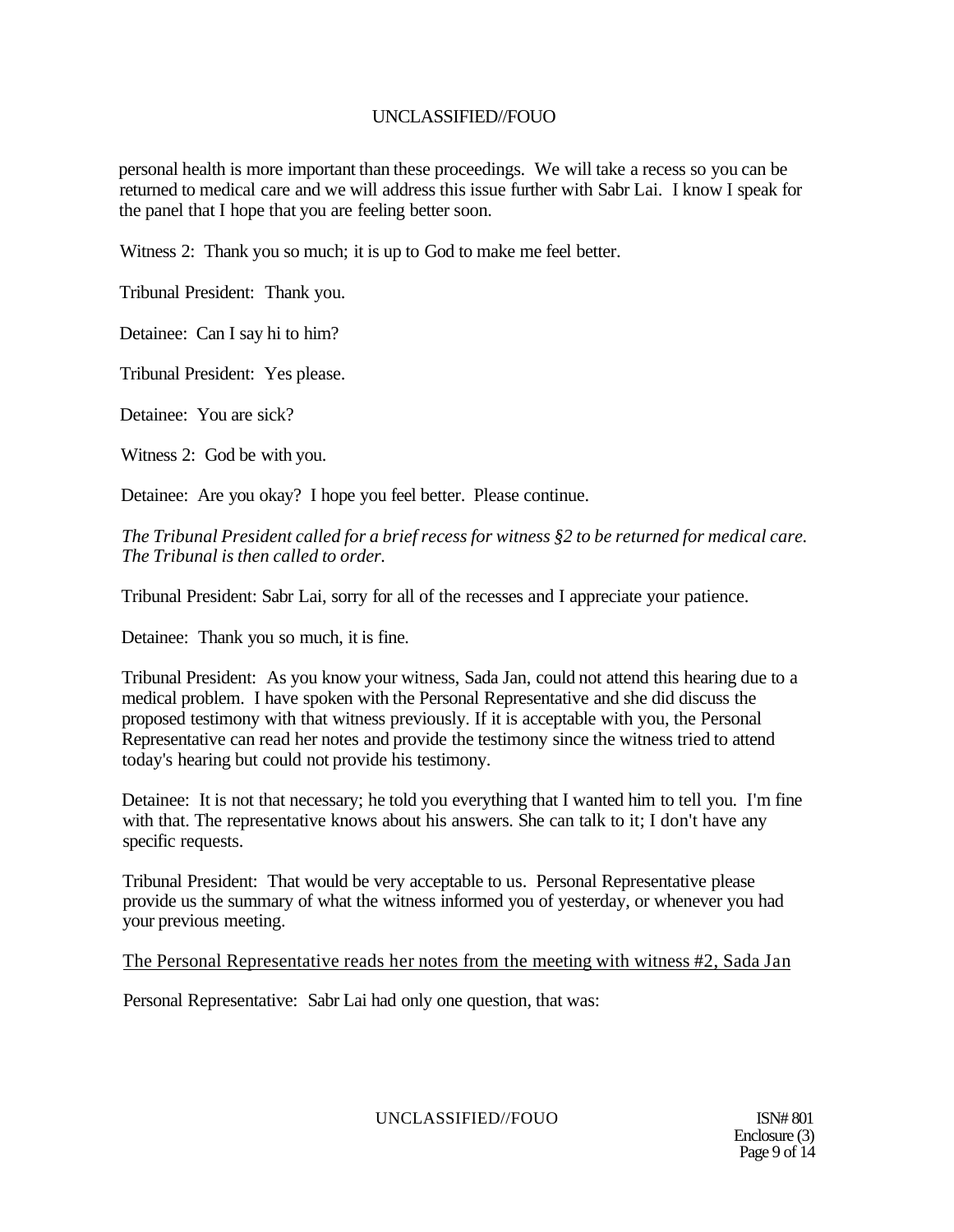- Q. The detainee coordinated a rocket attack against United States forces.
- A. Sada Jan said, "I had heard of this detainee not until after the Taliban was defeated. Then he, this detainee, became an active member and became a deputy for (inaudible) against

the Taliban."

Tribunal President: Was that his reply?

Detainee: That is exactly what I thought he would say.

Personal Representative: He had some additional comments. He stated, "This detainee was silently working for the government in the campaign against the Taliban." He knew him from the Karzai office because he worked for Karzai and he saw him in the governor's office. Sir, that concludes his testimony, or the witnesses' statement.

Tribunal President: I will let you categorize how you obtained that testimony. If the Personal Representative will please for the record explain how she obtained that testimony or statements from the witness and when you obtained it.

Personal Representative: I spoke with Sada Jan on 29 December and it was in reference to the allegations that had been explained earlier. At that time I was taking notes and proceeded to take notes, and this is what I had.

Tribunal President: Sabr Lai, does that satisfactorily substitute for having your witness, Sada Jan, attend today's hearing?

Detainee: I don't have any objections over this, unless you do.

Tribunal President: No, we tried our best to obtain your witness for you today. I'm sorry that he was not well and I hoped that this alternate testimony would be acceptable and I believe you said his. Thank you.

Detainee: I also gave the representative one more question for Sada Jan, that I told him about one of the accusations was that I was campaigning and providing meetings to talk about Americans in a bad way and to campaign against America. Did you ask him about that?

Personal Representative: The only campaign that he mentioned was that he was silently working for the government campaigning against the Taliban.

Detainee: That's good, as long as he said that.

Tribunal President: Thank you. Now for our last witness testimony. As explained earlier Haji Rohullah Wakil could not attend this hearing today. The Personal Representative also obtained testimony in a similar fashion as previously mentioned. Personal Representative, if you would provide that testimony at this time.

Personal Representative: Yes sir.

UNCLASSIFIED//FOUO ISN#801

**Enclosure (3) Page 10 of 14**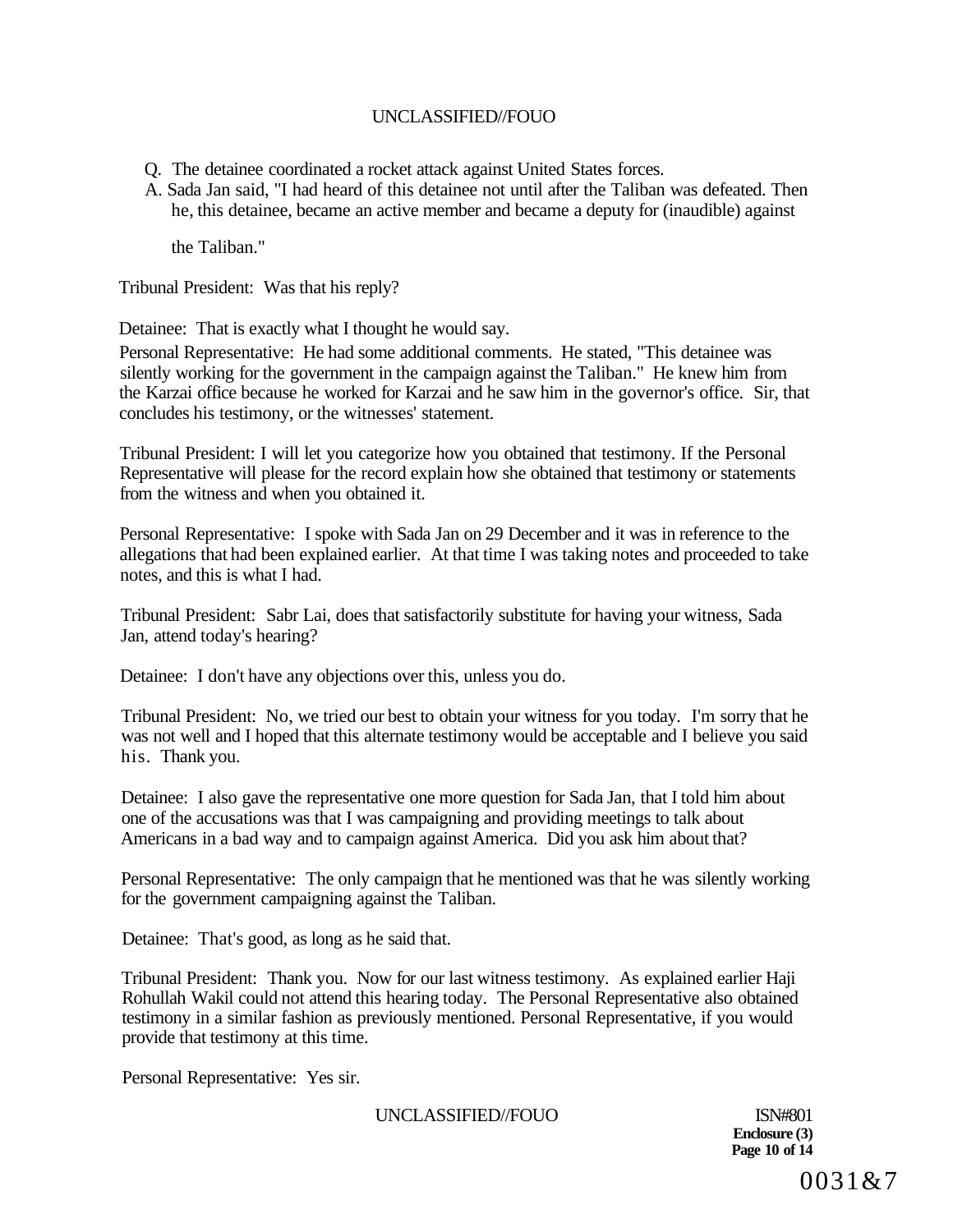Tribunal President: First I would like to confirm that the detainee wishes that testimony to be provided to us. Let me rephrase that. Personal Representative, did you inform the detainee of what this testimony would be before this hearing?

Personal Representative: No sir.

Tribunal President: Just wanted to confirm that, please proceed.

The Personal Representative reads her notes from the meeting with witness #3, Haji Rohullah Wakil

Personal Representative: Haji was asked several questions.

- Q. The detainee called for a jihad against the United States.
- A. He said, "Totally wrong. The detainee was always in agreement with the Americans."
- Q. The detainee assisted in the escape of Usama Bin Laden from Tora Bora.
- A. Response, "The village is too far away. He stayed in his actual province and he wasn't staying in Tora Bora."
- Q. The detainee was one of Usama Bin Laden's commanders during the Soviet jihad.
- A. Response, "He was only a commander during the Taliban. It was when it was against the Taliban. He had ties through the Northern Alliance. He had no connection with Usama Bin Laden. Sabr Lai's father was a member of Mahaz-e Milli headed by Gailani."
- Q. What was I (referring to the detainee) doing and did I fight against the Americans?
- A. Response, "He worked as a member of border control during Karzai's government He was fighting for the Americans not against the Americans. He showed a lot of resistance against the Taliban. He had done a lot of good work. He had caught a lot of smugglers of timber and he also put them in jail." Haji concluded, "[I or We] always tell you the truth. We are not hiding anything. We are on the same path as the Americans."
- Q. One last question, how long have you known the detainee?
- A. Answer, "He is a villager and I've known him over twenty years."

Personal Representative: That's the conclusion of that testimony.

Tribunal President: Sabr Lai is that the testimony you expected?

Detainee: Yes.

Tribunal President: Personal Representative do you have any questions for the detainee?

Personal Representative: No sir.

UNCLASSIFIED//FOUO 1SN# 801

Enclosure (3) Page 11 of 14

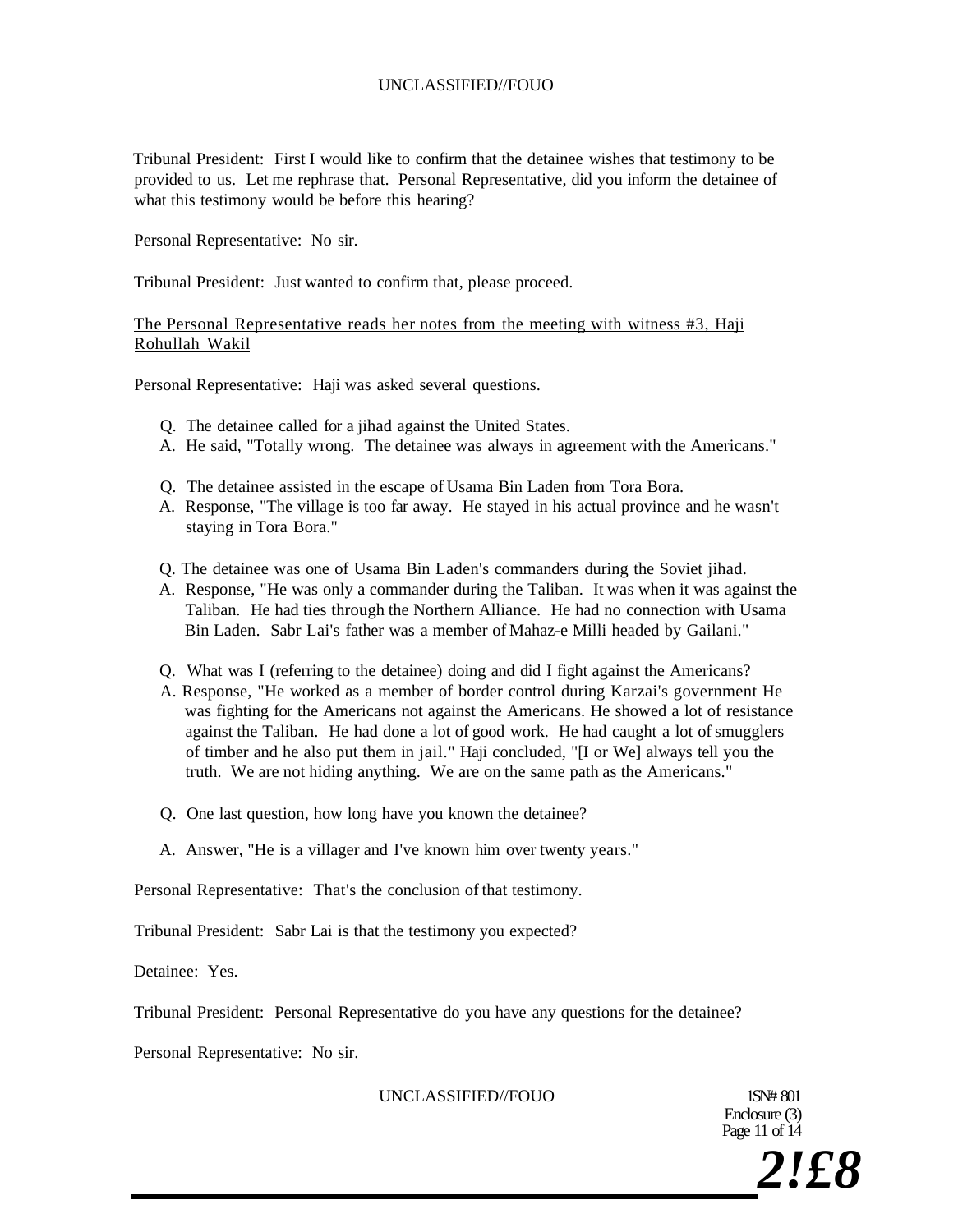Tribunal President: Recorder do you have any questions for the detainee?

Recorder: Sir, no sir.

Tribunal President: Does the board have any questions for the detainee?

#### Tribunal Member's questions

- Q. I understand after the Taliban fell you came out of the mountains. What were you doing before then?
- A. I was fighting the Taliban before that.
- Q. Okay. I thought from your testimony you said that after the Taliban fell you came down from the mountain. I understand you now to be saying that you were part of the Northern Alliance fighting the Taliban before the Americans came. Is that correct?
- A. Before the Taliban came Rabani was in power and when they came they were trying to penetrate into our area and we did a lot of fighting against them. They were very strong and we lost a lot of people. I could not fight them any further; we had to go to the mountains.
- Q. After you came down from the mountains and you defeated the Taliban, who appointed you to be the commander of the border forces?
- A. When we came down they had formed an assembly in that particular province, and assigned people to different areas. I was assigned to look over the borders.
- Q. Who did you report to?
- A. I was reporting to at that time the Minister of the Borders.
- Q. Was that person a member of the central government?
- A. Yes.
- Q. What was the name of the Minister of the Border?
- A. General Sameullah Katra.
- Q. General Sameullah Katra reported to President Karzai?
- A. Yeah, of course the President was Karzai. At that time it was completely a defense department. Now they could be doing internal operations as well. I was in the military branch of that particular ministry.
- Q. You testified before that you were helping the Americans. What kind of help did you provide American forces?
- A. The help was of such that when we reached Jalalabad, which is closer to Kabul than Kunar, we made a trip there to meet them there to talk to them. Then they came to our province of Kunar and we sat together, we fed them, we ate together.

UNCLASSIFIED//FOUO 1SN# 801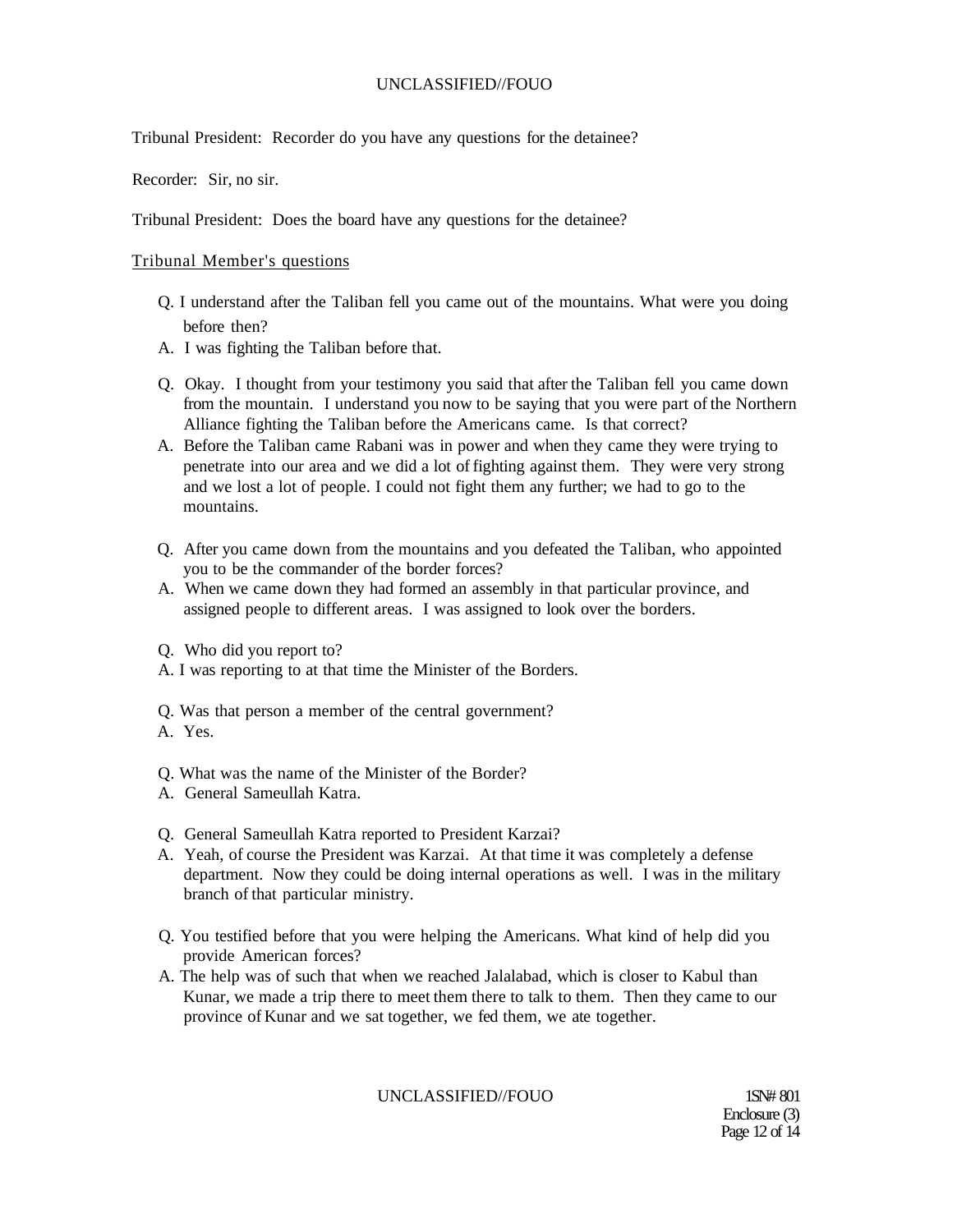- Q. Did you personally go to Jalalabad?
- A. Yes I did.
- Q. What type offerees did you meet with there?
- A. I did not see the forces but I saw the people in charge, commanders, and the head of the Army. I went and met him,
- Q. When you were serving as a border guard did you run across any al Qaida members trying to escape into Pakistan?
- A. The Taliban had fled right after the war had started. I started my operation, which took a couple of months when I became in charge of operations. So most of the Taliban had already fled.
- Q. Does that include al Qaida?
- A. Yes, the Taliban and al Qaida had supposedly left. I still do not know myself when you are referring the Taliban and al Qaida, who they were at that time.
- Q. The only question I have is regarding item number three. The item was that you, the detainee, called for a jihad against the United States. I understand from your previous statement that that couldn't be possible because you were with the United States and American forces. I'm wondering if you've heard anyone else try to make that statement against you?
- A. It is a question that 1 can't answer. If someone has said something about me, in that manner, where they made something up you will not see them in front of me. They might just go somewhere else and start a rumor about me. I was with you guys. You wouldn't just come and say this guy did this while I was with you. I was fighting with you guys, if somebody said this they said it somewhere else. All the people that declared war against the United States have animosity. They fled. The people who could not just come for a war could not just stand around you and come and eat with you. I was the guy who was sticking in the community.

Tribunal President: All right, I understand. Thank you very much. Sabr Lai do you have any other evidence you would like to present to this Tribunal?

Detainee:-1 don't have anything specific. Ail I can tell you is that I fought for six years against the Taliban. I killed a lot of them. The only thing I want to tell you that is so ironic here is that I see a Talib and then I see myself here to. I am in the same spot as a Talib. I see those people on an everyday basis, they are cursing at me, they say shame on you and how could you be doing this to us? I don't know what's going on here. They say "See you got what you deserved, you are here too."

Tribunal President: I understand your concerns.

*The Tribunal President confirmed with the Personal Representative that he has no further evidence to submit during the unclassified portion of the Tribunal and that the Detainee had no previously approved witnesses to present to the Tribunal* 

UNCLASSIFIED//FOUO 1SN# 801

Enclosure (3) Page 13 of 14  $\bar{z}$ *m*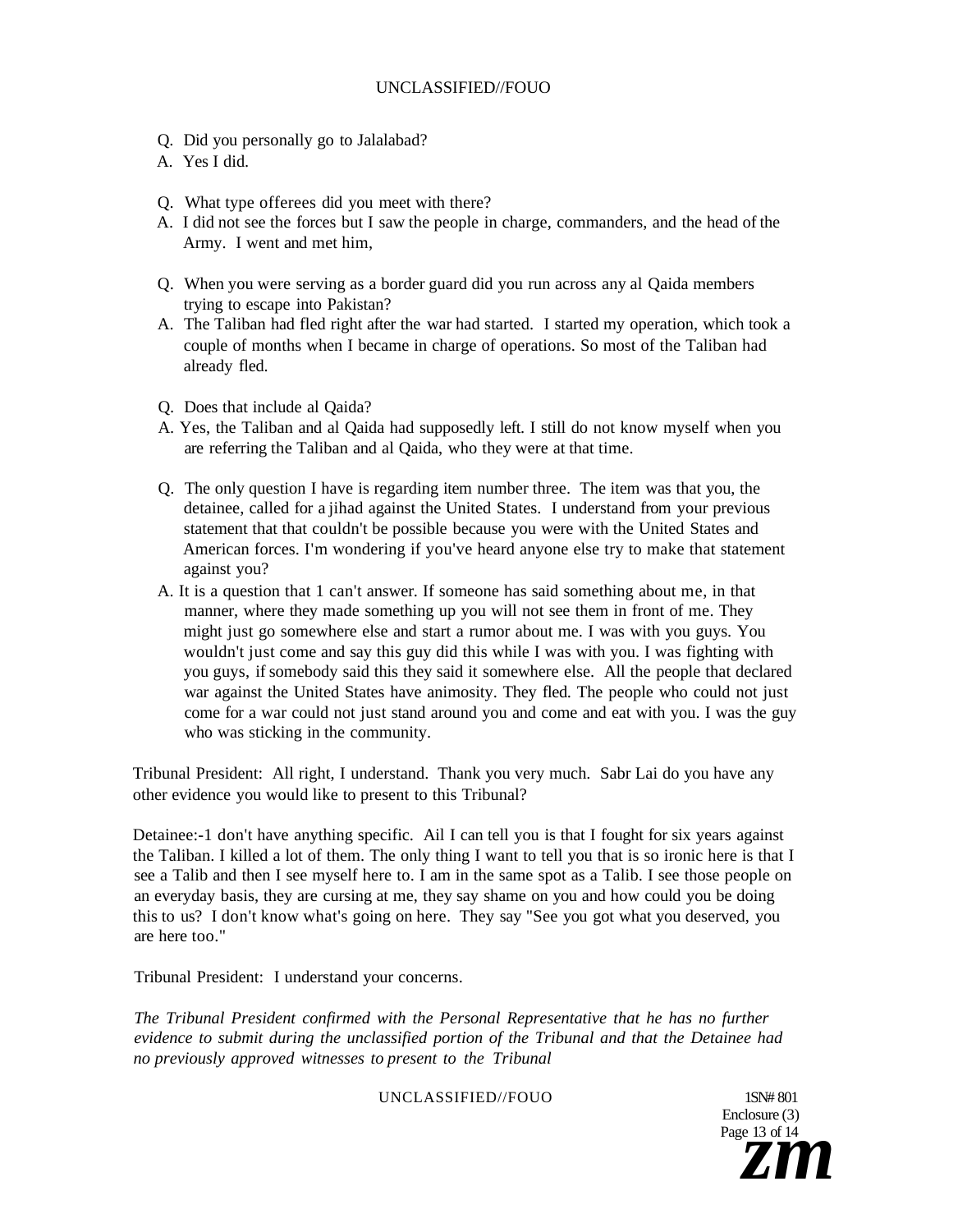### UNCLASSIF1ED//F0UO

*The Tribunal President explained the remamder of the Tribunal process to the Detainee and adjourned the open session.* 

### **AUTHENTICATION**

I certify the material contained in this transcript is **a** true and accurate summary of the testimony given during the proceedings.



UNCLASSIFIED//FOUO **ISN# 801** 

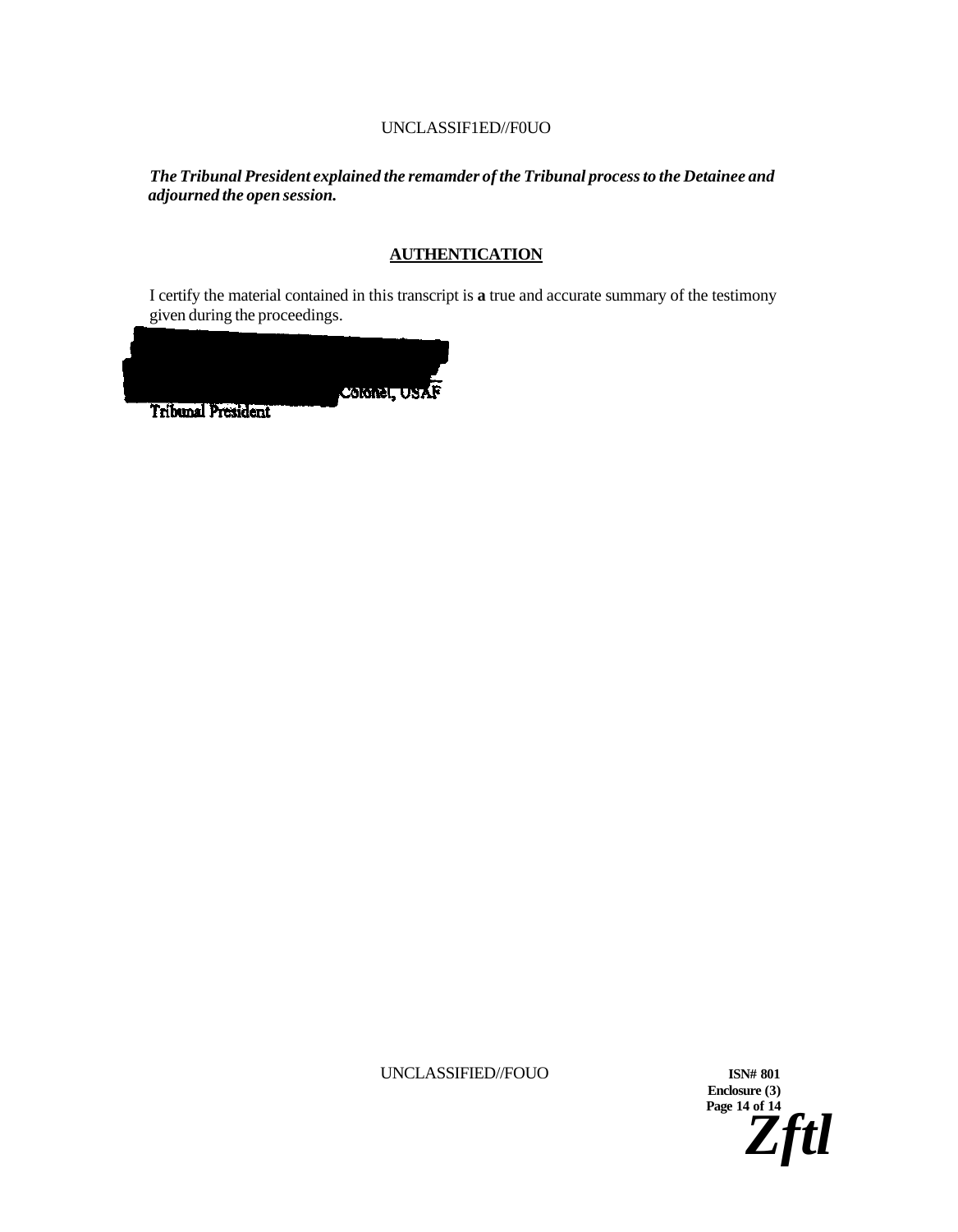#### **Summarized Unsworn Detainee Statement**

When asked by the Tribunal President if the detainee understood the CSRT process, the Detainee answered, "Yes."

When asked by the Tribunal President if the detainee had any questions concerning the Tribunal process, the Detainee answered, "No."

[After the Tribunal President stated; "your Personal Representative may assist you if you wish."]

Detainee: I don't want to speak my Personal Representative will speak for me.

Tribunal President: I understand you will have your Personal Representative present to us what you covered previously, is that correct?

Detainee: Yes, but before I add things he will read the accusations and then I **will**  respond.

Tribunal President: Before we get to that, would you like to give us your statement under oath?

Detainee: No.

Tribunal President: You may proceed.

Detainee: I have been here three years now. Up until four days ago I had never heard of these accusations. I have been in prison in Pakistan, Kandahar, and Cuba. About thirty interrogators have investigated me during these three years. They have been very intense investigations. I have never heard of any of these accusations except when I met my Personal Representative four days ago. I believe the interrogators were desperate because they couldn't prove anything against me, so they made up these accusations. If these accusations were correct you would have questioned me on them before. These accusations make you laugh. These accusations are like a movie. Me, a body guard for Bin Laden, then do operations against Americans and Afghanis and make trips in Afghanistan? I don't believe any human could do all these things. This person would tell Bin Laden to hold on, I have to stop being your bodyguard to do these other things. How can a person who is just a simple guard be doing all these things? This is me? I have watched a lot of American movies like Rambo and Superman, but I believe that I am better than them. I went to Pakistan and Afghanistan a month before the Americans got there. The Americans only came to Afghanistan for a short period. The war was very short when I was there. I was detained in Pakistan during Ramadan. I was there only a month. How can a person do all these operations in only a month? I can say that these accusations are lies.

> 1SN #043 Enclosure (3) Page 1 of7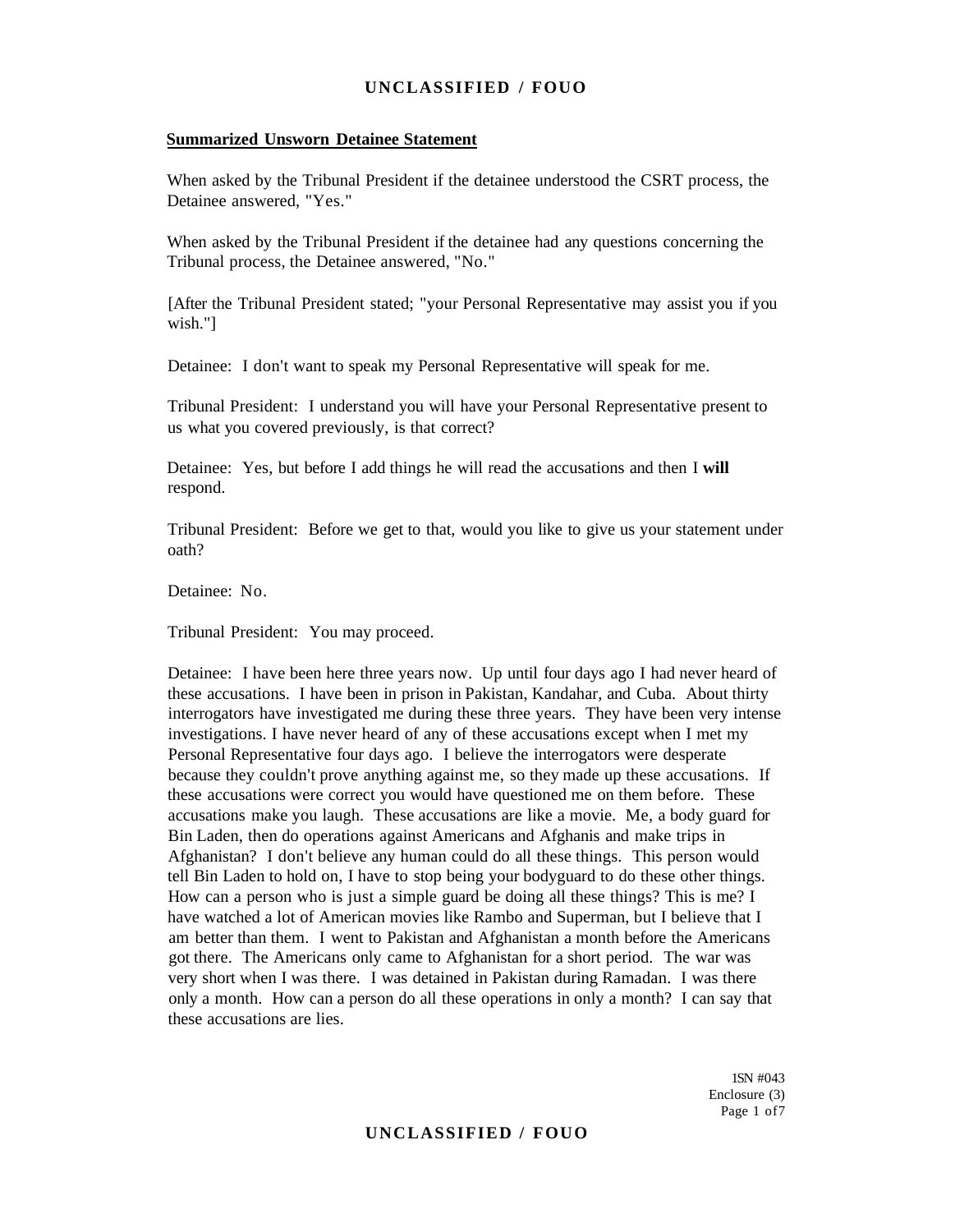Personal Representative: 3.a. (The detainee was an associate of the Taliban and/or Al-Qaida.) I don't have any association with Al-Qaida or Taliban. I went to Afghanistan because of a man named Mawan Jaawan told me there would be a job there for me.

Detainee: He told me I would like it in Afghanistan and I could live a better life then in Yemen.

Personal Representative: Mawan Jaawan was a Yemeni from the same neighborhood that I am from. I thought Afghanistan was a rich country but when I got there I found out different. Instead of being a rich country it was all destroyed with poverty and destruction. I found there were no basis for getting a job there. I was lied to but couldn't return to my country because I had no money or passport.

Detainee: I had a passport but it was with Mawan. In the same house I was staying in.

Personal Representative: Would you like to add anything to that point?

Detainee: No.

Personal Representative: 3.a.l. (The detainee is a Yemen citizen who traveled to Afghanistan via Karachi, Pakistan; Kandahar, Afghanistan and finally to Kabul, Afghanistan.) Yes.

Personal Representative: Would you like to add anything to that point?

Detainee: No.

Personal Representative: 3.a.2. (The detainee decided to travel to Afghanistan to fight the Jihad.) I went there to work not to fight the Jihad.

Personal Representative: Would you like to add anything to that point?

Detainee: No.

Personal Representative: 3.a.3 (The detainee arrived in Kabul, Afghanistan and stayed in a house owned by the Taliban.) I stayed in a house owned by Mawan Jaawan. It wasn't a Taliban house it was just a house.

Personal Representative: Would you like to add anything to that point?

Detainee: No.

Personal Representative: 3.a.4. (The detainee became a bodyguard for Usama Bin Laden in August 2001.) Not true.

> ISN #043 Enclosure (3) Page 2 of7

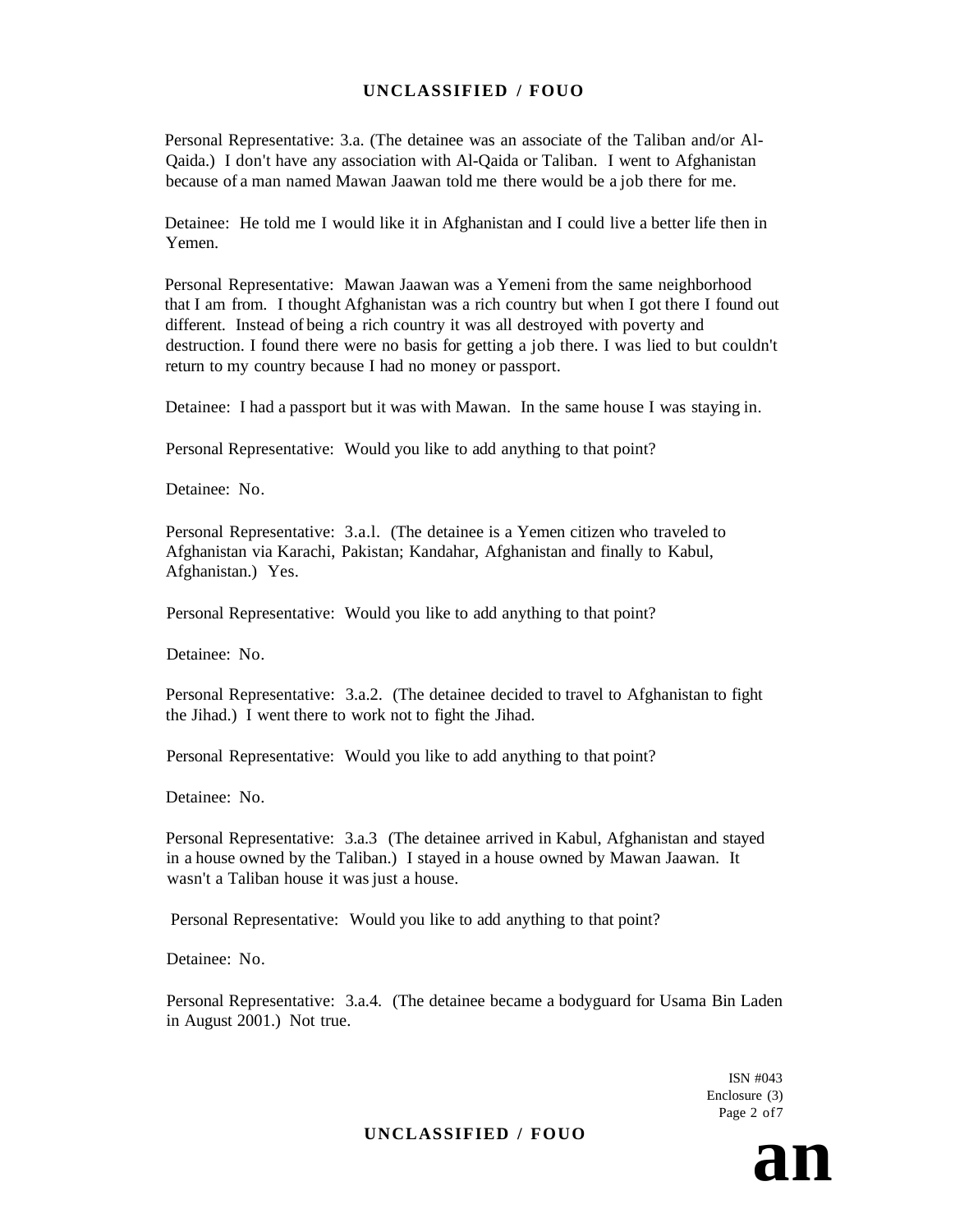Personal Representative: Would you like to add anything to that point?

Detainee: No.

Personal Representative: 3.b. (The detainee participated in military operations against the United States and its coalition partners.) When I went to Afghanistan I spent all my time in Kabul. I didn't participate in the fighting. I stayed in Kabul because I didn't have any money to return to my country and my passport was with Mawan Jaawan.

Personal Representative: Would you like to add anything to that point?

Detainee: This is good just continue.

Personal Representative: 3.b.l. (The detainee traveled north of Kabul, Afghanistan to a military camp approximately two miles from the front line fighting with the Northern Alliance.) Not true. Mawan Jaawan took me in a vehicle and drove me to the front line without my knowledge. I didn't know where we were going. When I found out that we were at the front lines I told him I wanted to go back. I had no choice but to stay there. I stayed there for three days on the front line. I had no money or transportation back.

Personal Representative: Would you like to add anything to that point?

Detainee: This is true I stayed three days. There was no transportation the only vehicles in this area belonged to the Taliban.

Personal Representative: 3.b.2. (The detainee was issued a Kalashnikov rifle with ammunition.) Yes, while I was there for the three days I was issued a Kalashnikov rifle. This was before America entered Afghanistan.

Detainee: It was a year and four months before the United States came.

Personal Representative: Would you like to add anything to that point?

Detainee: No.

Personal Representative: 3.b.3. (The detainee was assigned a post, performed guard duty on the front line, and could hear gunshots and fighting in the distance.) I didn't participate; I just stayed there three days. I didn't do anything.

Personal Representative: Would you like to add anything to that point?

Detainee: No.

Personal Representative: 3.b.4. (The detainee made several trips from the front line to the guesthouse in Kabul, Afghanistan.) Not true.

> ISN #043 Enclosure (3) Page 3 of 7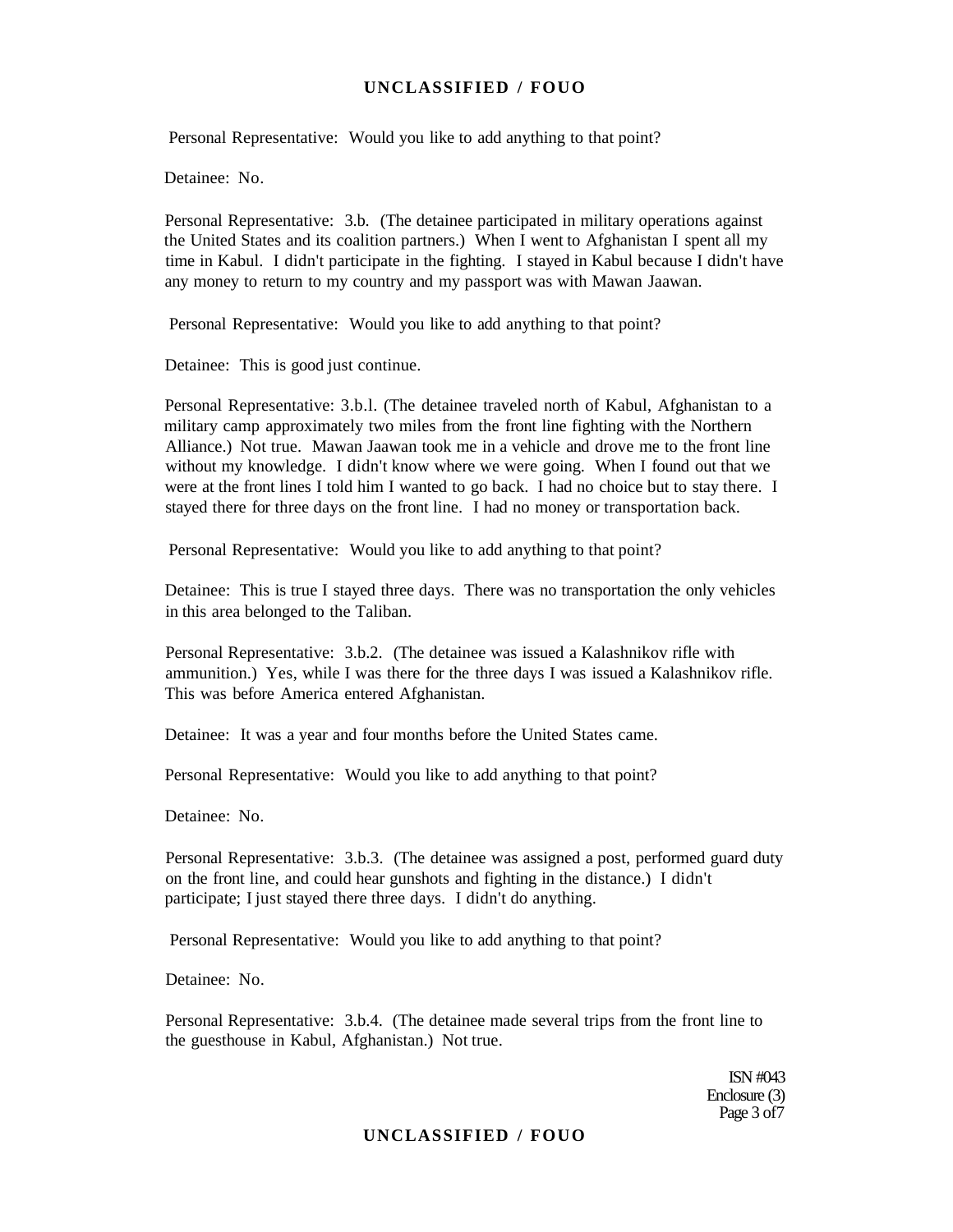Personal Representative: Would you like to add anything to that point?

Detainee: No.

Personal Representative: 3.b.5. (The detainee learned about the 11 September 2001 attack on America during his last two months in Afghanistan.) Yes I heard about it like everybody else.

Detainee: Of course I did. It was the news on every TV station, radio station and newspaper. I don't think this is an accusation just hearing the news.

Personal Representative: 3.b.6. (The detainee surrendered to a Pakistani security force at the border.) I didn't surrender because I wasn't fighting. When I went to Pakistan I went to the nearest police station so I could go back to Yemen. I didn't have any money and I wanted to meet with the Yemeni embassy. I didn't have a weapon so it is amusing to say that they arrested me.

Detainee: When they say I surrendered to Pakistani authorities, to start with I didn't have any weapons. You cannot say that I surrendered to them. I took a taxi and it took a couple of days. They captured me. I wanted to meet anybody from the Yemeni embassy. I didn't have any money and that is a good opportunity for the Pakistani police to capture me. I didn't have any money and at the same time you are saying that I was a bodyguard Bin Laden. How could Bin Laden's bodyguard have no money? I didn't have any weapon so how can the interrogators say I surrendered?

I would like to say one more thing. I talked about not coming to this Tribunal. But I told myself to just try. Because when I read the accusations I felt injustice was going to be applied here. I might refute the accusations. That is what I will see here in the future when I leave here.

Tribunal President: Does this conclude your statement?

Detainee: No. No we're not through with these accusations. The first time I talked to you I had no hope. Then I said there might be hope so I came. I hope I will find people that will listen and understand the truth.

Tribunal President: Personal Representative do you have any questions for the detainee?

Personal Representative: No sir

Tribunal President: Recorder do you have any questions for the detainee?

Recorder: No sir.

Tribunal President: Does the board have any questions for the detainee?

ISN #043 Enclosure (3) Page 4 of7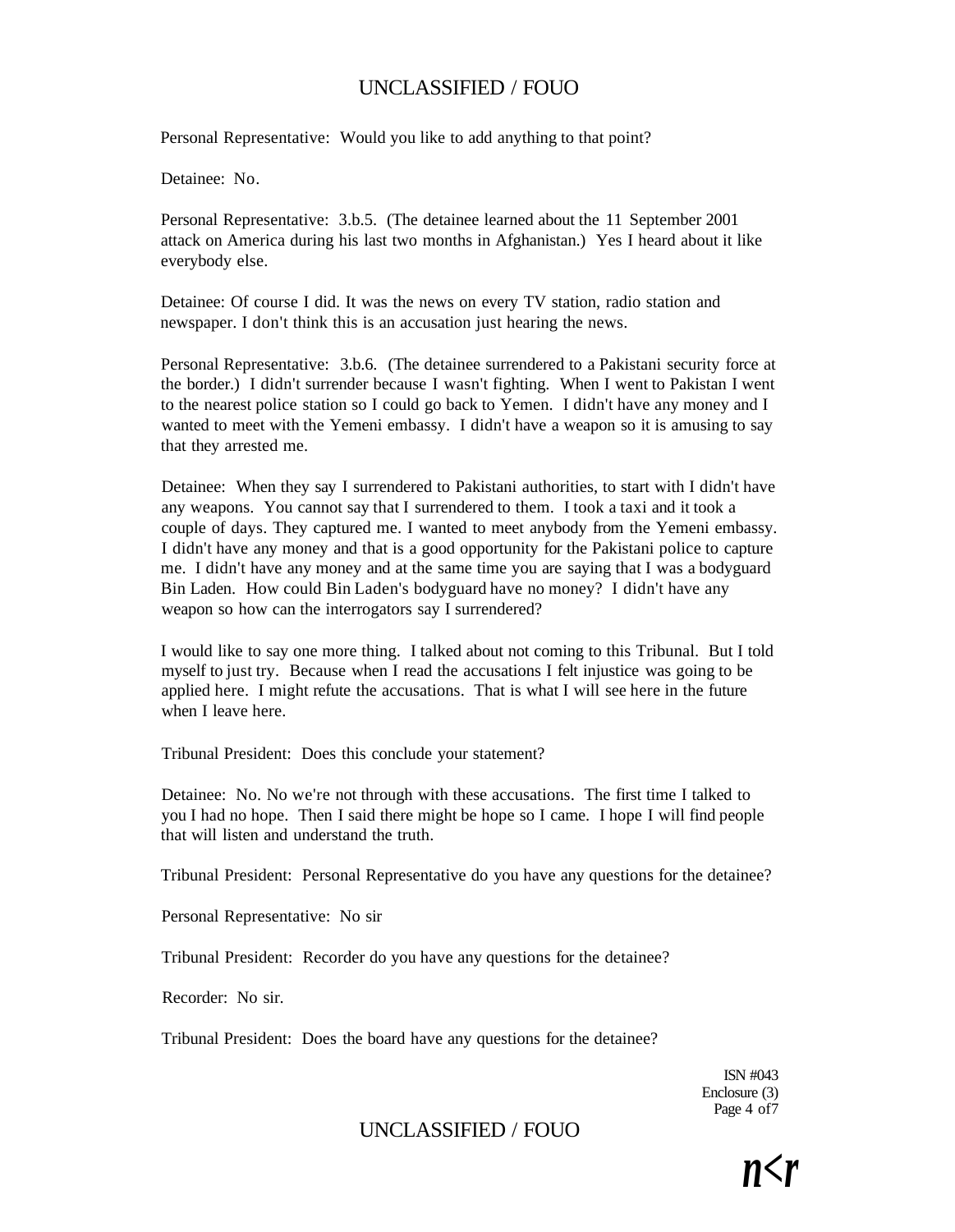#### **Summarized Answers in Response to Questions by the Tribunal Members**

- Q. When did you move from Yemen to Kabul?
- A. Three years in Cuba and one and a half years in Afghanistan. That is four and a half years ago that I moved there.
- Q. So you lived in Afghanistan for about one and a half years?
- A. Yes, exactly.
- Q. What were you doing during that time period?
- A. I went to Kabul and met Mawan who was from the same neighborhood as me. Before I traveled to Afghanistan with him he came back to Yemen. He told me it was easy to have a life and live there. I used to work in a factory in Yemen and my salary was about \$50.00 a month. I couldn't live on \$50.00 in Yemen. Mawan was my friend since we were kids and he told me I could live in Afghanistan and have a good life. I couldn't do this in Yemen so I went with him to Afghanistan. When I got to Afghanistan the situation was opposite of what he told me. I didn't have money to go back, Mawan would only give us a very small amount of money for expenses. He wanted me to go to the front line then he would give us money to work with the Taliban. I told him I came to Afghanistan to live a normal life not to fight. He told me there was no money for me to go back. And that's why I stayed in Kabul. I would stay in a Mosque and read the Koran. My life in Kabul was to go to the Mosque, to the market, and to the house. I was always thinking about how to get back to Yemen. I couldn't save the amount of money to go back. On top of that my passport was with Mawan. He told me to wait and he would give me the money to go back. I was forced to stay there.
- Q. So basically you chose not to get a job at all rather then to work for a low pay?
- A. Yes as I said the salary was very low. But when I was at the Mosque I used *to*  read the prayer for the Muslims, so they would give me money once in awhile. I was given very little money.
- Q. I think the way you said it, Mawan gave "us" a little bit of money everyday, who was us, were there other people staying at Mawan's house?
- A. He would give me. Me.
- Q. Why do you believe your friend from childhood lied to you about the conditions in Afghanistan?

ISN #043 Enclosure (3) Page 5 of7

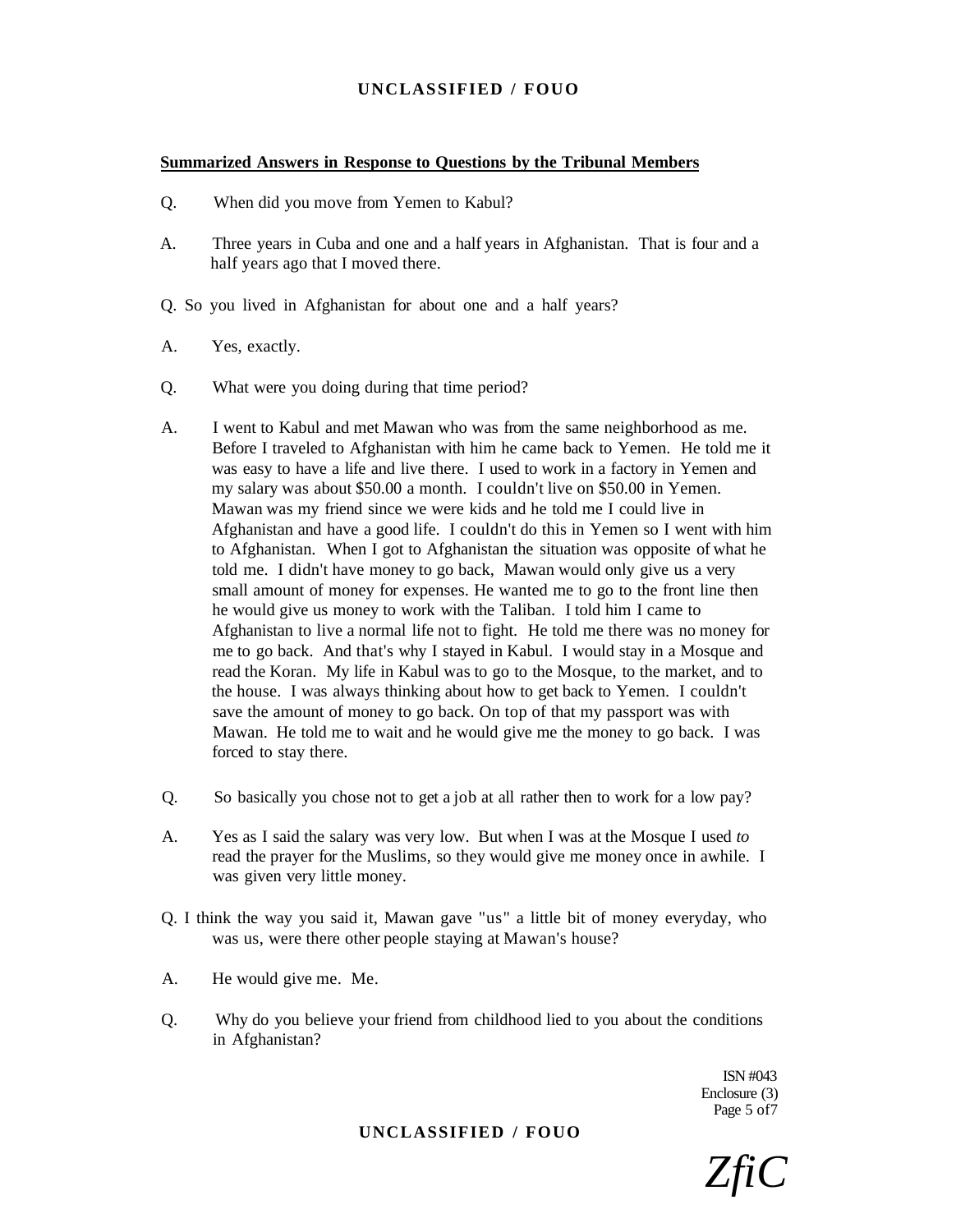- A. I don't know his reasons for lying to me but I think he thought when I got there I would be forced to face the situation and change my mind.
- Q. What do you mean, change your mind and fight for the Taliban?
- A. Yes.
- Q. Were you at the front just the one time or was there other times?
- A. Just the once for the three days.
- Q. How did you get to Pakistan?
- A. I left Kabul and went to Khost in a car. Then from Khost I took another car to Pakistan.
- Q. Who was with you?
- A. In the first car from Kabul there was a lot of Afghanis.
- Q. And after that?
- A. After that 1 went to Khost.
- Q. When you crossed into Pakistan were you by yourself?
- A. I hired a taxi.
- Q. When you went into the police station were you by yourself?
- A. The car I was in was like a taxi, there was a lot of passengers. When the car got to the border I went to the police station.
- Q. And were you by yourself?
- A. Yes, when I left I was by myself.
- Q. Why did you decide to leave Afghanistan at that time?
- A. Because it was a really hard life. There was no need for me to be there. I thought if I got to the Yemeni embassy they could solve my problems somehow.
- Q. Did you try and get your passport back from Mawan before you left?
- A. No, he wasn't there at the time.

1SN #043 Enclosure (3) Page 6 of 7

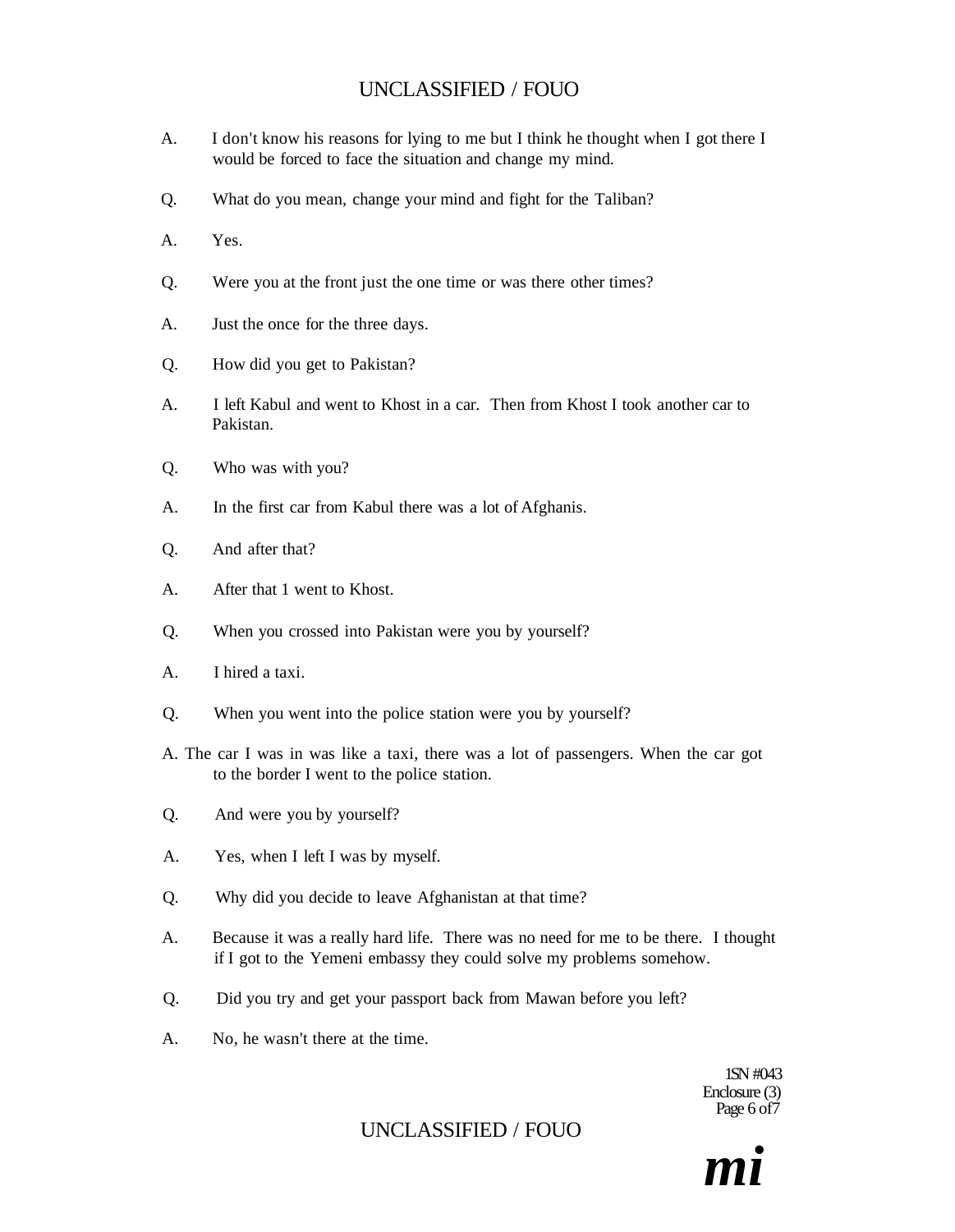- Q. Was Mawan fighting on the front?
- A. Mawan works for the Taliban and he has a car.
- Q. I understand you had a factory job in Yemen and you used all your savings to travel to Afghanistan. Do I understand that correctly? You had very little money when you got to Afghanistan.
- A. When I left Yemen I had no money. Mawan gave me money. He paid for my airline ticket also.
- Q. When you were leaving Kabul, you said you paid for a taxi; 1 assume you had enough money for that.
- A. To take a taxi is not very expensive. It is cheap.
- Q. Why did you wait a year and five months to decide to leave when there was no work?
- A. I didn't realize it until six months had passed. And when Mawan proposed this idea to me. That is why the following year I tried to save money but it was hard.

Tribunal President: Do you have any other evidence to present to this Tribunal?

Detainee: No.

Tribunal President: Personal Representative do you have any other evidence to present to this Tribunal?

Personal Representative: No sir

# AUTHENTICATION

I certify the material contained in this transcript is a true and accurate summary of the testimony given during the proceedings.

Tribunal President

ISN#(M3 Enclosure (3) Page 7 of 7

UNCLASSIFIED / FOUO  $00^1$   $0^8$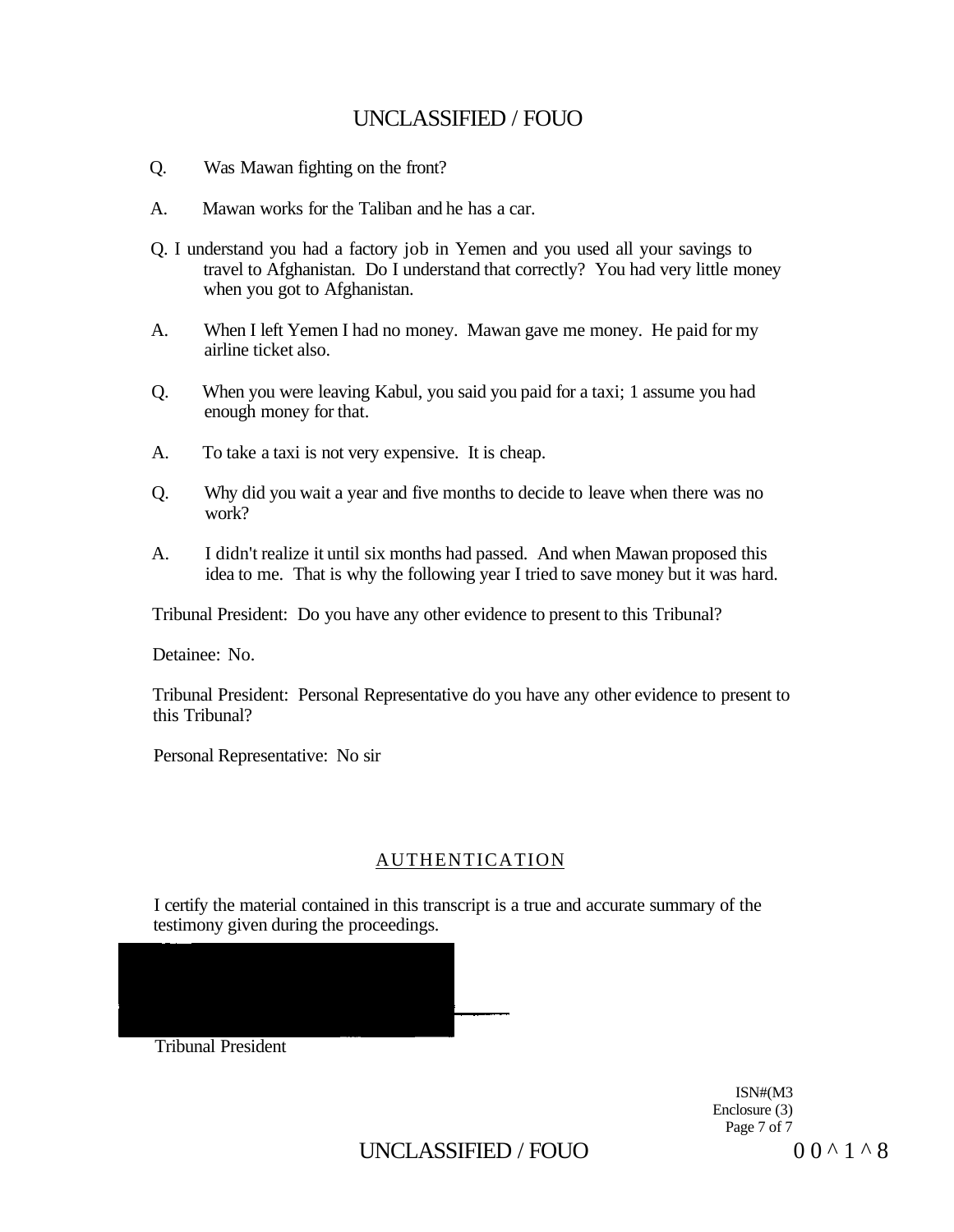### UNCLASSIFffiD/FOUO

### **Summarized Sworn Detainee Statement**

*The Tribunal President read the hearing instructions to the detainee. The detainee confirmed that he understood the process and had no questions.* 

*The Recorder presented Exhibits R-l thruR-4 into evidence and gave a brief description of the contents of the Unclassified Summary of Evidence (Exhibit R-l).* 

*The Recorder confirmed that he had no further unclassified evidence or witnesses and requested a closed Tribunal session to present classified evidence.* 

*The Tribunal President explained that the Tribunal had approved the detainee's witness requests and a Department of State request went to the home country of the witnesses but no response was received As a result the Tribunal President determined that the witnesses were not reasonably available and the Tribunal would continue with out them.* 

Tribunal President: Personal Representative I notice on the Detainee Election form he requested two non-detainees. Were you also referring to the photo in the refugee camp?

Personal Representative: Ma'am refreshing my memory from the meeting that we had regarding the witnesses. I believe what the attempt was he lived in a refugee camp with many refugees and thought the one witness would be able to help with a photograph identify others who would be able to testify that he was a refugee. If it would please madam President I can read the very brief expected testimony.

Tribunal President: Actually I think I have it here. I just want to make sure that was the one that we determined early on was not relevant to the unclassified summary. I just wanted to verify that was in fact the person.

### *The Detainee did take the Muslim oath.*

*The Personal Representative read the accusations to the detainee so that he could respond to the allegations. The allegations appear in italics, below.* 

*The Personal Representative included each accusation in his statements below and gave the detainee a chance to respond to the allegations. The allegations appear in italics, below.* 

Personal Representative: Shakhrukh and I had met on the 05 Nov 2004, for approximately an hour and a half. Which was five weeks ago. In addition, during our preliminary meeting prior to this tribunal, Shakhrukh had told me about some problems with his teeth, which have affected his throat. When asked if he still wanted to participate, he stated that he did. I just ask that you understand that he will speaking softly and in addition I will assist him in presenting and disputing each of the pieces of evidence brought against him. I would first like to quickly identify based on our meeting



ISN#022 Enclosure (3)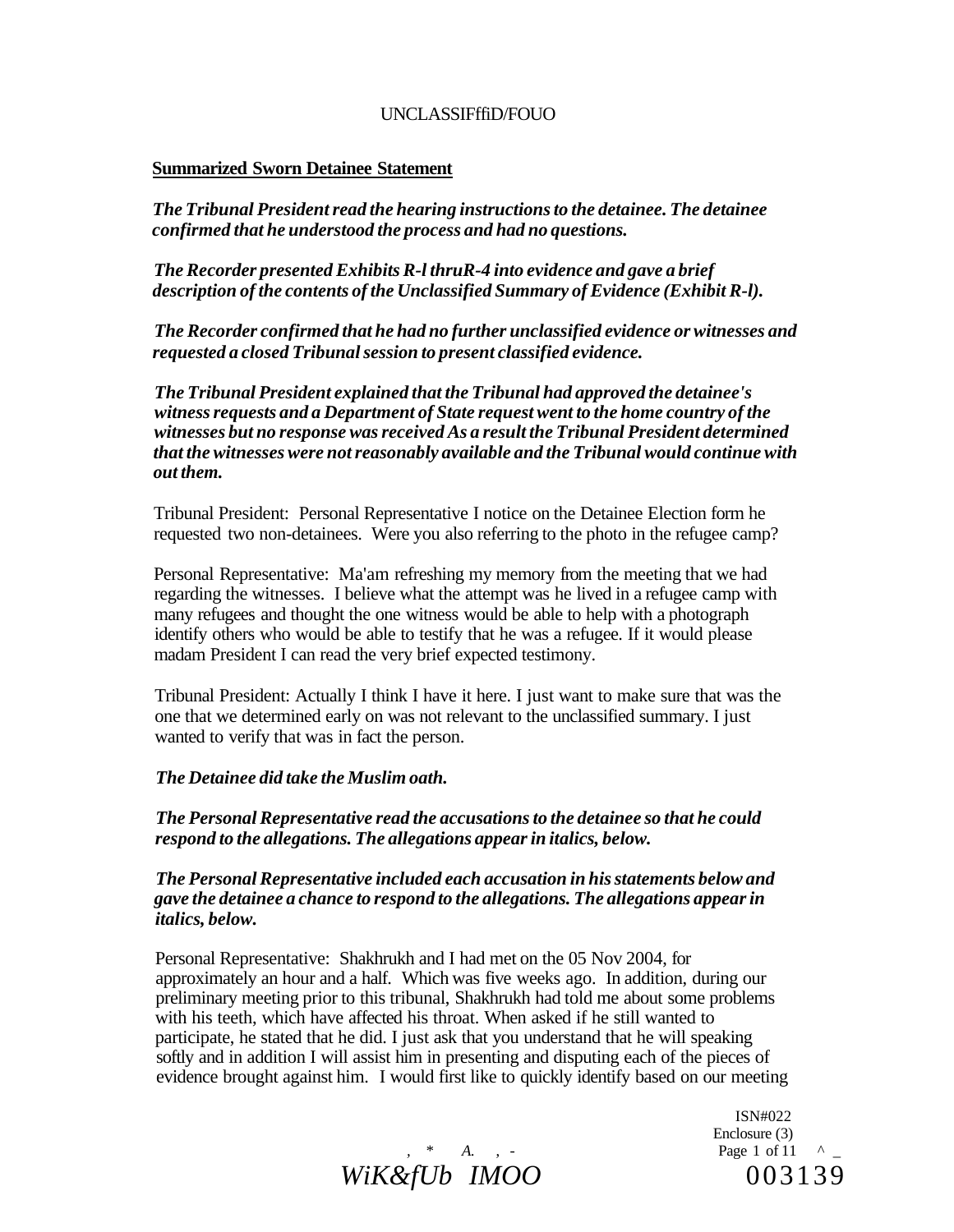which items of evidence are in direct dispute and why. Then allow Shakhrukh and myself to provide additional details as to the reason why he is disputing.

*3.a. The detainee is associated with forces that are engaged in hostilities against the United States or its coalition partners* 

*3.a.l. Originally from Uzbekistan, the detainee traveled to Kabul, Afghanistan via Dushanbe, Tajikistan, andKonduz, Afghanistan.* 

Regarding item one that he is from Uzbekistan, traveled to Kabul to Afghanistan, yes that is true. In a moment he will explain the circumstance as to why he traveled.

*3. a. 2. The detainee spent one and a half years in an Islamic Movement of Tajikistan camp near Dushbanbe, Tajikistan.* 

Regarding number two, spending time in the Islamic Movement of Tajikistan camp. He spent time as a refugee for a period of time, but not in the Islamic Movement of Tajikistan camp.

*3.a.3. The detainee willingly became a soldier in the Mujahidin Army.* 

*3.a.4. The detainee traveled to Afghanistan to participate in jihad against the Russians and the Northern Alliance.* 

For items three and four he did not willingly become a solider in the Mujahidin Army. He did not travel to Afghanistan to participate in jihad against the Russians or the Northern Alliance.

*3.a. 5. The detainee had an AK-47 while at the camp near Dushanbe, Tajikistan.* 

Likewise on Item five he did not have an AK-47.

*3.a.6. The leader of the Islamic Movement of Tajikistan is also the leader of the Islamic Movement of Uzbekistan.* 

Item six, I believe as he told me it is not true and this is knowledge that he have, that the leader of the Islamic Movement of Tajikistan is not the leader of the Islamic Movement of Uzbekistan. From what he told me those two organizations have different leaders.

*3. a. 7. The Islamic Movement of Uzbekistan is a designated foreign terrorist organization.* 

On number seven about the Islamic Movement of Uzbekistan being a designated foreign terrorist organization. I do not have any direct notes to that during our meeting, but in a moment you will be given the opportunity to express your understanding of this statement.

> **ISN# 022 Enclosure (3)**   $\lambda^{2}$ °0'03200

*UstlAXtVlD /five* **^<sup>2</sup>**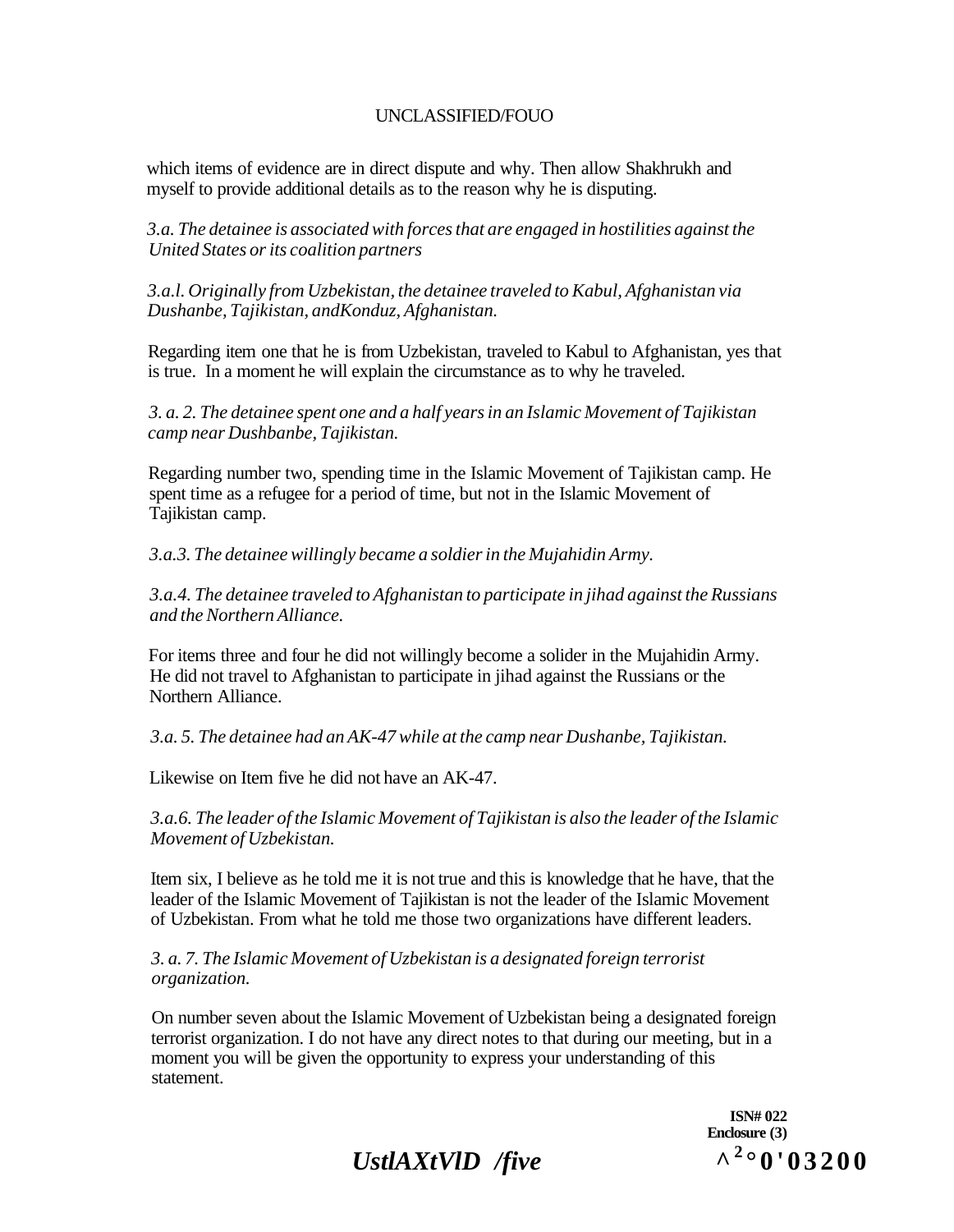### *3.a.8. The detainee was captured by the Northern Alliance in Mazar-E-Sharif, Afghanistan.*

Finally item eight the circumstances of his capture, he will help to explain that as he explains his status as being a refugee from Uzbekistan who travel to Afghanistan and subsequently captured.

Are you now Shakhrukh willing to explain to the tribunal the reasons why you left Uzbekistan, your refugee status and the statements you have told me?

Detainee: Yes, I'm ready. First of all the reason I left Uzbekistan to Tajikistan, it wasn't because I wanted to join the Mujahadin Army. While I was in Uzbekistan visiting with my family. I never heard of Islamic Movement of Uzbekistan or Islamic Movement of Tajikistan. When I left Uzbekistan and went Tajikistan, the war between the Islamic Movement of Tajikistan and the Tajikistan government was over. When I came to Tajikistan I stopped at a location near Tu Schuan(ph) the capital of Tajikistan which is called Orshengizaboff(ph). I stayed there for a while in the refugee camp and far as I know they didn't have any mujahidin or terrorists in there. I had to stay about one and a half years among those refugees. My intention was not to stay in Tajikistan for that period of time. I actually wanted to go to Turkey. I had difficulties going to Turkey because I didn't have a passport, which I was too young to have, and I didn't have enough finances to get there. That is why I took the job with the Tajiki(ph) government with all of those refugees. I was transferred to Afghanistan. I had to travel to Afghanistan. From Tajikistan through Kuntos(ph) we would travel to Afghanistan but I didn't stay in Kuntos(ph). We also stayed wherever ((inaudible) in Kabul and we stayed at the central part. The placed is called Batrabatowin(ph) and it was a garage type of place. At that particular time I was helping refugees to fix up things like cars or roofs. During that time I didn't have any type of activities against the Russians or Americans and I didn't have any intention to have anything against them. In about five or six months, I owned a car. I was using that for a taxi. When I was in Tajikistan I was living among the refugees with the help of Tajiki(ph) government and I didn't have and kind of AK-47, the weapon here you mention in my unclassified summary. The people who work for the government who were guarding us did have a weapon. Islamic Movement of Uzbekistan and the Islamic Movement of Tajikistan have different leaders and I didn't see neither one of them, but I heard that the leader of Islamic Movement of Uzbekistan is Jamal Wana Magundee(ph). I have never seen him. Neither one of those leaders from Islamic Movement of Uzbekistan or Islamic Movement of Tajikistan has been in the refugee camp. Unfortunately you will not be able to get any kind of statement from the witnesses I requested from Afghanistan. I hope to have one more attempt to the refugees who stayed in Tajikistan with me. They all know me very well and know whom I am. I have already told my Personal Representative about it

Personal Representative: To get some clarification as I had said, I had taken notes during our meeting and by working with Shakhrukh to help the President get a better understanding of the circumstances. You had told me during our meeting the reason why you had originally left Uzbekistan as a child.



**ISN #022 Enclosure (3)**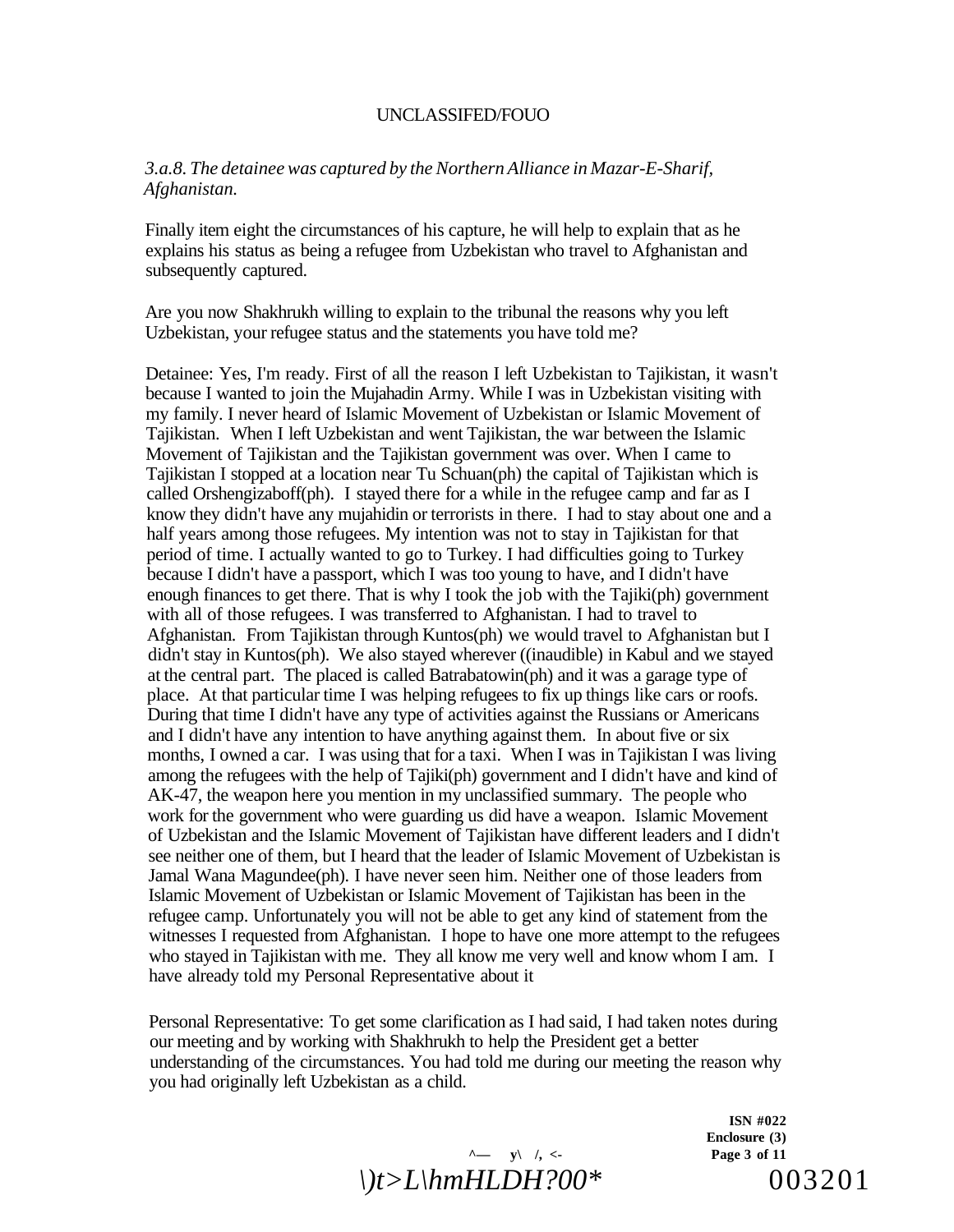Detainee: Would you like me to reply to your comments?

Personal Representative: I could either explain to you what you had explained to me or if you would like, you could go ahead and explain it to the tribunal.

Detainee: Yes explain

Personal Representative: You told me in Uzbekistan that your uncles were jailed and killed by the Uzbekistan government?

Personal Representative: I think you said that it was five uncles that were killed.

Detainee: One was killed; five were jailed, including my father that made six people.

Personal Representative: Your father was jailed as well.

Personal Representative: Help me understand. They were sentenced by the government for twenty years because of their Islamic religious beliefs?

Detainee: Yes

Personal Representative: Is this why you were forced to go to Tajikistan?

Detainee: Yes

Personal Representative: Ma'am, if it pleases President if I may conduct this and do it with both statements and ask questions for clarification?

Tribunal President: Yes, go ahead.

Personal Representative: How long were you a refugee in Tajikistan?

Detainee: It was about a year and a half.

Personal Representative: You also explain to me that you and others tried to get back to Tajikistan but you were told no.

Detainee: Yes

Personal Representative: Did the government Tajikistan provide the transportation to return the refugees?

Detainee: They only provided transportation to take us to Afghanistan.

Personal Representative: Is that how you ended up as a refugee in Afghanistan?

Enclosure (3)  $UP$  *LI*  $A\&$   $ntOjl$  *FJ*  $I_t^{\text{Page 4 of 11}}$  003262

1SN #022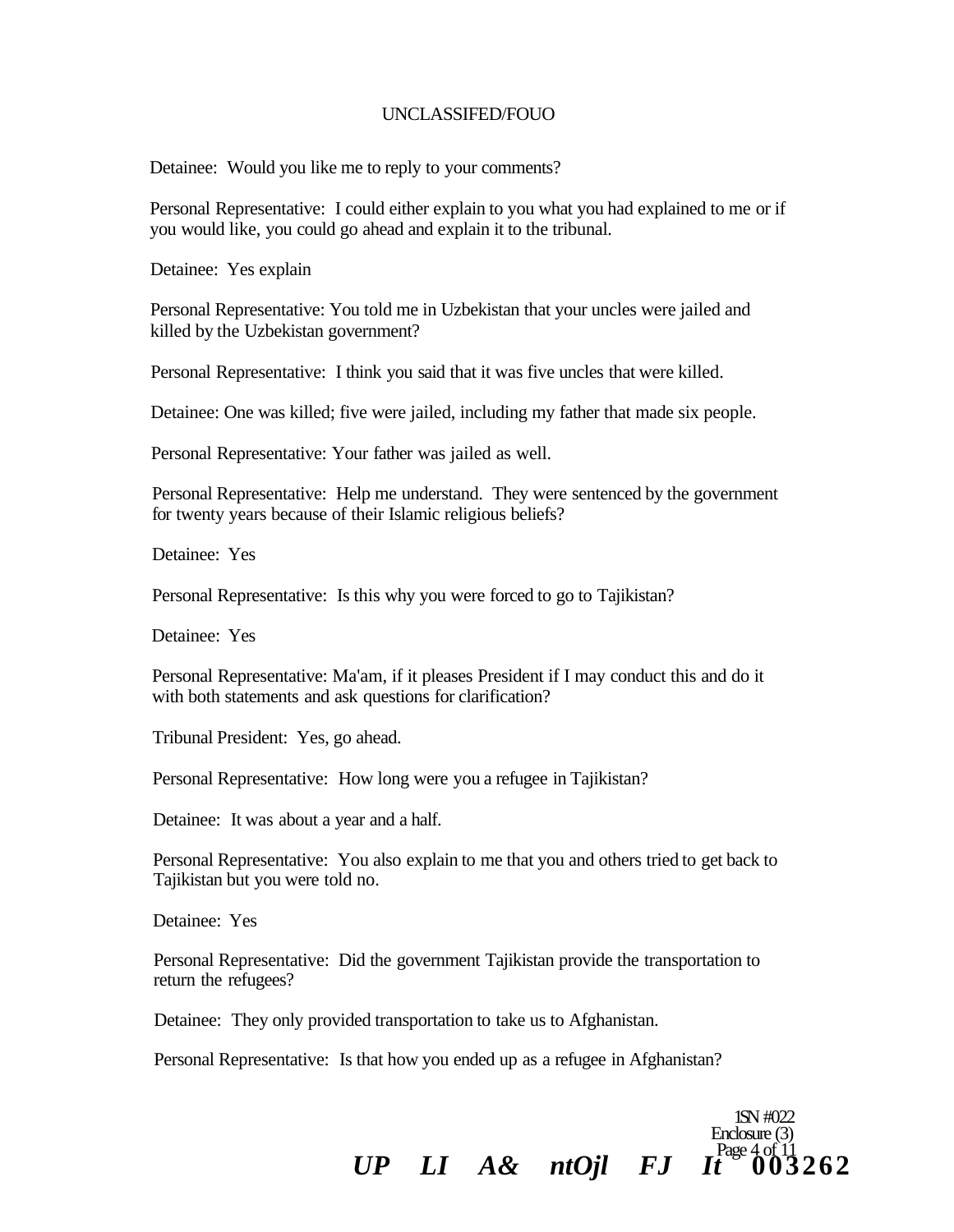Detainee: Yes

Personal Representative: How long were you a refugee in Afghanistan?

Detainee: About two years.

Personal Representative: Is that where you got your occupation to drive a car?

Detainee: I was only as a taxi driver but before I was a helper for a cook and do other little things around the garage. The taxi driver was after about five or six months.

Personal Representative: I think it is important for you to share with the tribunal your circumstances behind your capture in Mazar-E-Sharif. Do you wish to share that with the Tribunal?

Detainee: Yes I will. While I was driving the taxi, the conflict with Afghanistan and America started. I thought it would not be safe for me to stay at that place anymore. I decided because it was dangerous for me to stay over there. I asked for help from a organization that was helping people and they told me in two weeks they would send me back to my homeland. I went to the UN to ask for help to send me back to my homeland and told me that they would be able to help me. I told them the entire story of how I ended up being in Afghanistan, what happened to my family, and how my dad was jailed and that I had to leave the country. They promised me they would be able to help me and send me back to my homeland, that nothing would happen to me and that I would be protected. He gave me a piece of paper. I guess it was some kind of travel document. So I would be able to travel along with. We were riding with five or six Afghans together towards (inaudible). They were all from Mazar-E-Sharif and I was going to drop them off because it is on my way to my destination. They were going to pay me for the ride but I told them that I'm not going to take money from you; you just have to show me the directions. The road is through the mountains and when we got to the place called Paliconbri(ph) and Zahadan(ph) I had been captured. I was captured by the Mondesto(ph) forces. After I was captured they took my travel bag and my car but they let the Afghans go. They handed me over to the American General where at that point we were at Mazar-E- Sharif. I told them my story and they saw the travel document that I got from the UN. They actually told me and promised me that they would help me get back to my homeland. I spent about a month at some kind of house it was a (inaudible). Aside from that there were about fifteen Pakistan people. I saw one other person who had an injury to his arm. The Pakistanis and me got transferred to Kandahar. I'm not sure how long I stayed, but it was about a month and a half I spent in Kandahar and after that they brought me here. They said that they were through with me and promise to send me back to my homeland, that why I'm confused. When they brought me here for interrogation I didn't want to talk a lot to them. It is still a lot of things inside of me that I didn't tell. I have been here about three years. They didn't treat me well here that is why I didn't tell them anything.

*il fttil tJUilfoUO* PageSofll

ISN# 022 Enclosure (3) 003203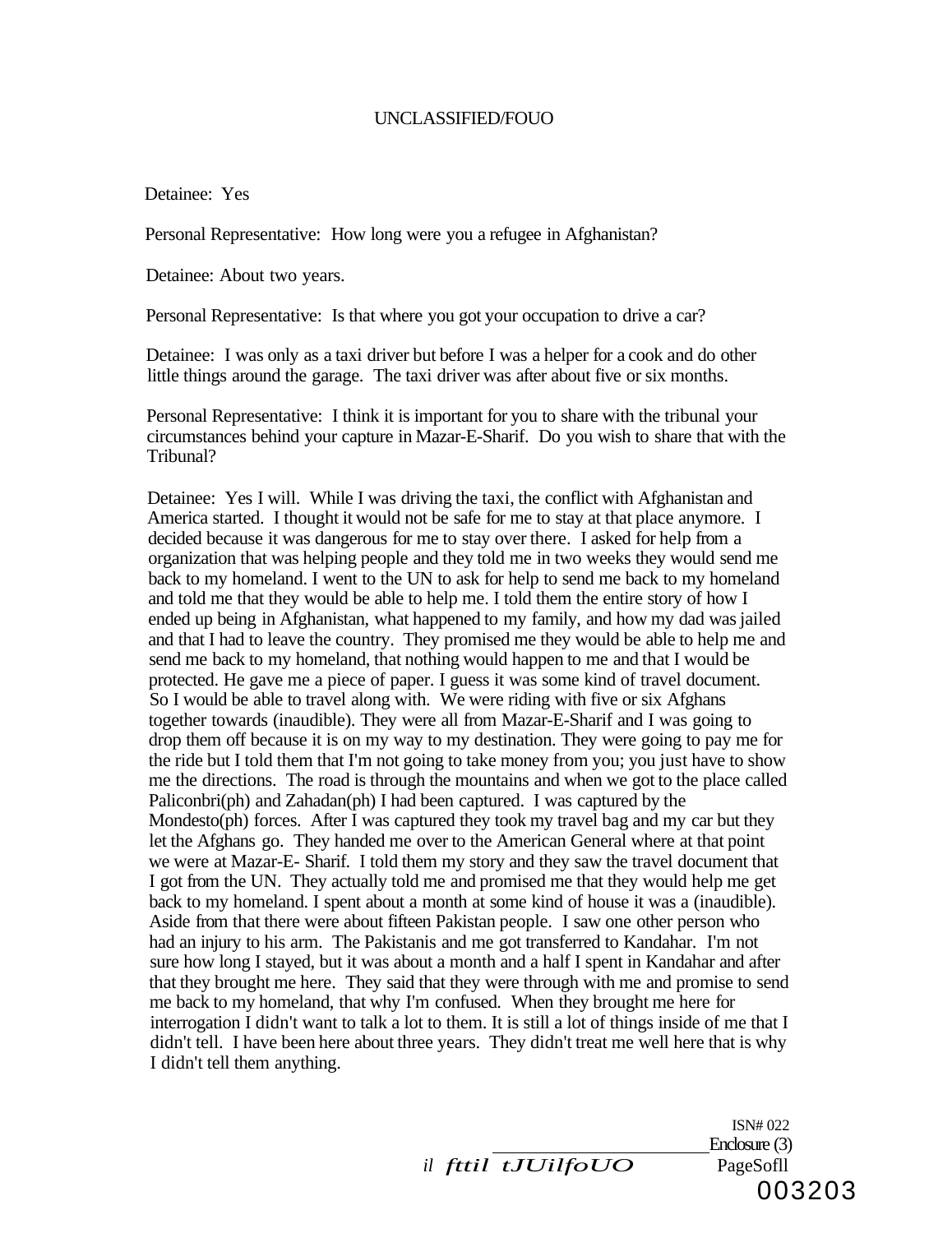Personal Representative: For the record, what Shakhrukh had shared with you here today is very persistent with what we discussed during our interview on the 10 November 2004. The last area I would like to address because I had stated this in the open remarks. During our interview I did not have any notes on item seven of the unclassified summary. You have had the opportunity to address all the other areas and I would like to give you the opportunity to tell them what you do or do not know about the item here that states the Islamic Movement of Uzbekistan is a designated foreign terrorist organization.

Detainee: I have never been a member of Islamic Movement of Uzbekistan. When I was in Afghanistan I was listening to the radio a lot because we didn't have a television so I listen to the radio a lot. I heard that there was a conflict between president (inaudible) and Amer Aoft(ph) the leader of Islamic Movement of Uzbekistan. They have some kind of conflict between each other. I know that in Uzbekistan there is a lot of people in jail and a lot have been killed in jail. Back in 1991 when our President (inaudible) was inaugurated, he actually swore on the crown that he is going to fair to Islam and that he was going to open mosques in Uzbekistan and he was to keep all of us safe and he never did that. That is why I can under stand the leader of Islamic Movement of Uzbekistan. He actually addresses himself as Amer Mohammed Pukur Forque(ph the entire name). He said on the radio that our president is not Muslim, he was Jewish. Since he came he is not given any opportunity for Muslims to perform here. At the beginning he promised that we were going to work together but he also swore that during his presidency for twelve years at that time; he not going to see any Muslims in the county. That's how it became Islamic Movement of Uzbekistan. Jamar Wana Magundee(ph) became the general of the Islamic Movement of Uzbekistan. When the Islamic Movement of Uzbekistan formed, two Uighers actually fight a lot a people that were among them. Since Uzbekistan could not defeat the Islamic Movement of Uzbekistan because they have a lot of supporters, that is why I say in my opinion that's why the President decided that this is a terrorist organization. I also know that during Clinton's presidency before Bush, our president included this Islamic Movement of Uzbekistan as a terrorist organization during Clinton presidency. I just want to apologize to you that I didn't tell to my Personal Representative.

Tribunal President: Does that conclude your statement?

Detainee: That concludes my statement, but I just in case you are wondering why I didn't tell my entire story before the Tribunal or to my Personal Representative or to the interrogators. I just want to let you know that they torture me a lot here at the camp. They would not let me sleep thru the night; they were taken me to interrogations. I saw them beating other detainees, breaking their arms and legs. Also my letters I have been writing back home, they never received them but I did receive a few letters from back home. I received a letter from my mother and she wrote that you better not come back home. I just don't understand the reason for that I just want to see if you can explain it to me? My understanding, that since you captured me, you have to present some kind of proof for holding me that long but it looks like it working out the other way around. I'm giving you the statements. My understanding is that the President of mis Tribunal gets the information only from the interrogations but the interrogations (inaudible) that not

> **ISN# 022 Enclosure (3)**

*\!ULLh<am\*IIUU0* ^00320 4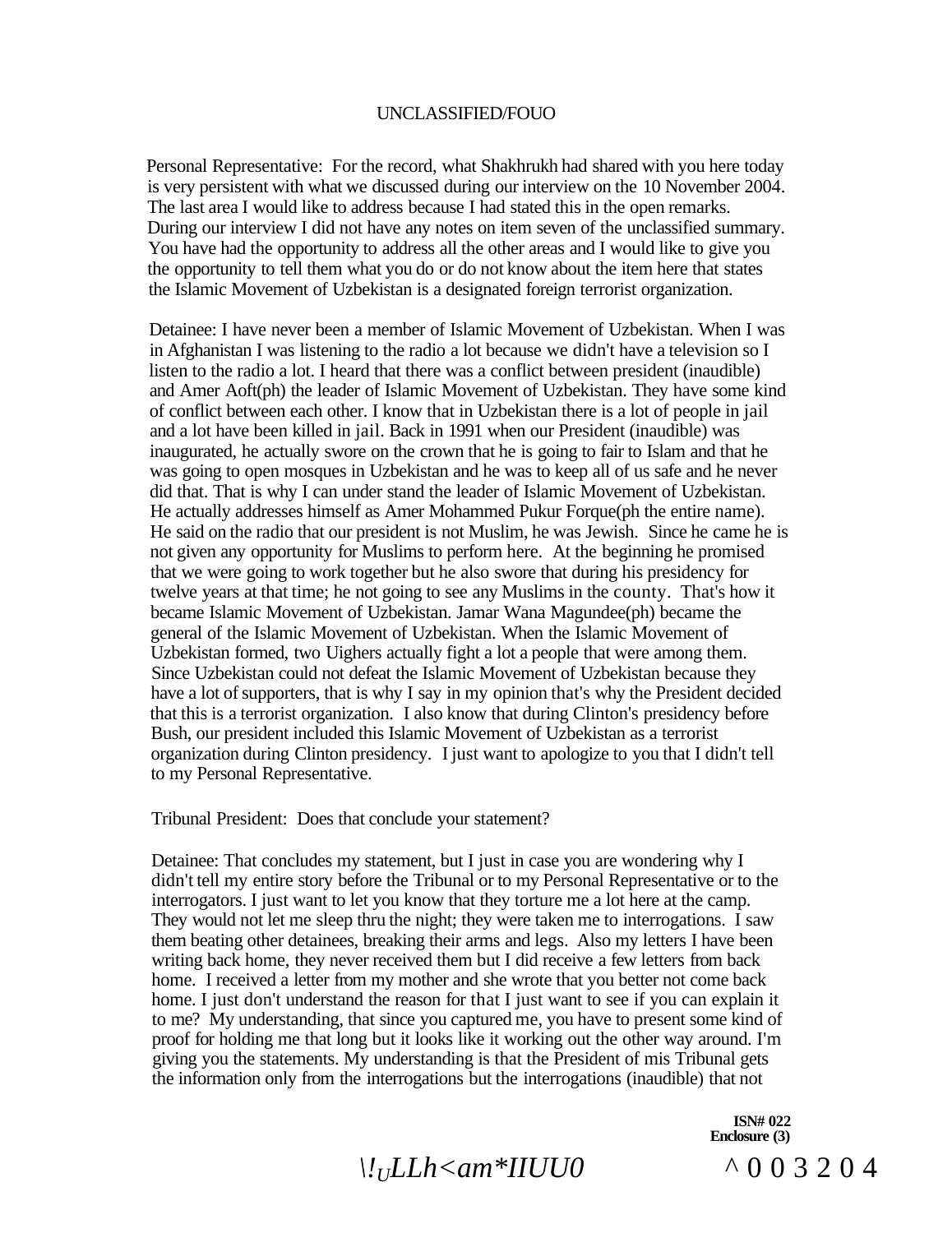true. 1 didn't have a good translator who could understand me well or who could not translate well and that could be another reason that you have all the statements that you have.

Tribunal President: I can tell you at this point the only information we have seen is the unclassified summary. In making our decision we look at two things. The first this is the information that the Recorder presents to us, and the second thing we look at is your statement. So any information that you could provide us would be useful.

Detainee: That is my statement and that is all I have to say to you. I just want to say that I'm not afraid to go back to my country. I'm not afraid to die. We all belong to Allah and we shall return to him. I'm just afraid because of me, they might torture my family.

Tribunal President: At this point we may have some questions for you. Will you be willing to answer some questions?

Detainee: Yes

### *The Personal Representative had no further questions but had additional comments.*

Personal Representative: Shakhrukh was very forth coming during our interview and with the exception, of his explanation of the Islamic Movement of Uzbekistan designation as a foreign terrorist organization. The reasons why I did not focus on that particular item during our interview was because that statement was neither allegation nor . does it say anywhere that he is a member of that organization. I just want that to be clear for the record.

# *The Recorder had no further questions.*

Tribunal Members' questions

- Q. Do you know of any reasons why other witnesses like in Afghanistan would have said that you were Islamic Movement of Uzbekistan?
- A. My witnesses should know my entire history and they should tell you I have never been a member of the Islamic Movement of Uzbekistan
- Q. How many people were in your refugee camp at Afghanistan in that garage and how many were in Tajikistan?
- A. If you count all the kids and their mother and everybody it would be about three hundred people in both of them.
- Q. How old are you?
- A. I'm not really sure because I lost my count at about 16 or 17 years old.



ISN# 022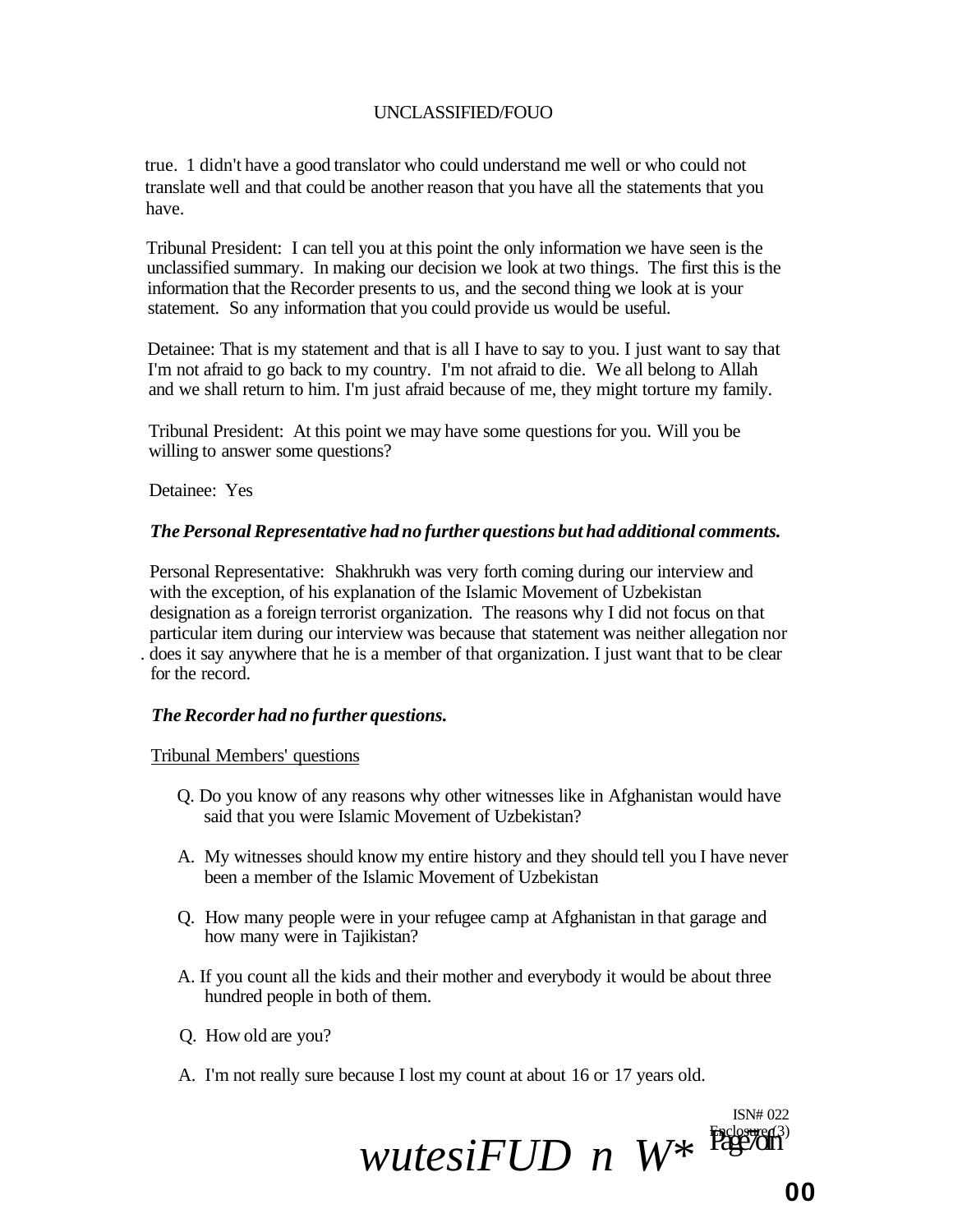- Q. Did you attend school?
- A. No I didn't go to school. I went to school but I came back from the schoolyard. I was very interested in sports and I was attending car repair (inaudible).
- Q. What religion or most people in Uzbekistan?
- A. Muslims. It was not only my family, but in Uzbekistan you go to any family and you will see the Islam member of the family in jail or tortured. To drink or to gamble, there are a lot of people who do that. If one family member serves Islam other family members actually join him. I'm not afraid to go back to my country. I know for sure that my uncle who has been killed in jailed, his son has been put in jail. I'm just expecting bad news that they are going to kill my father over there and then they are going to reach after me.
- Q. Just a question about your route. You went Mazar-E-Sharif. If you were listening to the radio it seems to me, just from my basic knowledge, I thought Mazar-E-Sharif would be more dangerous than Kabul.
- A. In Afghanistan I believe there wasn't any danger because the Americans had taken over Afghanistan at that time. If you are saying Mazar-E-Sharif was a dangerous place then Kandahar was supposed to be under the Taliban. After the Americans took over Kandahar, I thought there should not be any danger in Afghanistan.
- Q. We see different uniforms, we some of the detainees in orange, some are in white. Do you know why you are wearing orange?
- A. My understanding is because of the summary of the evidence against me that is probably why I'm wearing this orange uniform.. I know that there are four levels of discipline. Every time I try to go one level up, they will do something to keep you in that level. I know that are a lot of detainees who don't want to talk to the interrogators and no matter what you tell them they are not going to change your level or change your clothes for that matter. I know that a lot of people have been tortured here at the camp. I always answer the question of the interrogators but when I get sick or need to see the doctor they always write it down and say we will make it but it has been so long. When I don't exercise I feel very week, that why I try to exercise inside my cell but MPs doesn't like it. That is the only I can keep myself healthy here is by doing some exercise because when you get sick you don't get any appointments here so what should I do? Every prison detainee should be allowed to exercise; I don't understand why they don't allow us.
- Q. What about food. How many meals do you get in a day?

*<i><u>Nuisjn&tlnw</u>* 

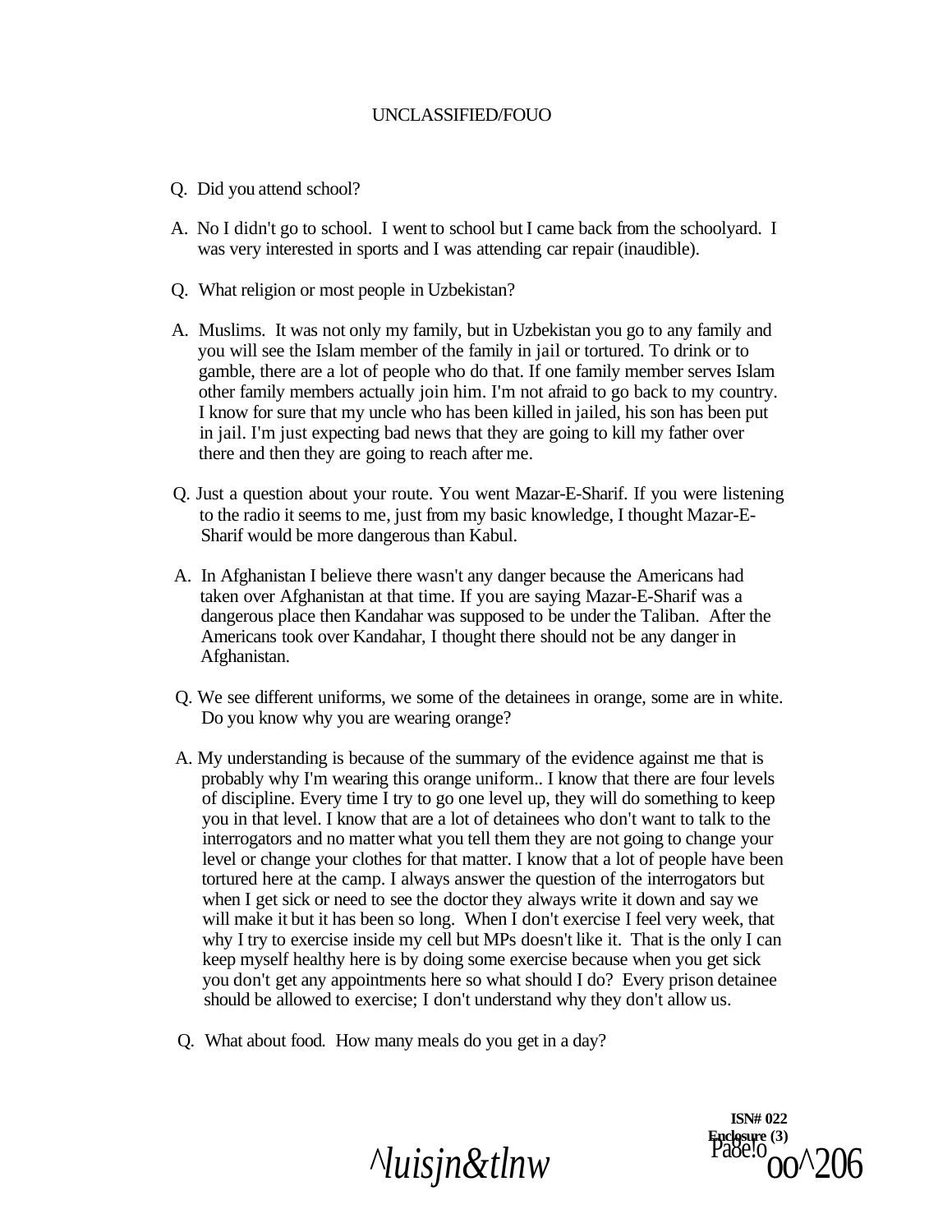- A. I'm not complaining about food. They give us three meals a day and that pretty much enough because I don't eat that much anyway.
- Q. Are you the only Uzbek? Are there any around you
- A. I'm the only Uzbek now but one time I had a neighbor with the number of 265. I was his neighbor in the echo block. I think they took him away to tango block.
- Q. You said you were going to Turkey, why?
- A. I heard that Turkey is a better country so I wanted to buy my taxi and go to Turkey. I didn't know the Pashm language and my language is very close to Turkey language.
- Q. You said you left when you were abut sixteen or seventeen. Do you know what year that was?
- A. No I don't remember. It was around September 1998
- Q. You had five uncles arrested.
- A. Did you have a large family? Yes I had a large family. My father and my brothers were arrested.
- Q. Were you the only one from your family that left?
- A. I was the only one. My cousin also left because he was into sports. He went to the competition in Russia and when he got back from the competition they put him in jail.
- Q. Question number three was that you did not willingly become a member of the Mujahidin Army were you forced?
- A. I willingly left my country. I never wanted to join the Mujahidin Army. It was not my intention and I never did.
- Q. You were never in the Army?
- A. No. I didn't want to stay with the Uzbek government because I saw a lot of tortures towards me and my family that is why I didn't want to stay in my country.
- Q. Have you ever had any military training, fired a weapon, or anything like that?
- A. No. I never even entered the army of Uzbekistan, which is my country also

**ISN# 022**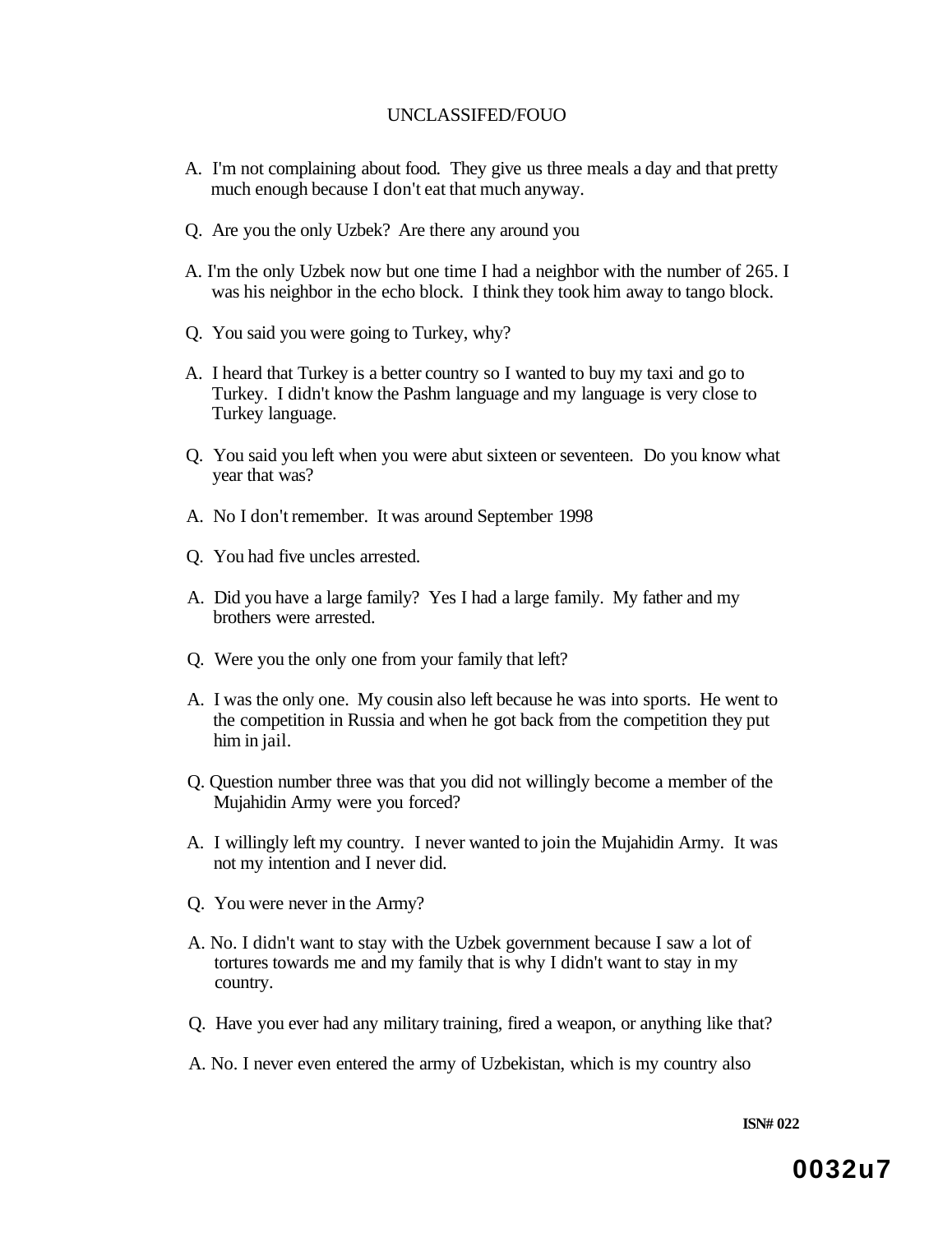- Q. Do you understand or speak English?
- A. Good, thank-you, I know, I don't know, those kind of words only.

#### Tribunal President's questions.

- Q. Have you ever had any military training?
- A. No.
- Q. At the refugee camp in Uzbekistan were you all Uzbeks or were there other nationalities.
- A. Everybody was Tajik, I was the only Uzbek there.
- Q. Did you know their language?
- A. No. I did not
- Q. Do you have any idea why they sent people from Tajikistan to Afghanistan?
- A. I know that there have been a lot of refugees about a hundred thousand who left Tajikistan to Afghanistan. Most of them were killed during the war over there. Most of them just settled down there because their kids are married to the local people. Some of them had to return back Tajikistan but the Tajikistan government said that we don't have enough space for everyone. When the other people wanted to come back, they said you have to stay for awhile in Afghanistan because we don't have space for everyone.
- Q. When you left to go to Tajikistan, did your parents approve?
- A. No. Well, my brother was already in jail at that time and my mom was just crying and I know that she would not have let me go anywhere so I just left.
- Q. In reference to the torture that you said here, you said that you had lack of sleep and lack of medical care, is there anything else that's happened to you reference your treatment here?
- A. That was the only thing but we have only one mat and only one blanket and we have been here for three years. We need a little bit more than that. The Koran which is written in Arabic but I don't speak or read Arabic. I would like to have some Uzbeks books to make the time go by faster. I have requested those things several time in the interrogations but until now I didn't get anything. I think maybe because I didn't give them that much information. All this information I gave it to you and this is the first time I've actually spoken about this. I didn't tell

**ISN# 022**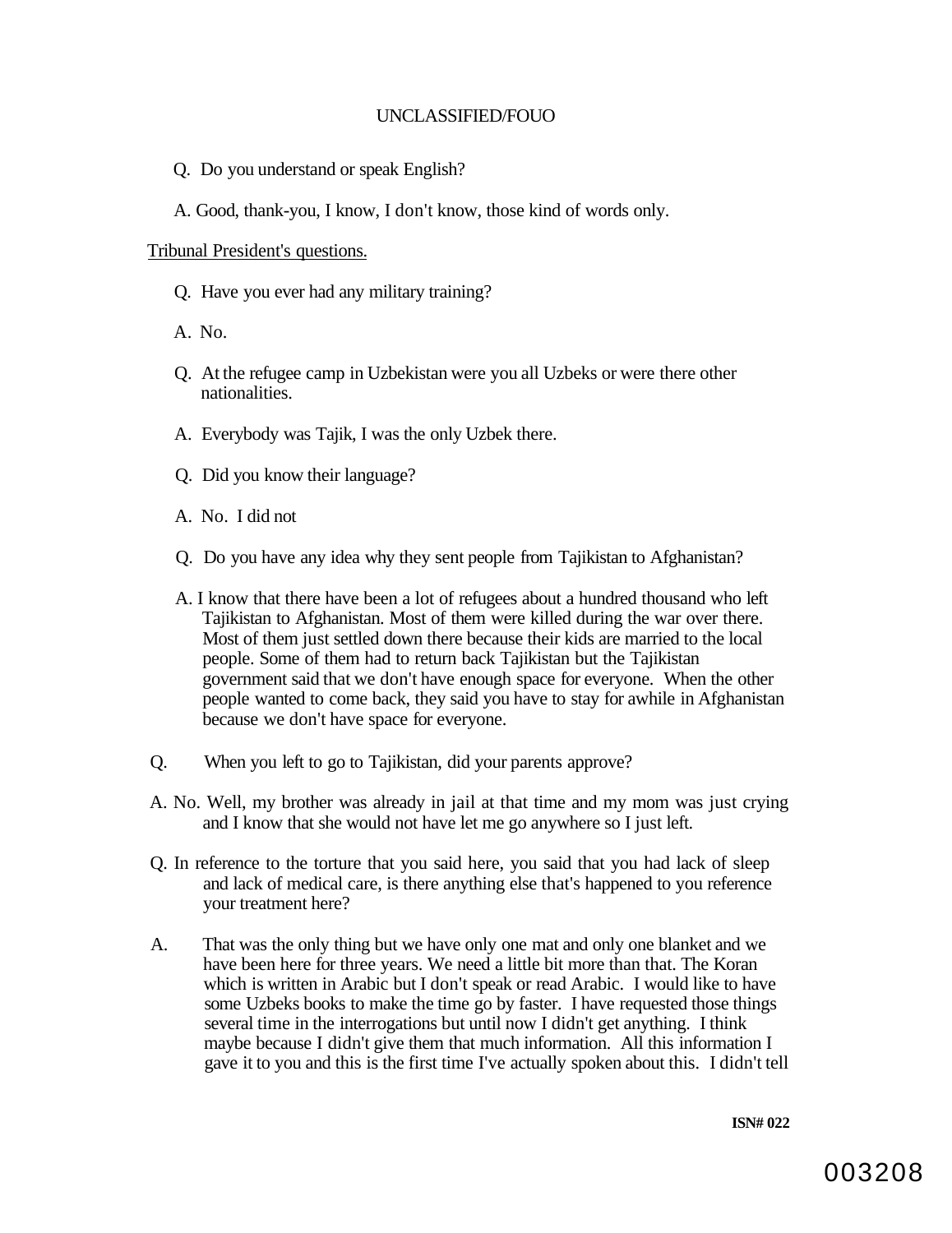the interrogators anything of this information; maybe that is why they **are** trying to hold back my request

Tribunal President: Is there anything that you would like to present to this Tribunal at this time?

Detainee: That's pretty much it.

*The Tribunal President confirms that the detainee had no further evidence or witnesses to present to the Tribunal. The Tribunal President explains the remainder of the Tribunal process to the detainee and adjourns the Tribunal* 

# **AUTHENTICATION**

I certify the material contained in this transcript is a true and accurate summary of the testimony given during the proceedings.



Colonel, United States Army Tribunal President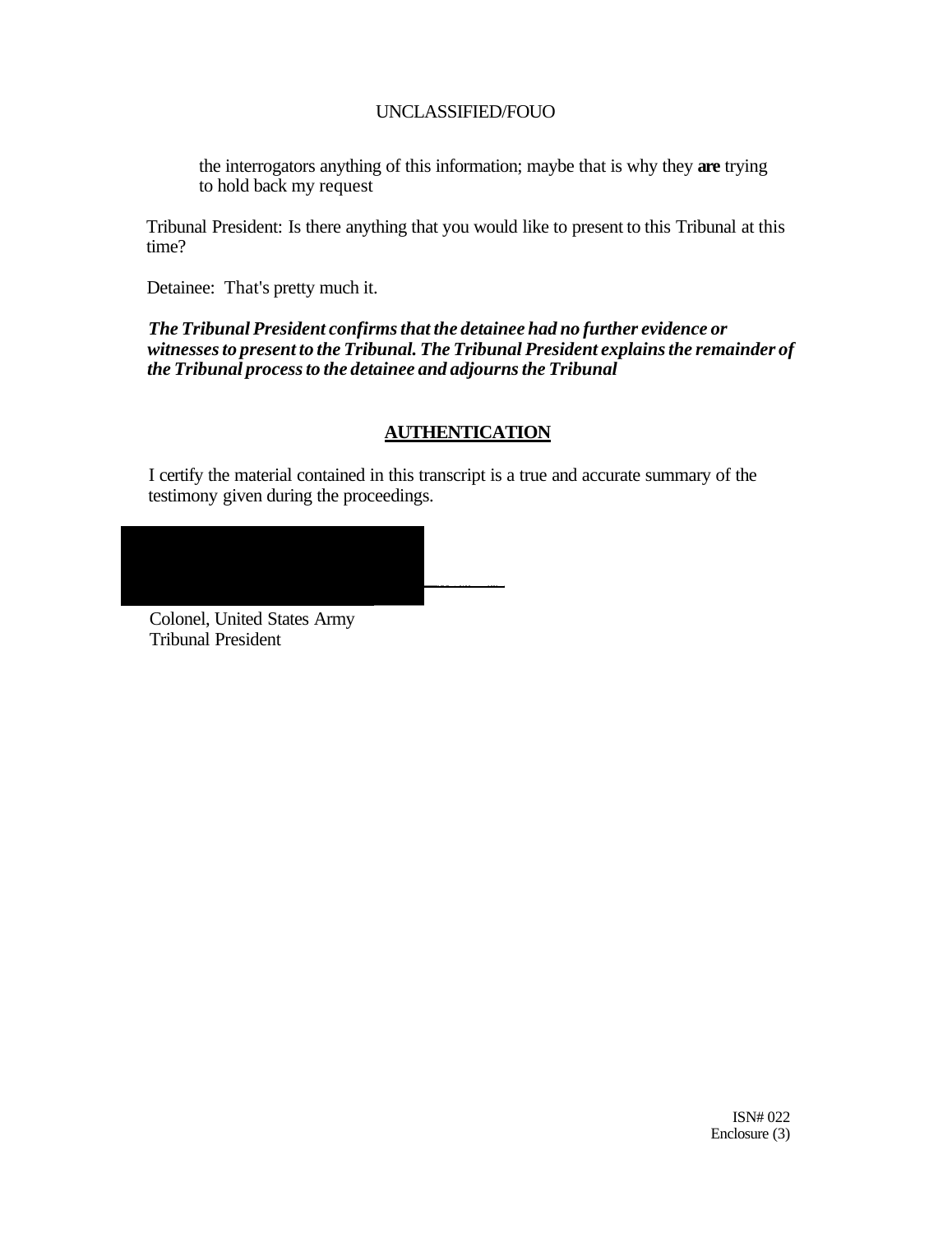### **Summarized Sworn Detainee Statement**

*The Tribunal President explained the Tribunal process, and asked the Detainee if he understood this process. The Detainee responded as follows:* 

Detainee: Yes, I do.

Tribunal President: Do you have any questions at **this** time concerning the Tribunal process?

Detainee: No, I don't have any.

## *The Detainee Election form was given to the Tribunal, and the unclassified evidence was given to the Tribunal The Recorder then entered the Unclassified Summary of Evidence into evidence. The Personal Representative then requested a closed session to review classified information at a later time.*

Tribunal President (to the Detainee): You may now present any evidence you have to this Tribunal, and you have the assistance of your Personal Representative in doing so. Do you still want to present information to this Tribunal?

Detainee: I don't have any proof.

Tribunal President: I understand you would like, with the assistance of your Personal Representative, to speak to the unclassified summary?

Detainee: Yes.

Tribunal President: Would you like to make your statements under oath?

Detainee: No, I don't want to.

Tribunal President: Very well. That's fine. We'll accept your statements whether you take an oath or not. At this time, with the assistance of your Personal Representative, you may begin.

Personal Representative (to the Detainee): The first point says that you are associated with the Taliban.

Detainee: Yes.

Personal Representative (3.a-l): It says you traveled to Afghanistan to fight with the Taliban in response to a fatwa.

> ISN# 193 Enclosure (3) Page 1 of8

UNCLASSIFIED/yFOUO

003210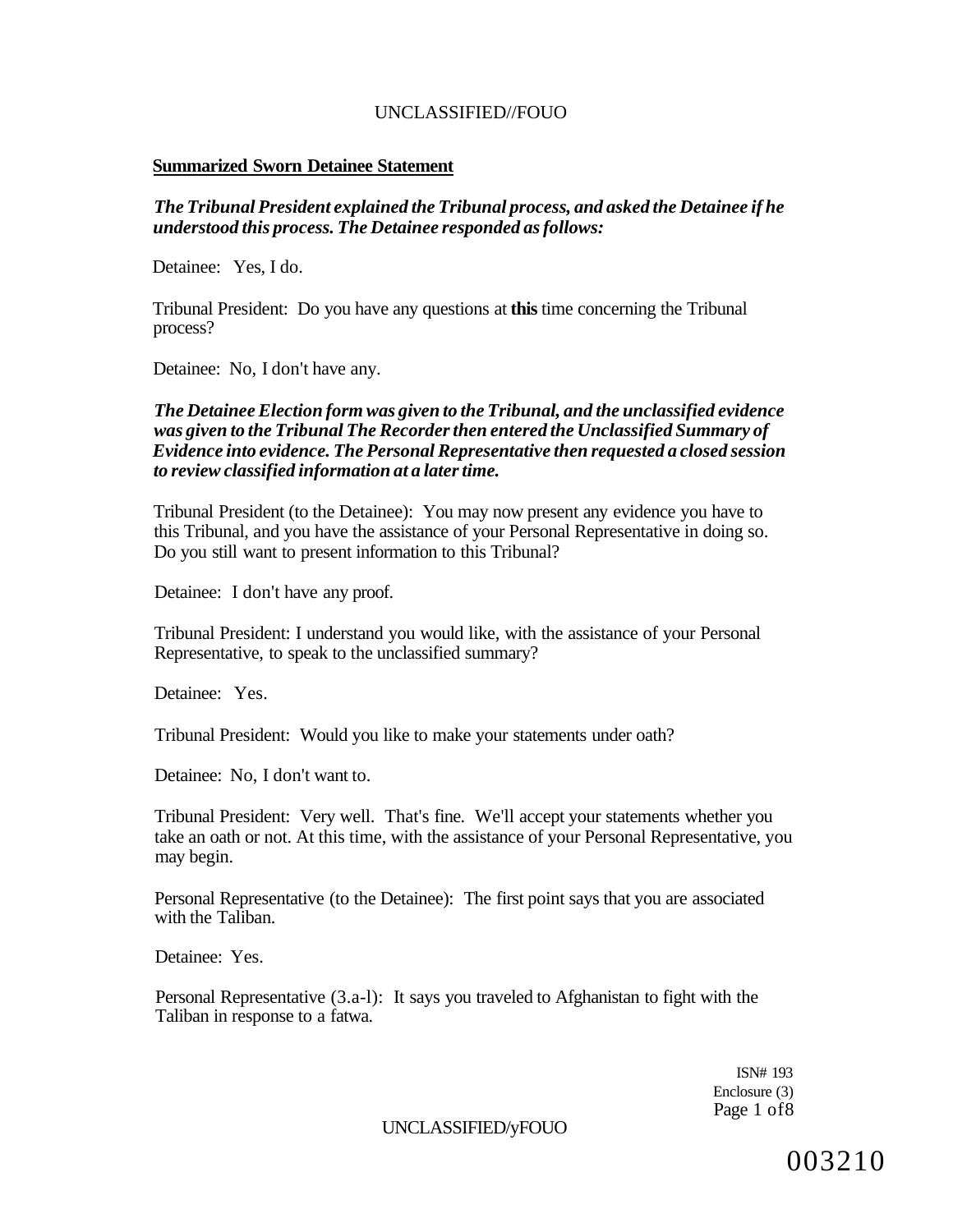Detainee: Yes.

Personal Representative (3.a-2): It says you attended the al Farouq camp for weapons training with the Kalashnikov rifle, the PK machine gun and the rocket-propelled grenade (RPG).

Detainee: Yes.

Personal Representative (3.a-3): Here it says you stayed at the Taliban Center in Quetta, Pakistan.

Detainee: Yes.

Personal Representative (3.b): It says you engaged in hostilities against the United States or its coalition partners.

Detainee: I didn't do anything against the United States or its allies.

Personal Representative (3.b-l): It says that you were issued a Kalashnikov rifle, ammunition and hand grenades.

Detainee: That is true, yes.

Personal Representative (3.b-2): And that you maintained an armed military post in the vicinity of Bagram, Afghanistan.

Detainee: Yes.

Personal Representative (3.b-3): And that you maintained a Taliban post in the vicinity of Jalalabad, Afghanistan after 11 September 2001.

Detainee: Yes.

Personal Representative: Did you want to say anything about why you joined the Taliban or about the evidence that states why you were hostile to the U.S.?

Detainee: I did not participate in any actions against the United States or it's allies. I never seen the Americans in Afghanistan, so how could I be classified as an enemy combatant?

Personal Representative: Do you have any other statements you wish to make to the Tribunal?

> ISN# 193 Enclosure (3) Page 2 of 8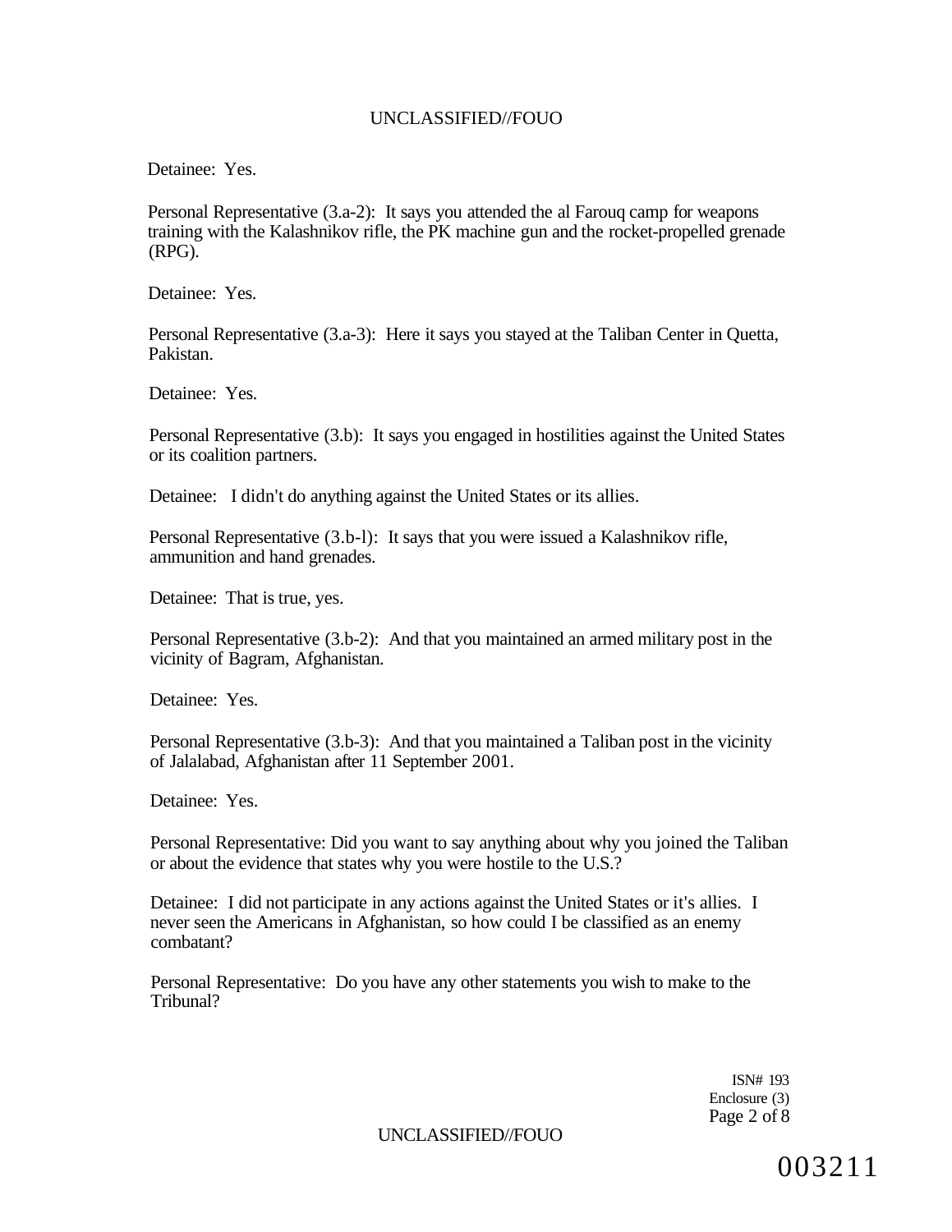Detainee: All these points or evidence is true. I'm confirming that, but I didn't participate or do anything or commit any hostilities against the United States or it's allies. And yes, I'm confirming all these points are true.

Tribunal President: Very well, thank you. We may have some questions for you, but, at this time, does that conclude your statement?

Detainee: That's all that I have; I don't have anything else.

Tribunal President: Very well. Thank you for your testimony. (Addressing the PR) Personal Representative, are there any other questions you would like to address to the Detainee or bring up on his behalf at this time?

Personal Representative: Just that his behavior while he's been here has been very good, sir.

Tribunal President: Very well. Recorder, do you have any questions for the Detainee?

Recorder: No, sir.

Tribunal President: Do any of the Tribunal Members have questions?

Tribunal Member: (To the Tribunal President) If we may, sir. (Now addressing the Detainee) Good morning. We would like to ask you some questions to clarify some things because we don't have any information about you except what you've told us this morning.

Detainee: All the information is available in the file; three years of interrogations so everything is there.

Tribunal Member: We understand that, but we are not given access to your file prior to the Tribunal. The Tribunal members come here with no prior information about you.

Detainee: OK.

### *The below is a summary of the question and answer session to the Detainee conducted by the Tribunal member:*

Q: What country are you from?

A: From Yemen.

Q: And you say you went to Afghanistan in response to a fatwa from a sheik or religious leader?

> rsN# 193 Enclosure (3) Page 3 of 8

UNCLASSIFIED//FOUO

003212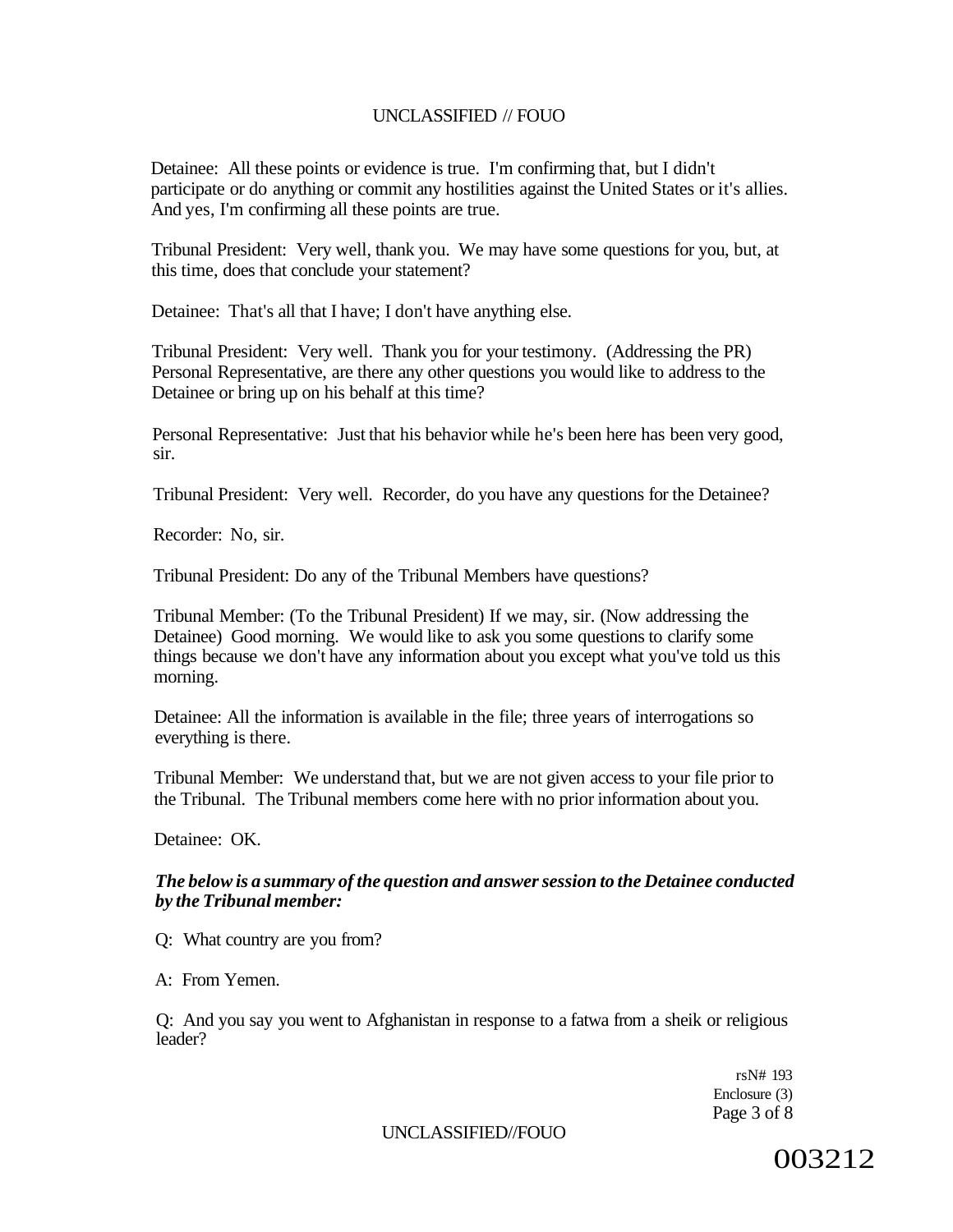$A \cdot Y_{PS}$ 

Q: And what were the terms of the fatwa; what did the sheik want you to do?

A: The subject of the fatwa was just to help the Taliban by any means; money, physically, or any means.

Q: How did you travel from Yemen to Afghanistan?

A: First I traveled from Yemen, to Dubai (U.A.E.) for about an hour, then from there to Karachi.

Q: Then you had people in Pakistan help you to Afghanistan?

A: Yes.

Q: When you got to Afghanistan, did they assign you to a military unit there?

A: Yes.

- Q: And what duties were given to you?
- A: Just train, then you go to the front line.

Q: Were you in a group of other Yemenis or Arabs, or were you with Taliban Afghan soldiers?

A: With the Taliban.

- Q: How many other, roughly, were with you in your immediate unit?
- A: About 10.

Q: And you were responsible for defending a certain area of territory?

A: Yes, I was in the second line. So you have your weapon and your area, and you are supposed to defend it

Q: So your primary duties were guard duties, or did you have other responsibilities also?

- A: Just guard duties, in the spot we were in.
- Q: Did you ever have to defend your area against the Northern Alliance troops?

**ISN# 193 Enclosure (3)**  Page 4 of 8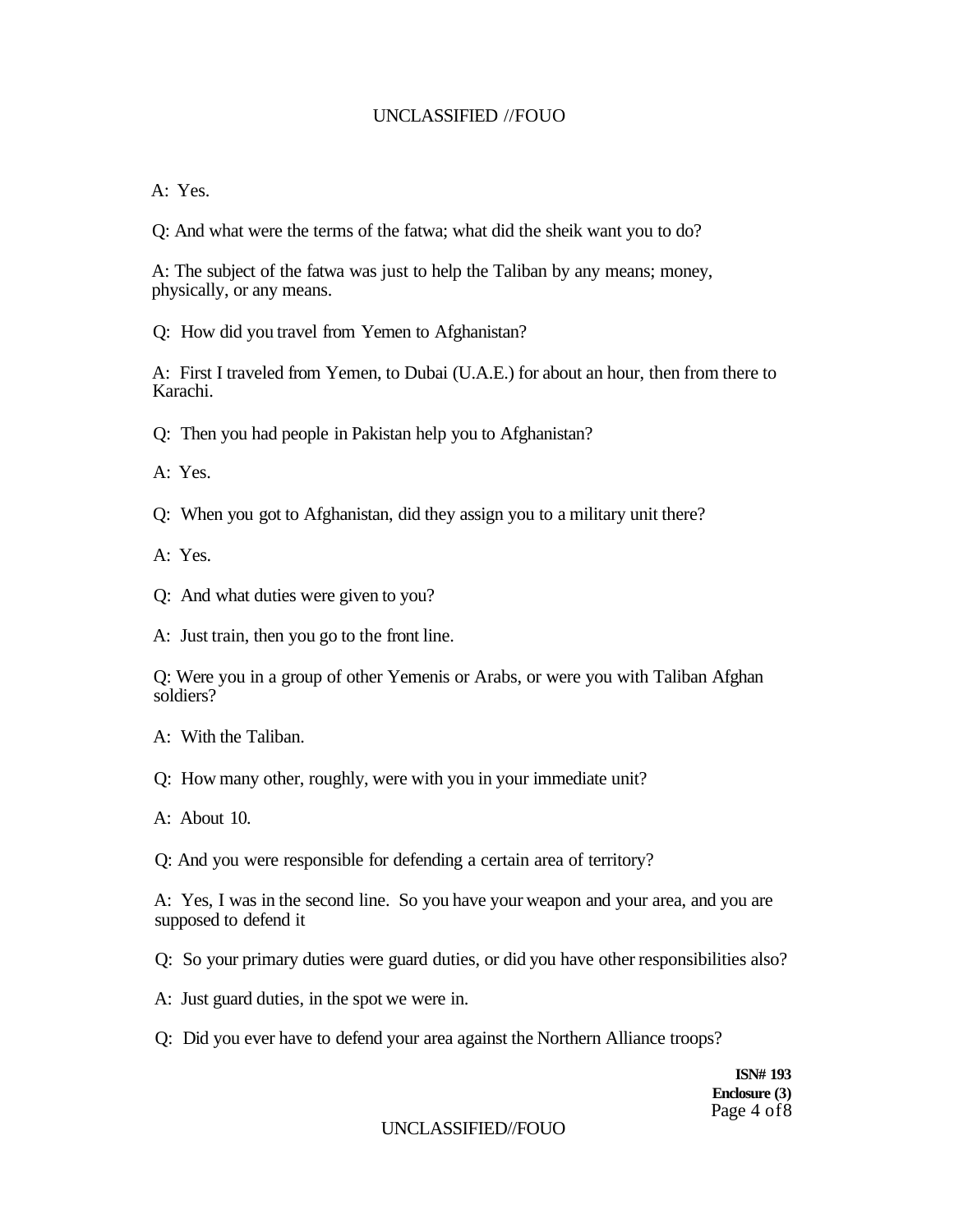A: Not forced to defend, but you are there for that purpose, so you have to defend.

Q: At some point, when the war became intense, you had to withdraw from your position?

A: When the retreat order was given, everybody pulled off.

Q: The retreat was given because the Northern Alliance troops were advancing towards you?

A: Yes.

Q: Were there battles between the Northern Alliance side and the Taliban side that you saw?

A: There were no battles, just the retreat, that's all.

Q: So you were on the second line, and you were given the order to retreat where?

- A: We retreated to Jalalabad.
- Q: And then you stayed there for a short time and went somewhere else?
- A: After that I went to Pakistan.

Q: Did you have to pass through the Tora Bora region in order to get to Pakistan?

A: Yes, because the road leading to Pakistan **fell,** so the only way left was through the mountains.

Q: Were you injured at any time during this retreat?

A: No, I was safe.

Q: Did you make it all the way to the Pakistan border?

A: Yes.

Q: And when you got to the border, **did** you simply pass through into Pakistan or were you captured at that point?

A: No, it was no problem. We got to the border village, surrendered our weapons and stayed there for a day. After that, they took us to the Pakistani police.

> ISN#193 Enclosure (3) Page 5 of8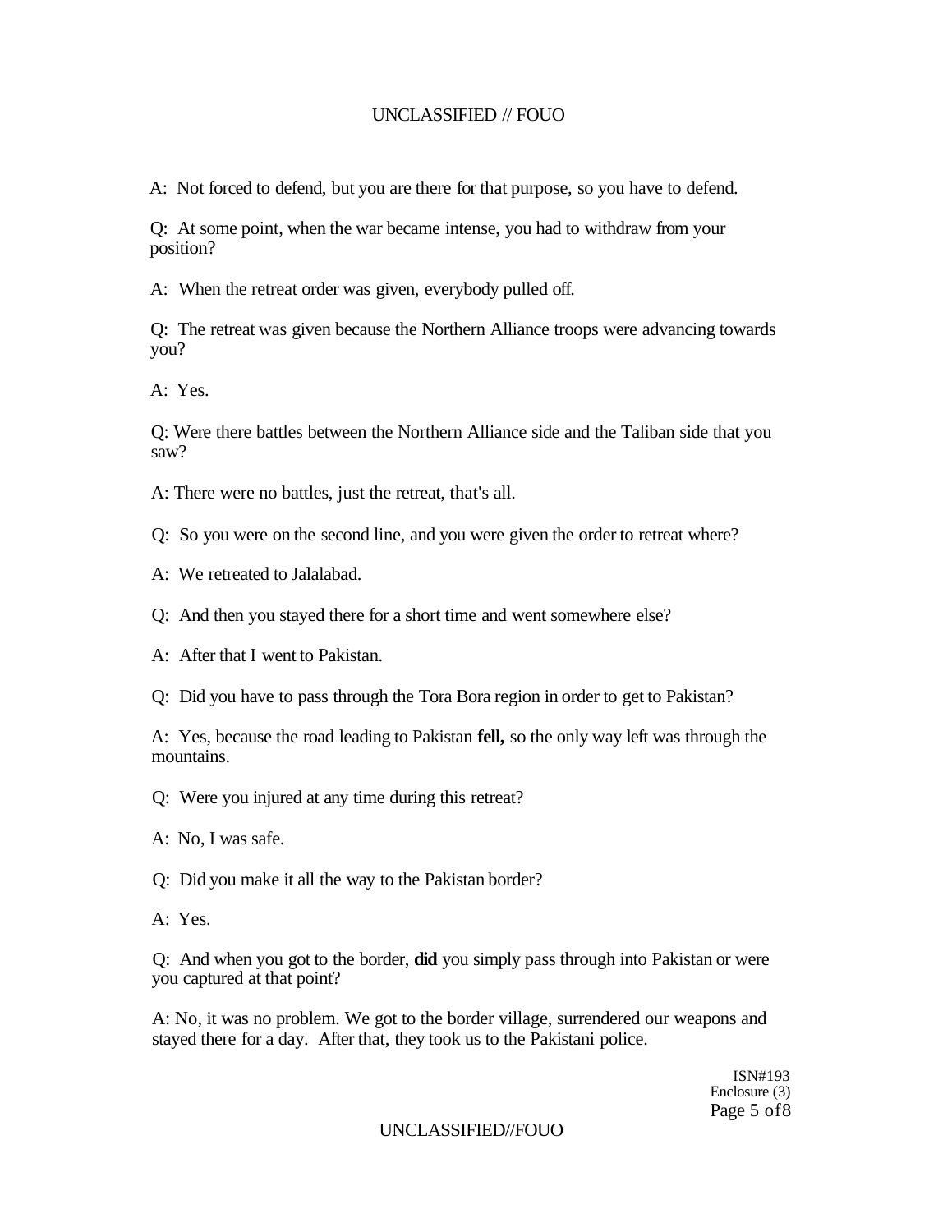Q: The villagers did or somebody else?

A: Yes, the villagers, yes, because I asked them if they could take me to the embassy there they'd (the embassy people) would arrange for me to go back to Yemen.

Q: Did it seem as though the villagers were trying to help you, or they were turning you in because they wanted you to be captured?

A: It felt that they were helping.

Q: So the Pakistani police took you and they put you in jail for a while?

A: Yes.

Q: I gather there was a group of you all traveling together?

A: Yes.

Q: Can you remember about how many of you were together?

A: About twelve.

Q: And these were Yemenis like you, or from other nationalities?

A: I really don't know. After the retreat, I just went with them, and it was extremely cold; there was snow so I really didn't have a chance to know mem very well.

Q: How long did you have to stay in the Pakistani jail?

A: About two weeks.

Q: You said you were trying to get help from the embassy. Did anyone from the Yemeni embassy come visit you?

A: No. Nobody came.

Q: So after two weeks, what happened after that?

A: First, American investigators came there, and they had an investigation or interrogations with us, and then after that, they turned us over to the American forces.

Q: When you mentioned the fatwa, you mentioned it was to help the Taliban in any way they could. Were you considering helping the Taliban in any other way besides being a fighter?

> 1SN# 193 Enclosure (3) Page 6 of 8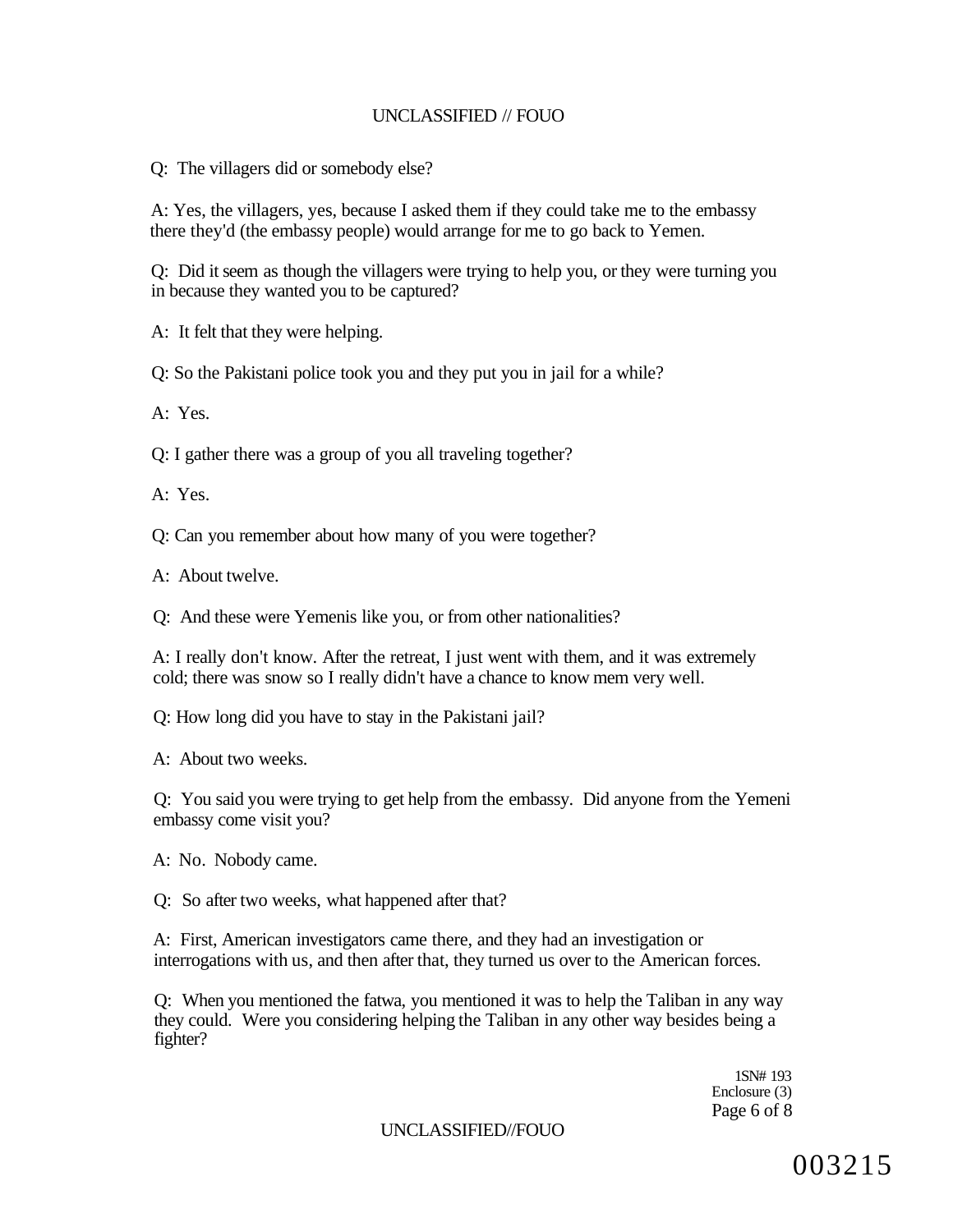A: No.

Q: Before you left Yemen for Afghanistan, what was your occupation?

A: I was in high school. I finished that and I traveled.

Q: Are you married, or do you have a family?

A: No.

Q: But the rest of your family is still back in Yemen?

A: Yes, that's true.

Tribunal Member (to the Tribunal): Thank you, that's all I have.

# *The other Tribunal Member then addressed the Tribunal at this time and had the following questions.*

Q: Yes, just a few, not many. When were you captured, what day?

A: I don't remember the exact date, but I believe it was exactly three years ago.

Q: You had mentioned it was snowing and cold, I'm thinking November or December time frame?

A: It was about the same period as now; it's about three years exactly within a week or so.

Tribunal Member: OK, all right I have no other questions, sir.

Tribunal President (to the Detainee): Would it help to identify the time; if it was near Ramadan of that year when you were captured?

Detainee: It was in Shamal (ph.), which is the month after Ramadan, three days after Ramadan.

Tribunal President: So it was after Ramadan in 2001?

Detainee: Yes.

Tribunal President: Is there any other information, or is there anything else you would like this Tribunal to be aware of?

> ISN# 193 Enclosure (3) Page 7 of 8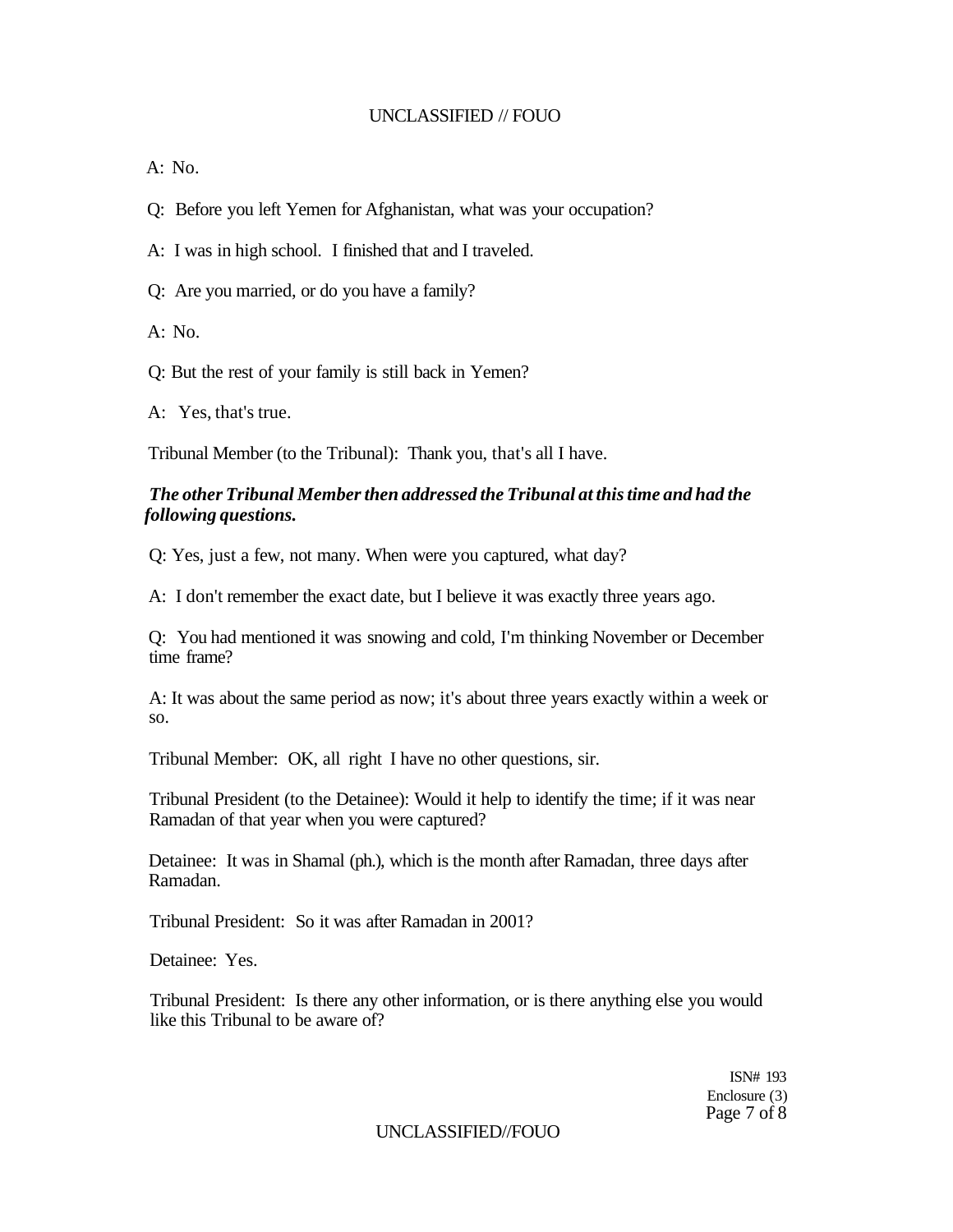Detainee: No.

Tribunal President: I want to thank you for your testimony today.

*The Tribunal President then addressed the Personal Representative to request if any additional information would be presented to the Tribunal The Tribunal President then explained the remainder of the Tribunal process to the Detainee and adjourned the open session.* 

# **AUTHENTICATION**

**I** certify the material contained in this transcript is a **true** and accurate summary of the testimony given during the proceedings.



**ISN# 193 Enclosure (3)**  Page **8** of8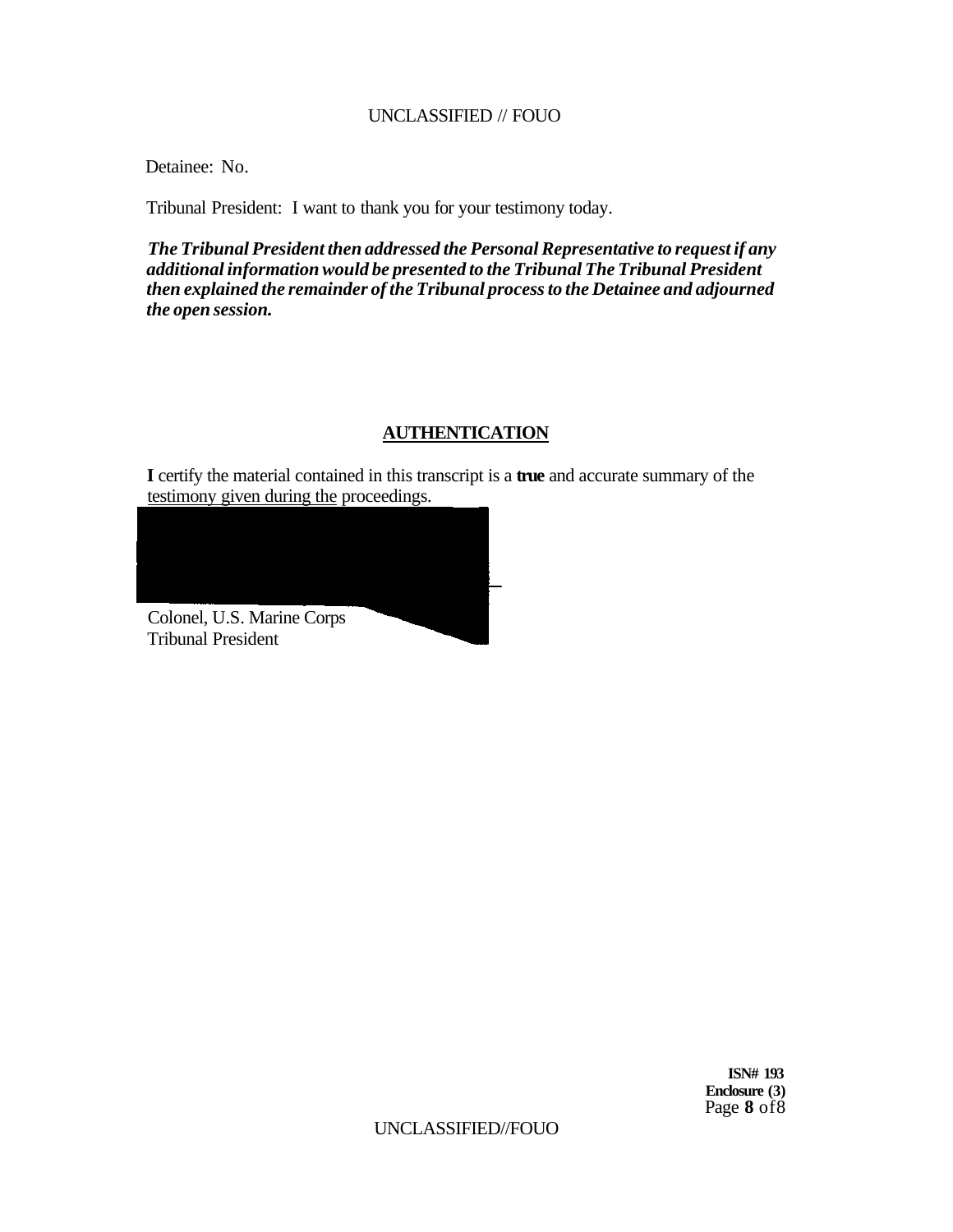# **Summarized Sworn Detainee Statement**

*The Tribunal President read the Hearing Instructions to the Detainee, and confirmed that he understood and had no questions regarding the Tribunal process.* 

# *The Recorder submitted Exhibit R-1 (Unclassified Summary of Evidence), and Exhibit R-2 to the Tribunal; translated copies had previously been provided to the Personal Representative.*

*The Recorder read in full the Unclassified Summary of Evidence to the Tribunal* 

### *The Tribunal President addressed the Detainee Election Form (Exhibit D-a).*

Tribunal President: At this time, I'm making reference to the Detainee Election Form, which indicates the Detainee has chosen to participate, which is also evident by your presence here today. It indicates the Detainee would like to give an oral statement, and he will be given that opportunity shortly. The Detainee requested no additional documentary evidence to be produced, however, the Detainee had requested two witnesses; one in camp, and one off-island witness. The off-island witness request was provided to me for a relevancy decision; I felt this witness would be relevant, and ordered that an effort be made to produce this witness. Therefore, the U.S. Department of State and they subsequently contacted the foreign embassy. The first notice to the Afghanistan Embassy was done on the  $22<sup>nd</sup>$  of November this year, the second request was sent on 3 December. A third request was sent on 9 December. To this date, the State Department has heard no response from the Afghanistan Embassy. It has been determined that a reasonable effort has been made, but unfortunately, unsuccessful. That witness will be determined not reasonably available for today's Tribunal process. The in-camp witness was contacted, and chose to participate by an affidavit, or statement. Because of his health, he elected not to participate in person, but did agree to provide information on behalf of this Detainee. That information will be submitted, on your behalf, to this Tribunal by your Personal Representative.

# *The Tribunal President informed the Detainee that he could make a statement at this time, and encouraged him to address the Unclassified Summary with the assistance of his Personal Representative.*

*The Tribunal President confirmed the Detainee wished to take the Muslim oath; the Detainee was then administered the oath by the Recorder.* 

# *3.a-l. The Detainee has long established ties to HiG.*

Detainee: In the name of God, most merciful and compassionate; first, to the President of the Tribunal, and to all the members, I was a member of this group 15 years ago. That was not my personal choice, because I was very young. My eldest people (the elders) pushed me to be a member of this group. At that time, the Russians invaded Afghanistan, and all people joined groups fighting the Russians. When the Taliban came to power, I cut all ties with HiG. I thought, and I wished, that the Taliban would bring some unity to Afghanistan, and the groupby-group wars would disappear once and for all. That was my wish; that the new government

UNCLASSIFIED//FOUO ISN# 1119

**Enclosure (3) Page 1 of 12**  003218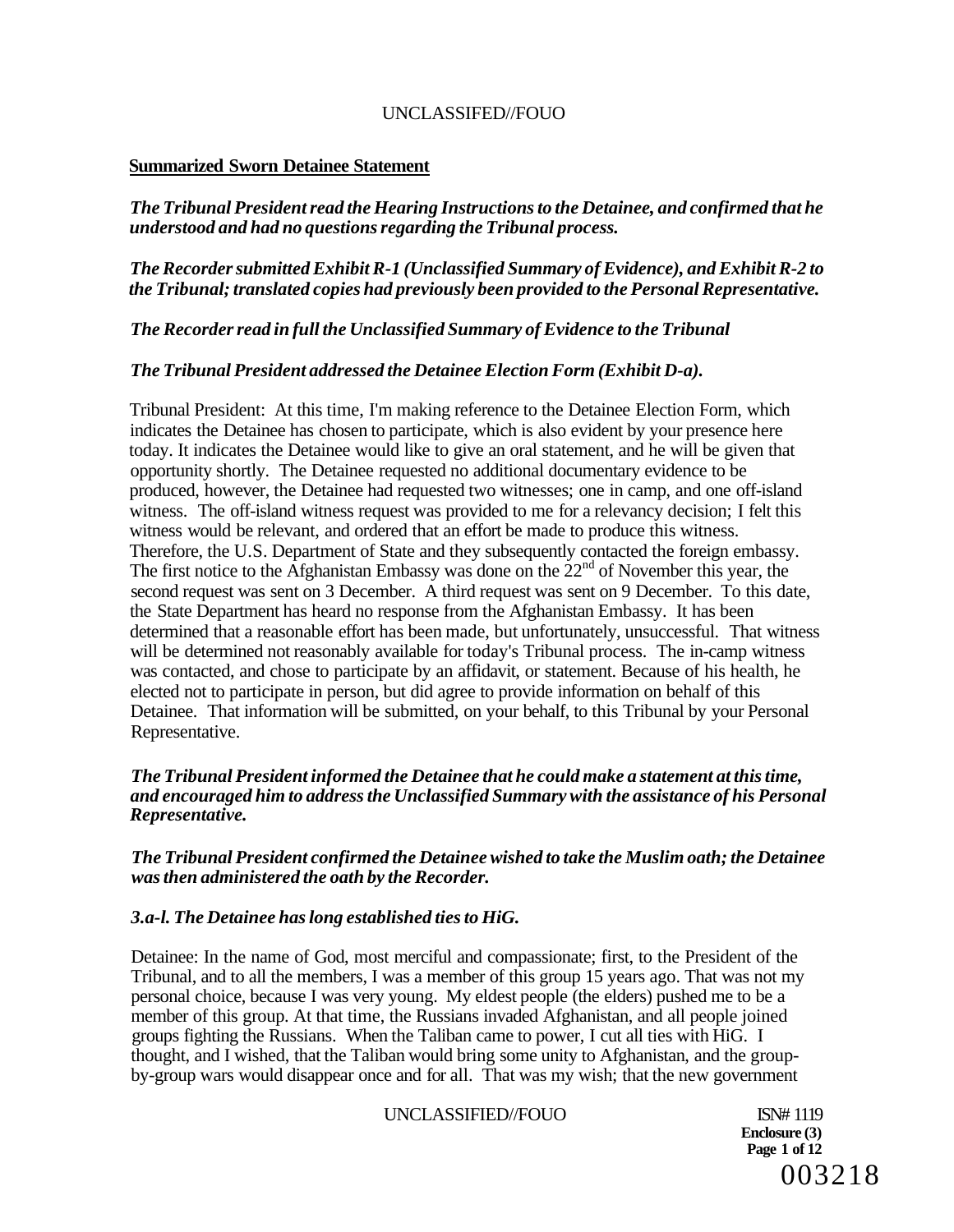# UNCLASSIF1ED//F0U0

would bring national unity- When I went there, to join and help them, they shortly arrested me and put me in jail. Before I showed up, we had all kinds of personal disputes and enemies in the Taliban force; they had already heard lots of lies about me, and that is why I was arrested. These were probably the same people that told the U.S. the wrong information about me. If I'm guilty, or did the wrong thing to join HiG, then the whole world was helping us, and for this reason, America was guilty, too. We finally found out that this group could not bring unity, and neither could the Taliban. There was no unity or national government, and I escaped from jail.

# *3.a-2. HiG is a terrorist organization.*

Detainee: Maybe they are terrorists now, but at that time, it was not a terrorist group.

# *3. a-3. The Detainee was reported absent from a HiG leadership meeting conducted after his capture.*

Detainee: Before I was arrested, no people had the power or right or knowledge to make such a gathering to find out about attacking any other country; no one could do this, and it is wrong. If this gathering took place, I did not know, because I was in jail. Probably someone mentioned my name because I used to be a member of this group; I was in jail by the Taliban, and now in Cuba. If this gathering took place, and Americans were looking very hard for al Qaida or this group; I hope they took some video or a cassette to show some evidence to me. If such a gathering took place, I am not responsible. I hope the U.S. can show me some evidence that I was with them. I never did anything wrong against America or anyone else; I am not responsible. I have no responsibility for this gathering in my heart and mind. If it took place, why didn't America go and capture all the people right there?

# *3.a-4. The Detainee controlled a cache of weapons, including Kalashnikov rifles, machine guns, RPG 's and rockets.*

Detainee: Anyone responsible for this kind of place can read and write, at least. First of all, I didn't go to school, I had no education, and I cannot read and write. I can hardly read one or two words, and I cannot write one word. If anybody cannot read and write, how can he be responsible to control this kind of place? I heard this allegation today, and no interrogators have asked me this before. I don't know whom this placed belonged to; did it belong to HiG or al Qaida? Who did it belong to? Where was it located, and when was I responsible for this place, and how? When I was a member of HiG? I swear on the name of Allah, that I never had responsibility for anything like this.

# *3.a-5. The Detainee was captured in the home of an al Qaida financier.*

Detainee: At the time the Taliban was in power, I was living with my family in Pakistan. When the Americans came and threw out the Taliban, we moved back home. After that, I came to Kabul to see Mullah Izat, one of the Northern Alliance commanders allied with the U.S. He is still a military Central Commander in Kabul. I asked him, that since we just moved and had no house to live, for his help; he said we could live in his house. The person is still there that gave me this house. Why should I care if it belonged to Osama, or anyone? This person, Mullah Izat,

UNCLASSIFIED//FOUO ISN# n 19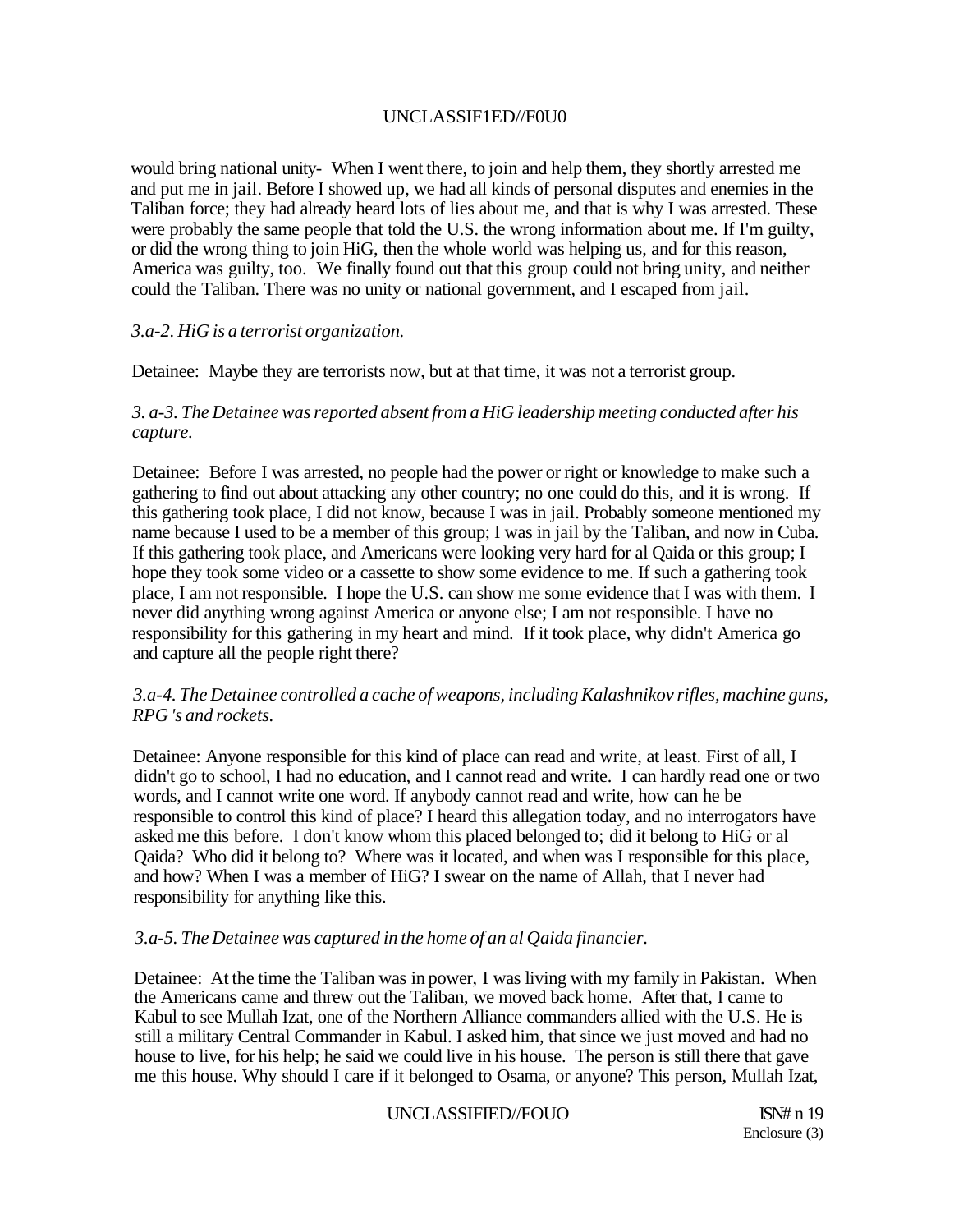gave me this house; how should I be responsible? Ask him whose house it was to give. Now I don't know if it belonged to al Qaida or Taliban; if they are gone, then he maybe took the house after he fought against those people. This is the tradition or law; if anyone fights together, and if the other people run away or is defeated or runs away, then the other person takes over the house and everything. The village knows, the whole tribe knows, the mujahedin knows, that this guy gave me the house, and I still don't know who used to own this house.

### *3.b-l. The Detainee reportedly led a group of 30 men who conspired to attack coalition forces in the vicinity of Kabul, Afghanistan.*

Detainee: That's a very good question. If I commanded 30 people, and you arrested me, then where are the other people? When someone has 30 people, they have 30 weapons; where are the weapons and guns? I told every interrogator a long time ago, that we were sometimes 15,25 or 30 people 15 years ago, and that I was only responsible for their meals. I would go to the bazaar to bring them food, drinks or clothes; that was 15 years ago, not now. If I had 30 people now, you should have at least captured 2 of them with me to see if I had 30 people. May I say one or two more words?

Tribunal President: Certainly,

Detainee: I will tell you the reason why and explain all these allegations. When I escaped the Taliban jail, I went to Pakistan. I have a witness, maybe here [in Cuba], that can say I was HiG 15 years ago. I also ran from the Taliban into Pakistan. If you join one group or party, and then leave, they will never accept you back because they don't trust you. I have a lot of personal enemies because when I went to Pakistan, the Taliban contacted the Pakistan government to look for me and give me back. They wrote in the newspaper that I escaped from jail, and they looked for me all the time. I went to a mosque for prayer, and they tried to attack and find me, but they were not successful. I had no choice but to leave Pakistan to Iran. When I went to Iran for four months, I worked daily in the bazaar. At that time, that was a new thing in Afghanistan; the war between the Taliban and the U.S. Because Taliban gave me a hard time, I was upset with them. I was happy to go home when I learned the U.S. was there. I came from Iran into Kabul. That was the time the Northern Alliance was there and took over. Everybody was talking about the King Zaher Shah taking over power. I met a guy in Kabul who was my friend, who said let's find some people and a commander to bring together [a force] to help the King come from Italy to take over. I asked this guy to take me to this commander so he may decide to accept me or not to help the former King. The guy I was supposed to see was not here because he was in Pakistan. I told the story to the interrogators, but I just wanted to say this short thing. I went to Pakistan, then, to meet this guy. The guy told me to find some people and elders to work together for the former King. He gave me some money for expenses to go from place to place. This person was General Rahim Wardak. After the talk, I came back to Afghanistan, and the Defense Minister Fahim Khan and Besmil Khan, the commander of the Northern Alliance, found out I was looking for people to get behind King Zaher Shah as a follower; to work for him. They sent me a message saying, "don't do this; we are mujahedin, and the King is a Western guy, and we don't need him. This won't be good for your future." I sent the message back that we already tried this, and we couldn't control Afghanistan, and the mujahedin is the problem; the former King is a national hero, former king, that is well-known and all will support him. The U.N., U.S. and

#### UNCLASSIFIED//FOUO ISN# 1119

Enclosure (3) Page  $3$  of  $12$ 003220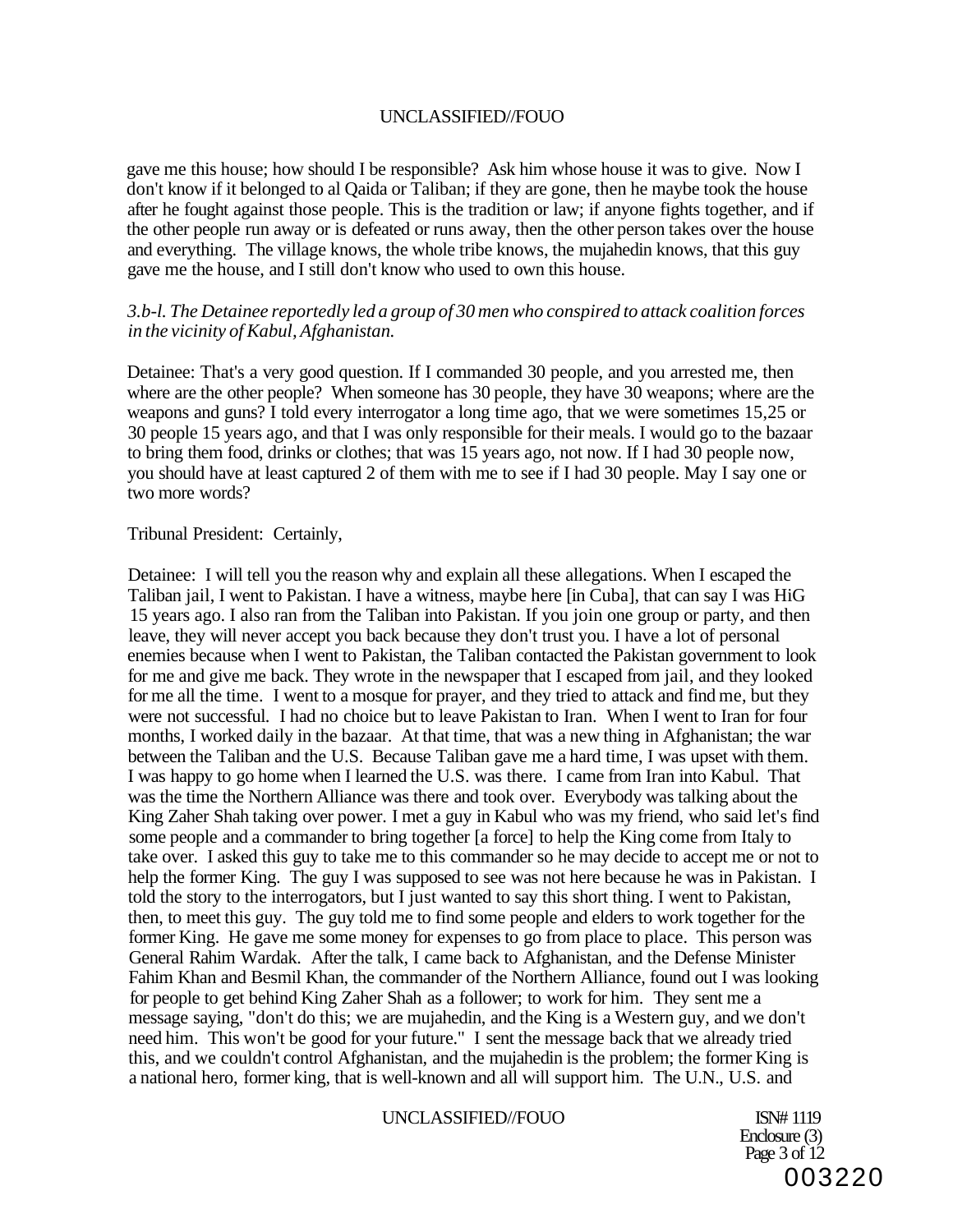whole world is behind him and will bring national unity to all Afghanistan. I also sent the message that all people in charge supported former Russians, and were wrong. There is no Islam in Russia, Pakistan, and Iran and they are doing wrong things against us. The only person that should be in charge will be the King because America was behind us, and will help us. They told me again that America would not help us; they said that Russia, Pakistan and Iran would be better and would help us, and would be better than America and the former King. I told them again that it was the U.S. that helped us get here through jihad, and that Pakistan, Iran, and Russia have destroyed our country. I'm sorry to take your time; I don't want to give you a headache, and you have a lot to do. I wished I had direct contact with America at that time; I only had direct contact with people supporting the King. That is my problem now, and that is why I am here. That is my fault. They told me this wasn't good for me. That's the problem: they have grabbed all the power in Afghanistan, and that is the reason I'm here. Please, I ask you for knowledge and kindness; any day, any time, if I did anything against the King or the U.S., provide me with even small evidence, and I will accept it. Any person, paper, telephone contact, or cassette, I will accept. Any evidence saying I wrote something to someone to attack Americans, I would be willing to accept, but allegations by mouth only are not good enough. I was buying a farm, a house, and looking for a business, and this was all the paper I had. If I were willing to do this for my family, why would I leave to do all these things, these allegations? This is nonsense. If someone were doing these kinds of actions, he would take his family somewhere else to be ready for this kind of action. I again ask you for your good judgment; there are a lot of criminals and terrorists here, but there are also a lot of innocent people here. This is because of personal disputes without [solid] evidence and by allegation only. If you think I joined HiG, or helped al Qaida, I tell you I don't need their money, and that I had money. If you think about the freedom fighters, or the holy war against the Russians, my father was a holy man, or Mullah, and he told the people to stand up and fight the Russians. My father told everyone around him, that America came to rescue us, help us, and rebuild our country. He said that anyone that fights Americans are not Muslim, and are wrong. He said no one was allowed to fight against the Americans. We are to blame; America did not come at their own will; the Taliban attacked the U.S., and America had the right and no choice but to come over. Now they are there to help us, not to destroy us. America never interfered with our holy book, holy places or religion, so we should not have a jihad against America. Here is an example: A person starving is given food or wheat, and he takes all of it, stabs the person that gave it to him; is this a right thing? No, it is not. This is exactly the same as America coming to Afghanistan bringing food, clothes, help and money to us; we don't have the right to stab them in the back. I did not do this, and I don't want to do these things. The only people that do this are Sayyaf or Rabbani or Mullah Omar and they want to grab power, I don't need power, and I want the peace in my country. I'm not blaming you for my arrest or stay in Cuba; I know there's a lot of people wrongfully accused and giving wrong information, but I need your help. God knows my heart and my mind what I am talking about, and He is watching you guys too; I hope one day we come together in a peaceful way. I hope you are in good health. I am sorry I took your time. Be careful with Afghani people and their personal disputes. We badly need you, and want you in Afghanistan until we stand on our own feet; we wish you would stay there. The day you leave Afghanistan, it will be divided among Pakistan, Russia and Iran; you are the ones to save Afghanistan. That's my experience for the last 20 years, so our best wish is to keep America in Afghanistan. Please forgive us for your hard work, and I'm sorry to take your time; you work

### UNCLASSIFIED//FOUO ISN# 1119

**Enclosure (3) Page 4 of 12**  00322/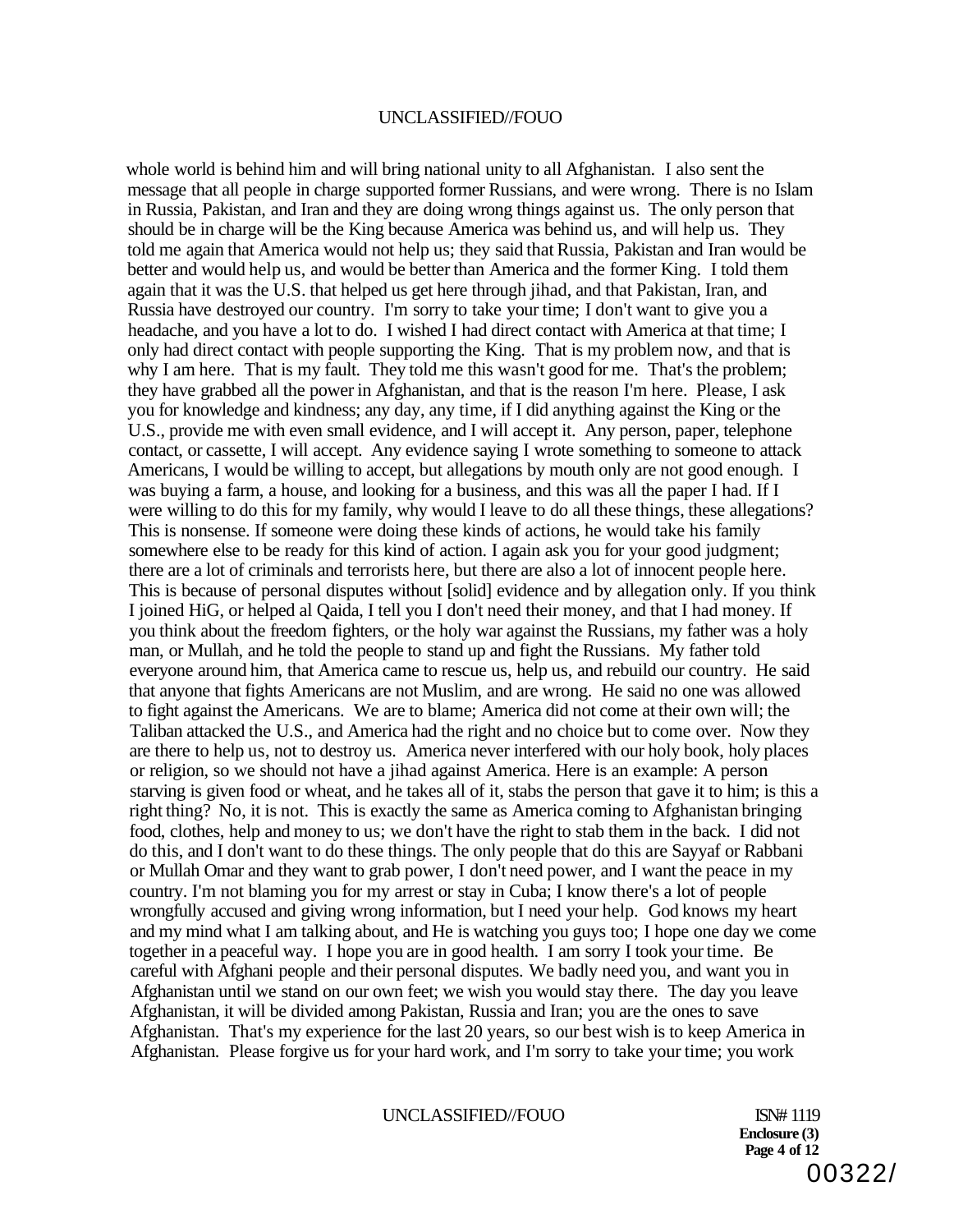very hard for us, and we give you. a lot of trouble. I ask for your forgiveness; I'm sorry to take your time.

Tribunal President: We may have a few questions, but does this conclude your statement?

Detainee: Yes.

Personal Representative Questions to Detainee

Q: Do you remember the year you left the HiG?

A: In Afghanistan, we did not write dates or years, and I cannot write; when the Taliban first came, I left. It was before they captured Jalalabad and Kabul. I was happy when they came at first because I thought they would bring unity or a king; I was happy for no reason because they put me in jail. God willing, I'm in trouble all the time and I don't know why.

Q: One of the allegations is that you were absent from a HiG meeting; had you ever gone to a HiG leadership meeting?

A: When I was a member, I was a young boy and not in that kind of position to be involved with a gathering like that.

### **Recorder Questions to Detainee,**

Q: Where were you born?

A: In the Kabul; District of Tarakheil Village.

Q: What did you do for a living?

A: I was a little boy at that time, and did nothing until I was 14 or 15 years old, and we left Afghanistan for Pakistan.

Q: Did you have a job before you were captured?

A: I have the whole document showing to put the King back into power. I went to Herat to buy used cars, and sell in Kabul. I was going to buy a farm and some houses, and sell back to make money; I have the documents with me. Everything is written down, and I kept with me what I did.

Q: Were you ever a member of any other groups besides HiG?

A: No, we worked for the King, to find people to support him coming back to Afghanistan.

Q: Did you own any weapons?

UNCLASSIFIED//FOUO ISN#1119

**Enclosure (3) Page 5 of 12**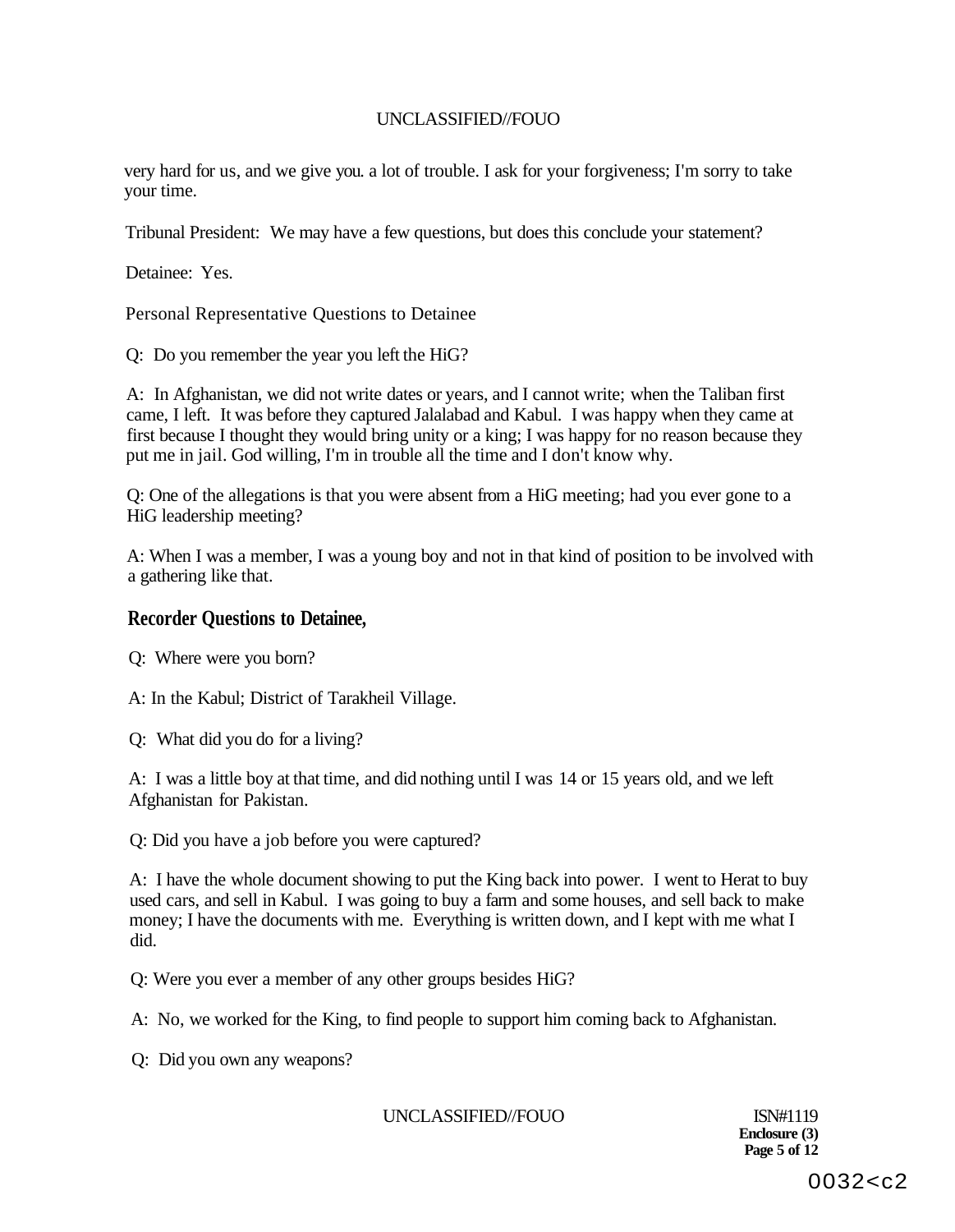A: 1 never bought or sold any. We had only one weapon for our protection; it was a Kalashnikov. Everybody in Afghanistan has one for his protection or a personal dispute.

Q: Did you get any training on how to use the gun?

A: No, never; but I know how to fire it. I did not have any training.

Q: Did you have any knowledge of any attacks on U.S. or coalition forces?

A: If I saw this happening, I would've been happy to tell the Americans; I don't know of anybody that was attacking Americans.

Q: You said you were captured by the Taliban and escaped; why did you go back to Afghanistan after you escaped?

A: Because the Americans came, I went back. Until that time, I was never in Afghanistan.

Tribunal Member Questions to Detainee

Q: Good afternoon; thank you for coming to speak with us today. I'm hoping you can educate us a little bit about the HiG group.

A: After the Taliban, all the people in political groups that were fighting disappeared with their name. Before the Taliban, everybody knew that HiG was a group based in Pakistan.

Q: What was the purpose of the group?

A: There was only one reason, to kick the Russians out from Afghanistan.

Q: You said earlier that older people in your tribe, maybe your family, had pushed you to join this group. Was that why, to fight the Russians?

A: Yes; one of our tribe elders named Qatr (phonetic) joined, and we had to follow him; everybody joined the group, and I told my interrogator everything about this.

Q: Well, we have not seen your file prior to today's Tribunal, so we're trying to ask the best questions based on what we've seen so far. Did HiG have any other purpose other than to drive the Russians from Afghanistan?

A: I don't know; I don't have anything special to say about that.

Q: Did you have any position of responsibility with the group when you were a part of it?

A: No; like I told you before and told the interrogators, I was with a commander named Abdul Khadar; I only had the responsibility for 10-25 people of bringing them sugar, oil and wheat from the city.

UNCLASSIFIED//FOUO ISN# 1119

**Enclosure (3) Page 6 of 12**  00322.3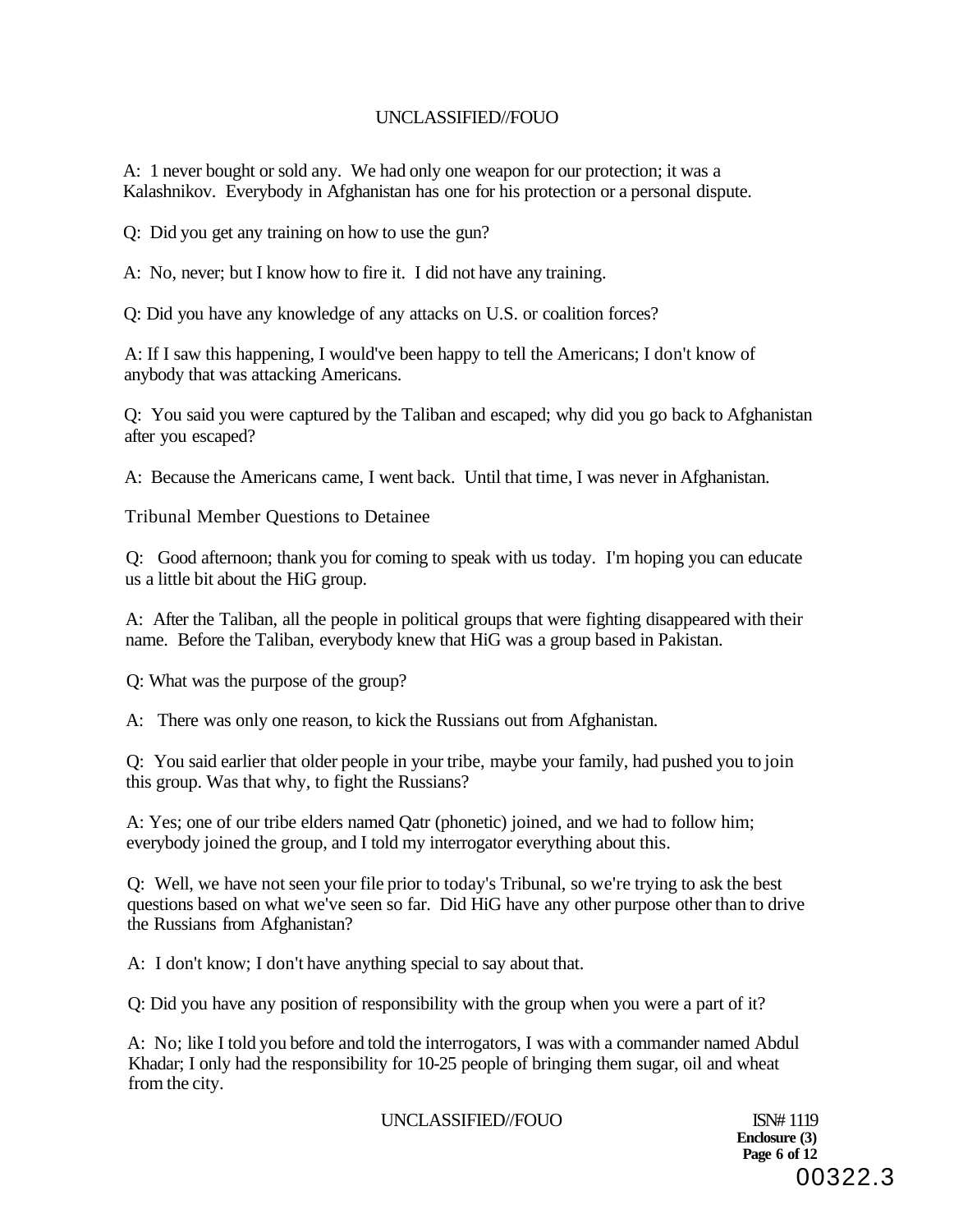# UNCLASS1FIED//F0U0

Q: Have you ever met Mr. Gulbuddin Hekmatyar?

A: One time; a long time ago. I never talked with him personally; I saw his speech one time with a lot of people in Pakistan a long time ago.

Q: What is your opinion of him?

A: I don't want to lie; I will tell you the truth. At that time that I saw him, his actions were right. Now, what he is doing, I don't agree with him.

Q: What we understand now is that he's against the American presence and the Karzai government; is that correct?

A: I don't know now because I'm in prison, but when I was in Afghanistan, I heard on the radio that he was against the coalition.

Q: Do you know if he received support from the Taliban before they came to power and made all the groups go away?

A: He fought against the Taliban, because he was a member of the government with the mujahedin; he fought against them.

Q: So is it true that Hekmatyar did not want the Taliban to rule Afghanistan?

A: Yes. Hekmatyar and Rabbani (Northern Alliance leader) wanted to keep the power, and not give it up to the Taliban. I didn't know his position because Taliban was Muslim; how should I deal with this? Now if they were fighting against the Taliban, they are not Muslim; I think Pakistan and Iran were both using him.

Q: If I understand you right earlier, you said you are here because you supported the King, and the Northern Alliance did not want you to do that.

A: Very clear; yes, that's the only reason.

Q: And to get back at you, they accused you of being HiG to the Americans?

A: Where is the evidence of these allegations? Just one piece of evidence, anything? Actually, I don't know why all of this came on me; Taliban, al Qaida and HIG fight each other. How can one person do all three things?

Q: You said the Taliban put you in jail; why did they do that?

A: Because my personal enemy told them I was HiG.

Q: How long were you in jail before you escaped?

UNCLASSIFIED//FOUO ISN# 1119

**Enclosure (3) Page 7 of 12 00o2£4**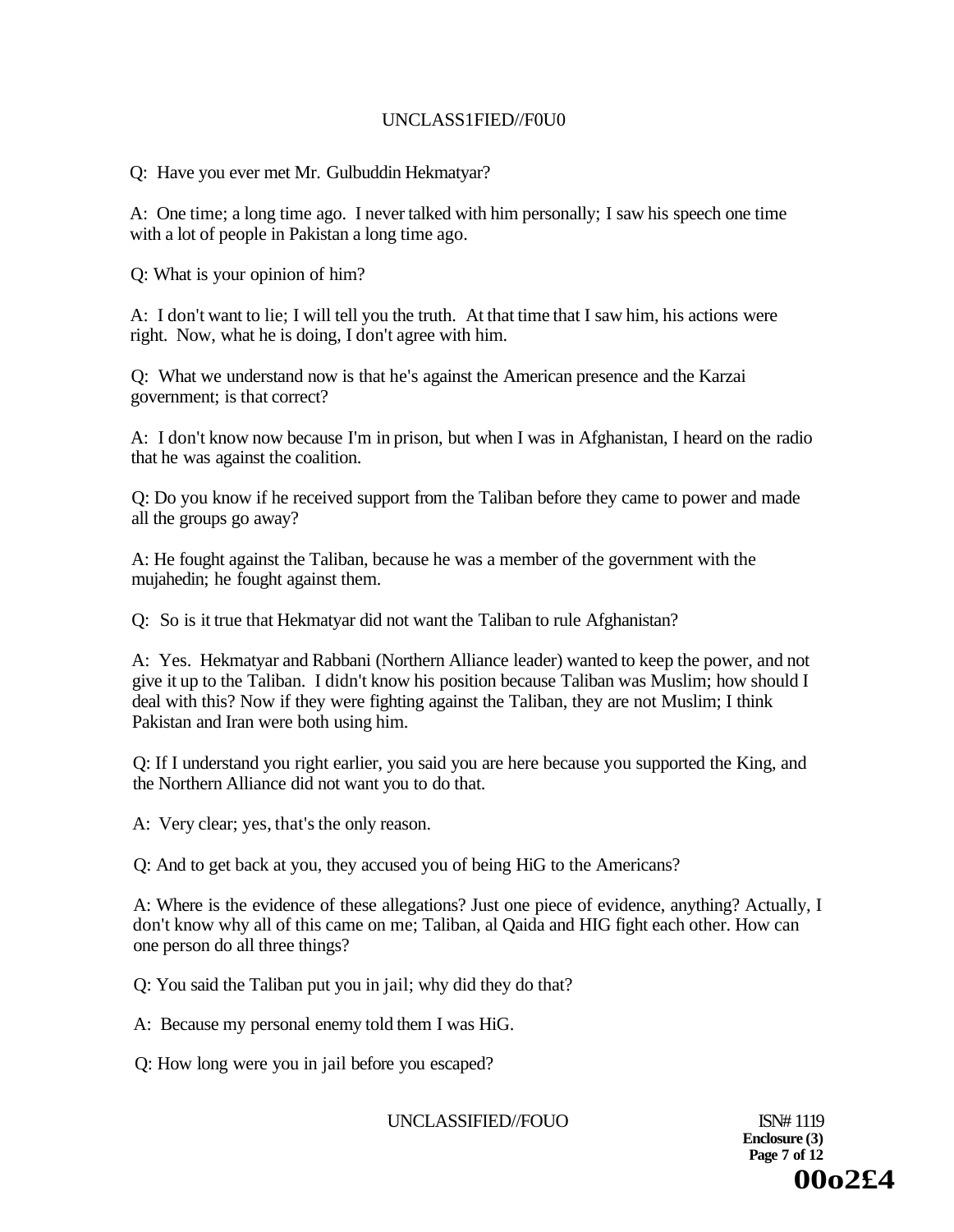A: Two years or less; 18 or 19 months, maybe.

Q: And that's when you escaped to Pakistan until the Americans came?

A: Yes; I never came back until the Americans came.

Q: Do you have a family back home that you support?

A: There's no one; I was the only one to support my family; I don't know what they are doing over there now.

Q: You mentioned personal enemies; do you have a specific person in mind, or can you give us an example of one of your personal enemies?

A: I don't know now, but when I was in Kabul it was Daoud [David] Pansheri Massoud; he was the President of the Secret Police.

Q: And what was his position?

A: He was the President of the Central Secret Police in Afghanistan.

Q: You've been in Cuba how long?

A: Last year, after the holy month of Ramadan, about 15 to 16 months, and I was in Bagram 4 months before that.

Q: Very shortly the Tribunal Members will be reviewing classified data by ourselves, with no one around; during that time, we'll be reviewing papers about past interrogations you've had. Is there anything you can think of in these interrogations you wish to change or amplify, to better explain something we may see?

A: I don't know if an interpreter or linguist said anything wrong; I don't have anything to explain otherwise, because I told the truth. One thing new here today, was the allegation about storing weapons. Another thing new was about the leadership meeting I was absent at

Q: To your knowledge, are there any other Detainees here that you knew while you were in Afghanistan?

A: I have given the name of someone I hope can give some evidence; he is here and he may know that 15 years ago I left everything behind; these accusations are only by mouth. Fifteen years ago, and now I have nothing to do with this now.

Q: So you weren't arrested with anybody else that's currently here, or you know no one in the camp that you knew in Afghanistan?

A: Nobody else was arrested with me. What kind of information do they have?

# UNCLASSIFIED//FOUO ISN# 1119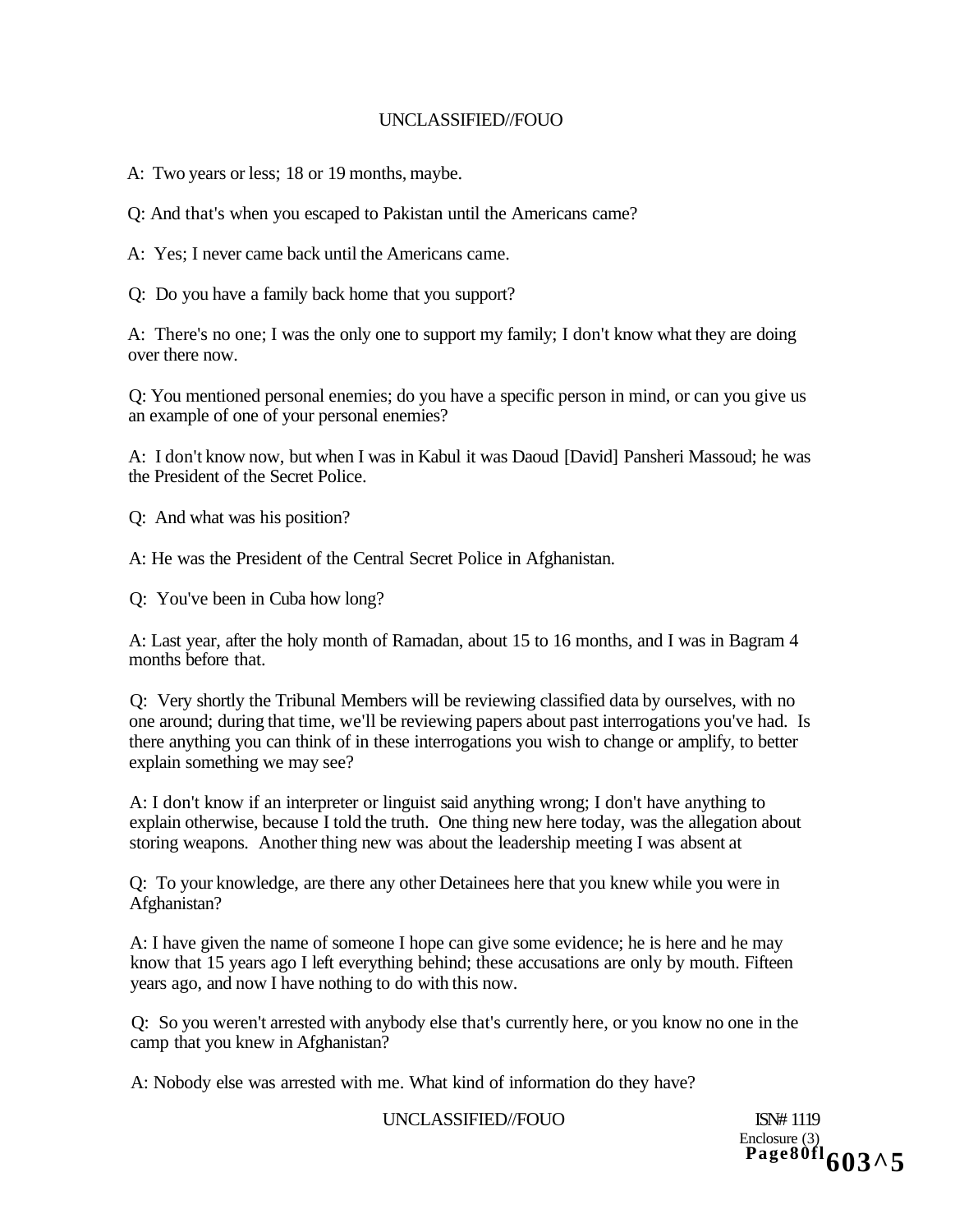Q: I was looking for any friends or acquaintances you may have had, before you were taken into custody that would be here in Cuba now.

A: Which prison; American or Taliban?

Q: Here.

A: Those people, some I know now; I know one person that was arrested before me, and I gave the name to the Personal Representative.

Personal Representative: It's not obvious; I would have it

Tribunal President: Would it be the in-camp witness he requested?

Personal Representative: OK, very good; (addressing the Detainee) was it Haji Nazrat Khan?

Detainee: Yes.

*The Tribunal Member then continued his Questions of the Detainee.* 

Q: One last question or statement You seem to be very, very cooperative.

A: I know 1 have no education, but I know what is wrong and right. The American presence on our side in Afghanistan is good for us.

Q: I wonder why you're still wearing an orange uniform, and are not wearing a white or tan uniform.

A: Yes, I've only been in this [color] two days.

Q: What color were you before?

A: White. I argued with some guys; one guy was bad, but I was bad too because I should've shut my mouth.

Q: One dispute, and you're in orange?

A: Yes, the military's very strict, but that is not a big problem. When I met the Personal Representative, I was in white clothes; I never lied to you, and everything I say I have evidence (for).

Tribunal President Questions to Detainee

Q: The dispute you recently had that caused you to change uniform colors; was it with other Detainees?

UNCLASSIFIED//FOUO 1SN# 1119

Enclosure (3)<br> $\mathrm{Pa}\,\mathrm{ge}\,\mathrm{9}\,\mathrm{of}\,\mathrm{g}\,\mathrm{_{0\,3\,2}\,^{\wedge}\,6}$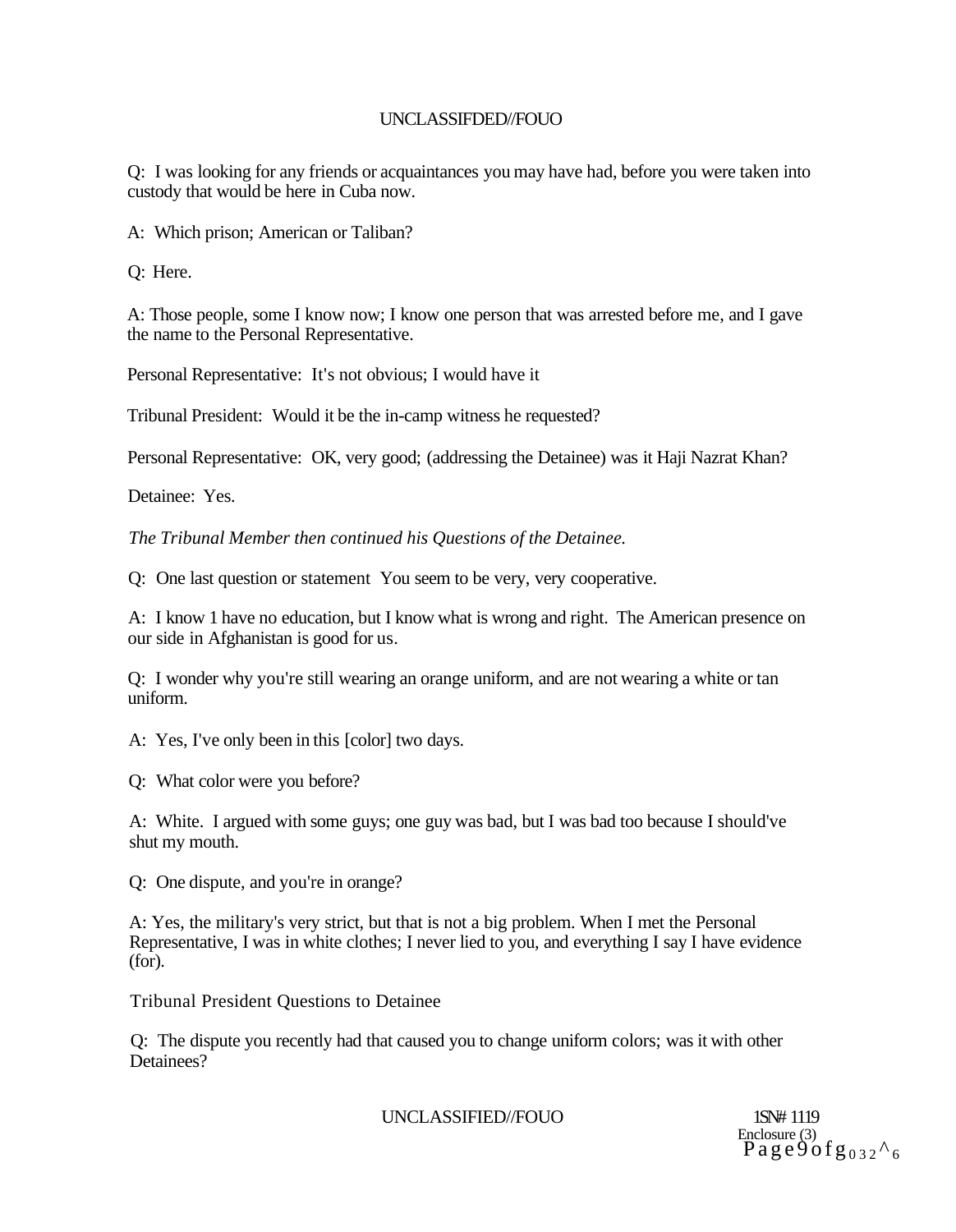A: Yes, with another Detainee. He started it first, and he was bad, but I was bad, too. I should keep my mouth shut. It's hard when you're wrongfully imprisoned; sometimes I think of my kids and family, and get upset.

Q: I understand. You had requested two witnesses; one, the in-camp witness, we will hear from shortly when your Personal Representative presents his statement to us. The other witness is in Afghanistan, and unfortunately, we don't have him reasonably available today; I'm interested in knowing what information he may provide to this Tribunal, what he might say, or information he might provide on your behalf. Could you share with us what you think he would be able to provide today?

A: First of all, he would tell you about the house that Mullah Izat gave to me; I'm not accusing him, but he gave me the house. Since he gave it to me, I could not say if it belonged to the Taliban that ran off, or anyone else. All I can say to anybody, is that it is my house, and I can't find another excuse. He gave the house to me. If you were in Afghanistan and wrongfully accused someone, you would be looking for an enemy. The reason I say I am accusing him of this is because he knows he gave it to me.

# *The Tribunal President then thanked the Detainee for his statement and participation, and confirmed no other Tribunal Members had questions. He then asked the Detainee if he had any further information important to present at this time.*

Detainee: I don't have a specific thing to say, but thank God you are smart, educated people. But I want to say something; please, I want the best knowledge of your judgment of the evidence in the Tribunal. The person, I gave the name, the President of the Secret Police, wrote a note to arrest me. He showed me the whole paper personally. He wrote on the paper to give an order to arrest me; he has connections with HIG, al Qaida and Taliban. When the police wrote the letter to another commander in Kabul, named Topan. Mr. Topan is with another commander now, but was with us to work for the former king. He told me and showed me this paper. Mr. Daoud wrote him to find me and arrest me. I didn't give much thought to it, because I said America would not turn a blind eye, and would look for evidence. Even the Americans, if they arrest me, will ask for the evidence. There's no evidence, and since I didn't do anything wrong, the Americans will release me after two or three days. He warned me not to go to the city, but I said I have nothing to hide. I heard that American laws and courts want evidence, and follow someone a long time before they arrest them; they **will** not just arrest people on the street. If I knew what I know now, I would've run again from Kabul or Afghanistan to somewhere else. The majority of Afghanistan is happy you are there. It's OK, and I'm smart enough to understand, but be careful of doing wrong things and not considering evidence seriously, because people will get upset with you and not support you. Whoever is in charge in Afghanistan, let them know, that if anyone accuses anyone, to ask for evidence before you arrest them. These things happen all the time, and will not be good for the Americans' name. It would be hard to understand the people in the future if this continues. I know about American law, and human rights, and the nice, disciplined government, and I want them to succeed. They have the best system and the best government in the world. America helped build Saudi Arabia, and it is now built; Iran and Pakistan were also helped and rebuilt by America. That's my best wish and hope is that America helps to rebuild Afghanistan. We are starving and have no food, streets, homes

#### UNCLASSIFIED//FOUO ISN# 1119

**Enclosure (3) Page 10 of 12 00o2£7**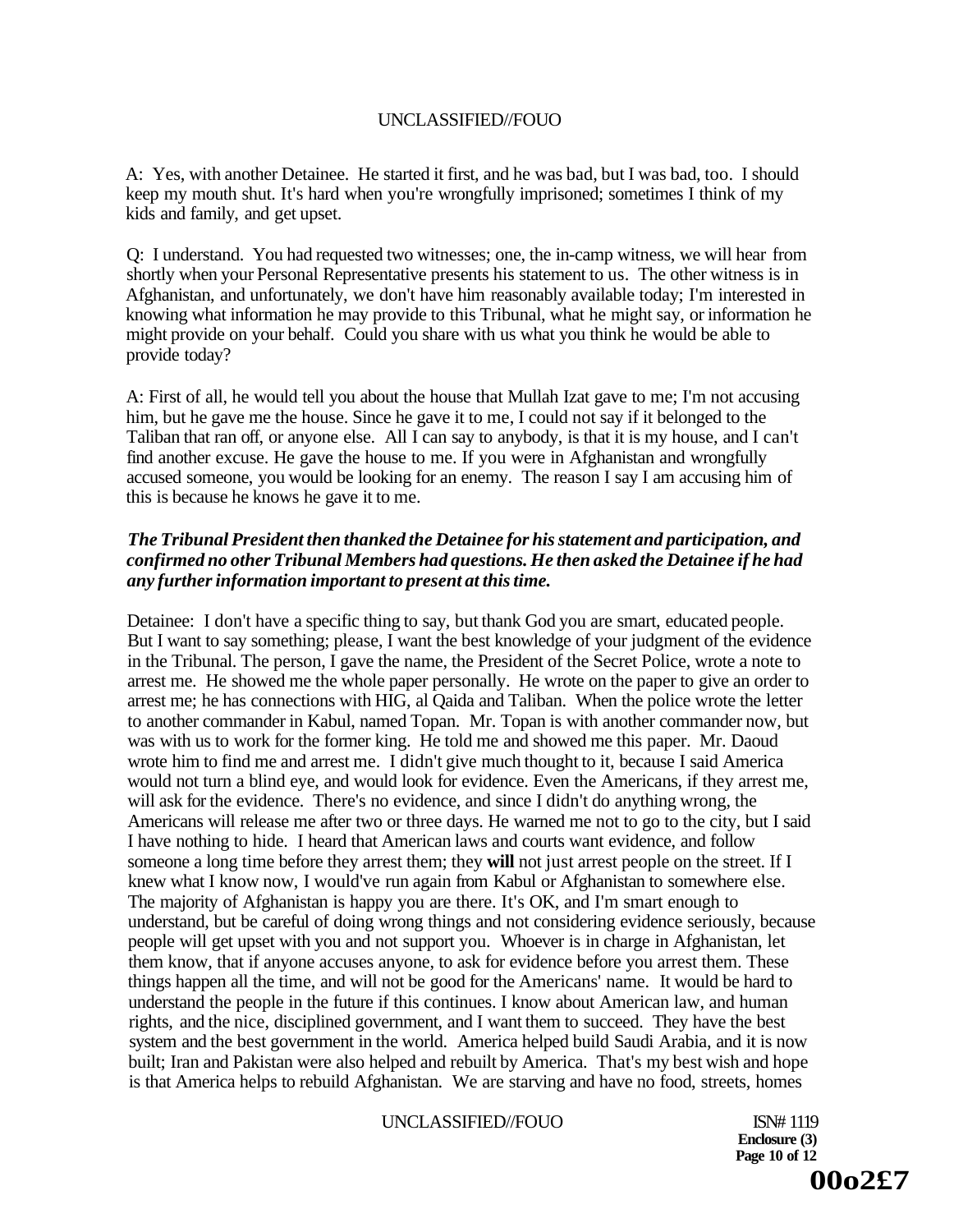or schools; we need this from you. Please, help us. If we don't understand each other and do the wrong things, it will be bad and the country will not be built; it will be our problem. That's what I think, from my heart to you. I talk from my heart; I don't have any problem with that.

Tribunal President: We will certainly take everything that you have provided us today, and give it serious consideration as we make our decision.

Detainee: I don't ask this just because I wish to be released. I want you to help the people in Afghanistan, the majority. I know that any Tribunal [decision] I am ready for, because I did nothing wrong and I'm innocent. Afghans should be rebuilding themselves and dealing with these problems, nobody else. Thank you very much.

*At this time, the Personal Representative presented the Witness statement (Exhibit D-b) to the Tribunal, and indicated he would read it aloud to the Tribunal The Personal Representative requested the Witness attend personally, but the witness stated he was in poor health, and wished to present a statement instead The statement was compiled from a question and answer session conducted by the Personal Representative.* 

Personal Renresentative Questions to Witness fExhihit P-M

Q: Do you know the Detainee?

A: Yes, I've known his father very well for a long time.

Q: Was the Detainee a member of HiG?

A: Yes.

Q: What were his duties with the HiG?

A: He was serving under Commander Khadar during the Russian jihad. I don't know what his specific duties were.

Q: Did the Detainee quit the HiG?

A: Yes. He got out of the HiG when the Taliban came to power. He went to join the Taliban, but they put him in jail for two years. He eventually made a hole in the wall, and escaped from jail.

Q: Why did they put him in jail?

A: I don't know.

Q: Where did he go after he escaped the Taliban jail?

A: I don't know for sure; he probably went home.

### TJNCLASSIFIED//FOUO ISN# 1119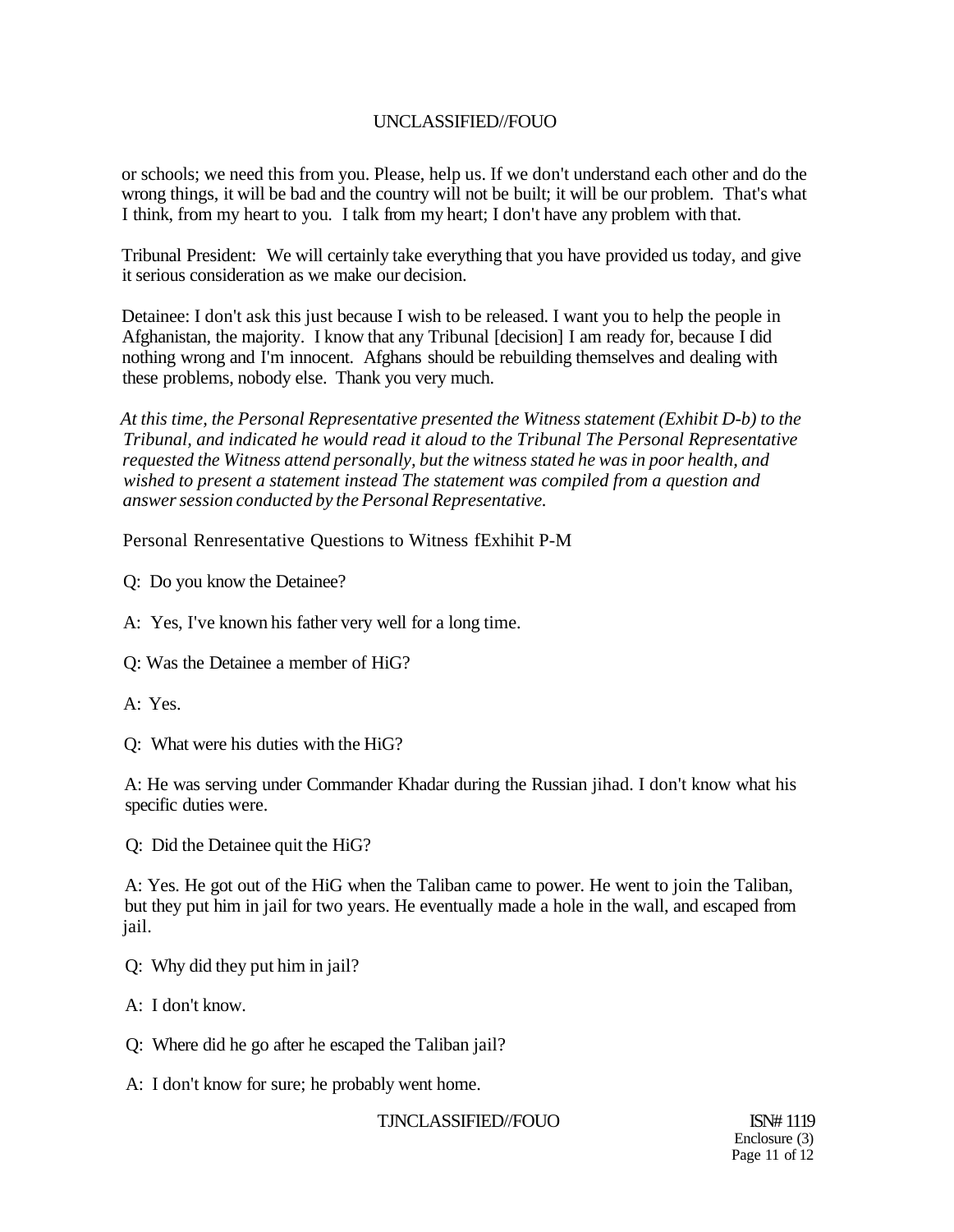Q: Is there anything else you can tell me about the Detainee?

A: I've told you everything I know about him.

*This concluded the presentation of the Witness statement, Exhibit D-b. The Tribunal President then explained the remainder of the Tribunal process to the Detainee. The Tribunal President again thanked the Detainee for his testimony prior to adjourning; at that time, the Detainee interrupted and stated the following:* 

Detainee: Sorry to all of you; forgive me for giving you a headache, and taking your time.

Tribunal President: Not at all. That's our responsibility; we were here for you today.

Detainee: Because we're all [supposedly] al Qaida here, we give you a hard time, all the time, and you work very hard for us. That's al Qaida's job; to give you a hard time. I just wanted to tell you something to [make you] laugh. Forgive me for saying this in front of you.

Tribunal President: Have a good day.

# *The Tribunal President then adjourned the open session.*

# **AUTHENTICATION**

**I** certify the material contained in this transcript is **a** true and accurate summary of the testimony given during the proceedings.

Colonel, U.S. Marine Corps Tribunal President

UNCLASSIFIED//FOUO ISN# 1119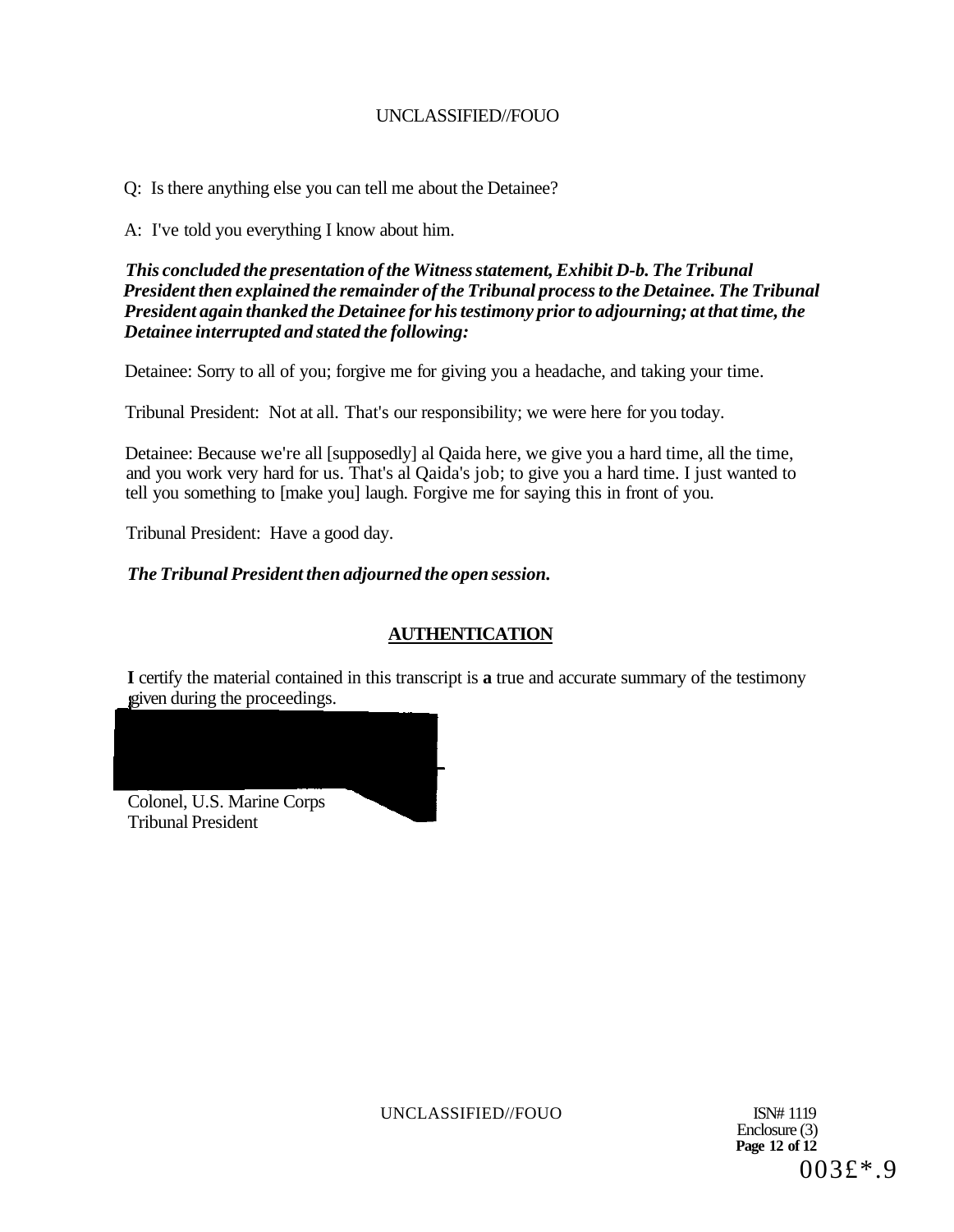Name: Haji Nasrat Khan (ISN 1009)

Interview conducted 3 Dec 2004

1 told Haji Nasrat Khan that Haji Hamidullah (1119) had asked him to be a witness for him at 1119's tribunal. I asked 1009 if he knew 1119 and would he willing to be a witness for him. He told me that he did know him, but that he (1009) was in poor health and4fefttdid not want to personally attend the tribunal. He asked me to write down what he said and provide that to the tribunal as his testimony.

Q: Do you know Haji Hamidullah? A: Yes. I know his father very well and for a long time.

Q: Was Haji Hamidullah a member of the HIG? A: Yes.

Q: What were his duties with the HIG?

A: He was serving under Commander Qader during the Jihad against the Russians. I don't know what his specific duties were.

Q: Did Haji Hamidullah quit the HIG?

A: Yes. He got out of the HIG when the Taliban came to power. He went to join the Taliban, but they put him jail for 2 yrs. He eventually made a hole in the wall and escaped from the jail.

Q: Why did they put him in the jail? A: I don't know.

Q: Where did he go after he escaped the Taliban jail? A: I don't know for sure...he probably went home.

Q: Is there anything else you can tell me about Haji Hamidullah? A: I have told you everything I know about him.

As given to Personal Representative on 3 Dec 2004.

Exhibit D-b *032do*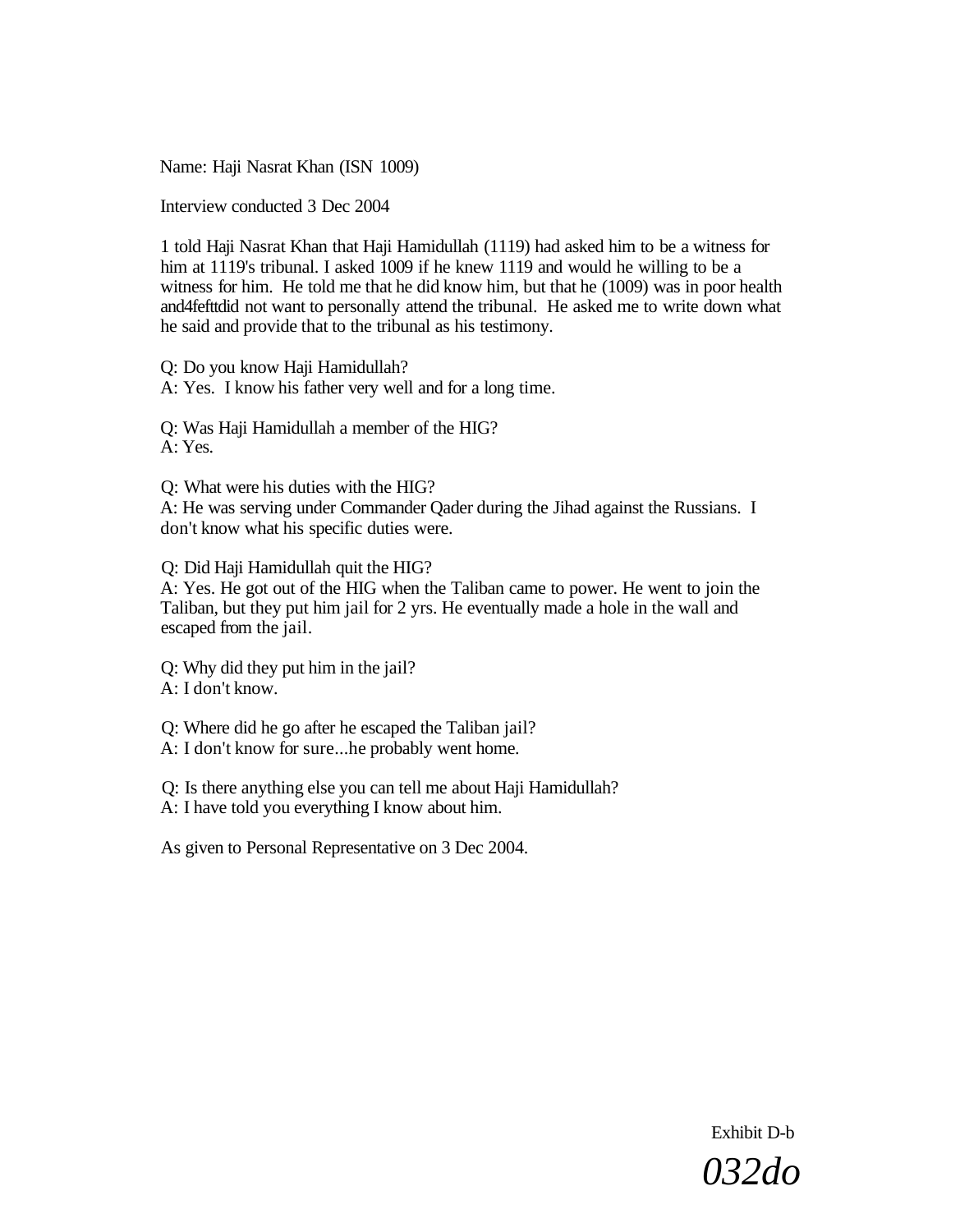### *When asked by the Tribunal President if the Detainee understood the CSRT process, the Detainee stated, "No."*

Tribunal President: What about the process do you not understand?

Detainee: The Tribunal process.

Tribunal President: This is a non-judicial hearing. We are not here to punish you. We are here to determine if you have been properly classified as an enemy combatant. We come here with an open mind. We have not seen any evidence for you or against you. We will hear the unclassified evidence, we will hear your statements as they pertain to the unclassified evidence, and we will close the open session and hear the classified evidence. Because of the national security nature of the classified evidence, we view that and read that in a closed session without your presence. Then, the three of us will make a determination based on all the evidence that we have heard and read of whether or not you have been properly classified as an enemy combatant. If we determine you have not been classified properly and you are not considered to be an enemy combatant, you will be released and sent home as soon as possible. If we confirm your status as an enemy combatant, you will be eligible for other processes that will review your status and determine whether you remain a threat to the United States or its allies. I will continue to touch on these items that explain the process as we proceed. At this time, do you have any other questions concerning the Tribunal process?

Detainee: No.

# *After the Tribunal President reviewed the Detainee Election Form (Exhibit D-a), the President made the following comment:*

Tribunal President: The form shows you have requested no witnesses although you had requested that your passport be produced. Unfortunately, the Personal Representative conducted a check and was unable to locate your passport.

### **Detainee's Summarized Sworn Statement**

### *After electing to take the Muslim Oath, the Detainee made the following statement with assistance from his Personal Representative:*

Personal Representative: The Detainee and I met on 2 November 2004, for approximately forty-five minutes. During that meeting, I reviewed the checklists going over the Tribunal procedures, explained the definition of an enemy combatant and reviewed the unclassified evidence, which states the government believes he fits the category of an enemy combatant. The Detainee expressed some frustration and surprise at the pieces of evidence brought against him, but we nonetheless had a cooperative meeting and were able to go over the entire unclassified summary. I reviewed each of the points, and then gave the Detainee an opportunity to highlight them.

> ISN#337 Enclosure (3) Page **1** of 15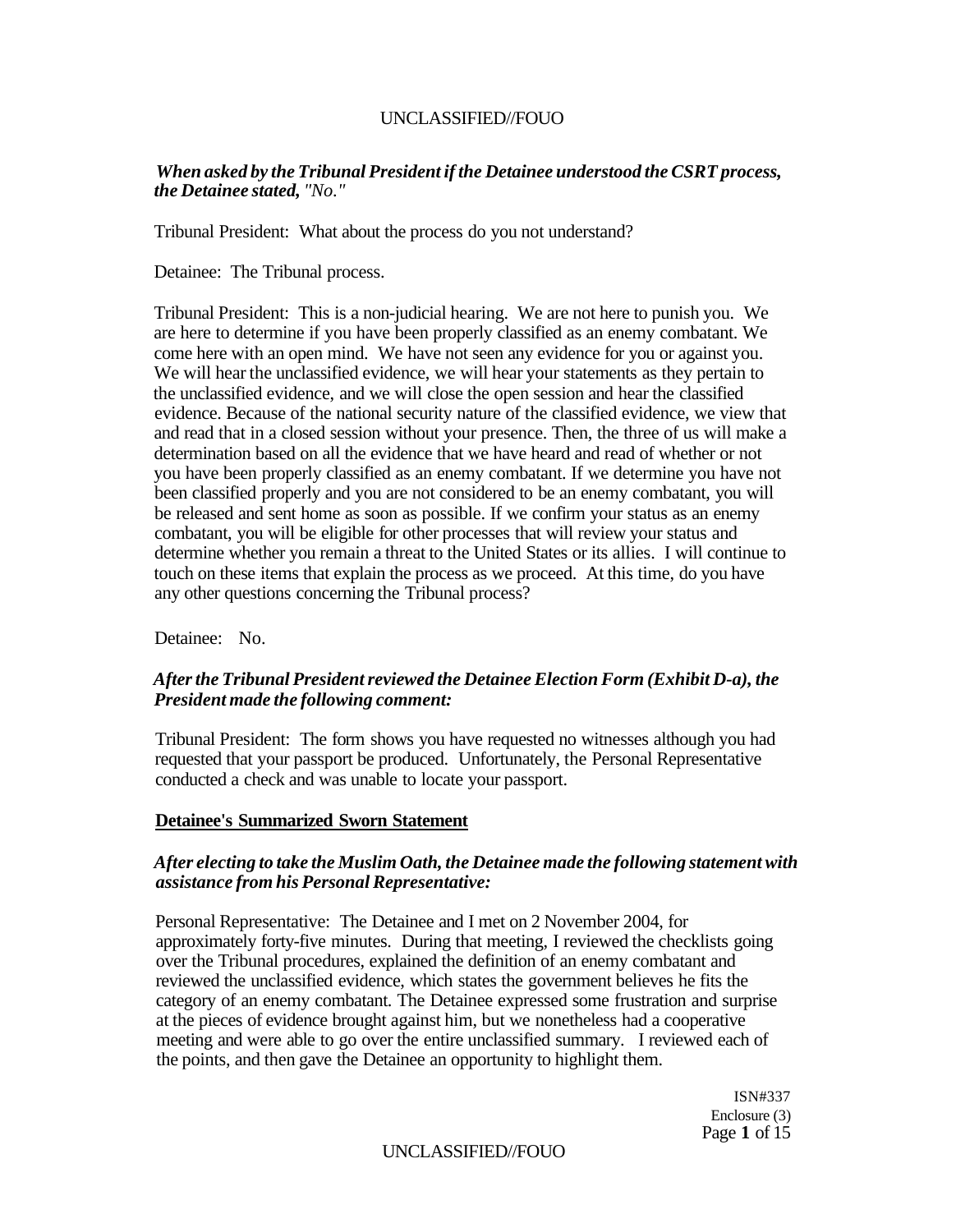Personal Representative: *Regarding traveling from Saudi Arabia to Iran via Syria in July 2001,* it was before the 11 September 2001 attacks.

Detainee: I told you I didn't know the exact date.

Personal Representative: Okay. We then talked about the 11 September attacks and the Detainee mentioned it was before those attacks.

Detainee: No.

Personal Representative: To the best of my recollection, we talked about the 11 September attacks.

Detainee: No, I didn't remember that being mentioned.

Personal Representative: Then we have a discrepancy in my recollection of that.

Tribunal President: We will certainly allow the Detainee an opportunity to correct it for the record.

Personal Representative: I believe you also stated that yes, everyone travels, and you did travel. You also stated your passport was shown to you at one of your interrogations while here in Cuba.

Detainee: He showed me a copy of the passport.

Personal Representative: Which, sir, as you saw in the Detainee Election Form, I checked with "Detainee property" and they did not have a copy of that passport.

Tribunal President: I would like to identify the fact that we still want to continue to search - both the Recorder and the Personal Representative - to attempt to recover or locate a copy of the passport. If it could be located, I think it would be relevant.

Personal Representative: As a matter of record, on the Detainee Election Form, I did make a request to the intelligence people to locate the passport.

Number two; *the Detainee is associated with a Saudi providing relief to a refugee organization.* You stated to me this is correct.

Detainee: Yes.

Personal Representative: Regarding point three, *the Saudi is a known operative for al Wafa*, you stated you knew nothing about this person. Do you have anything else to add?

Detainee: I have a lot.

**ISN#337 Enclosure (3)**  Page 2 of 15<br> $nck-V$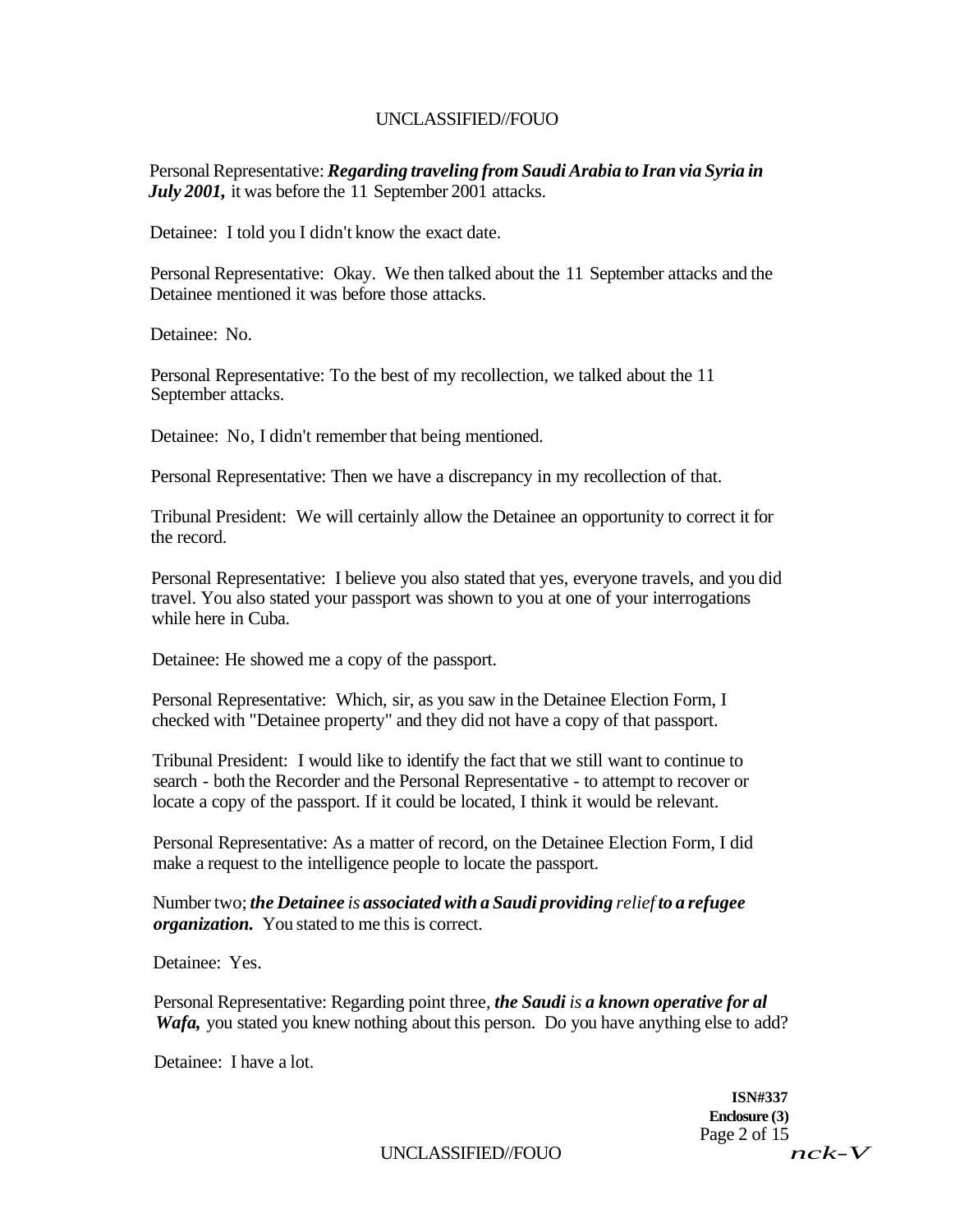Personal Representative: Would you like to add it now or later?

Detainee: I don't know, anytime.

Tribunal President: If it applies to this particular point, it might be best to add it now.

Detainee: After the Personal Representative finishes I will speak.

Tribunal President: All right When you do speak, if I can remind you to speak louder please. Thank you.

Personal Representative: Point number five, *the same Saudi facilitated the Detainee's illegal entry into Pakistan,* and regarding his admission in point seven, *the Detainee admitted to being a terrorist,* he had a number of things to say about this and the overall pieces of evidence.

I would like to add as a point of record; yesterday I was approached by two individuals who were his interrogators for some time. Apparently they had met with the Detainee after our 2 November 2004, meeting. He had told them about a person who explained to him that the government had this piece of evidence against him. They contacted me and we had a face-to-face meeting and they showed me a piece of an unclassified paragraph in a message. They told me that statement as reflected on the unclassified summary was perhaps taken out of context. They stated to me that his admission to being a terrorist (I'm paraphrasing the conversation) was made at a time when he was frustrated and extremely mad and being sarcastic. The Detamee threw his hands up and said 'all right, you got me, I'm a terrorist' The interrogators felt it necessary to bring that to my attention. They have known and have been interrogating the Detainee for quite some time. Again, this is in their assessment. Our conversation touched on the view that the Detainee may be one of the least likely people to be an enemy combatant

I told them that I would look into this and meet with the Recorder and I would present this to the Tribunal. I met with the Recorder the same day, and that was yesterday. That is the essence of the unclassified evidence and the essence of the meeting we had on the second.

I would also like to mention - correct me if I'm wrong -1 believe you (Detainee) stated to me that you were never in Afghanistan.

Detainee: Yes.

Personal Representative: That you were turned over by Pakistan for money.

Detainee: Yes

Personal Representative: You have been here, in Guantanamo, for three years.

**ISN#337 Enclosure (3)**  Page 3 of 15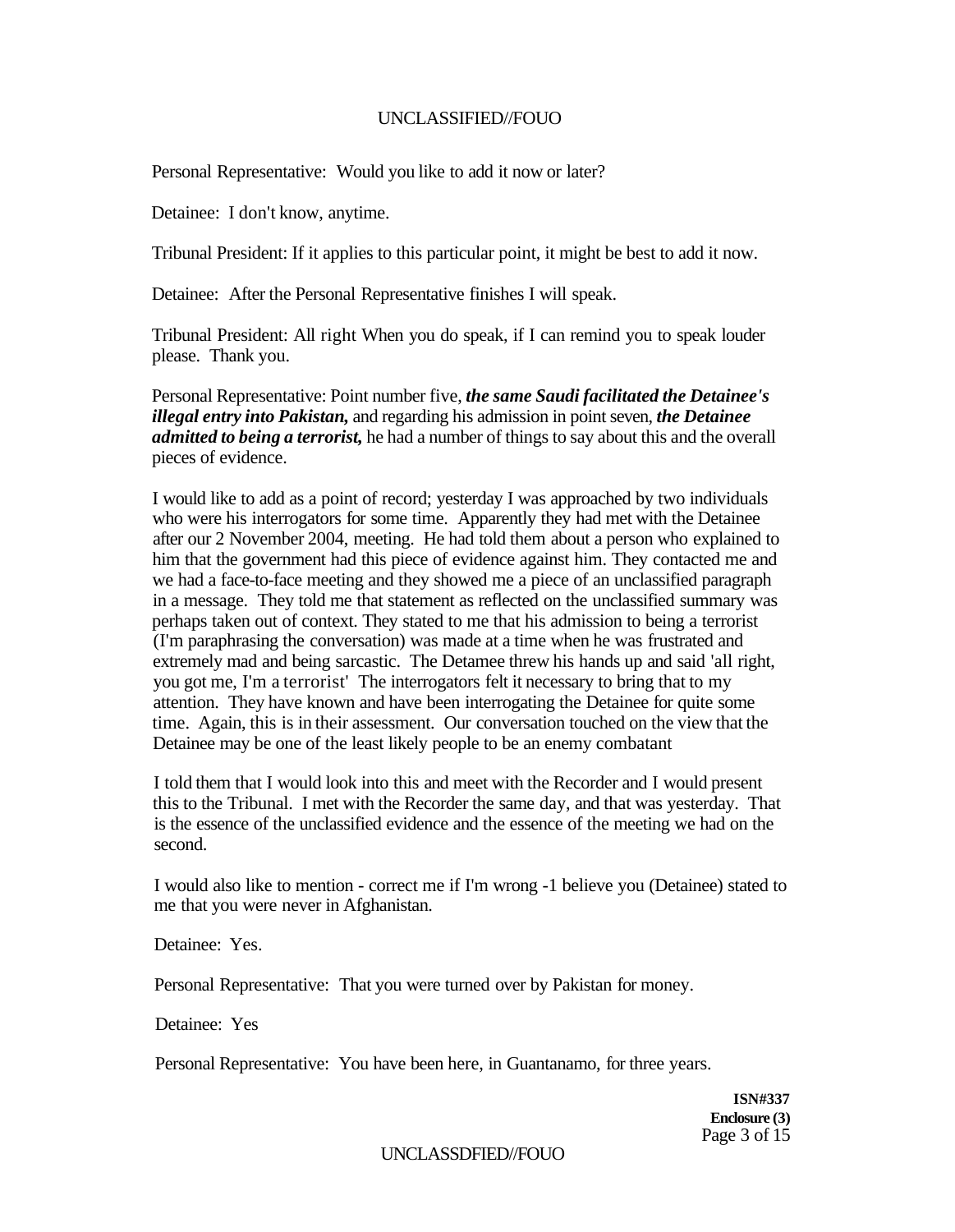Detainee: Approximately.

Personal Representative: You made several references, which I won't go into, about this process and your stay being like a big play,

# *When the Tribunal President asked the Detainee if he would like to add anything to the comments, the Detainee stated the following;*

Detainee: Yes, I would like to speak.

Tribunal President: Please do, and please speak up.

Detainee: First, I would like to thank the President of the United States for giving me the chance to appear here and speak on my own behalf. I am sympathetic to the American people for what happened to them but I would also like to state that I had nothing to do with what happened. I would like to thank everyone who is present here for giving me the chance to appear and defend myself. I have never heard of any court system in the world with something such as classified evidence. If there is such a thing as an enemy combatant, what I know of an enemy combatant is someone who carries a weapon and fights or someone who is captured on a battlefield. I wasn't captured on a battlefield. I never traveled to a country that was fighting or was an enemy to the United States or anyone else.

Regarding the evidence presented, this is not evidence, it just states normal things. The fact that I traveled from Saudi Arabia to Iran or Syria, this is a normal thing; it's not evidence. Also, my country permits me to travel to these places. As I pointed out to my Personal Representative, my passport doesn't say any of these countries are forbidden for me to travel. Also, I have no problems with the United States or its allies. I don't have a problem with any country.

Regarding paragraph two, yes, I did meet this person in Iran. He gave money and help to people. It was a humanitarian effort I don't have a strong relationship with this person.

Regarding the third point, I learned here this person was working for al Wafa, I didn't know it before. I didn't even know what al Wafa was. If you say this person is working for al Wafa and al Wafa is a terrorist organization, then I have nothing to do with this. I don't even know exactly what al Wafa is or where it is located.

Point number five is correct. But, if it is true I entered Pakistan illegally, you have no right to arrest or capture me regarding this point or to say I am an enemy combatant. If this was a problem, then the Pakistani government is the one that should be punishing me for entering their country illegally. I didn't know that my entry into Pakistan was illegal until I came here. It was during the interrogations that I found out

> ISN#337 Enclosure (3) Page 4 of 15

UNCLASSIFIED//FOUO

00«i2o4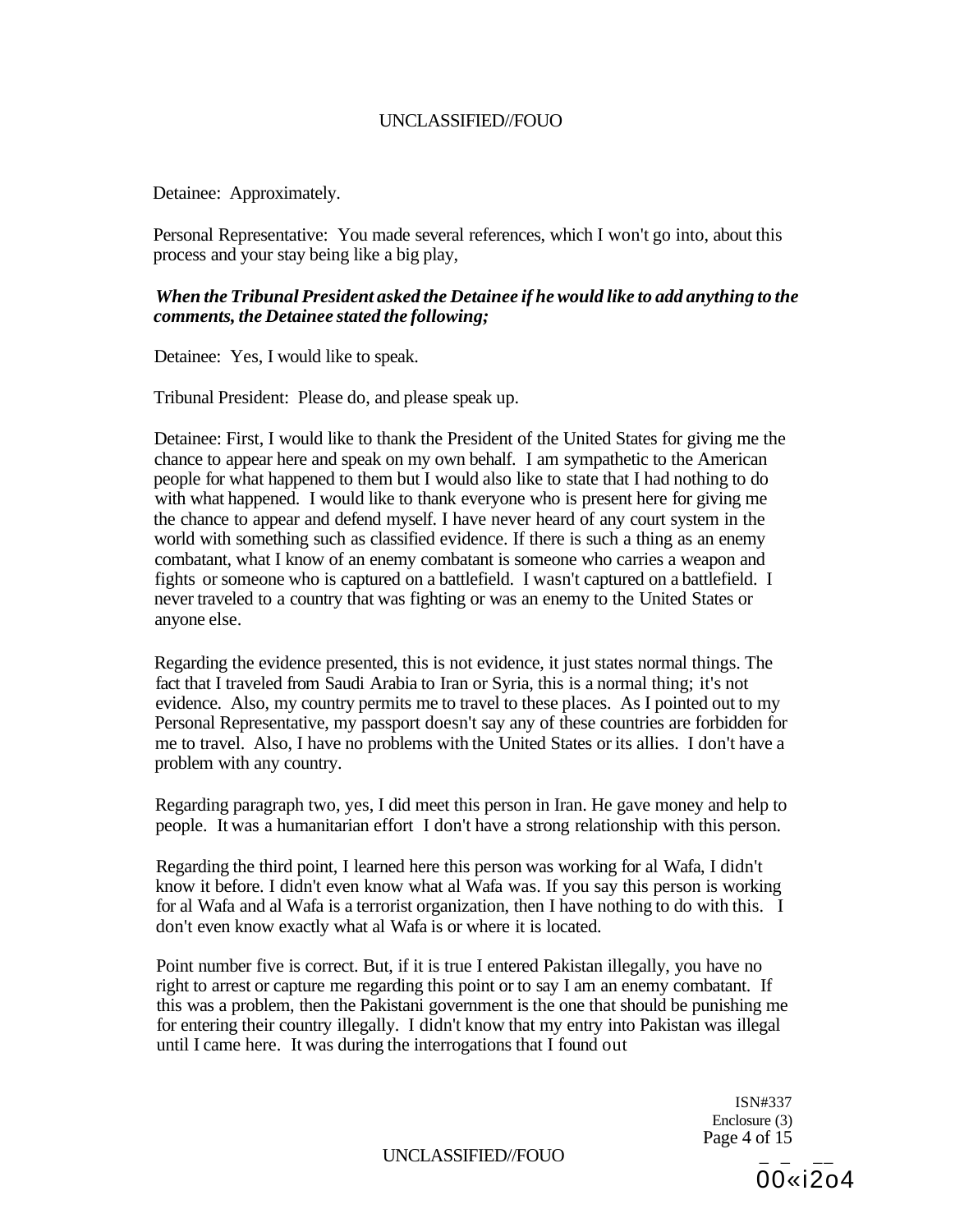Point number six is correct, but I am not sure of the date. It is normal that the Pakistani authorities had arrested me. I entered their country illegally. The fact they turned me over is also normal because they found out I was an Arab and that is also another reason why I was arrested. The Pakistani people are very poor and for them to have sold me for money is something that was very big to them. I will say this again, this doesn't mean or prove I am an enemy combatant

Point seven, as I told the Personal Representative, I never said I was a terrorist. Secondly, I take sleeping pills and medication to calm my nerves. I am very emotional, but I never said I was a terrorist. In the interrogations they said they would write it down that I was a terrorist I told them if they were going to write something that was a lie then go ahead and write it

That is what I have, thank you for listening.

Tribunal President: Thank you for your testimony.

Questions to Detainee bv Personal Representative;

Q: How well did you know the Saudi that worked for the relief organization?

- A: First of all, I didn't know that person except for when I met him in Iran. You can review my file and review this fact.
- Q: That same Saudi helped you get into Pakistan?
- A: Yes.
- Q: Why did this person have to help you get into Pakistan illegally?
- A: First, I didn't know my entry into Pakistan was done illegally. Secondly, I wanted to check into a hospital. I didn't want to give out money to people or anything like that That was what he was doing. He suggested I go with him and I did. I wanted to check into a hospital, that is why.

### Questions to Personal Representative bv Tribqnal Members:

Q: There may be a discrepancy in the Detainee Election Form. It's mentioned here that the Detainee said his passport was properly stamped to reflect his Afghanistan travels. I understood the Detainee to say he never traveled to Afghanistan.

A: If we can get a clarification, that may be an error on my part.

Detainee: You said I didn't travel to Afghanistan.

ISN# 337 Enclosure (3) Page 5 of 15

UNCLASSIFIED//FOUO *QQ32\*>*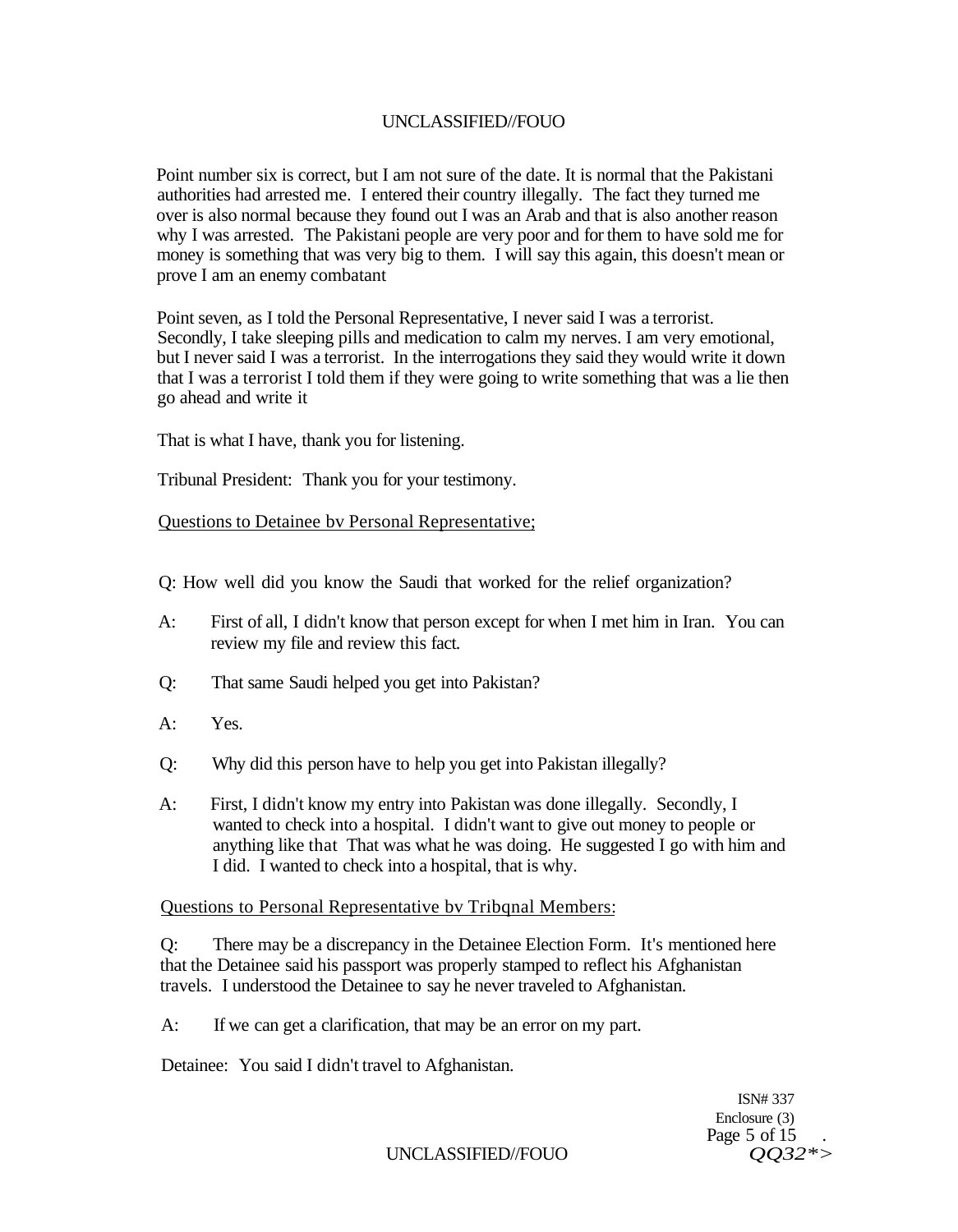Personal Representative: I asked him.

Detainee: Maybe you should clarify that so we don't put anything false down.

Personal Representative: Yes sir, I did state during our conversation that he told me he never traveled to Afghanistan.

Personal Representative to Detainee: Can you tell me what proper stamps were put on your passport?

Detainee: There were many stamps. But I didn't tell you there was a stamp for Afghanistan. I never even went to Afghanistan. 1 told you to review the passport so you could verify this.

Personal Representative: Right, my thing was to review the passport, Sir. I believe I made an error because I needed to review it to see that it was stamped.

Tribunal President: So that it showed no Afghani stamp.

Personal Representative: Yes, sir. According to our session, the statement should reflect that his passport was properly stamped and does not reflect travel to Afghanistan.

Tribunal President: In that case, that is all the more reason we should continue to make an effort to locate the passport or a copy of it.

Personal Representative: Yes, sir.

Tribunal President: Once located, we will give it consideration as we make our final report.

Tribunal Member: At this point in the proceedings, I am going to presume that the Detainee has not traveled to Afghanistan.

Detainee: Not just consider, this is the truth.

Personal Representative: He (Detainee) did state to me that he did not travel to Afghanistan.

Tribunal Member: I understand, thank you.

If you are hearing some of the same questions from us that you have heard in the past, I apologize in advance. But this is because we have no information about you other than what you have told us today.

> ISN#337 Enclosure (3) Page 6 of 15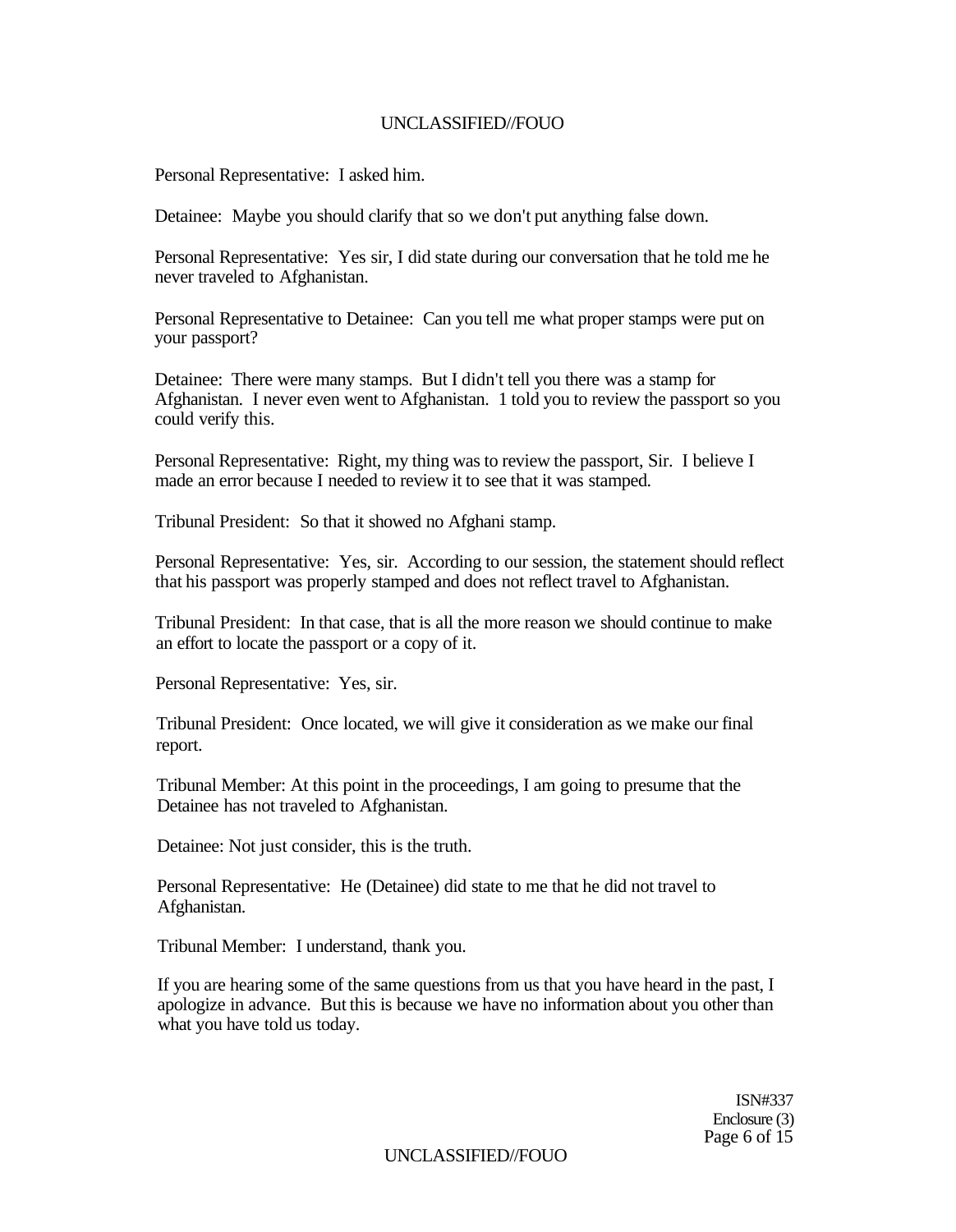### **Questions to Detainee bv Tribunal Members**

Q: For what purpose did you travel to Iran in 2001 ?

- A: Like I have told you, and it is written in my file, for tourism.
- Q: What were you going there to see?
- A: Tourism. Like I told you. I don't think you should object or ask why I went there.
- Q: I don't object. I was just interested to know what sights you saw there.
- A: I went for fun and to look at women. It was inexpensive to go there. I wanted to go there. It's in my file.
- Q: At what point did you start to become interested in working with refugees?
- A: I didn't say I worked with refugees.
- Q: I thought you were somehow involved with providing relief to refugee organizations. Is that not correct?
- A: First, you should read my file completely before speaking with me. I will tell you again that I didn't go there to give people money, help or anything like that. I told you, I went there to check into a hospital. The person with me was the one who went there. I didn't know him from before I met him in Iran.
- Q: So, it was the other gentleman who was involved in relief of refugees, but not you?
- A: Yes, according to what he told me.
- Q: You became ill when you were in Iran and had to go to a hospital?
- A: Yes, I was sick from the beginning. I drank a lot of alcohol and my colon bothered me. That is the reason I needed to go.
- Q: They didn't have proper medical care in Iran to help you? You needed to go to Pakistan for help?
- A: I didn't say the hospitals were good or bad in Iran, but the person who was with me suggested I go to the hospital in Pakistan because they had some good hospitals there. At the same time, he said he would keep me company on the way there and I would pay the money and come back quickly when I was finished.

**ISN# 337 Enclosure (3)**  Page 7 of 15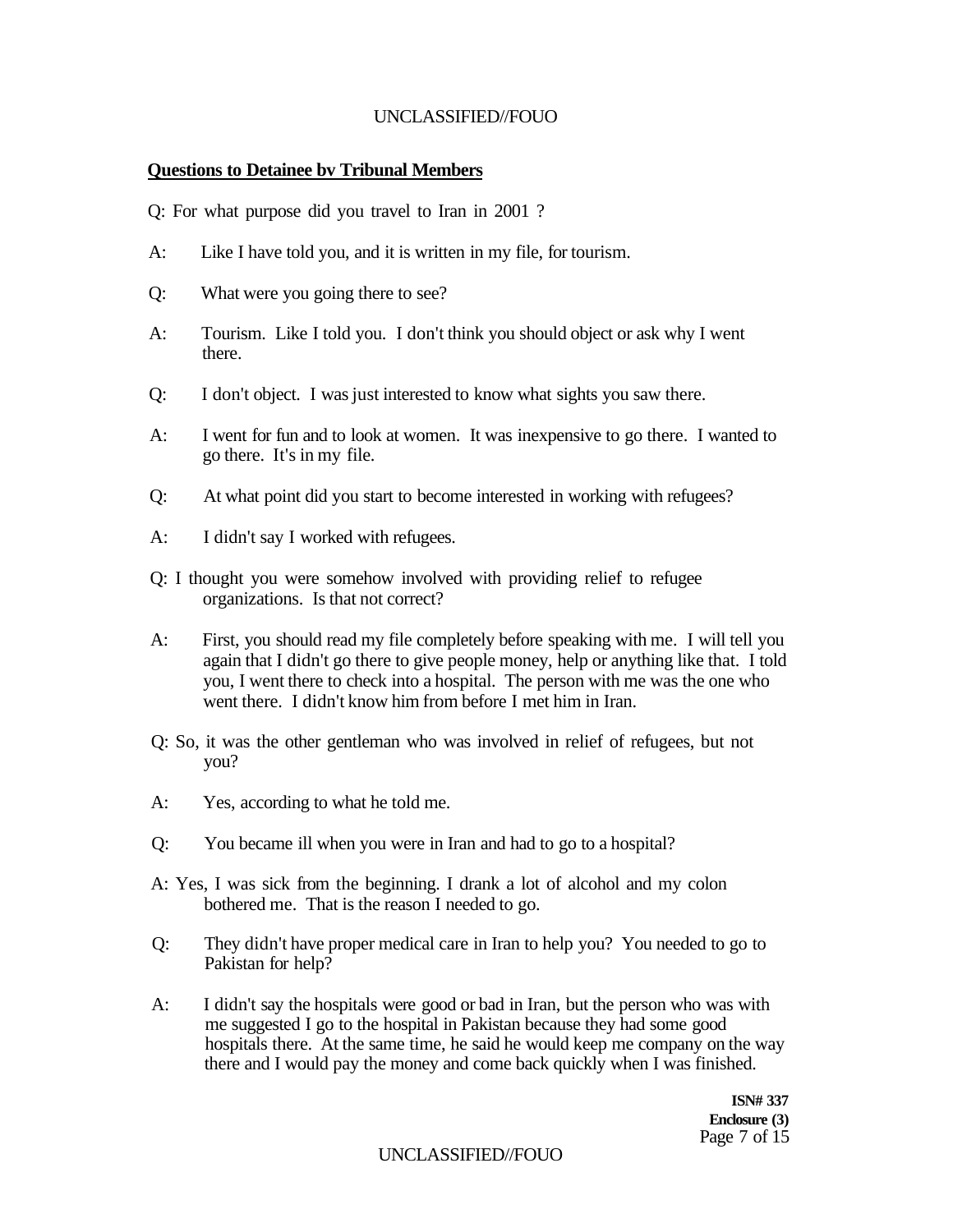- Q: Did you have your passport with you at the time when you were traveling?
- A: Yes.
- Q: What was illegal about your entry in to Pakistan?
- A: I gave the person my passport, so I thought it was a legal way for me to enter. I was surprised to hear when the American authorities arrested me and told me my entry was illegal. If I'd known my entry was illegal, then I would have not gone.
- Q: Were you with the other Saudi gentleman at the same time that you entered Pakistan, or did he go ahead of you?
- A: Yes.
- Q: You passed through the Pakistani guards and they didn't give you any problems?
- A: Like I have mentioned during my interrogations, I was sleeping so I don't know exactly what he did or how he entered. That is why I was surprised when I came here and I was told I had entered Pakistan illegally.
- Q: You got into Pakistan and then you went to a hospital to get care?
- A: No, unfortunately I was arrested the first day.
- Q: Did you ever get care for your intestinal problem?
- A: Yes, I was getting treatment in Saudi Arabia.
- Q: If you were having a problem before you left, why did you decide to take a trip if you were having this problem?
- A: I didn't have such a problem. I was laying down in my bed and I couldn't move. It was just something that bothered me sometimes and sometimes it didn't. Like someone who has heart disease, he can travel anywhere. It doesn't make sense that he would just sit in one place the whole time. Yet, sometimes it bothers them so much they can't go anywhere.
- Q: So, you were only in Pakistan for one day before you were arrested?
- A: Approximately, yes.
- Q: Where was it in Pakistan that you were arrested?
- A: Quetta.

ISN# 337 Enclosure (3) Page 8 of 15

UNCLASSIFIED//FOUO  $\qquad \qquad \text{if } Q1;'$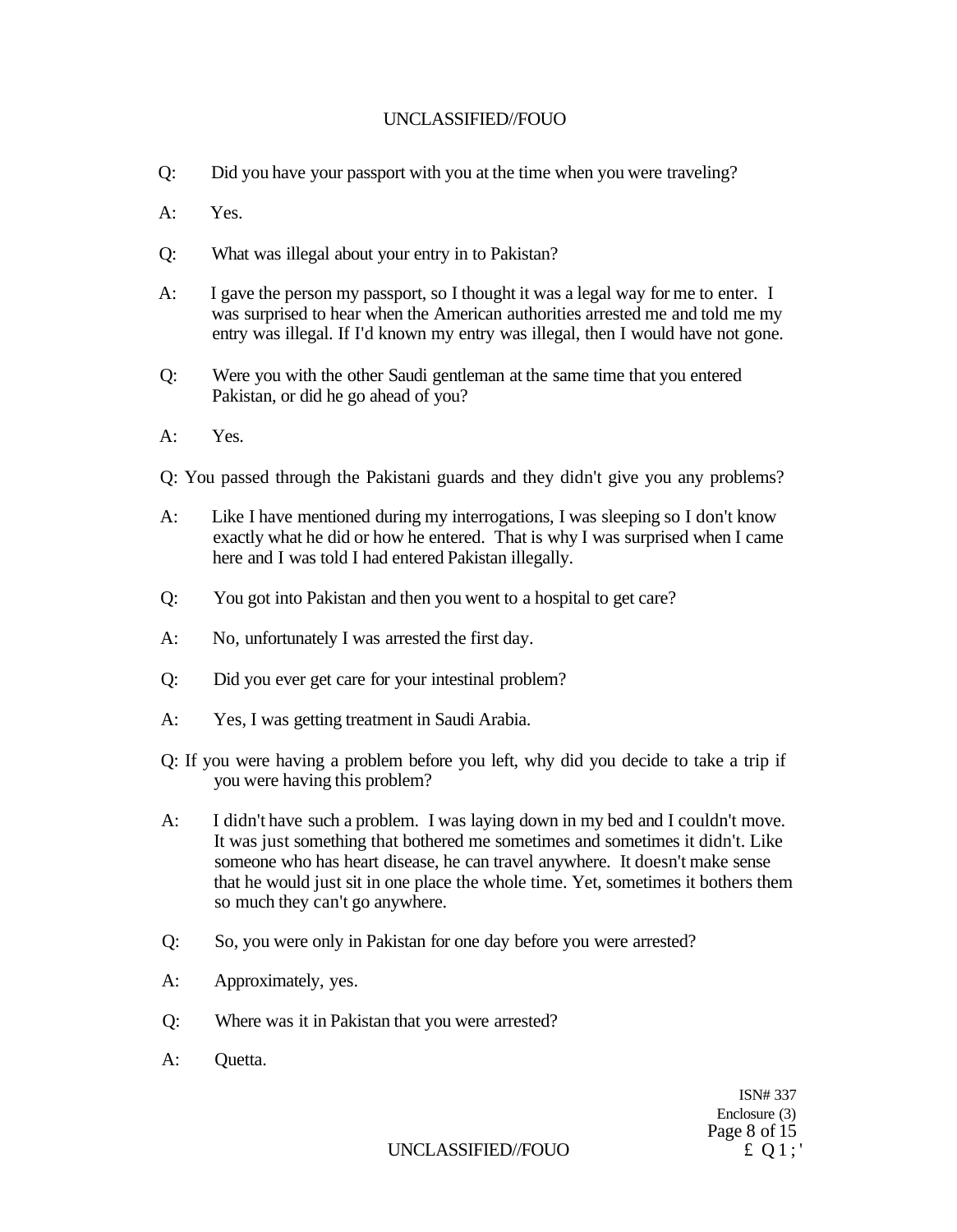- Q: Did you spend time in a jail in Pakistan after that?
- A: Approximately one month.
- Q: Did any representatives from the Saudi Embassy come to speak with you?
- $A:$  No.
- Q: Is it because you asked that they come, but they didn't, or you did not want them to come?
- A: First of all, it was hard to communicate with the Pakistanis because we didn't speak the same language. There was one person that spoke a little Arabic and he kept telling me 1 was leaving tomorrow.
- Q: So, after the month period ended, you were transferred over to the Americans?
- A: Approximately.
- Q: Then not long after that you ended up here?
- A: They took me to some camps that were controlled by Americans and then they brought me here to the old prison and now here to the new one.
- Q: So, as I understand it, you deny all association with al Qaida or any people that might be associated with it?
- A: I am not just denying it, this is the truth.
- Q: Can you give us the name of the Saudi man you were with?
- A: Wael Al Jabri.
- Q: Where in Iran were you when you decided that you needed to go to Pakistan?
- A: Mashaad.
- Q: How did you get to Pakistan (what type of transportation)?
- A: By car.
- Q: How long did that take? That's a pretty long drive.
- A: I don't remember exactly. I forgot what I ate yesterday. It's been three years.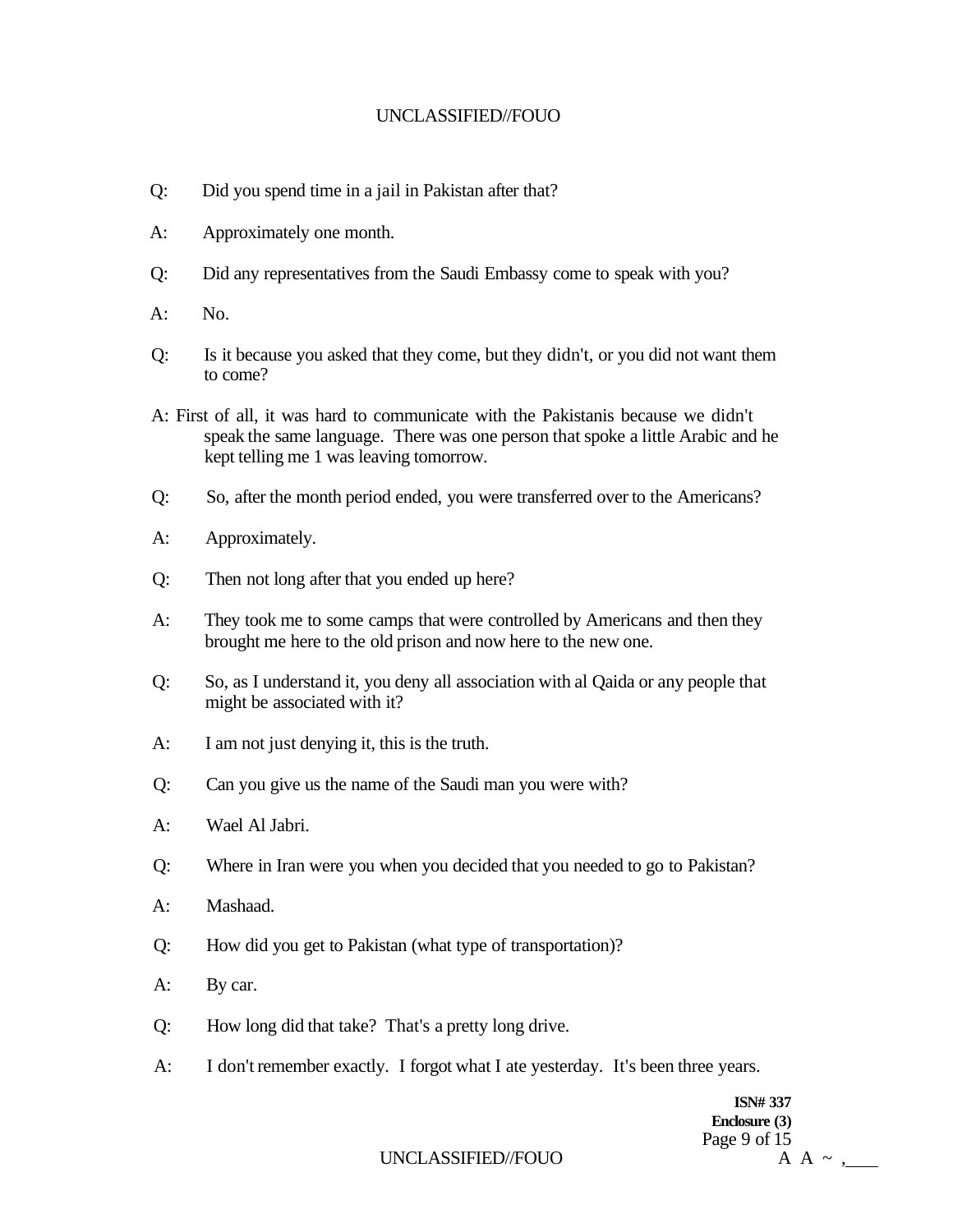You were feeling pretty bad when you decided you had to go to Pakistan? You were looking for a hospital for treatment?

Yes, I was in pain.

It seems you went a long distance by car to get to that hospital when there were other places closer to Iran in Pakistan that you could have traveled to.

I didn't realize it was that far away. The man told me there were several very good hospitals in Pakistan, and very inexpensive as well.

You had all of your own money for all of your travels, or did you have to work along the way?

No, I didn't work. I had my own money.

What was your occupation before you traveled?

I wasn't working.

Even though you weren't working, no one helped you with any funding to do your travel?

First of all, don't forget that I am a Muslim and secondly I am an Arab. It is known in Arab and Muslim culture that parents provide money for their children. There is no certain age where you go and make your own money; they give you money. Your father gives you money to pay for your wedding, buy a car and your house.

In Saudi Arabia, does your family haves a business? What type of employment does your father have?

My father is retired but he makes good money. He has his own private businesses.

What kind of businesses?

He has investments and buildings, stocks and other things. We have buildings that we rent out.

Did you work for your father?

Our family is very happy.

ISN# 337 Enclosure (3) Page 10 of 15'<br>0 0 3 2 4 0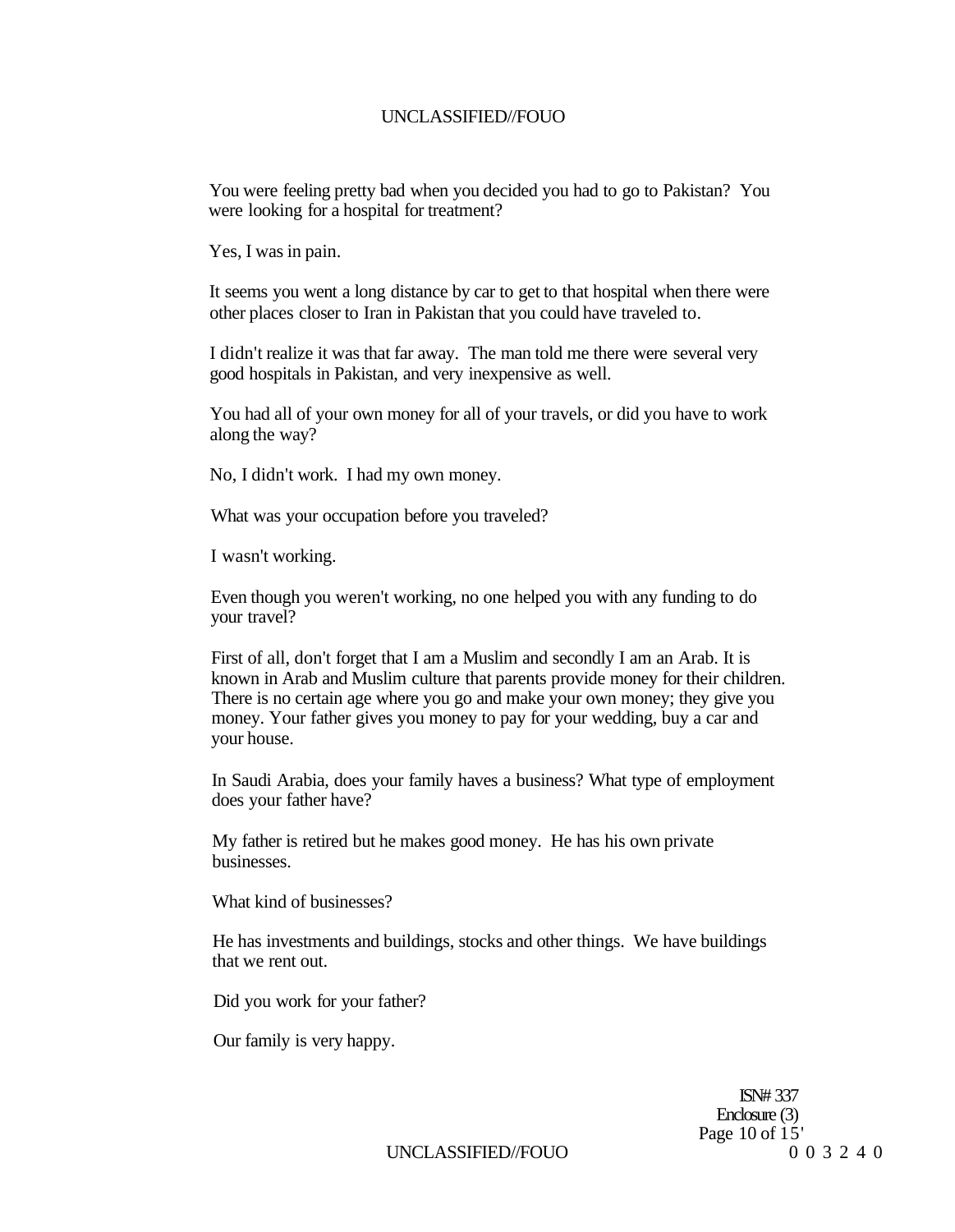- Q: Did you work for your father or did you not have to work at all and he provided your spending money?
- A: Sometimes I would go with him, but I wasn't working for him.
- Q: Did you go to college?
- A: I went to intermediate school (I got close to high school).
- Q: After that schooling, you didn't pursue additional education?
- A: I was still in school. I traveled during my vacation. You ruined my chances for any further education.
- Q: How old are you now?
- A: Twenty-three or twenty-four, I'm not sure exactly.
- Q: You decided to travel to Iran for fun, right?
- A: Yes.
- Q: Is it correct you went through Syria before you got to Iran?
- A: Yes.
- Q: How long did you stay in Syria?
- A: Approximately a week.
- Q: Who did you stay with?
- A: Myself.
- Q: Then you traveled on to Iran by airplane or how?
- A: Yes.
- Q: What city in Iran did you land in?
- A: The capital, Tehran.
- Q: How long did you stay there before you met this gentleman that talked you into going to Pakistan?

ISN#337 Enclosure (3) Page 11 of 15  $AA \wedge n$ **©0^241.**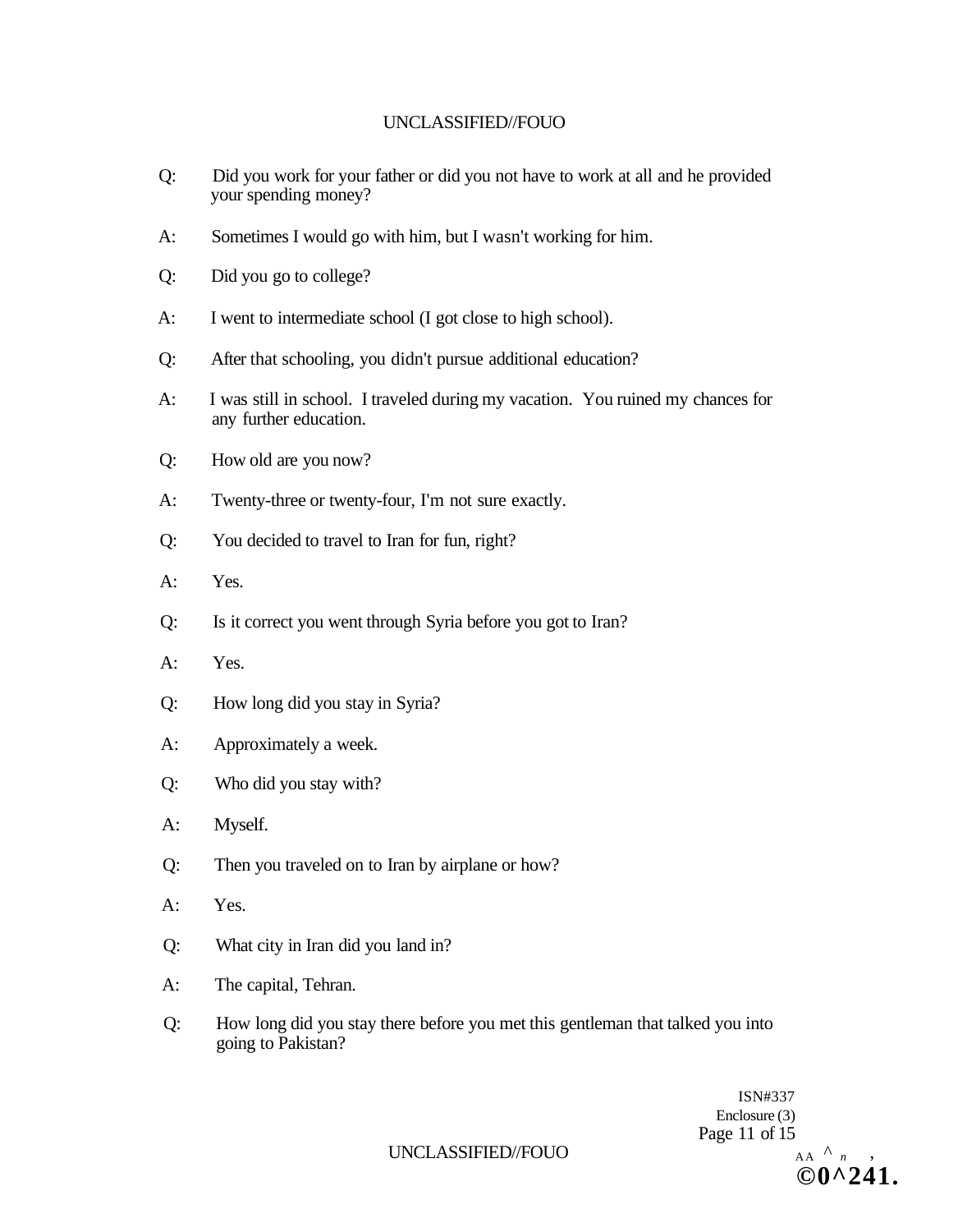In Tehran or Mashaad?

How long did you stay in Tehran?

About one day.

Then you traveled to Mashaad?

Yes.

How long did you stay in Mashaad?

Approximately one and a half months.

How soon during your time there did you meet Wael Al Jabri?

Maybe the last three days I was there.

How long were you going to stay in Iran? What was your original plan?

Maybe three months.

Did Al Jabri party with you when you parried in Iran?

No.

What happened to Wael Al Jabri?

He told me to wait for him while he distributed the money and when he got back we would go to the hospital then back to Iran. I never caught up with him. He didn't come back.

What do you mean by distribute the money?

For the refugees.

That was in Pakistan?

Yes.

So, you never saw him again? You were arrested and he went away?

I don't know if he left, died, or got arrested or returned to Saudi Arabia. I don't know what happened to him.

> TSN# 337 Enclosure (3) Page 12 of 15

UNCLASSIFJJ3D//FOUO **003242**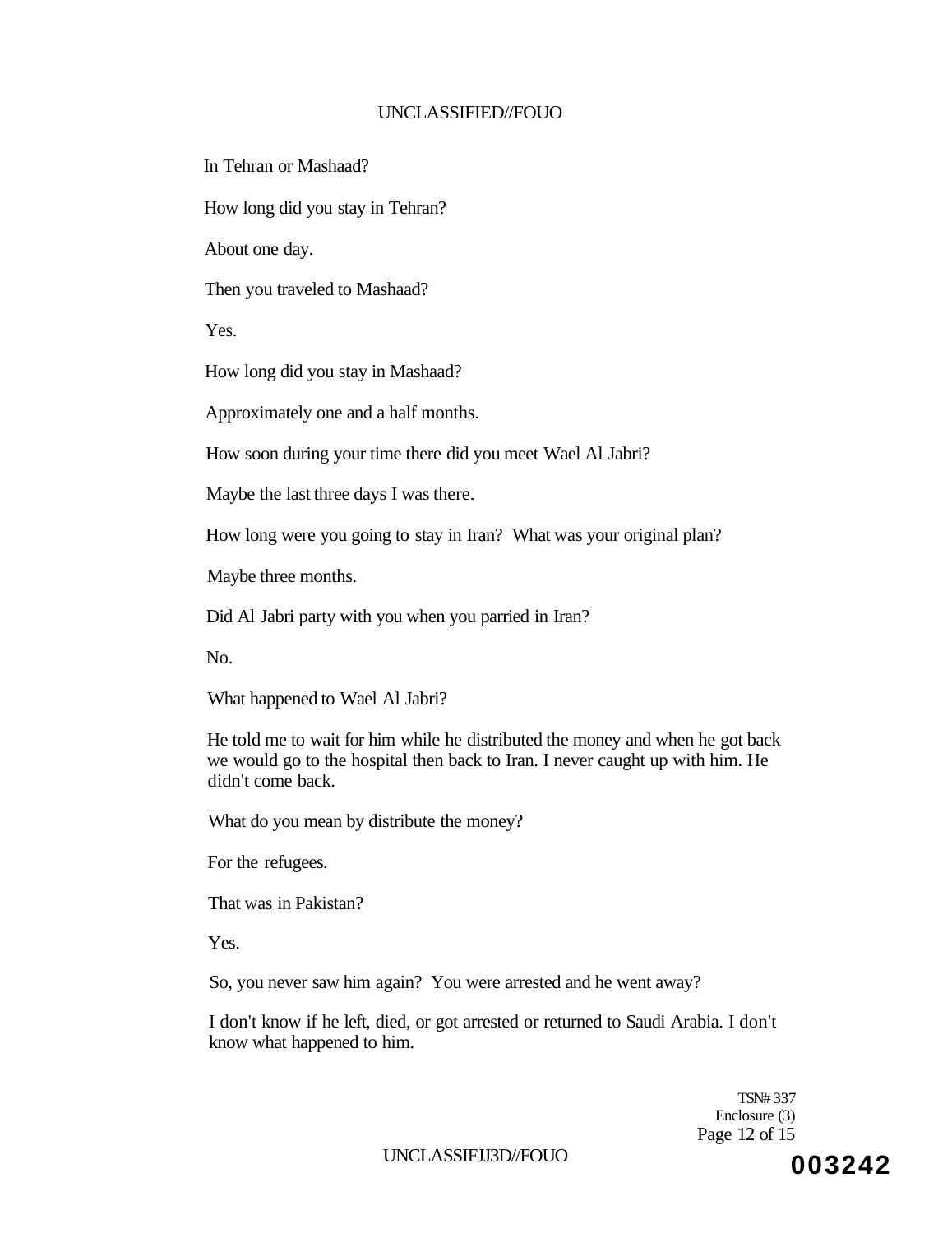- Q: When the Pakistani officials arrested you, how much money did you have with you? I assume you had your passport with you. What else did you have on your person when they arrested you?
- A: Just my money and my passport.
- Q: How much money?
- A: I don't remember exactly, but it is written in my files.
- Q: A lot of money, ten thousand dollars, a thousand dollars?
- A: No I don't remember exactly.
- Q: A hundred dollars?
- A: It's in my file. It's been three years and I don't remember.

Tribunal President: I could understand not to the penny; if I had seventy-eight dollars and thirty-nine cents I wouldn't expect you to remember that. But I would expect you to remember if you had three hundred dollars approximately.

Detainee: You don't need to tell me maybe you had this much or that. If I remembered, I would tell you. I told you to check my file so there won't be any mistakes.

Tribunal President: As we indicated earlier, we haven't seen your file so we want to hear it from you.

Detainee: That is your problem, not mine. That is the problem when you talk to someone without reading his file.

### *When the Tribunal President asked the Detainee if he had any other information to present to the Tribunal, the Detainee asked the following question:*

Detainee: I have talked to you and they have presented the so-called evidence, I would like to hear the verdict from you.

Tribunal President: We have yet to review the classified evidence and then we will write up a report and send it to the Convening Authority in Washington, D.C. When he signs off on it, you will be notified of the results in hopefully thirty to sixty days from today.

Detainee: So, you are not the one to classify me?

Tribunal President: Yes, we make that determination and then the Convening Authority approves it. 0

ISN# 337 Enclosure (3) Page 13 of 15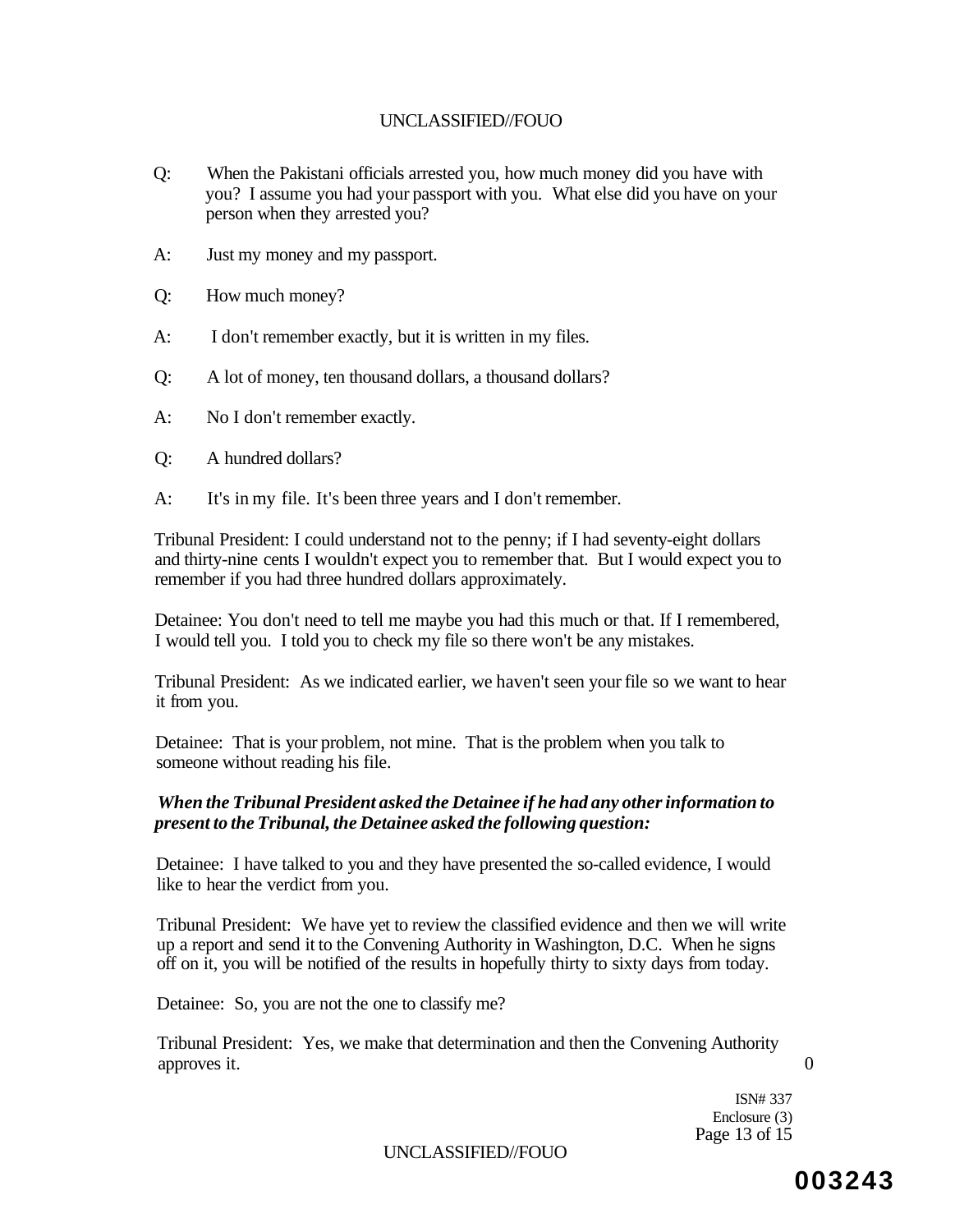Detainee: How can they put you here as a judge or person who makes the decision and you can't say the decision now? And, you haven't read the classified information before you talked to me?

Tribunal President: That's right, we haven't made the decision yet.

Detainee: How could you have not read the classified information or what you call classified evidence? I know there isn't any classified evidence against me.

Tribunal President: We haven't read it yet, but we will. When we come in to the Tribunal session we come in with an open mind.

Detainee: Is the classified evidence going to be like the unclassified evidence?

Tribunal President: No. It will have greater detail.

Detainee: For example, a person says something about me?

Tribunal President: Right.

Detainee: You are supposed to tell me things like that If someone has accused me of something or what you are accusing me of.

Tribunal President: As I have said before, this is a non-judicial hearing. This is an administrative procedure,

Detainee: But don't you think classified is based on something I don't know.

Tribunal President: I don't understand.

Detainee: You can't tell me you have classified evidence against me when I am sure there is nothing against me. If there is any evidence against me, tell me what you have. I haven't heard about this before. If you ask anyone and you told him something about classified evidence, they would ask what it was. With all due respect to you, and I have said this to the Personal Representative before, if I told you for example you were a terrorist, you would tell me to prove it. Present the evidence that says I am a terrorist Can I tell you I don't know? That is not right I don't have the right to tell you something like that, I don't think taking an oath is something so trivial that people take it lightly. The fact you took an oath to classify me when you don't have any evidence against me. Don't think this is a small thing.

Tribunal President: You could very well be right There might not be any evidence against you. We don't know. That is why we are here today and giving you an opportunity to talk to the unclassified evidence. If there is classified information against you, we will see it later. For your knowledge, so you understand what classified

> ISN# 337 Enclosure (3) Page 14 of 15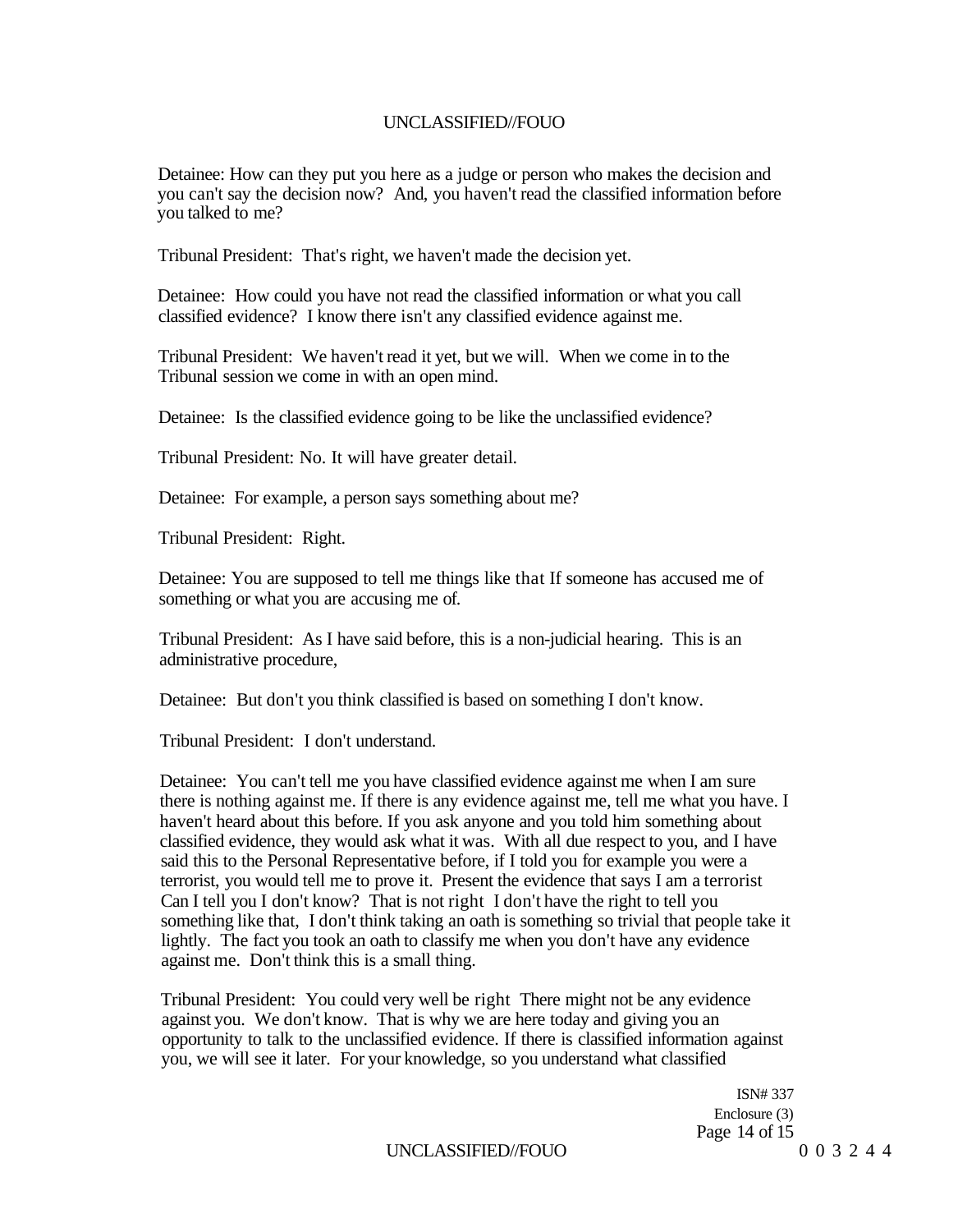infonnation is, classified information is information that the owning government agency has decided could cause damage to our national security if released. This Tribunal doesn't have the authority to change that decision and therefore we cannot present or give you the opportunity to review the classified information.

Detainee: You just have to understand that an enemy combatant is a person who was arrested with a weapon or on a battlefield or has fought an enemy. That is an enemy combatant. But unfortunately, I heard people here have been classified as enemy combatants and they don't have any evidence against them. What is your answer to that?

Tribunal President: I can assure you that this Tribunal will not make a determination without considering all of the evidence.

Detainee: Good.

# AUTHENTICATION

I certify the material contained in this transcript is a true and accurate summary of the testimony given during the proceedings.



ISN# 337 Enclosure (3) Page 15 of 15  $\frac{15}{10}$  VO\*\*5> <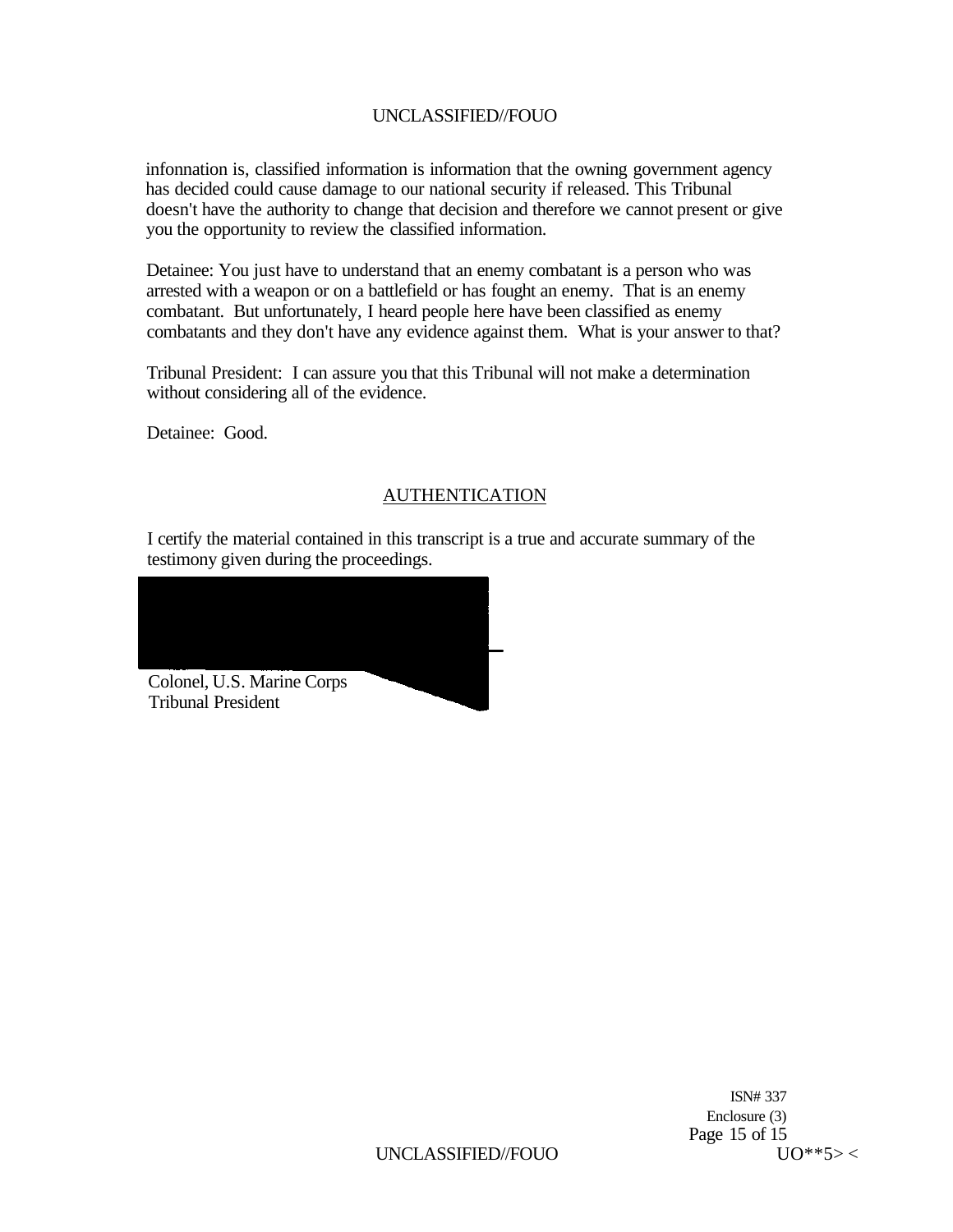# **Detainee's Summarized Sworn Statement**

*When asked by the Tribunal President if the Detainee wanted to make a statement, the Detainee requested to took at the Unclassified Summary. After reviewing the Unclassified Summary, the Detainee made the following statement:* 

# *•* **3(a) The Detainee is a member of al Qaida.**

This accusation is inaccurate.

# • **3(a)(1) The Detainee stated that he traveled from Saudi Arabia through Pakistan and into Afghanistan to attend training funded by Usama Bin Laden and to fight with the Taliban and Muslims.**

This is not true. I didn't attend training funded by Usama Bin Laden, and I didn't fight with the Taliban. I went from Saudi Arabia to Afghanistan via Pakistan to participate in training at the Farouq training camp since the Taliban organization opened it up for all the Muslims. When the Taliban organization opened up the Farouq training camp I was told if I attended I didn't necessarily have to go and fight; I could receive the training and go back to my country.

## • **3(a)(2) Detainee trained with weapons and explosives at the al Farouq training camp and also at the Camp Melek (Camp Saber) training camp.**

**I** never mentioned Camp Melek in my interrogations. Camp Melek was nothing more than a resting place between Kabul and (inaudible). It was a location, not a camp. I went to Melek (Saber Camp) because I wanted to go to Peshawar. There was a mountain named Saber next to Melek Camp. They must have assumed it was a camp.

Regarding the weapons training, I received training on the AK-47, RPG, and the Kalashnikov. I mentioned explosives to be helpful. I didn't receive any training on explosives; I only saw them in **a** (inaudible). That was my only training regarding explosives.

## • **3(a)(3) Detainee saw Usama Bin Laden at al Faronq on two separate occasions during his basic training.**

A couple of times I went to the Farouq camp to hear him give a lecture to a group of people inside the mosque.

• **3(a)(4) The Detainee was captured by Pakistani authorities while trying to escape from the Tora Bora region into Pakistan.** 

> ISN# 230 Enclosure (3) Page 1 of 5<br>**M3246**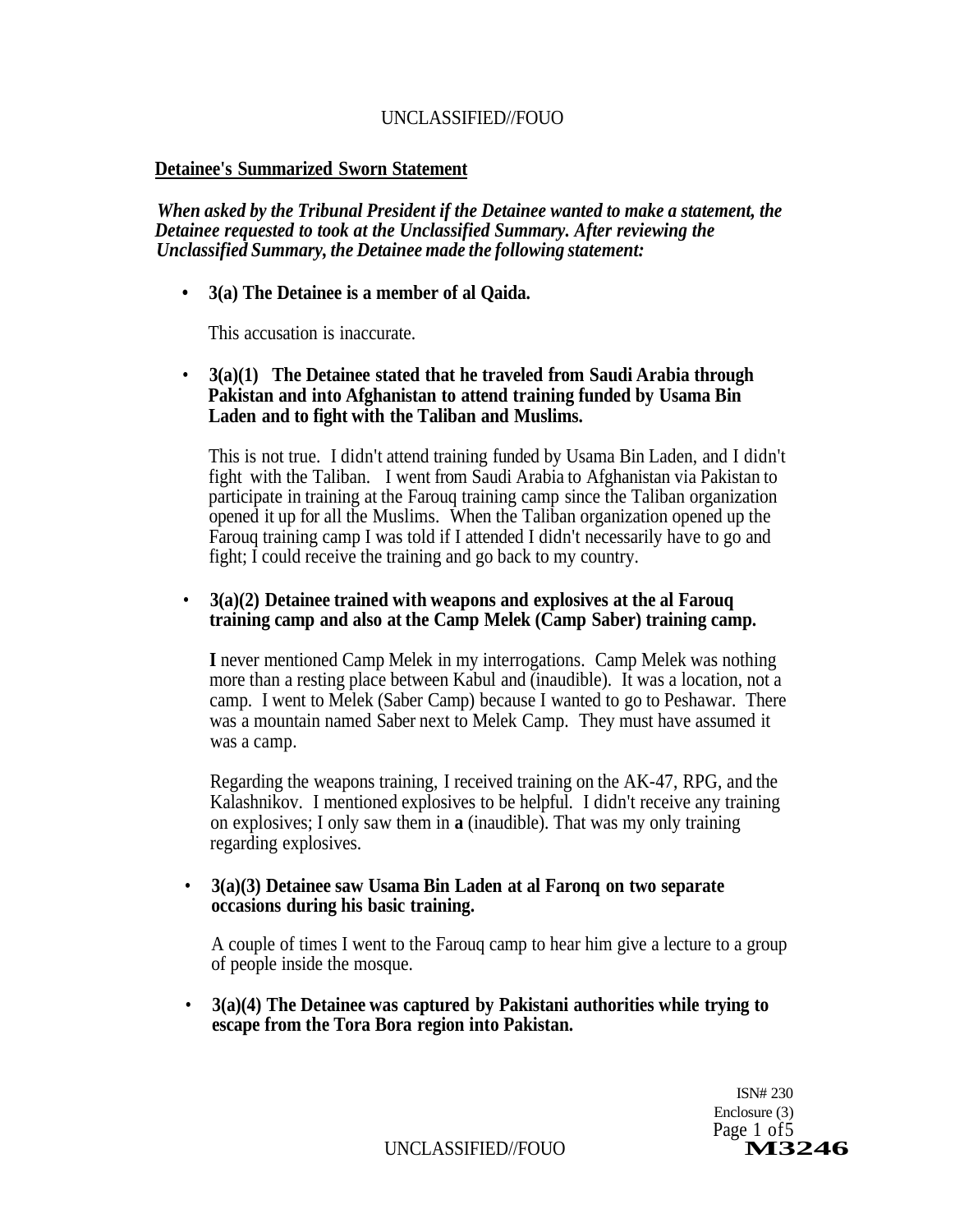I turned myself in to the Pakistani authorities when I found out the war had changed and it was now between the United States, the Taliban and al Qaida. That wasn't the reason I went to Pakistan, so when the fight broke out, I wanted to leave. After I turned myself in to the Pakistani authorities, they called the Saudi government and the Saudi Ambassador came to see me. I asked for his identification. The Ambassador told me that in three days I would be taken back to Saudi Arabia. I was surprised to find out I was sold to the United States.

#### • **3(b) The Detainee participated in military operations against the United States or its coalition partners.**

This is a lie. I never fired a single shot against the United States or its coalition partners.

### • **3(b)(1) The Detainee fought at Tora Bora and at the Second Bagram Line.**

I was in Tora Bora, but I didn't fight there. The only reason I was in Tora Bora was to exit Afghanistan to Pakistan. That was the only way to exit Afghanistan.

### **Questions to Detainee bv the Personal Representative**

Q: A clarification of 3(a)(3). You had seen Bin Laden on two occasions.

- A: Yes.
- Q: You mentioned previously that many people in Afghanistan have seen Usama Bin Laden.
- A: When did I mention that?
- Q: During our previous discussions.
- A: When you asked me had I seen Usama Bin Laden at least twice, I said I did but there are so many other people who had seen him. If you considered the fact I saw Usama Bin Laden twice and he was seen by a group of other people that means all the people there that saw him are guilty.

#### **Questions to Detainee bv Tribunal Members**

- Q: What did you do in Saudi Arabia before you traveled to Afghanistan?
- A: I wasn't doing anything. I went with my dad, who was a fisherman. I earned my money by helping my father fish.
- Q: That was your main source of income or employment?

ISN#230 Enclosure (3) Page 2 of 5

UNCLASSIFIED/FOUO<br> **003247**